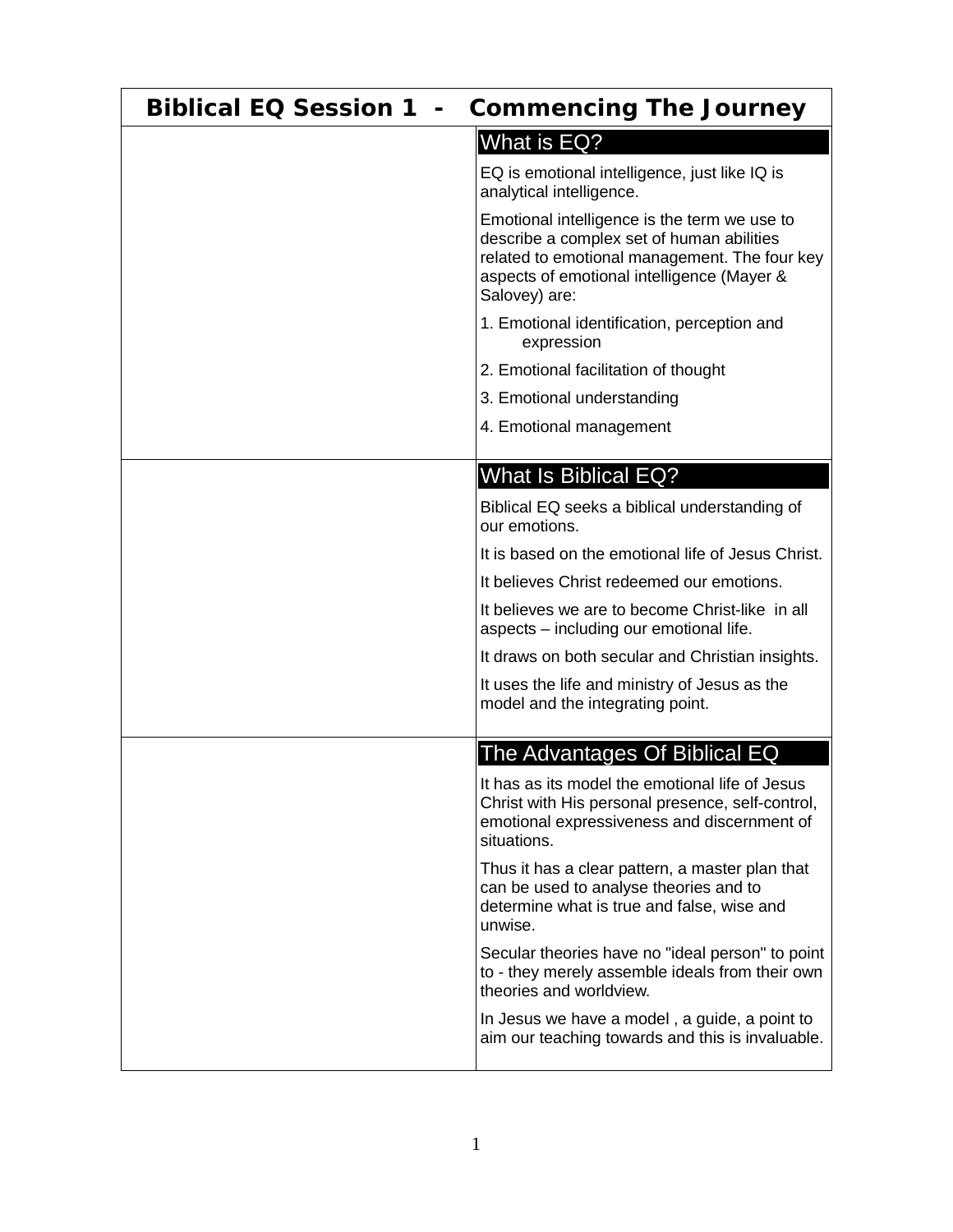| <b>Biblical EQ Session 1</b> | <b>Commencing The Journey</b>                                                                                                                                                                                                                                       |
|------------------------------|---------------------------------------------------------------------------------------------------------------------------------------------------------------------------------------------------------------------------------------------------------------------|
|                              | The Power To Change                                                                                                                                                                                                                                                 |
|                              | To get answers that genuinely help people we<br>need two things, a clear destination, and the<br>power to get there in a reasonable amount of<br>time.                                                                                                              |
|                              | Our clear destination is the image of Christ<br>Jesus, our power to get there is the infilling<br>with, and transforming work of, the Holy Spirit.                                                                                                                  |
|                              | The Seven Things We Need To<br>Renew                                                                                                                                                                                                                                |
|                              | Renewing our basic perceptions of reality and<br>our perspective on life.                                                                                                                                                                                           |
|                              | Renewing our individual belief system.                                                                                                                                                                                                                              |
|                              | Renewing the purposes and intents of our<br>heart.                                                                                                                                                                                                                  |
|                              | Renewing our physical bodies and their<br>influence on our emotions.                                                                                                                                                                                                |
|                              | Renewing our ability to be aware of and to<br>understand our own emotions.                                                                                                                                                                                          |
|                              | Renewing our ability to understand the<br>emotions of other people.                                                                                                                                                                                                 |
|                              | Renewing our ability to appropriately express<br>emotion according to the desire of the Holy<br>Spirit.                                                                                                                                                             |
|                              | <b>What Kind Of Emotions Should</b><br><b>Christians Have?</b>                                                                                                                                                                                                      |
|                              | While God is an emotional and conscious Being<br>there are some emotions that God never has.<br>God is never envious, lustful, greedy, bitter with<br>selfish ambition, small-minded, or petty. Neither<br>is he anxious or fretful but dwells in perfect<br>peace. |
|                              | His emotions are positive, holy, noble and<br>appropriate. God is light and in Him there is no<br>darkness at all.                                                                                                                                                  |
|                              | Since we are called to be "in the image of God",<br>then whatever else that means, it means that at<br>the end of our Christian maturity, our emotions<br>should in some measure share these divine<br>qualities.                                                   |
|                              | We should be "walking in the light".                                                                                                                                                                                                                                |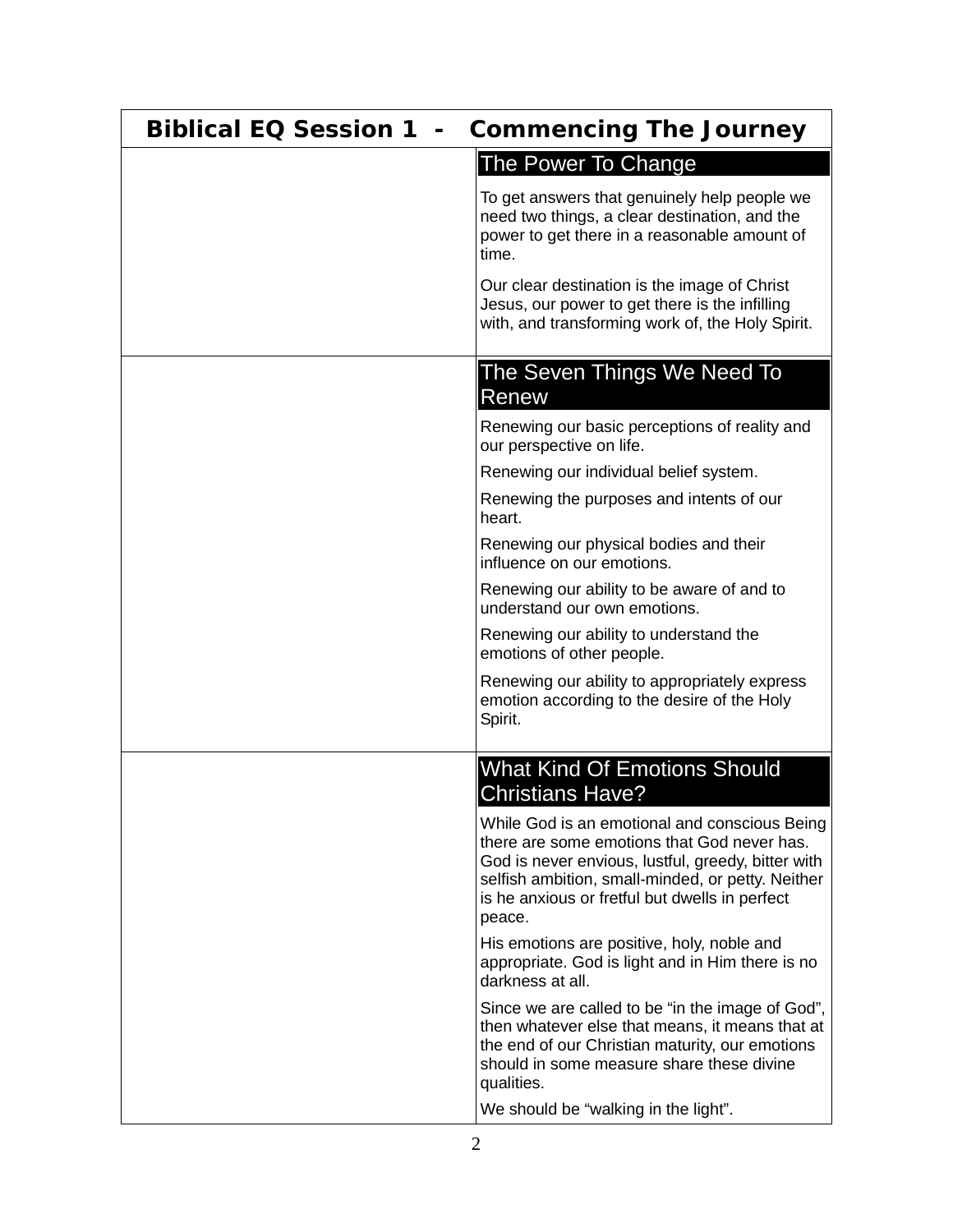| <b>Biblical EQ Session 1</b> | <b>Commencing The Journey</b>                                                                                                                                                                                                                                                                                                                                                                                                                                |
|------------------------------|--------------------------------------------------------------------------------------------------------------------------------------------------------------------------------------------------------------------------------------------------------------------------------------------------------------------------------------------------------------------------------------------------------------------------------------------------------------|
|                              | <b>Holy Emotions</b>                                                                                                                                                                                                                                                                                                                                                                                                                                         |
|                              | Holy emotions are those emotions experienced by<br>God such as compassion, joy, and holy indignation<br>and those that accompany life in the Spirit such as<br>praise, worship and adoration.                                                                                                                                                                                                                                                                |
|                              | Holy emotions are derived from the kingdom of light<br>and the Spirit (Ephesians 5:18-21, Colossians 3:16-<br>17, Galatians 5:22,23) and are in agreement with true<br>wisdom (James 3:17,18) Holy emotions are the<br>emotions of Christ in us. Holy emotions are not<br>necessarily religious or pious emotions. Admiring a<br>flower or delighting in beautiful music or focusing on<br>the beautiful and the good can also be holy.<br>(Philippians 4:8) |
|                              | <b>Human Emotions</b>                                                                                                                                                                                                                                                                                                                                                                                                                                        |
|                              | Human emotions are based in our human situation<br>and the created order and shared by Jesus during<br>His time on earth.                                                                                                                                                                                                                                                                                                                                    |
|                              | Human emotions includes emotions such as grief,<br>pain, fear, abandonment, sadness and sorrow,<br>anxiety, stress, anguish and vulnerability.                                                                                                                                                                                                                                                                                                               |
|                              | Human emotions are well chronicled in the Psalms.                                                                                                                                                                                                                                                                                                                                                                                                            |
|                              | For the Christian "human emotions: are temporary<br>and in eternity there shall be no more crying or<br>sadness or pain (Revelation 21:4).                                                                                                                                                                                                                                                                                                                   |
|                              | While these emotions may feel bad they are not evil<br>or toxic. They can be painful but they are not<br>poisonous.                                                                                                                                                                                                                                                                                                                                          |
|                              | <b>Fleshly Emotions</b>                                                                                                                                                                                                                                                                                                                                                                                                                                      |
|                              | Fleshly emotions are poisonous and destructive and<br>include toxic emotions such as malice, envy, selfish<br>ambition, sensuality, bitterness, overpowering lusts<br>and murderous hatred.                                                                                                                                                                                                                                                                  |
|                              | Fleshly emotions result in the works of the flesh and<br>in evil deeds.                                                                                                                                                                                                                                                                                                                                                                                      |
|                              | Their outcome is spiritual death.                                                                                                                                                                                                                                                                                                                                                                                                                            |
|                              | Fleshly emotions were not part of mankind at<br>Creation and are not "natural human reactions" (For<br>instance grief is a natural human reaction but<br>bitterness is fleshly. One can have "good grief"<br>without a trace of bitterness. Bitterness is not natural<br>to the human condition.)                                                                                                                                                            |
|                              | Rather these emotions have their source in a dark<br>wisdom (James 3:14-16).                                                                                                                                                                                                                                                                                                                                                                                 |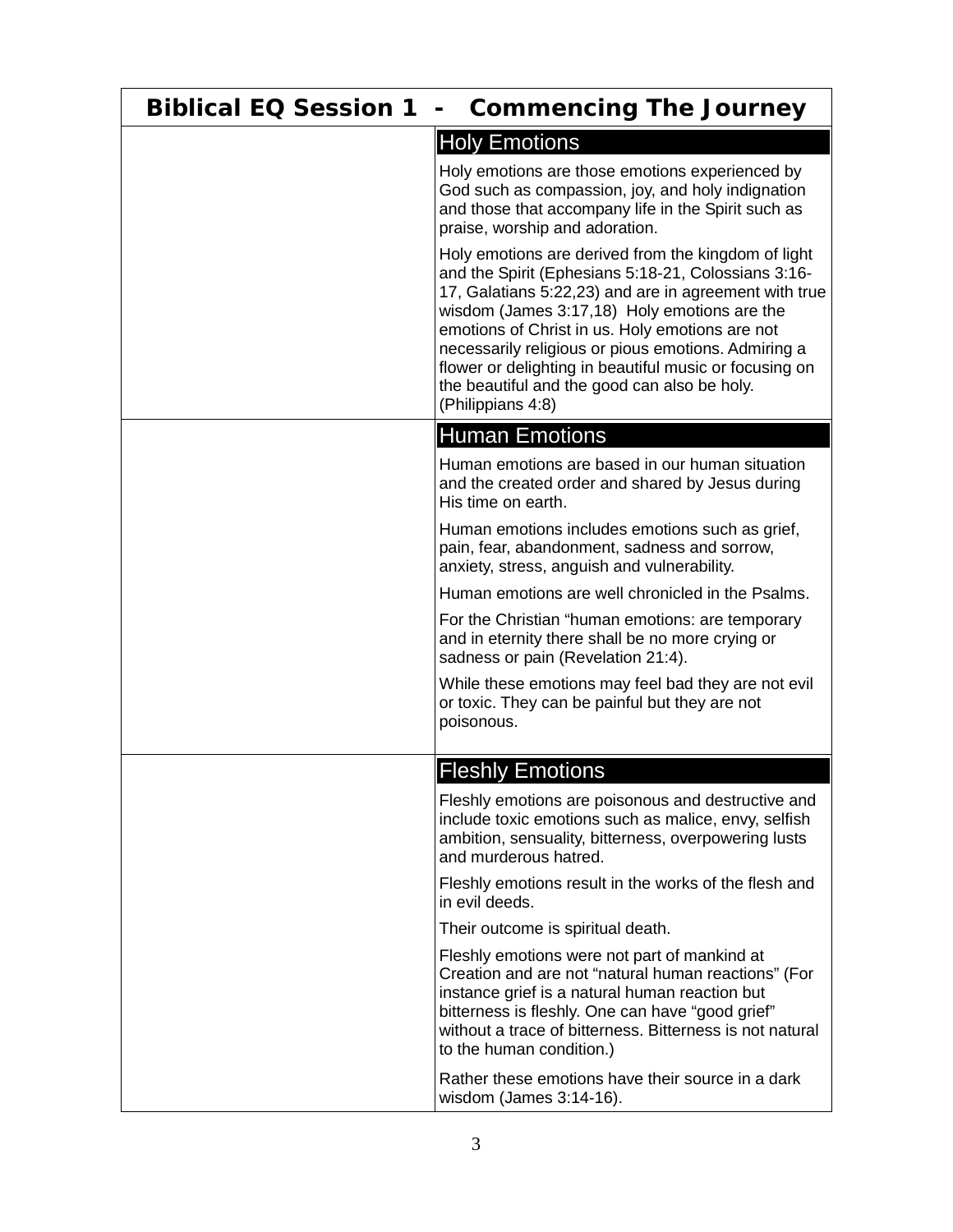| <b>Biblical EQ Session 1 -</b> | <b>Commencing The Journey</b>                                                                                                                                                                                                                                                                                                                                                |
|--------------------------------|------------------------------------------------------------------------------------------------------------------------------------------------------------------------------------------------------------------------------------------------------------------------------------------------------------------------------------------------------------------------------|
|                                | <b>Choosing Our Emotional Level</b>                                                                                                                                                                                                                                                                                                                                          |
|                                | We are thus called to participate in the<br>holy emotions so that they transcend the<br>human emotions and overcome the<br>fleshly emotions.                                                                                                                                                                                                                                 |
|                                | We must choose our emotional level and<br>decide which emotions we will have in our<br>lives.                                                                                                                                                                                                                                                                                |
|                                | When disappointment strikes we can<br>choose to: Respond with holy emotions and<br>pray through until we trust God and can<br>praise Him as the Psalmist did Respond at<br>the <i>human level</i> and sit down disconsolate<br>in human misery and gradually see it<br>through. Respond from fleshly emotions and<br>lash out in anger, bitterness, distrust and<br>revenge. |
|                                | Why The Mess?                                                                                                                                                                                                                                                                                                                                                                |
|                                | One of the greatest obstacles to emotional<br>health in Christian circles is that we simply<br>don't understand our emotions or we lack<br>proper mechanisms for dealing with them.                                                                                                                                                                                          |
|                                | Many Christians are ignorant of Scriptural<br>teaching on emotional life and so are left<br>stranded with a few basic techniques that<br>barely scratch the surface of the problem.                                                                                                                                                                                          |
|                                | <b>Judging Ourselves And Others</b>                                                                                                                                                                                                                                                                                                                                          |
|                                | In a puzzling, almost paradoxical way, we<br>also take our emotions too seriously and<br>make them the source of our spiritual self-<br>esteem.                                                                                                                                                                                                                              |
|                                | When we feel holy and good and positive<br>we judge ourselves as being "up" spiritually<br>and when we are feeling distant or<br>depressed we judge ourselves as being<br>"down" spiritually.                                                                                                                                                                                |
|                                | In fact the connection between emotions<br>and spirituality is fairly loose. Some very<br>happy optimistic people are carnal and<br>worldly, while some serious gloomy types<br>are deeply spiritual - and the reverse applies<br>as well.                                                                                                                                   |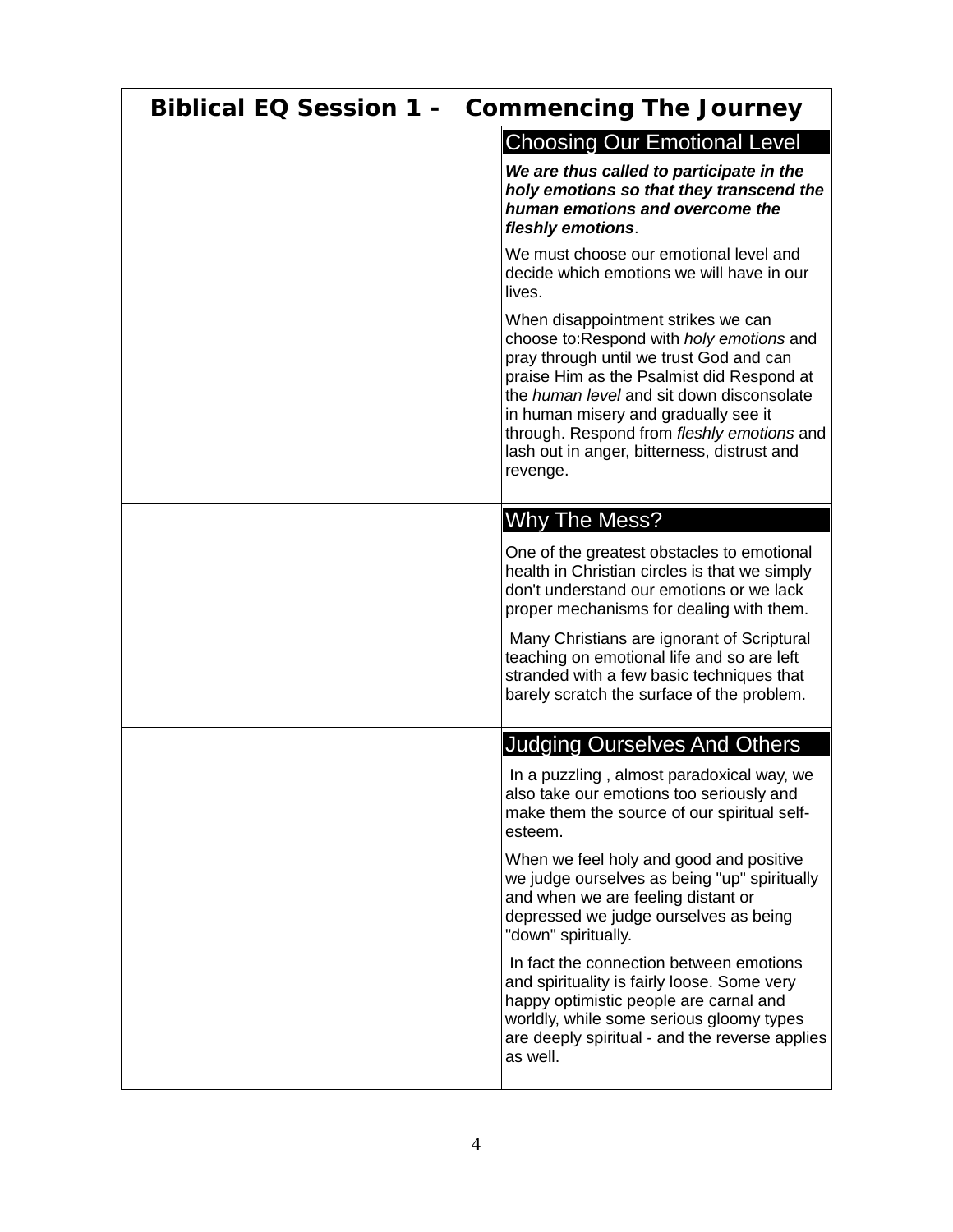| <b>Biblical EQ Session 1</b> | <b>Commencing The Journey</b>                                                                                                                                                            |
|------------------------------|------------------------------------------------------------------------------------------------------------------------------------------------------------------------------------------|
|                              | <b>Are Emotions Important?</b>                                                                                                                                                           |
|                              | The common observation of philosophers<br>and theologians as diverse as Aristotle and<br>C.S. Lewis has been that right affections<br>and emotions form the basis for right<br>morality. |
|                              | If we love the good and abhor the evil we<br>are far more likely to be good. And if we<br>hate bribes and value integrity we are far<br>more likely to be honest.                        |
|                              | <b>Emotions And Justice</b>                                                                                                                                                              |
|                              | In biblical terms the person who is right<br>emotionally loves good and hates evil.                                                                                                      |
|                              | In their emotions they value what God<br>values.                                                                                                                                         |
|                              | The emotionally perfected Christian is not<br>just "together" or integrated in the secular<br>sense.                                                                                     |
|                              | Rather they are righteous and just and holy<br>and perfectly loving.                                                                                                                     |
|                              | Our emotions undergird our choices and<br>our choices form the foundations for our<br>character and destiny.                                                                             |
|                              | Jesus As Our Model                                                                                                                                                                       |
|                              | It is one of the key teachings of Christianity<br>that our Master and Model is Jesus Christ<br>and we are to be conformed into His image<br>and be like Him in all respects.             |
|                              | (Romans 8:29 NASB) For whom He<br>foreknew, He also predestined to become<br>conformed to the image of His Son, that<br>He might be the first-born among many<br>brethren;               |
|                              | (Ephesians 4:15 NASB) but speaking the<br>truth in love, we are to grow up in all<br>aspects into Him, who is the head, even<br>Christ,                                                  |
|                              |                                                                                                                                                                                          |
|                              |                                                                                                                                                                                          |
|                              |                                                                                                                                                                                          |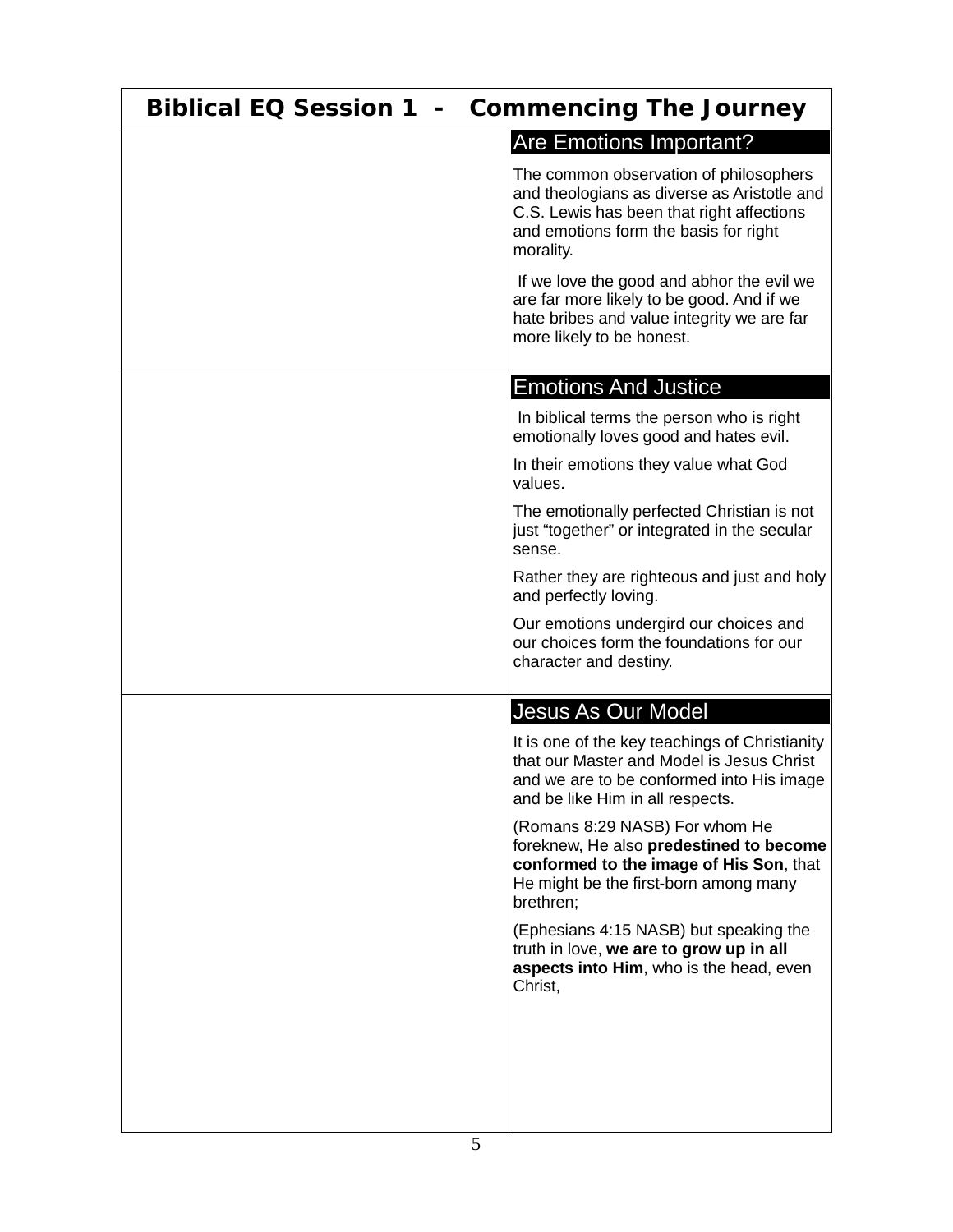| <b>Biblical EQ Session 1</b> | <b>Commencing The Journey</b>                                                                                                                                                                               |
|------------------------------|-------------------------------------------------------------------------------------------------------------------------------------------------------------------------------------------------------------|
|                              | Is Jesus Christ An Appropriate Model For<br><b>Emotional Maturity?</b>                                                                                                                                      |
|                              | Objections:                                                                                                                                                                                                 |
|                              | The standard's too high.                                                                                                                                                                                    |
|                              | He was God and sinless, I'm neither.                                                                                                                                                                        |
|                              | There isn't enough information in Scripture to make a<br>judgment.                                                                                                                                          |
|                              | He was Jewish and lived 2000 years ago.                                                                                                                                                                     |
|                              | Jesus was a prophet and had the emotions of a prophet.                                                                                                                                                      |
|                              | Jesus? High EQ? Kind of lacking in social skills if you ask<br>me! I'm much more tactful and artful that that.                                                                                              |
|                              | <b>Jesus Had Emotions</b>                                                                                                                                                                                   |
|                              | Jesus experienced:                                                                                                                                                                                          |
|                              | Hunger (Matthew 4:2, 21:18), Thirst (John 19:28), Fatigue<br>$(John 4:6)$ ,                                                                                                                                 |
|                              | He rejoiced at the end of the sending out of the seventy-<br>two (Luke 10:21), marveled at the faith of the centurion<br>(Matthew 8:10) and felt love for the rich, young ruler (Mark<br>$10:21$ .          |
|                              | His most frequent emotion is compassion which is<br>recorded 11 times in the gospels (e.g. Matthew 9:36).                                                                                                   |
|                              | Anger was part of life for Jesus such as when He became<br>angry at the Pharisees for their hardened cruelty (Mark<br>$3:5$ ).                                                                              |
|                              | Zeal for God's honor caused Him to cleanse the temple<br>(John 2:17).                                                                                                                                       |
|                              | More of Jesus' Emotions                                                                                                                                                                                     |
|                              | Jesus grew in stature and in wisdom and in favor with God<br>and man (Luke 2:52)                                                                                                                            |
|                              | was subjected to high-powered temptation (Matthew 4:1-<br>11)                                                                                                                                               |
|                              | and learned obedience without sinning (Hebrews 5:8-9).                                                                                                                                                      |
|                              | He had some of life's more painful emotions as well. For<br>instance He wept (Luke 19:41, John 11:35), His soul was<br>troubled (John 12:27) and a while later He was "troubled<br>in spirit" (John 13:21). |
|                              | Jesus underwent extreme emotional distress to the point<br>of death (Matthew 26:36-41) and prayed with loud cries<br>and tears (Hebrews 5:7).                                                               |
|                              | Finally of course he experienced an agonizing death on a<br>cross. (Matthew 27:34-54) with its attendant feelings of<br>abandonment (Matthew 27:46).                                                        |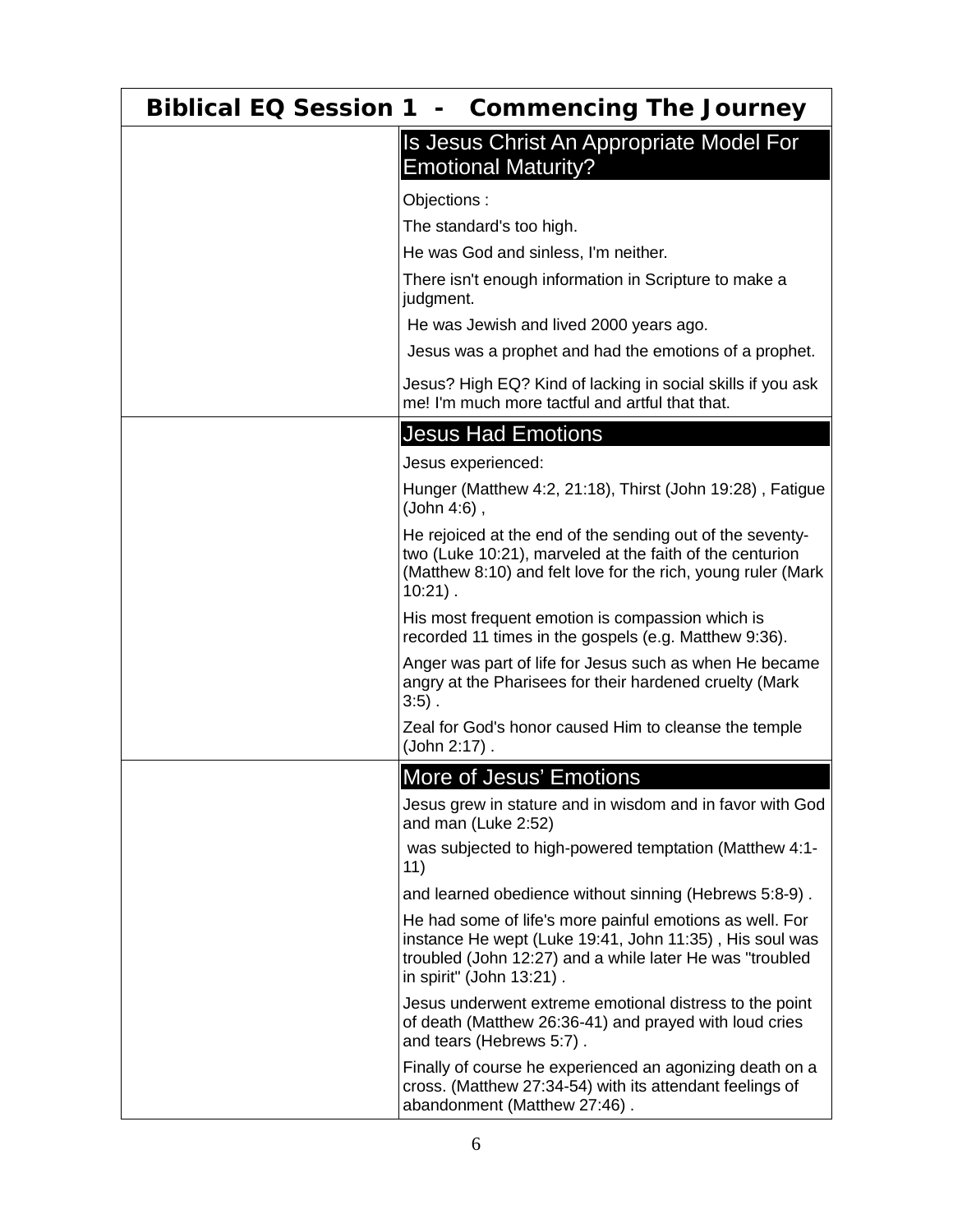| <b>Biblical EQ Session 1</b> | <b>Commencing The Journey</b>                                                                                                                                                                                                                                                                                                                                                                                                                                                               |
|------------------------------|---------------------------------------------------------------------------------------------------------------------------------------------------------------------------------------------------------------------------------------------------------------------------------------------------------------------------------------------------------------------------------------------------------------------------------------------------------------------------------------------|
|                              | The Day Jesus Changed!                                                                                                                                                                                                                                                                                                                                                                                                                                                                      |
|                              | While Jesus grew in wisdom and stature and in<br>favor with God and man there was also a<br>sudden break in His life, a radical change in His<br>emotions and personal authority so that those<br>who knew Him said "where did He get this<br>wisdom from"                                                                                                                                                                                                                                  |
|                              | (Matthew 13:54-58 NKJV) And when He had<br>come to His own country, He taught them in<br>their synagogue, so that they were astonished<br>and said, "Where did this Man get this wisdom<br>and these mighty works? {55} "Is this not the<br>carpenter's son? Is not His mother called Mary?<br>And His brothers James, Joses, Simon, and<br>Judas? {56} "And His sisters, are they not all<br>with us? Where then did this Man get all these<br>things?" {57} So they were offended at Him. |
|                              | The Holy Spirit!                                                                                                                                                                                                                                                                                                                                                                                                                                                                            |
|                              | Jesus had changed! While Luke shows us that<br>Jesus was a child prodigy (Luke 2:42-50) few<br>seem to have expected Him to turn into a<br>miracle working prophet.                                                                                                                                                                                                                                                                                                                         |
|                              | The transition from promising youth to powerful<br>prophet seems to have come at His baptism.<br>There was a massive empowering work of the<br>Holy Spirit that changed Jesus just as<br>Pentecost changed the disciples.                                                                                                                                                                                                                                                                   |
|                              | The highest level EQ skills such as boldness<br>and courage and skill in healing and<br>proclamation are Holy Spirit endowed.                                                                                                                                                                                                                                                                                                                                                               |
|                              | <b>Transformation Is Possible!</b>                                                                                                                                                                                                                                                                                                                                                                                                                                                          |
|                              | EQ change empowered by the Holy Spirit can<br>be remarkable and sudden and leave others<br>astonished.                                                                                                                                                                                                                                                                                                                                                                                      |
|                              | Simon changes to Peter the Rock at<br>Pentecost.                                                                                                                                                                                                                                                                                                                                                                                                                                            |
|                              | Saul becomes Paul on the Damascus Road.                                                                                                                                                                                                                                                                                                                                                                                                                                                     |
|                              | Wisdom is given to Solomon and strength to<br>Samson.                                                                                                                                                                                                                                                                                                                                                                                                                                       |
|                              | Stephen is given 'words no man can contradict'<br>in court.                                                                                                                                                                                                                                                                                                                                                                                                                                 |
|                              | The Holy Spirit is God, resident in human<br>personality, with the power to change it.                                                                                                                                                                                                                                                                                                                                                                                                      |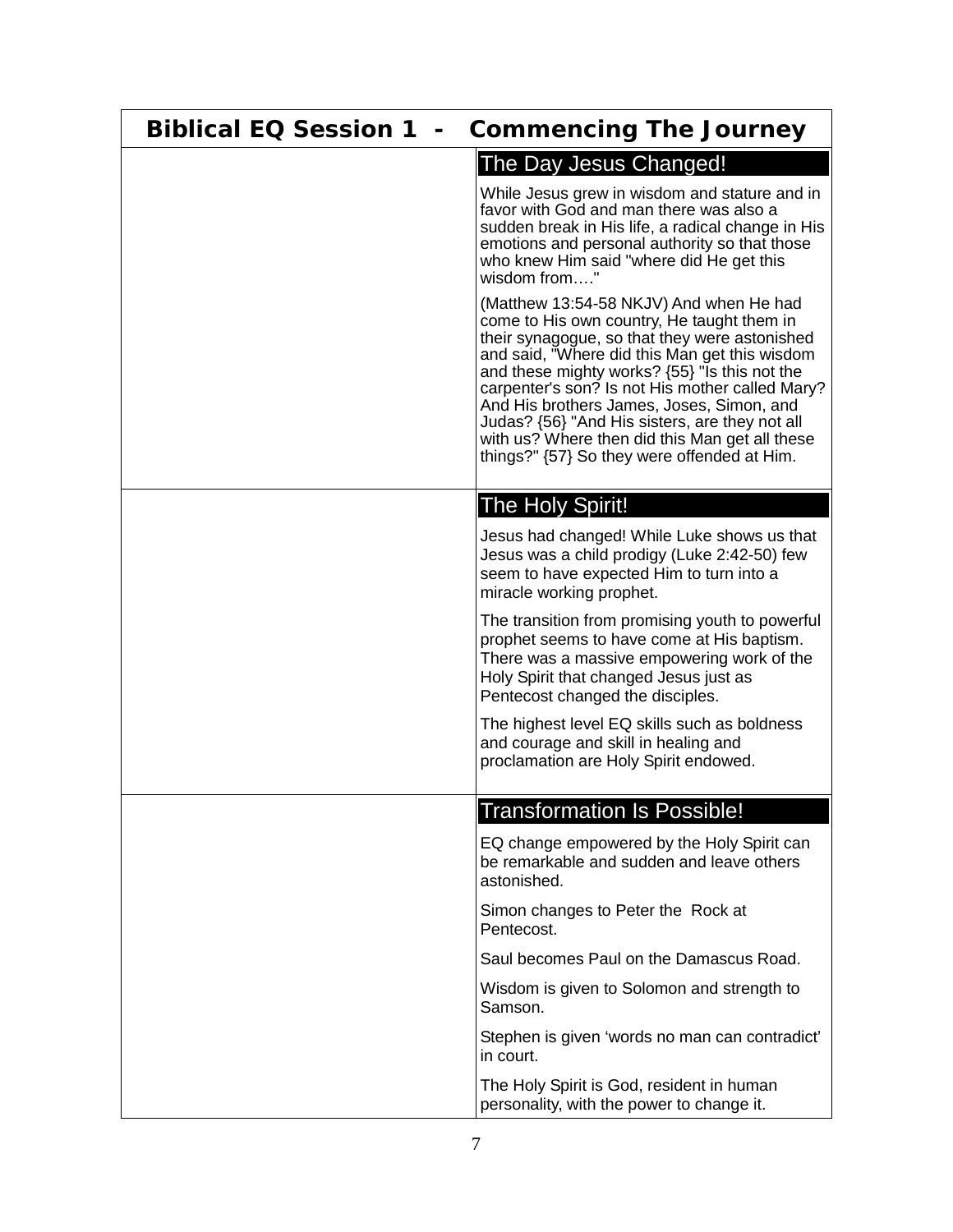| Biblical EQ Session 2 – Role of the Holy Spirit                                                                                                                                       |
|---------------------------------------------------------------------------------------------------------------------------------------------------------------------------------------|
| The Holy Spirit                                                                                                                                                                       |
| The Holy Spirit is God, resident in the human<br>personality, with the power to change it.                                                                                            |
| The Holy Spirit has the wisdom, power and knowledge<br>to make us like Jesus.                                                                                                         |
| The Holy Spirit knows who Jesus is.                                                                                                                                                   |
| The Holy Spirit knows who you and I are, at the<br>deepest level.                                                                                                                     |
| The Holy Spirit is creative & powerful. He is perfectly<br>able to do the seemingly impossible job of making us<br>holy.                                                              |
| The Holy Spirit is the source of Christ-like emotions.                                                                                                                                |
| The Holy Spirit & Jesus                                                                                                                                                               |
| Jesus was conceived by the Holy Spirit. (Matthew<br>1:20)                                                                                                                             |
| Hebrews says that the Holy Spirit prepared the body of<br>Jesus to do the will of God. (Hebrews 10:5-7)                                                                               |
| The Holy Spirit gave wisdom and power to Jesus.<br>(Isaiah 11:1-5)                                                                                                                    |
| This became evident after His baptism in the Jordan.                                                                                                                                  |
| The change was so great that the people of Nazareth<br>wondered at it. (Matthew 13:54-58)                                                                                             |
| The body, mind and spirit of Jesus were brought into<br>perfect harmony and obedience to God by the Spirit.                                                                           |
| The Holy Spirit Works In Us                                                                                                                                                           |
| The Holy Spirit renews our minds. (Romans 8:4-6,<br>12:1,2)                                                                                                                           |
| The Holy Spirit gives life to our mortal bodies – which<br>are the source of many of our emotions. (Romans<br>8:11)                                                                   |
| The Holy Spirit renews our emotions bringing love, joy,<br>peace etc. to bear fruit in our lives. (Galatians 5:22,23)                                                                 |
| The Holy Spirit pours the love of God into us (Romans<br>5:5) so we can endure trials (Romans 5:3,4) become<br>strong and grow into the image of Jesus Christ.<br>(Ephesians 3:14-21) |
| The Holy Spirit is our Counselor, Helper and Teacher<br>(John 14:26, 1 John 2:20,27, 1 Corinthians 2:10-16)                                                                           |
| The Holy Spirit gives us power for ministry. (Acts 1:8)                                                                                                                               |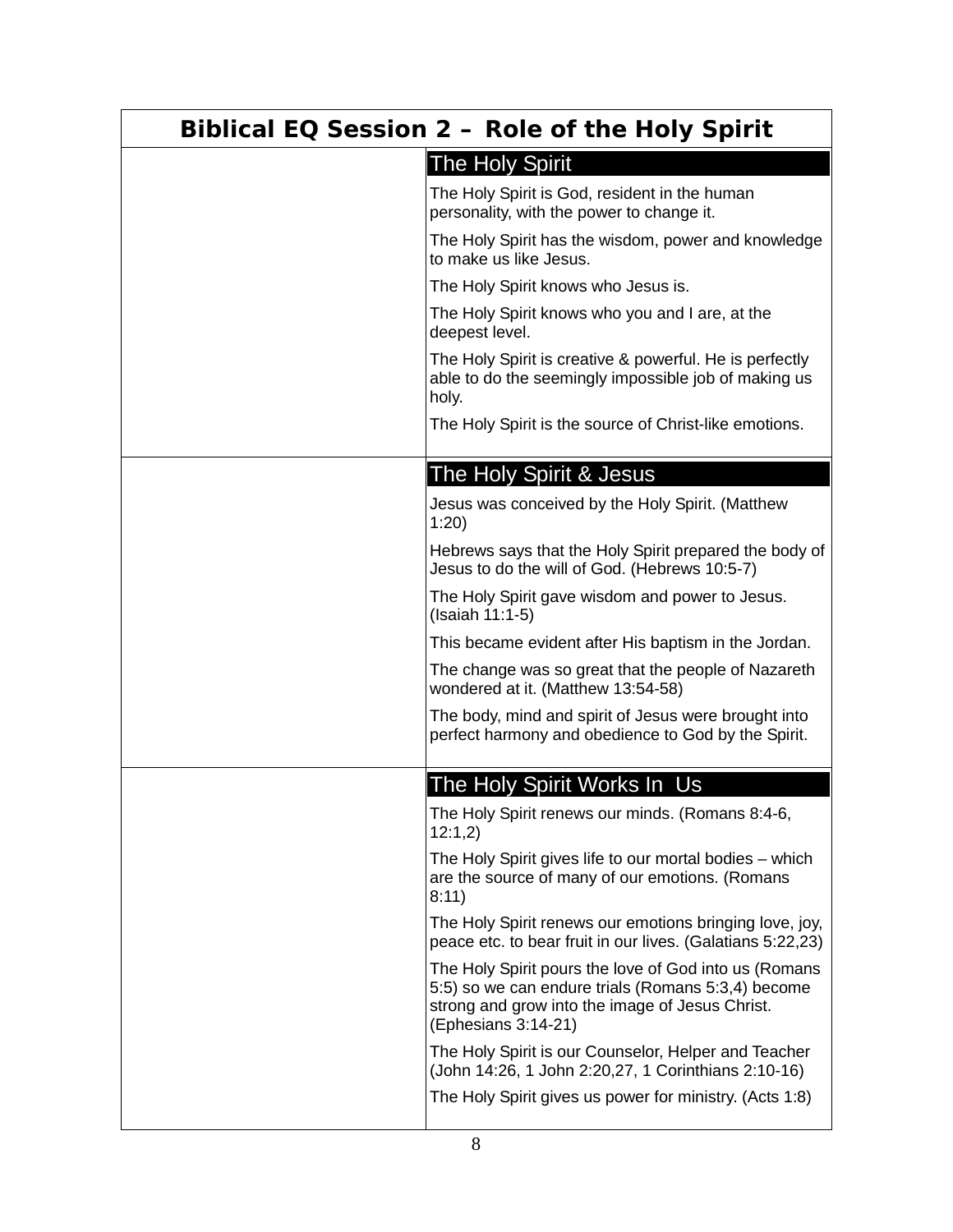| Biblical EQ Session 2 - Role of the Holy Spirit                                                                                                                                                                                                                                                                                                                                                                                                                                                                                |
|--------------------------------------------------------------------------------------------------------------------------------------------------------------------------------------------------------------------------------------------------------------------------------------------------------------------------------------------------------------------------------------------------------------------------------------------------------------------------------------------------------------------------------|
| The Holy Spirit Changes Us                                                                                                                                                                                                                                                                                                                                                                                                                                                                                                     |
| (1 Corinthians 6:9-11 NKJV) Do you not know that<br>the unrighteous will not inherit the kingdom of<br>God? Do not be deceived. Neither<br>fornicators, nor idolaters, nor adulterers, nor<br>homosexuals, nor sodomites, {10} nor<br>thieves, nor covetous, nor drunkards, nor<br>revilers, nor extortioners will inherit the<br>kingdom of God. {11} And such were some of<br>you. But you were washed, but you were<br>sanctified, but you were justified in the name<br>of the Lord Jesus and by the Spirit of our<br>God. |
| Nothing Is Impossible!                                                                                                                                                                                                                                                                                                                                                                                                                                                                                                         |
| 1 Corinthians 6:9-11 says that even life-long<br>patterns of sin such as homosexuality,<br>drunkenness, sexual addiction, and criminality can<br>be dealt with by the cleansing power of the Holy<br>Spirit.                                                                                                                                                                                                                                                                                                                   |
| Such changes may seem "impossible to man" but<br>are not impossible to God the Holy Spirit.                                                                                                                                                                                                                                                                                                                                                                                                                                    |
| The Holy Spirit, who was involved in the creation<br>the world, can even deal with the physical and<br>medical basis of addictions and sin.                                                                                                                                                                                                                                                                                                                                                                                    |
| Jesus Body & Your Body                                                                                                                                                                                                                                                                                                                                                                                                                                                                                                         |
| The Holy Spirit created the body of Jesus to<br>perfectly express the will of God and be free from<br>the tendency to sin.                                                                                                                                                                                                                                                                                                                                                                                                     |
| God can do this for your body as well.                                                                                                                                                                                                                                                                                                                                                                                                                                                                                         |
| The Holy Spirit can bring life to your mortal body.<br>(Romans 8:11)                                                                                                                                                                                                                                                                                                                                                                                                                                                           |
| The Spirit can deal with the flesh in both its spiritual<br>and biological aspects.                                                                                                                                                                                                                                                                                                                                                                                                                                            |
| We are not left at the mercy of our genetics or our<br>addictions.                                                                                                                                                                                                                                                                                                                                                                                                                                                             |
| The Spirit can overcome the flesh (Galatians 5:16-<br>18)                                                                                                                                                                                                                                                                                                                                                                                                                                                                      |
| The Spirit can "put to death" sinful physical<br>tendencies. (Romans 8:11-13)                                                                                                                                                                                                                                                                                                                                                                                                                                                  |
| What God did in Christ, He also wants to do for<br>those who follow Him, who are "in Christ".                                                                                                                                                                                                                                                                                                                                                                                                                                  |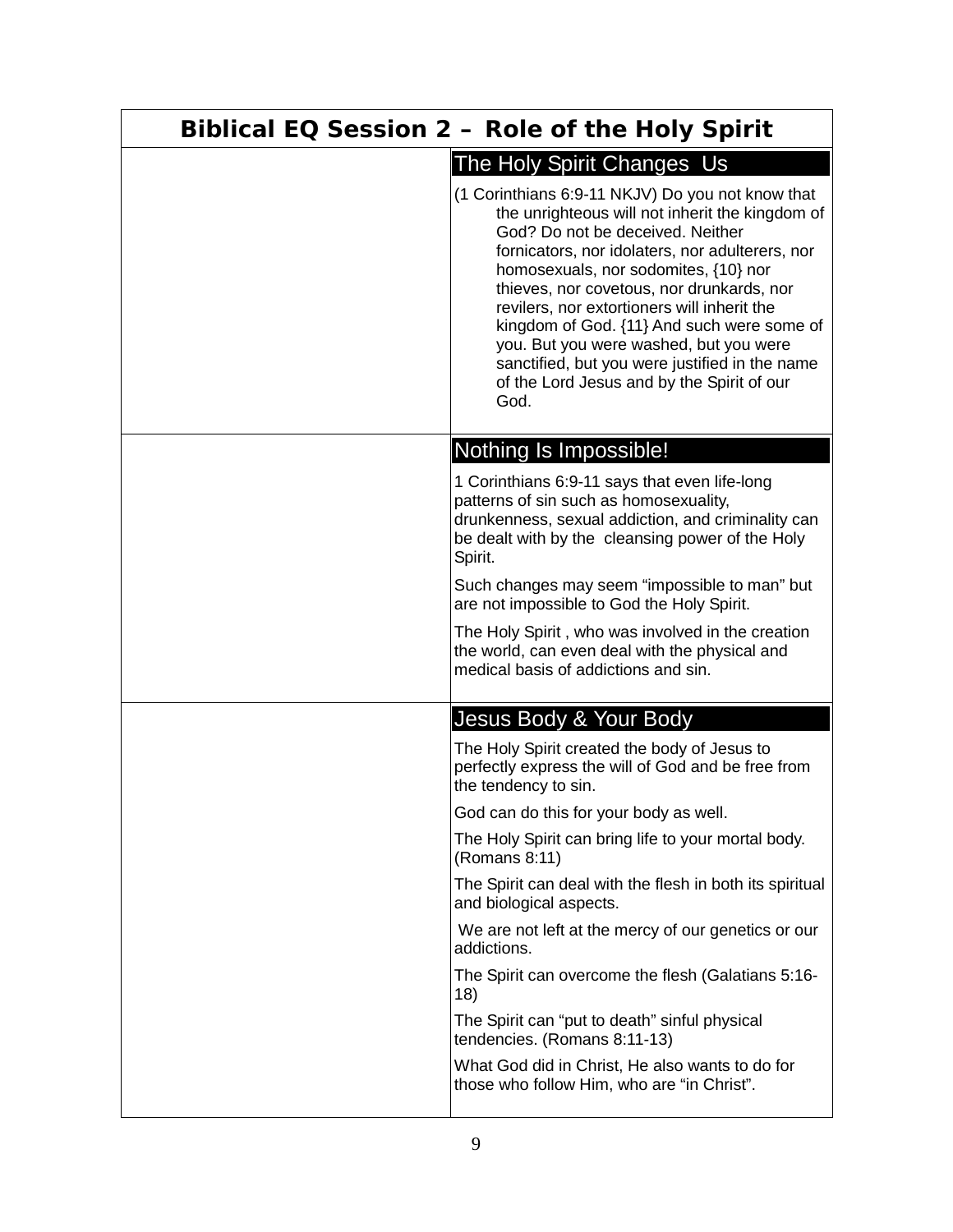| Biblical EQ Session 2 – Role of the Holy Spirit |                                                                                                                                                                                                                                                                                                                                                      |  |
|-------------------------------------------------|------------------------------------------------------------------------------------------------------------------------------------------------------------------------------------------------------------------------------------------------------------------------------------------------------------------------------------------------------|--|
|                                                 | The Spirit & The Soul of Jesus                                                                                                                                                                                                                                                                                                                       |  |
|                                                 | There are 11 references to the soul & spirit of<br>Jesus in the gospels: Matthew 26:38, 27:50;<br>Mark 2:8, 8:12, 14:34; Luke 10:21, 23:46; John<br>11:33, 12:27, 13:21, 19:30                                                                                                                                                                       |  |
|                                                 | Three things especially stand out:                                                                                                                                                                                                                                                                                                                   |  |
|                                                 | That Jesus perceived life's situations with His<br>Spirit.                                                                                                                                                                                                                                                                                           |  |
|                                                 | That Jesus was moved on the basis of those<br>perceptions.                                                                                                                                                                                                                                                                                           |  |
|                                                 | That Jesus candidly expressed His emotions to<br>those closest to Him.                                                                                                                                                                                                                                                                               |  |
|                                                 | <b>Jesus Perceived Life Spiritually</b>                                                                                                                                                                                                                                                                                                              |  |
|                                                 | In Mark 2:8 Jesus "perceived in His spirit".                                                                                                                                                                                                                                                                                                         |  |
|                                                 | For Jesus the spirit was the true organ for the<br>perception of reality.                                                                                                                                                                                                                                                                            |  |
|                                                 | (Isaiah 11:2.3 NKJV) The Spirit of the LORD<br>shall rest upon Him, The Spirit of wisdom and<br>understanding, The Spirit of counsel and might,<br>The Spirit of knowledge and of the fear of the<br>LORD. {3} His delight is in the fear of the<br>LORD, And He shall not judge by the sight of<br>His eyes, Nor decide by the hearing of His ears; |  |
|                                                 | The presence of the Holy Spirit upon Jesus<br>gave Him extraordinary knowledge and wisdom<br>so that He judged situations righteously and<br>truthfully and inwardly. He did not judge<br>situations as they appeared to the eyes and<br>ears or to mere sense perception.                                                                           |  |
|                                                 | Jesus Knew The Heart of Things                                                                                                                                                                                                                                                                                                                       |  |
|                                                 | Jesus judged life's situations with a spirit of<br>wisdom and understanding, counsel and<br>knowledge that saw into the heart of things.                                                                                                                                                                                                             |  |
|                                                 | This special perception that Jesus had shows in<br>many of the gospel encounters and is neatly<br>summarized by the apostle John who writes:<br>(John 2:24 NKJV) But Jesus did not commit<br>Himself to them, because He knew all men.                                                                                                               |  |
|                                                 | See also Matthew 9:4, 12:25, Mark 5:30, 12:15<br>Luke 11;17, John 5:6, 6:61, 64, 13:1-3, 18:4)                                                                                                                                                                                                                                                       |  |
|                                                 | This power of insight was from the Holy Spirit.                                                                                                                                                                                                                                                                                                      |  |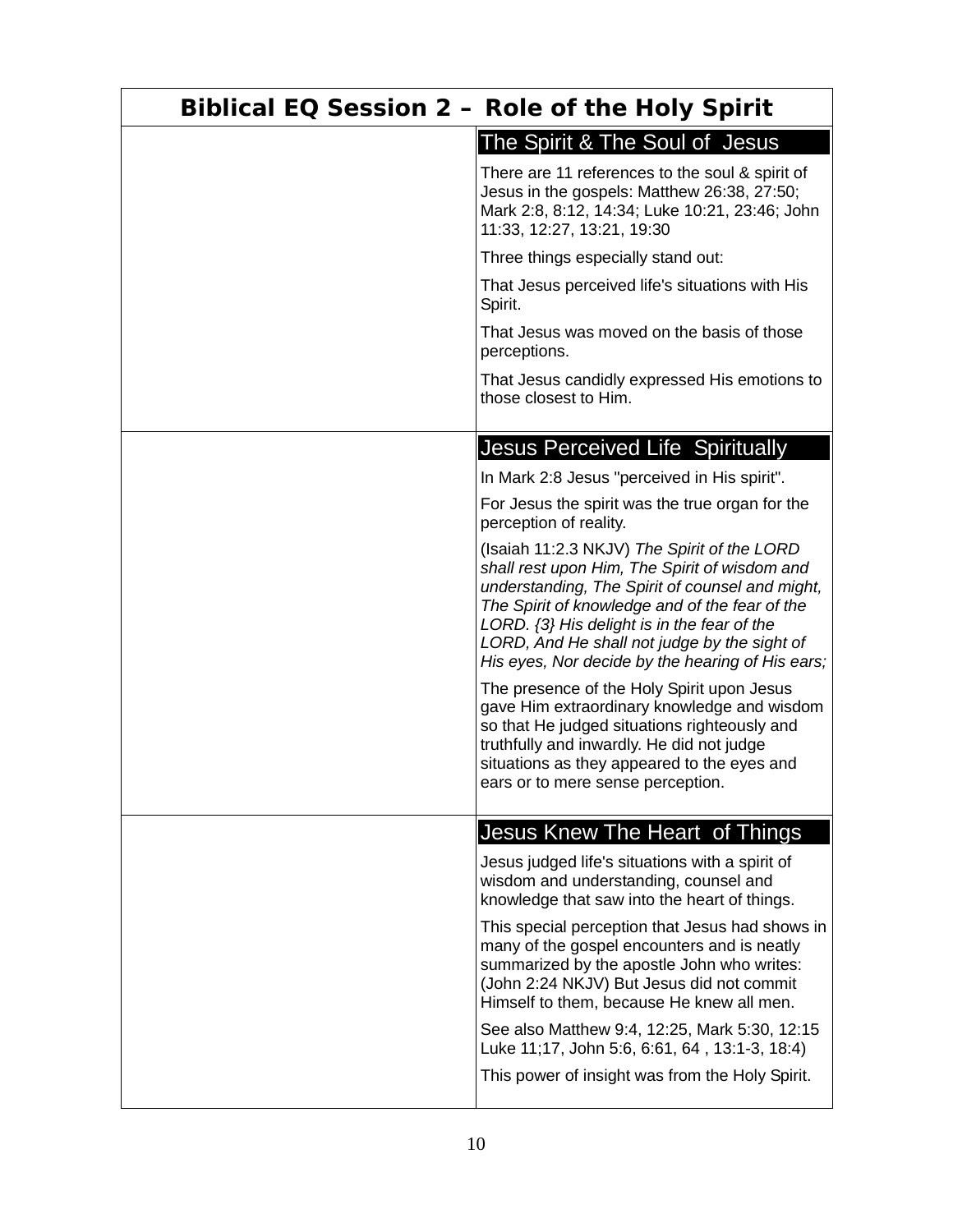| Biblical EQ Session 2 - Role of the Holy Spirit                                                                                                                                                                                                                                                                                                                                                                                                                              |
|------------------------------------------------------------------------------------------------------------------------------------------------------------------------------------------------------------------------------------------------------------------------------------------------------------------------------------------------------------------------------------------------------------------------------------------------------------------------------|
| <b>Jesus Emotions Flowed From His</b><br>Spiritual Insights                                                                                                                                                                                                                                                                                                                                                                                                                  |
| Jesus' perceptions of situations □then led to His<br>emotional reactions                                                                                                                                                                                                                                                                                                                                                                                                     |
| On sensing the darkness of His impending death $\Box$ His<br>soul was troubled unto death,                                                                                                                                                                                                                                                                                                                                                                                   |
| on seeing the grief at Lazarus's tomb $\Box$ He groaned in<br>spirit and was troubled,                                                                                                                                                                                                                                                                                                                                                                                       |
| when the disciples returned victorious $\Box$ He rejoiced,                                                                                                                                                                                                                                                                                                                                                                                                                   |
| when He perceived the hardness of heart of the<br>Pharisees □He became angry,                                                                                                                                                                                                                                                                                                                                                                                                |
| and when He sees masses of people coming out after<br>healing and teaching $\Box$ He is moved with compassion.                                                                                                                                                                                                                                                                                                                                                               |
| Jesus then expressed these emotions powerfully but<br>appropriately.                                                                                                                                                                                                                                                                                                                                                                                                         |
| There is always great dignity in the reactions of Jesus<br>Christ. His emotionality was deep and expressive -<br>never trivial, sentimental or chaotic.                                                                                                                                                                                                                                                                                                                      |
| The Five Stages of Emotions                                                                                                                                                                                                                                                                                                                                                                                                                                                  |
|                                                                                                                                                                                                                                                                                                                                                                                                                                                                              |
| Situation                                                                                                                                                                                                                                                                                                                                                                                                                                                                    |
| 1.<br>Perception of the situation                                                                                                                                                                                                                                                                                                                                                                                                                                            |
| 2.<br>Personal Beliefs about the situation.                                                                                                                                                                                                                                                                                                                                                                                                                                  |
| 3.<br><b>Internal Emotion Generated</b>                                                                                                                                                                                                                                                                                                                                                                                                                                      |
| Interaction with our physical predisposition<br>4.                                                                                                                                                                                                                                                                                                                                                                                                                           |
| 5.<br>Outward expression of the emotional reaction                                                                                                                                                                                                                                                                                                                                                                                                                           |
|                                                                                                                                                                                                                                                                                                                                                                                                                                                                              |
| The Holy Spirit At Each Stage                                                                                                                                                                                                                                                                                                                                                                                                                                                |
| <b>Perception:</b> Jesus perceives by both His Spirit and the<br>Holy Spirit who brings these realities to Him.                                                                                                                                                                                                                                                                                                                                                              |
| Beliefs: The Holy Spirit writes the law of God on our<br>minds and hearts and forms our beliefs within us as our<br>teacher and the One who shows us the things that God<br>has prepared for those who believe and reveals to us<br>the deep things of God. Here are just a few direct<br>references to His teaching ministry. (John 6:45, 14:26,<br>Galatians 1;11,12, 1 Corinthians 2:9-16, Ephesians<br>4:21, 1 Thessalonians 4:9, Hebrews 8;10-11, 1 John<br>$2:20,27$ ) |
| <b>Internal Emotions:</b> Emotions can proceed directly<br>from our spirit under the influence of the Holy Spirit"<br>and Jesus rejoiced in His spirit" and emotions such as<br>love, joy and peace are called the fruit of the Spirit<br>(Galatians 5:22,23).                                                                                                                                                                                                               |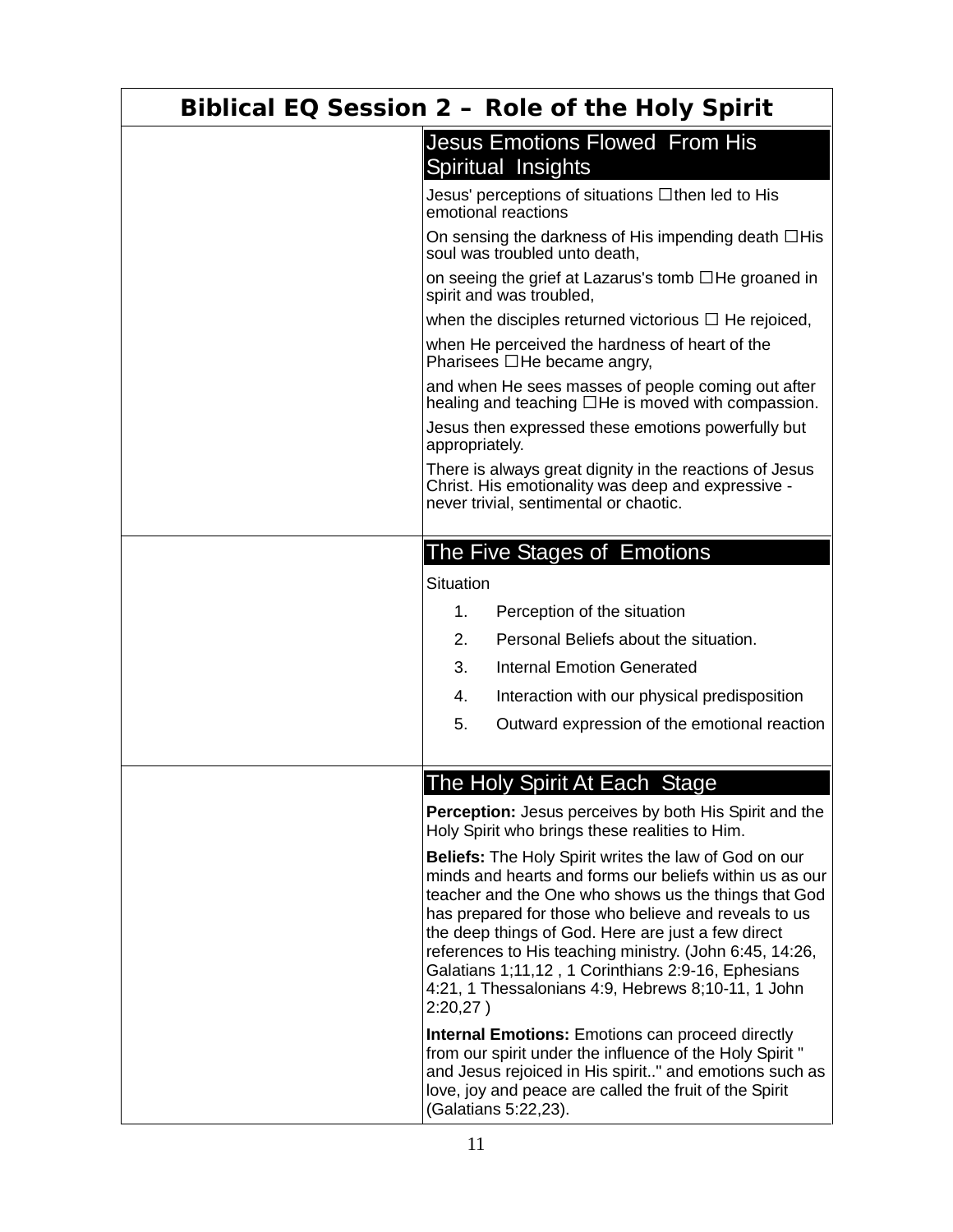| <b>Biblical EQ Session 2 – Role of the Holy Spirit</b> |                                                                                                                                                                                                                                                                                                                                                    |
|--------------------------------------------------------|----------------------------------------------------------------------------------------------------------------------------------------------------------------------------------------------------------------------------------------------------------------------------------------------------------------------------------------------------|
|                                                        | The Holy Spirit At Each Stage - 2                                                                                                                                                                                                                                                                                                                  |
|                                                        | <b>Interaction With Physical Disposition: The</b><br>indwelling Holy Spirit gives life to our mortal bodies<br>that we may be renewed and cry out "Abba<br>Father!" (Romans 8:11-15) to our gracious<br>Heavenly Father. His powerful work can break the<br>domination of our lives by sin and addictions.                                         |
|                                                        | <b>Outward Expression Of The Emotional</b><br><b>Reaction:</b> The spiritual basis for revelation that<br>culminates in teaching is shown in 1 Corinthians<br>2:13 These things we also speak, not in words<br>which man's wisdom teaches but which the<br>Holy Spirit teaches, comparing spiritual things<br>with spiritual. (see also John 8:28) |
|                                                        | The Holy Spirit And Your EQ                                                                                                                                                                                                                                                                                                                        |
|                                                        | The Holy Spirit & Your EQ                                                                                                                                                                                                                                                                                                                          |
|                                                        | The Holy Spirit formed the body, mind, soul , spirit<br>and beliefs of Jesus.                                                                                                                                                                                                                                                                      |
|                                                        | The Holy Spirit produced powerful godly emotions<br>in Jesus.                                                                                                                                                                                                                                                                                      |
|                                                        | The Holy Spirit can also form the emotions of<br>Christians.                                                                                                                                                                                                                                                                                       |
|                                                        | The Holy Spirit can change the way we see things.                                                                                                                                                                                                                                                                                                  |
|                                                        | The Holy Spirit can help create more functional and<br>true beliefs which underlie our healthy emotions.                                                                                                                                                                                                                                           |
|                                                        | The Holy Spirit can directly generate godly and<br>spiritual emotions.                                                                                                                                                                                                                                                                             |
|                                                        | The Holy Spirit can deal with difficult fleshly<br>impulses.                                                                                                                                                                                                                                                                                       |
|                                                        | The Holy Spirit can teach us what to say and how<br>to say it.                                                                                                                                                                                                                                                                                     |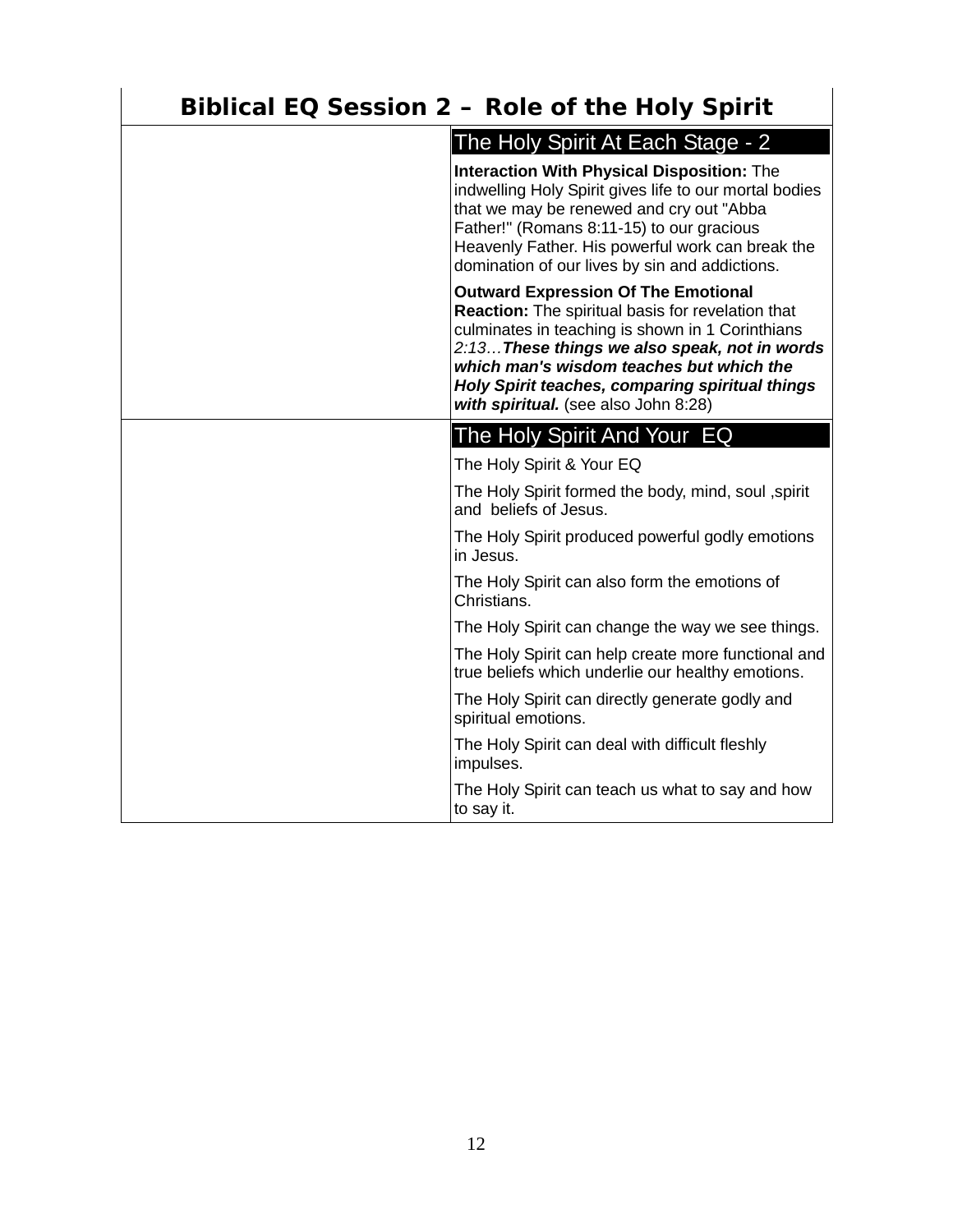| <b>Biblical EQ Session 3 – Testing The Theory</b>                                                                                                                                                                             |
|-------------------------------------------------------------------------------------------------------------------------------------------------------------------------------------------------------------------------------|
| Does The Theory Work?                                                                                                                                                                                                         |
| If Biblical EQ is true, and non-trivial, it should predict<br>how people process their emotions.                                                                                                                              |
| If emotional integrity is closely related to the work of<br>the Holy Spirit then there should be very different<br>results for a) apostles and great Christian leaders<br>verses b) carnal Christians.                        |
| These two groups should have very different<br>emotional lives. The great Christian leaders should<br>have a much higher EQ than the carnal Christians.                                                                       |
| Perception - Apostles & Leaders                                                                                                                                                                                               |
| 1. They should see the world differently from the rest<br>of us. For them the Kingdom perspective will be the<br>only true perspective.                                                                                       |
| 2. They should be able from time to time to see into<br>the hearts of men and women and to speak<br>accurately to their condition.                                                                                            |
| 3. They should be conversant with dreams, visions<br>and symbolic language. They should readily grasp<br>the prophetic and be excited by the Scriptures.                                                                      |
| Beliefs $- A < L$                                                                                                                                                                                                             |
| 4. They should have beliefs that the surrounding<br>culture has not taught them or which it opposes<br>vehemently, beliefs that only God can have taught<br>them.                                                             |
| 5. Those beliefs should give them a sense of<br>what is righteous and what is unrighteous like<br>Jesus had when He cleansed the temple and<br>their beliefs should create an unusual zeal within<br>them that consumes them. |
| 6. Those beliefs should give them unusual poise<br>and power in crisis situations like Jesus in the<br>storm.                                                                                                                 |
| 7. As a result of those beliefs they should<br>resonate with and be emotionally drawn to others<br>who are of great faith, like Jesus resonated with<br>the Roman centurion.                                                  |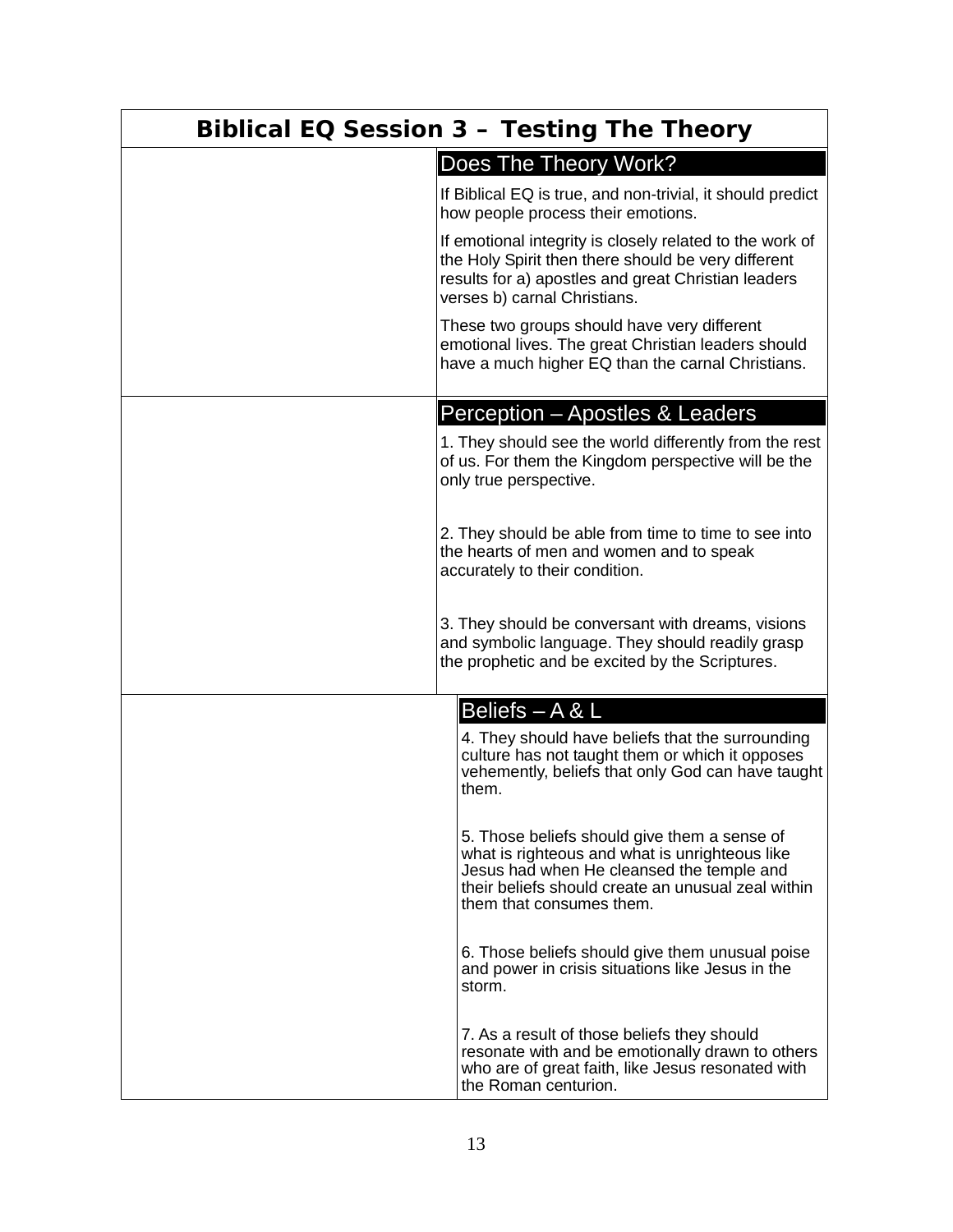| <b>Biblical EQ Session 3 – Testing The Theory</b>                                                                                                                                |  |
|----------------------------------------------------------------------------------------------------------------------------------------------------------------------------------|--|
| Emotions - A & L                                                                                                                                                                 |  |
| 8. They should have deep and vivid<br>emotions like those of Jesus Christ.                                                                                                       |  |
| 9. They should have a sense of their<br>emotions being God's emotions and be<br>aware of what they are feeling and able to<br>name it clearly as Jesus did with His<br>emotions. |  |
| 10. They should be people of authentic and<br>powerful emotional expression - groans,<br>tears, crying, and rejoicing.                                                           |  |
| Physical Nature - A & L                                                                                                                                                          |  |
| 11. They should demonstrate victory over<br>addictions and sexual temptations and have<br>a renewed physical nature.                                                             |  |
| 12. They should be able to express their<br>emotions in godly ways through their<br>physical bodies.                                                                             |  |
| Outward Expression - A & L                                                                                                                                                       |  |
| 13. These righteous emotions should lead to<br>righteous actions such as when Jesus'<br>compassion moved Him to act.                                                             |  |
| 14. Their emotionality should be an integral<br>part of being a righteous person. Not<br>detached from life like the emotions of an<br>actor or a hypocrite.                     |  |
| 15. The course of their lives should<br>demonstrate an ever-increasing wisdom in<br>emotional expression as if God were<br>teaching them how to say things.                      |  |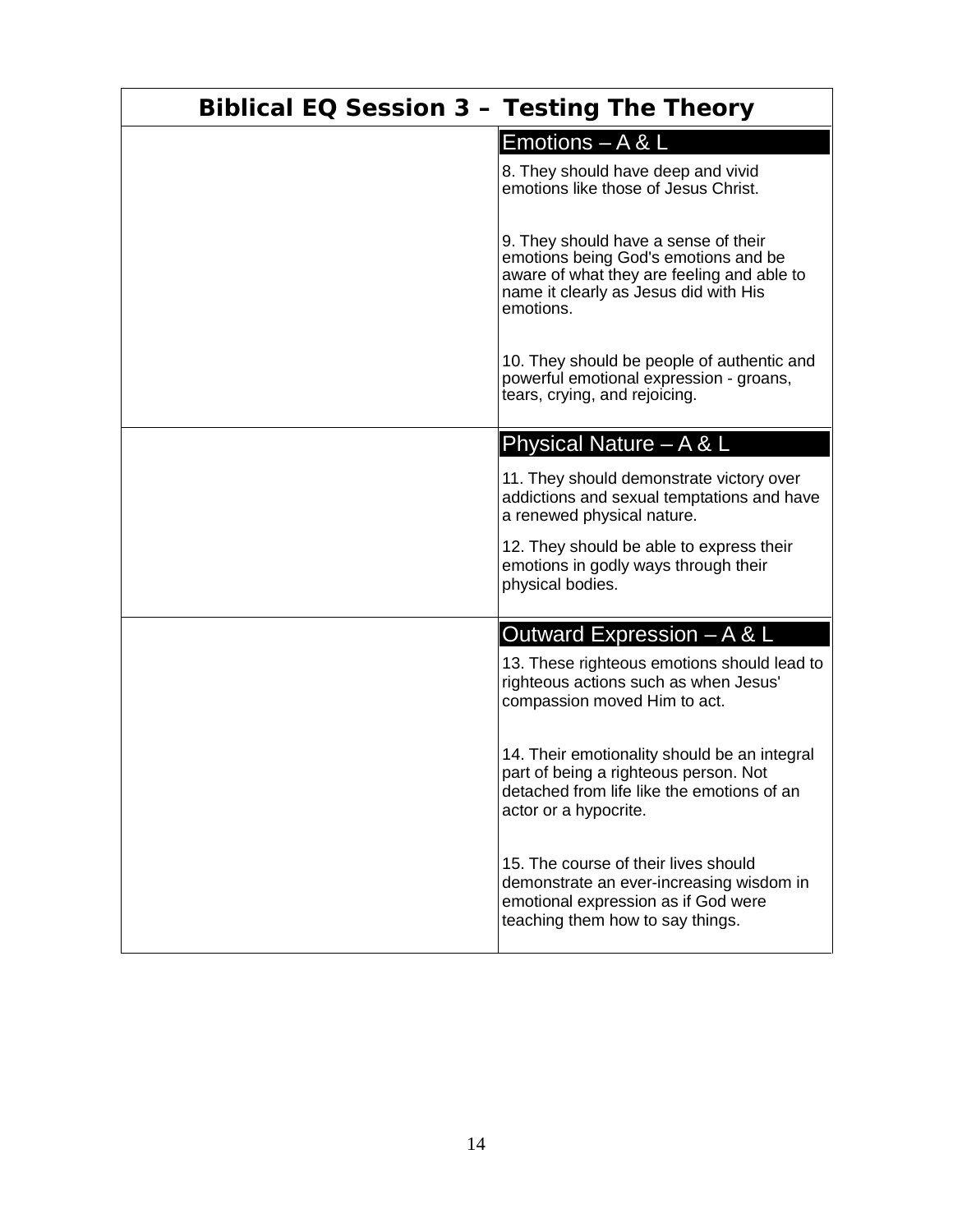| <b>Biblical EQ Session 3 - Testing The Theory</b>                                                                                                                                                                                                                                                                                                                                                                                                                                                                                                                                                                                                                                                                                                                                                                                                                                                                                                                                                                                                                                                                                                                                                                                                                                                                 |
|-------------------------------------------------------------------------------------------------------------------------------------------------------------------------------------------------------------------------------------------------------------------------------------------------------------------------------------------------------------------------------------------------------------------------------------------------------------------------------------------------------------------------------------------------------------------------------------------------------------------------------------------------------------------------------------------------------------------------------------------------------------------------------------------------------------------------------------------------------------------------------------------------------------------------------------------------------------------------------------------------------------------------------------------------------------------------------------------------------------------------------------------------------------------------------------------------------------------------------------------------------------------------------------------------------------------|
| Do these predictions hold?                                                                                                                                                                                                                                                                                                                                                                                                                                                                                                                                                                                                                                                                                                                                                                                                                                                                                                                                                                                                                                                                                                                                                                                                                                                                                        |
| The apostles and great Christian leaders do indeed show a<br>different order of perceptions, beliefs, emotions, physical<br>victory and gracious outward expression.                                                                                                                                                                                                                                                                                                                                                                                                                                                                                                                                                                                                                                                                                                                                                                                                                                                                                                                                                                                                                                                                                                                                              |
| Both Scripture and history tell us that the Holy Spirit did<br>indeed produce these things in people who were submitted<br>most fully to Him.                                                                                                                                                                                                                                                                                                                                                                                                                                                                                                                                                                                                                                                                                                                                                                                                                                                                                                                                                                                                                                                                                                                                                                     |
| <b>Vivid Emotions Vs. Immature Emotions</b>                                                                                                                                                                                                                                                                                                                                                                                                                                                                                                                                                                                                                                                                                                                                                                                                                                                                                                                                                                                                                                                                                                                                                                                                                                                                       |
| Psalms 30 NKJV) I will extol You, O LORD, for You have<br>lifted me up, And have not let my foes rejoice over me. {2}<br>O LORD my God, I cried out to You, And You healed me.<br>{3} O LORD, You brought my soul up from the grave; You<br>have kept me alive, that I should not go down to the pit. $\{4\}$<br>Sing praise to the LORD, You saints of His, And give<br>thanks at the remembrance of His holy name. {5} For His<br>anger is but for a moment, His favor is for life; Weeping<br>may endure for a night, But joy comes in the morning.<br>{6} Now in my prosperity I said, "I shall never be moved."<br>{7} LORD, by Your favor You have made my mountain<br>stand strong; You hid Your face, and <i>I was troubled.</i> {8} <i>I</i><br>cried out to You, O LORD; And to the LORD I made<br>supplication: {9} "What profit is there in my blood, When I<br>go down to the pit? Will the dust praise You? Will it declare<br>Your truth? {10} Hear, O LORD, and have mercy on me;<br>LORD, be my helper!" $\{11\}$ You have turned for me $my$<br>mourning into dancing; You have put off my sackcloth<br>and clothed me with <b>gladness</b> , $\{12\}$ To the end that my<br>glory may sing <i>praise</i> to You and not be silent. O LORD<br>my God, I will give <i>thanks</i> to You forever. |
|                                                                                                                                                                                                                                                                                                                                                                                                                                                                                                                                                                                                                                                                                                                                                                                                                                                                                                                                                                                                                                                                                                                                                                                                                                                                                                                   |
| The Difference<br>The negative emotions are temporary "weeping may last<br>for a night but joy comes in the morning".                                                                                                                                                                                                                                                                                                                                                                                                                                                                                                                                                                                                                                                                                                                                                                                                                                                                                                                                                                                                                                                                                                                                                                                             |
| There is a righteous resolution of the emotions, a giving of<br>thanks in the end.                                                                                                                                                                                                                                                                                                                                                                                                                                                                                                                                                                                                                                                                                                                                                                                                                                                                                                                                                                                                                                                                                                                                                                                                                                |
| The emotions are primarily directed towards God in a<br>private and appropriate fashion. (They are not "acted out"<br>or dumped on others.)                                                                                                                                                                                                                                                                                                                                                                                                                                                                                                                                                                                                                                                                                                                                                                                                                                                                                                                                                                                                                                                                                                                                                                       |
| There is a wide range of appropriate emotions from joy to<br>a troubled spirit. The emotional thermostat is not stuck in<br>just one position e.g. deep gloom or constant happiness.                                                                                                                                                                                                                                                                                                                                                                                                                                                                                                                                                                                                                                                                                                                                                                                                                                                                                                                                                                                                                                                                                                                              |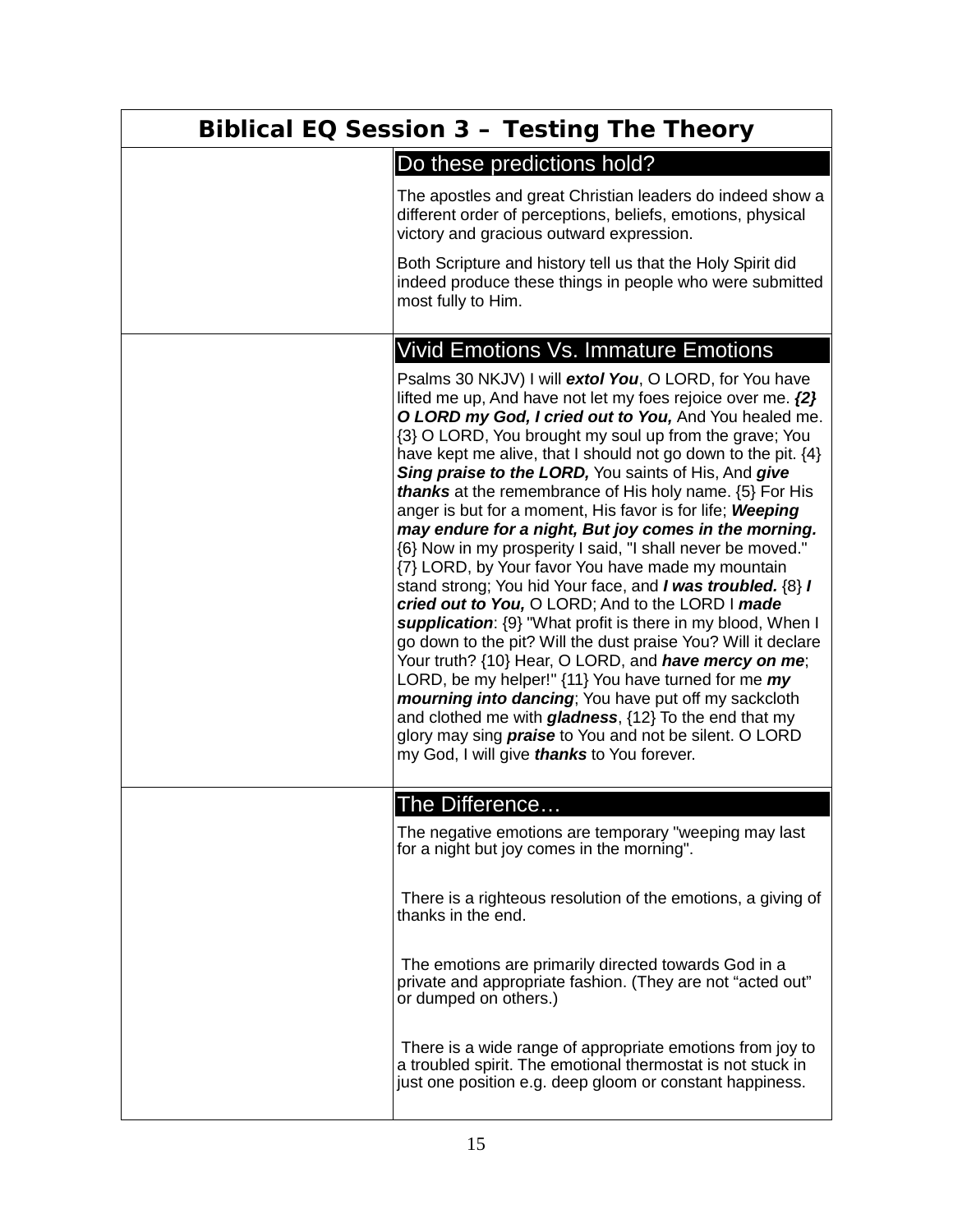| <b>Biblical EQ Session 3 - Testing The Theory</b>                                                                                                                                                                                                                                                                                                                                                                                                                                                                                                                                                                                                                                                                                                                                                                                                                       |
|-------------------------------------------------------------------------------------------------------------------------------------------------------------------------------------------------------------------------------------------------------------------------------------------------------------------------------------------------------------------------------------------------------------------------------------------------------------------------------------------------------------------------------------------------------------------------------------------------------------------------------------------------------------------------------------------------------------------------------------------------------------------------------------------------------------------------------------------------------------------------|
| The Difference cont'd                                                                                                                                                                                                                                                                                                                                                                                                                                                                                                                                                                                                                                                                                                                                                                                                                                                   |
| There is an ability to see good in God in the midst of it all - to<br>sing praise and give thanks. The spiritual perspective is not<br>lost.                                                                                                                                                                                                                                                                                                                                                                                                                                                                                                                                                                                                                                                                                                                            |
| There is no stifling of emotions, they are expressed in<br>spiritual terms "that my glory may sing praise to You and not<br>be silent".                                                                                                                                                                                                                                                                                                                                                                                                                                                                                                                                                                                                                                                                                                                                 |
| There is repentance of false perspectives and beliefs. "Now<br>in my prosperity I said 'I shall not be moved". When God<br>challenges this David repents of his self-sufficiency. People<br>who are out of balance emotionally do the opposite and cling<br>to their self-defeating perspectives                                                                                                                                                                                                                                                                                                                                                                                                                                                                                                                                                                        |
| In the expression of emotions there is genuine dignity and<br>beauty. This psalm is poetry!                                                                                                                                                                                                                                                                                                                                                                                                                                                                                                                                                                                                                                                                                                                                                                             |
| <b>Different Temperaments</b>                                                                                                                                                                                                                                                                                                                                                                                                                                                                                                                                                                                                                                                                                                                                                                                                                                           |
| Different temperaments have different uses within the<br>Kingdom of God. Barnabas was a great encourager of the<br>brethren, Peter's high emotionality made him a master<br>preacher and evangelist, Paul's razor sharp mind made him a<br>great one for attending to the operational details and theology<br>of church life, John's mystical temperament pointed to the<br>deep abiding spiritual realities and resulted in wonderful<br>teaching on prayer. Titus seems to have been a born trouble-<br>shooter, Timothy was the sensitive and caring pastor par<br>excellence.<br>God will use your basic temperament that He has built into<br>you - and even some of your weaknesses for when you are<br>weak then you are strong! Your basic God-created and<br>renewed self is OK! God can and will use it and has accepted<br>it in Christ Jesus (Romans 14:7). |
|                                                                                                                                                                                                                                                                                                                                                                                                                                                                                                                                                                                                                                                                                                                                                                                                                                                                         |
| <b>Transformed Temperaments</b>                                                                                                                                                                                                                                                                                                                                                                                                                                                                                                                                                                                                                                                                                                                                                                                                                                         |
| Being accepted does not mean being unchanged.                                                                                                                                                                                                                                                                                                                                                                                                                                                                                                                                                                                                                                                                                                                                                                                                                           |
| The Holy Spirit will take certain parts of your basic emotional<br>temperament and refine them into the image of Christ Jesus.                                                                                                                                                                                                                                                                                                                                                                                                                                                                                                                                                                                                                                                                                                                                          |
| Paul matured in tolerance and love.                                                                                                                                                                                                                                                                                                                                                                                                                                                                                                                                                                                                                                                                                                                                                                                                                                     |
| Peter became stable and reliable.                                                                                                                                                                                                                                                                                                                                                                                                                                                                                                                                                                                                                                                                                                                                                                                                                                       |
| Timothy had to overcome his timidity and learn to suffer<br>hardship as a good soldier of Christ Jesus.                                                                                                                                                                                                                                                                                                                                                                                                                                                                                                                                                                                                                                                                                                                                                                 |
| As the Holy Spirit convicts you and teaches you and<br>ministers to you a slow but sure transformation will take place<br>that will increase your maturity in Christ and your usefulness<br>to the Master.                                                                                                                                                                                                                                                                                                                                                                                                                                                                                                                                                                                                                                                              |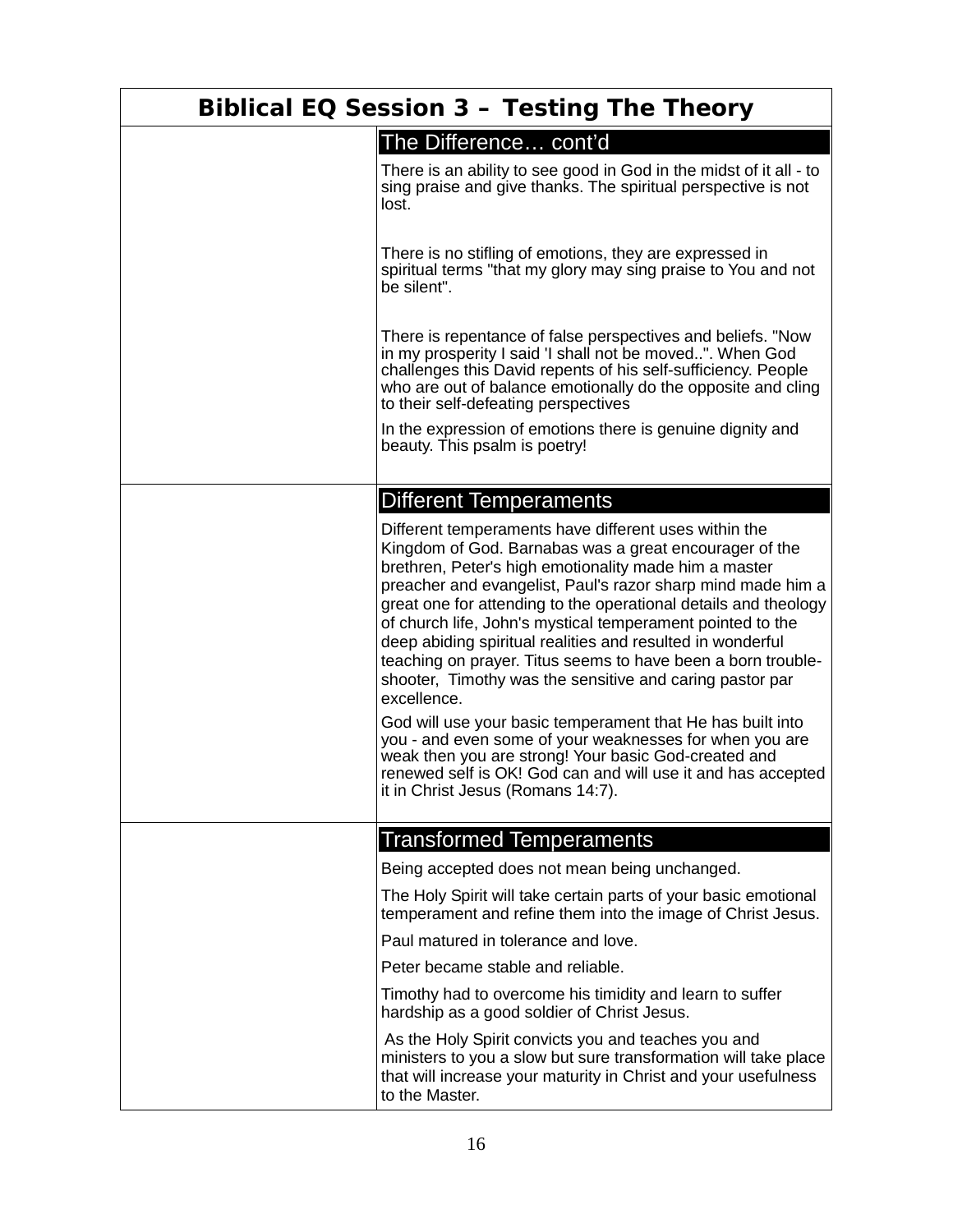| <b>Biblical EQ Session 3 - Testing The Theory</b>                                                                                                                                                                                                                                                                                                                                                        |
|----------------------------------------------------------------------------------------------------------------------------------------------------------------------------------------------------------------------------------------------------------------------------------------------------------------------------------------------------------------------------------------------------------|
| <b>Emotions During Revivals</b>                                                                                                                                                                                                                                                                                                                                                                          |
| Powerful emotions are frequently generated during revivals:                                                                                                                                                                                                                                                                                                                                              |
| "While I was enforcing these words "Be still and know that I<br>am God" (Ps 46:10), God began to bare His arm, not in private<br>but in the open air and before more than two thousand<br>witnesses. One then another, and yet another was struck to<br>the earth, greatly trembling at the presence of God's power.<br>Others loudly and bitterly cried "What must we do to be<br>saved?" (John Wesley) |
| <b>By-Products Of Grace</b>                                                                                                                                                                                                                                                                                                                                                                              |
| Few revivals have been without great emotion.                                                                                                                                                                                                                                                                                                                                                            |
| The revivalist Jonathan Edwards wrote a famous treatise on<br>"Religious Affections" which established that the emotions<br>were a by-product of grace not its chief aim.                                                                                                                                                                                                                                |
| The aim of the godly evangelist is not an emotional audience<br>but a repentant and believing audience.                                                                                                                                                                                                                                                                                                  |
| If the emotions expressed so powerfully indicate that<br>repentance is taking place and that people are meeting with<br>God and having their souls transformed then that emotion is a<br>good thing.                                                                                                                                                                                                     |
| However if it is simply emotionality, hype, manipulated<br>sentimentality etc. and no work of God is taking place then it is<br>unprofitable.                                                                                                                                                                                                                                                            |
| Emotions accompany grace and may be an outward sign of an<br>inward work of God - but they are not compulsory.                                                                                                                                                                                                                                                                                           |
| <b>Maturity &amp; Emotions</b>                                                                                                                                                                                                                                                                                                                                                                           |
| Christian maturity is often portrayed as unemotional, dull and<br>bureaucratic.                                                                                                                                                                                                                                                                                                                          |
| Maturity is not the loss of emotions but their deepening,<br>enriching and appropriate expression.                                                                                                                                                                                                                                                                                                       |
| Christian emotional maturity does involve emotional stability -<br>we are not "tossed to and froby every wind of doctrine".                                                                                                                                                                                                                                                                              |
| It also involves "growing up" in all things and becoming a<br>person participating in the stature and fullness of Christ.                                                                                                                                                                                                                                                                                |
| While it involves the stability of Christ it also involves the<br>passion and zeal of Christ (John 2:17, Titus 2:14) and His<br>ability to bless and to care.                                                                                                                                                                                                                                            |
| In fact part of the purpose of our redemption is to become a<br>people "zealous for good deeds".                                                                                                                                                                                                                                                                                                         |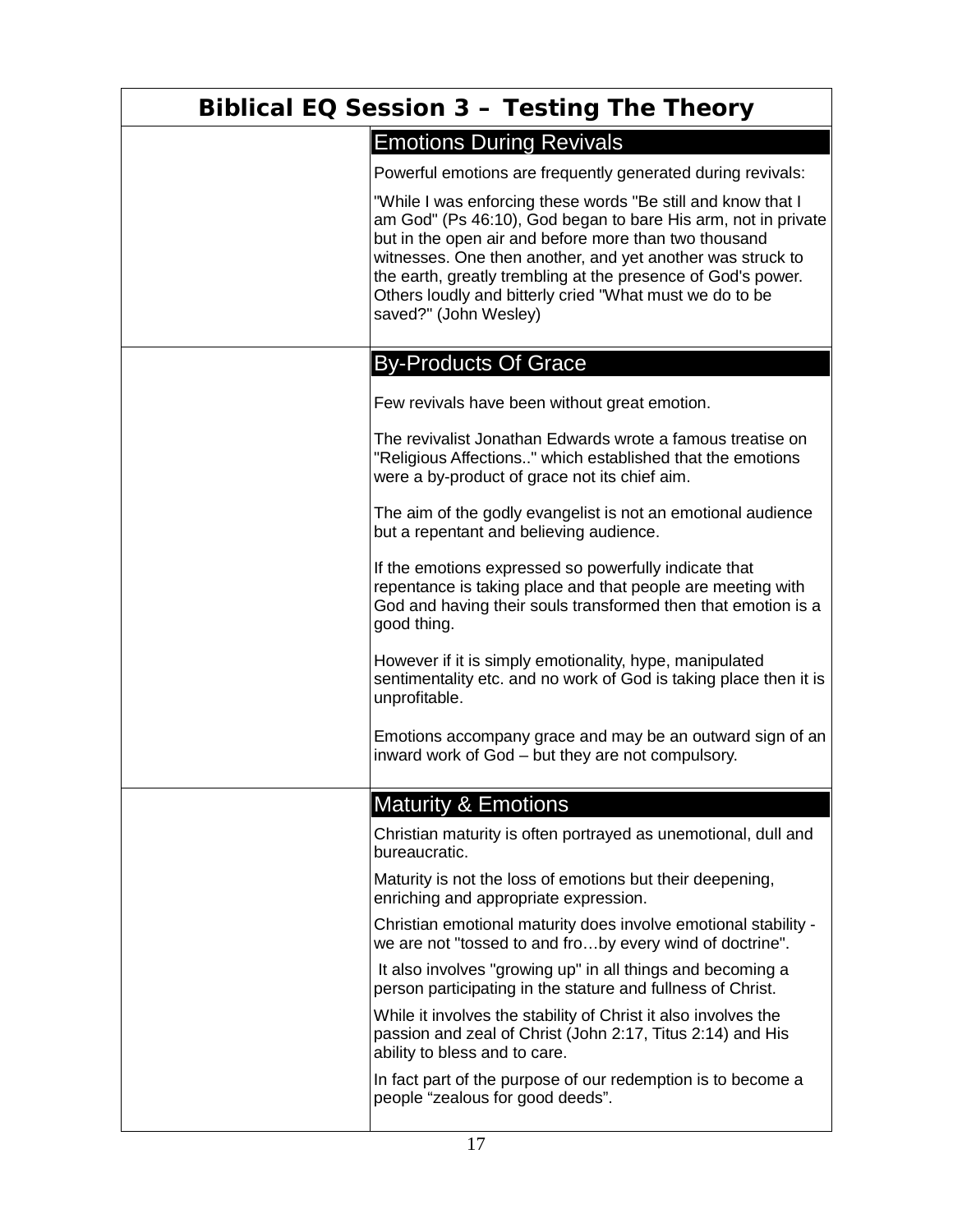| <b>Biblical EQ Session 3 - Testing The Theory</b>                                                                                                                                                                                                                                                                                                                                                                                                             |
|---------------------------------------------------------------------------------------------------------------------------------------------------------------------------------------------------------------------------------------------------------------------------------------------------------------------------------------------------------------------------------------------------------------------------------------------------------------|
| The EQ of Carnal Christians                                                                                                                                                                                                                                                                                                                                                                                                                                   |
| If our model stands the test, then those who resist the Holy<br>Spirit, those who are unspiritual, should be emotionally<br>unformed and immature. If, as our theory predicts, the Holy<br>Spirit is essential for full emotional formation, then unspiritual<br>Christians should be emotional wrecks, or at the least quite<br>shallow and indifferent emotionally.                                                                                         |
| The carnal Christian is characterized by an astonishing lack of<br>spiritual maturity to the point where they cannot be addressed<br>as spiritual people. Carnal Christians behave like "mere men"<br>and are indistinguishable from the surrounding culture with their<br>actions and reactions. Using our model we can again make<br>certain predictions about the emotional life of those who do not<br>give the Holy Spirit full lordship of their lives. |
| <b>Perception - Carnal Christians</b>                                                                                                                                                                                                                                                                                                                                                                                                                         |
| 1. They will see the world in much the same terms as the<br>surrounding culture. For them the Kingdom perspective will be<br>rare and they will be mainly self-centred.                                                                                                                                                                                                                                                                                       |
| 2. They will be unable to see into the hearts of men and women<br>and even empathy will be rare. They will not speak accurately<br>to the human condition.                                                                                                                                                                                                                                                                                                    |
| 3. They will be baffled by dreams, visions and symbolic<br>language. They will be bored by the prophetic and struggle with<br>the Scriptures.                                                                                                                                                                                                                                                                                                                 |
| Beliefs - C.C.                                                                                                                                                                                                                                                                                                                                                                                                                                                |
| 4. They will mainly have beliefs that the surrounding culture has<br>taught them. They will not hold beliefs that the culture opposes<br>vehemently, and will have few beliefs that only God could have<br>taught them.                                                                                                                                                                                                                                       |
| 5. They will have a very weak sense of what is righteous and<br>what is unrighteous and rarely react to social evil. They would<br>tolerate the selling of doves in the Temple. Zeal will be unusual<br>for them and even undesirable. They will not be consumed by<br>kingdom interests.                                                                                                                                                                     |
| 6.<br>They will not have unusual poise and power in crisis<br>situations like Jesus in the storm but rather will be<br>prone to anxiety.                                                                                                                                                                                                                                                                                                                      |
| 7.<br>They will not resonate with and be emotionally drawn<br>to those who are of great faith. Rather they will feel<br>more at home with the world and with other carnal<br>Christians.                                                                                                                                                                                                                                                                      |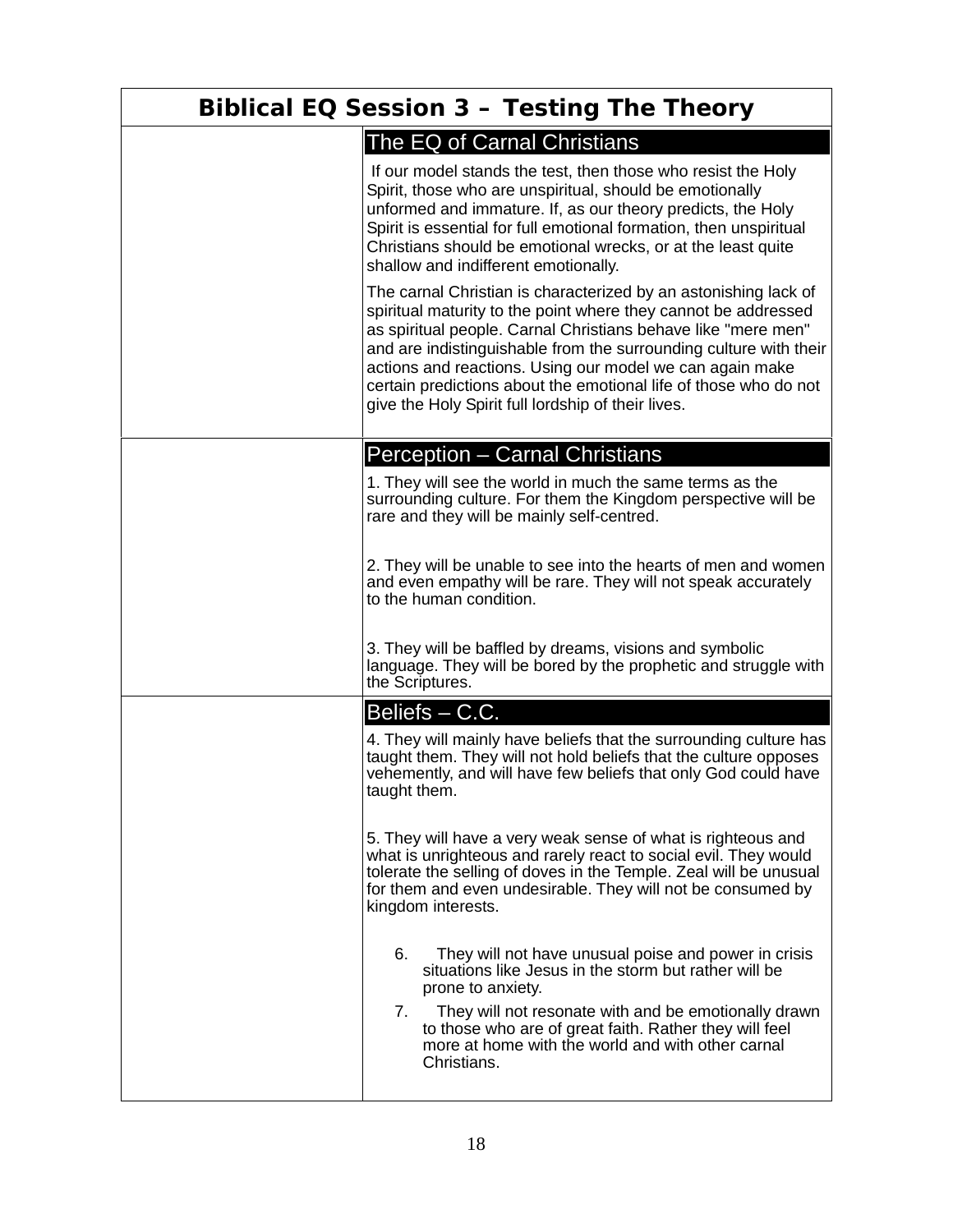| <b>Biblical EQ Session 3 - Testing The Theory</b>                                                                                                                                                                                                                                  |
|------------------------------------------------------------------------------------------------------------------------------------------------------------------------------------------------------------------------------------------------------------------------------------|
| Emotions - C.C.                                                                                                                                                                                                                                                                    |
| 8. They will not have deep, vivid and stable<br>emotions like those of Jesus Christ. They will<br>instead be characterized by shallow sentimental<br>spiritual feelings that vary with every wind of<br>doctrine.                                                                  |
| 9. They will have little sense of their emotions<br>being God's emotions. They will often be<br>unaware of what they are feeling and will be<br>unable to name their emotions clearly.                                                                                             |
| 10. They will not be people of authentic<br>emotional expression.                                                                                                                                                                                                                  |
| Physical Nature - C.C.                                                                                                                                                                                                                                                             |
| 11. They will not demonstrate victory over<br>addictions and sexual temptations                                                                                                                                                                                                    |
| 12. They will fail to express their emotions in<br>godly ways through their physical bodies.                                                                                                                                                                                       |
| Outward Expression - C.C.                                                                                                                                                                                                                                                          |
| 13. Their spiritual emotions will rarely lead to<br>righteous actions. Compassion for the lost or<br>the poor will rarely be felt and if felt will not<br>move them to action.                                                                                                     |
| 14. Their emotionality will be detached from real<br>life and be like the emotions of an actor or a<br>hypocrite.                                                                                                                                                                  |
| 15. The course of their lives will not<br>demonstrate an ever-increasing wisdom in<br>emotional expression. They will go from bad to<br>worse and become increasingly discordant like<br>" a clanging gong and a clashing cymbal" if they<br>should continue as carnal Christians. |
|                                                                                                                                                                                                                                                                                    |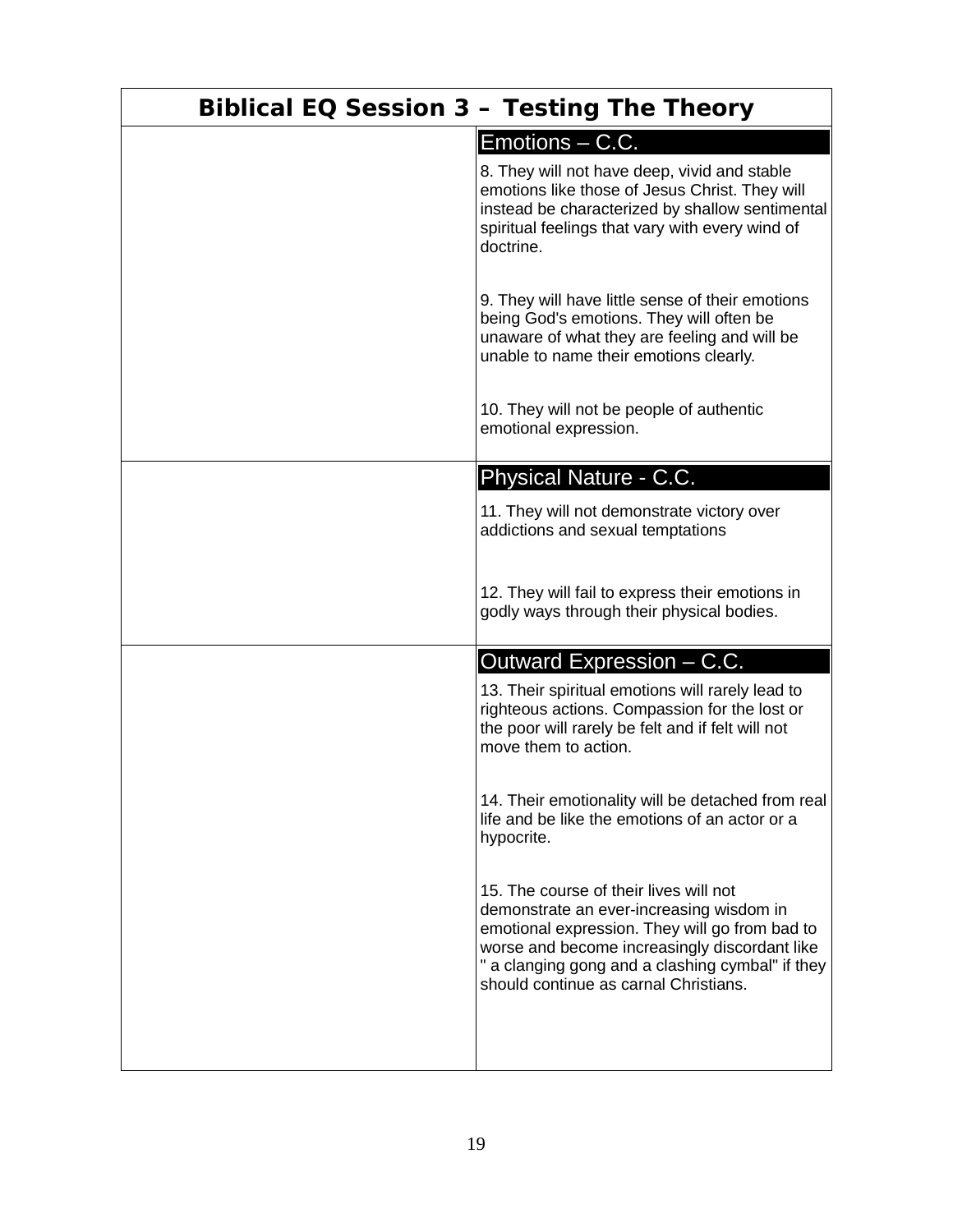| <b>Biblical EQ Session 3 - Testing The Theory</b>                                                                                                                                                                                                                                                                                                                                                                                       |
|-----------------------------------------------------------------------------------------------------------------------------------------------------------------------------------------------------------------------------------------------------------------------------------------------------------------------------------------------------------------------------------------------------------------------------------------|
| <b>Carnal Corinth</b>                                                                                                                                                                                                                                                                                                                                                                                                                   |
| The carnality of the Corinthian church is reflected in a<br>long list of very serious sins - the first four chapters detail<br>division, intellectual and spiritual pride, factions, and<br>infighting.                                                                                                                                                                                                                                 |
| Chapters five and six show they were visiting prostitutes,<br>and engaging in sexual immorality, and incest.                                                                                                                                                                                                                                                                                                                            |
| Chapter seven discusses marriage, divorce and the<br>basics of sexually appropriate behavior.                                                                                                                                                                                                                                                                                                                                           |
| Chapters eight to eleven correct gross disorder such as<br>being drunk at the Lord's Supper, not waiting for one<br>another so one goes hungry while another is full, and<br>participation in idolatrous feasts in pagan temples.                                                                                                                                                                                                       |
| Chapters 12-14 reveal a paganisation of the spiritual gifts<br>and their use in competitive, unloving and chaotic ways.                                                                                                                                                                                                                                                                                                                 |
| Chapter 15 finds them denying the resurrection and being<br>in major error over basic doctrines.                                                                                                                                                                                                                                                                                                                                        |
| James & Hebrews                                                                                                                                                                                                                                                                                                                                                                                                                         |
| The church James wrote to may have even been worse!<br>There they murdered one another (James 4:2) and<br>treated the poor with contempt (James 2:1-13).                                                                                                                                                                                                                                                                                |
| The writer to the Hebrews calls his audience in various<br>turns - sluggish, unfruitful, dull of hearing, immature, like<br>children, and says they were neglectful of their salvation,<br>in danger of drifting away from the faith and hardening<br>their hearts to God's Word and on the point of having<br>"evil, unbelieving, hearts" (Heb 3:12).                                                                                  |
| In chapter 10 the writer goes on to say they are<br>neglecting meeting together and on the verge of giving up<br>the faith, returning to sin and being judged by the living<br>God.                                                                                                                                                                                                                                                     |
| What Happened?                                                                                                                                                                                                                                                                                                                                                                                                                          |
| How come churches visited by apostles could end up<br>such a mess?                                                                                                                                                                                                                                                                                                                                                                      |
| These churches committed various sins against the Holy<br>Spirit.                                                                                                                                                                                                                                                                                                                                                                       |
| The Holy Spirit remains within the believer but is sinned<br>against. Several terms are used such as: Grieved<br>(Ephesians 4:30), quenched (1 Thessalonians 5:19) lied<br>to (Acts 5:4), put to the test (Acts 5:9), insulted / outraged<br>(Hebrews 10:29), made jealous (James 4:5), blasphemed<br>(Matthew 12:31) and resisted (Acts 7:51). In Jude the<br>divisive people are said to be "devoid of the Spirit" (Jude<br>$1:19$ ). |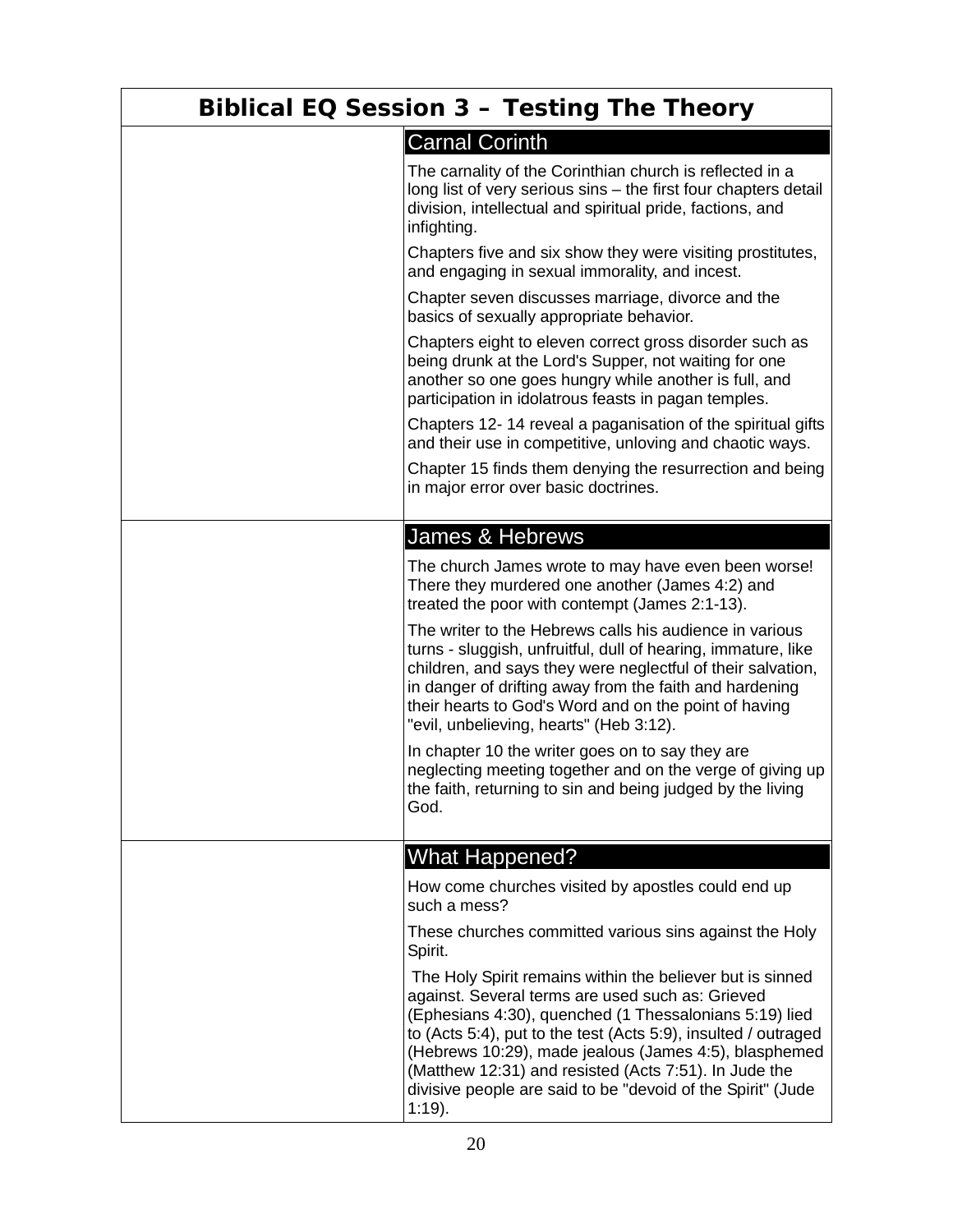| <b>Biblical EQ Session 3 – Testing The Theory</b>                                                                                                                                                                                                                                                                                                                                                                                                                                                                                                   |
|-----------------------------------------------------------------------------------------------------------------------------------------------------------------------------------------------------------------------------------------------------------------------------------------------------------------------------------------------------------------------------------------------------------------------------------------------------------------------------------------------------------------------------------------------------|
| <b>Sins Against The Holy Spirit</b>                                                                                                                                                                                                                                                                                                                                                                                                                                                                                                                 |
| Grieved (Ephesians 4:30) - by unnecessary and immature<br>interpersonal conflict such as bitterness, wrath, slander and malice.<br>The Spirit is a Spirit of love and is grieved by that which is opposed<br>to love. Carnal behavior such as divisiveness and quarreling is anti-<br>love, and causes grief to the Holy Spirit who is constantly trying to<br>mature us in love.                                                                                                                                                                   |
| Quenched (1 Thessalonians 5:18-21) - by despising the gifts of the<br>Spirit especially prophesy. It implies that his fire - His inspirational<br>activity in prophecy and revival is resisted - perhaps in the name of<br>order, and "cold water" is thrown on attempts to minister in spiritual<br>power.                                                                                                                                                                                                                                         |
| <b>Lied To</b> (Acts 5:4): Ananias and Sapphira conspired in an act of<br>financial deception of the apostles. This was seen as not deceiving<br>men but God and lying to the Holy Spirit. (Acts 5:4) and resulted in<br>them being carried out dead.                                                                                                                                                                                                                                                                                               |
| More Sins                                                                                                                                                                                                                                                                                                                                                                                                                                                                                                                                           |
| <b>Put To The Test</b> (Acts 5:9): Again refers to Ananias and Sapphira<br>and refers to their testing the omniscience of the Holy Spirit by<br>thinking they could deceive those He had filled with power and<br>anointed.                                                                                                                                                                                                                                                                                                                         |
| Made Jealous (James 4:4,5): Adulterers and adulteresses! Do you<br>not know that friendship with the world is enmity with God?  Or do<br>you think that the Scripture says in vain, "The Spirit who dwells in us<br>yearns jealously"? Friendship with "the world", is seen as spiritual<br>adultery and makes the Spirit jealous. If we love the world (as in<br>worldliness, not as in John 3:16) we enrage the Holy Spirit.<br>Worldliness is often characteristic of carnal Christians and does<br>great damage to their relationship with God. |
| Insulted/Outraged/Do Despite Unto (Hebrews 10:29): Refers to<br>someone who turns back from Christianity to Judaism (or to any<br>other religion) and thus says that the work of the Spirit of grace in his<br>or her life was of no value to them. These are apostates.                                                                                                                                                                                                                                                                            |
| False Teachers & The Holy Spirit                                                                                                                                                                                                                                                                                                                                                                                                                                                                                                                    |
| <b>Devoid Of The Spirit (Jude 1:19): Refers to false teachers who</b><br>joined into Christian groups and created division leading people<br>away to their own groups. These are probably not even believers to<br>start with.                                                                                                                                                                                                                                                                                                                      |
| <b>Resisted</b> (Acts 7:51): Refers to the unbelieving Jews who were<br>stoning Stephen and resisting the clear testimony of the Holy Spirit.<br>Later God said to one of those resistant Jews "Saul, Saul, it must be<br>hard for you to kick against the goads". This term is not used of<br>believers.                                                                                                                                                                                                                                           |
| <b>Blasphemed</b> (Matthew 12:31): Is used of those unbelieving Jews<br>who so deeply resisted the Holy Spirit that they saw the miraculous<br>ministry of Jesus Christ as the work of the Devil and attributed His<br>power to Satan. Again it is never used of Christians.                                                                                                                                                                                                                                                                        |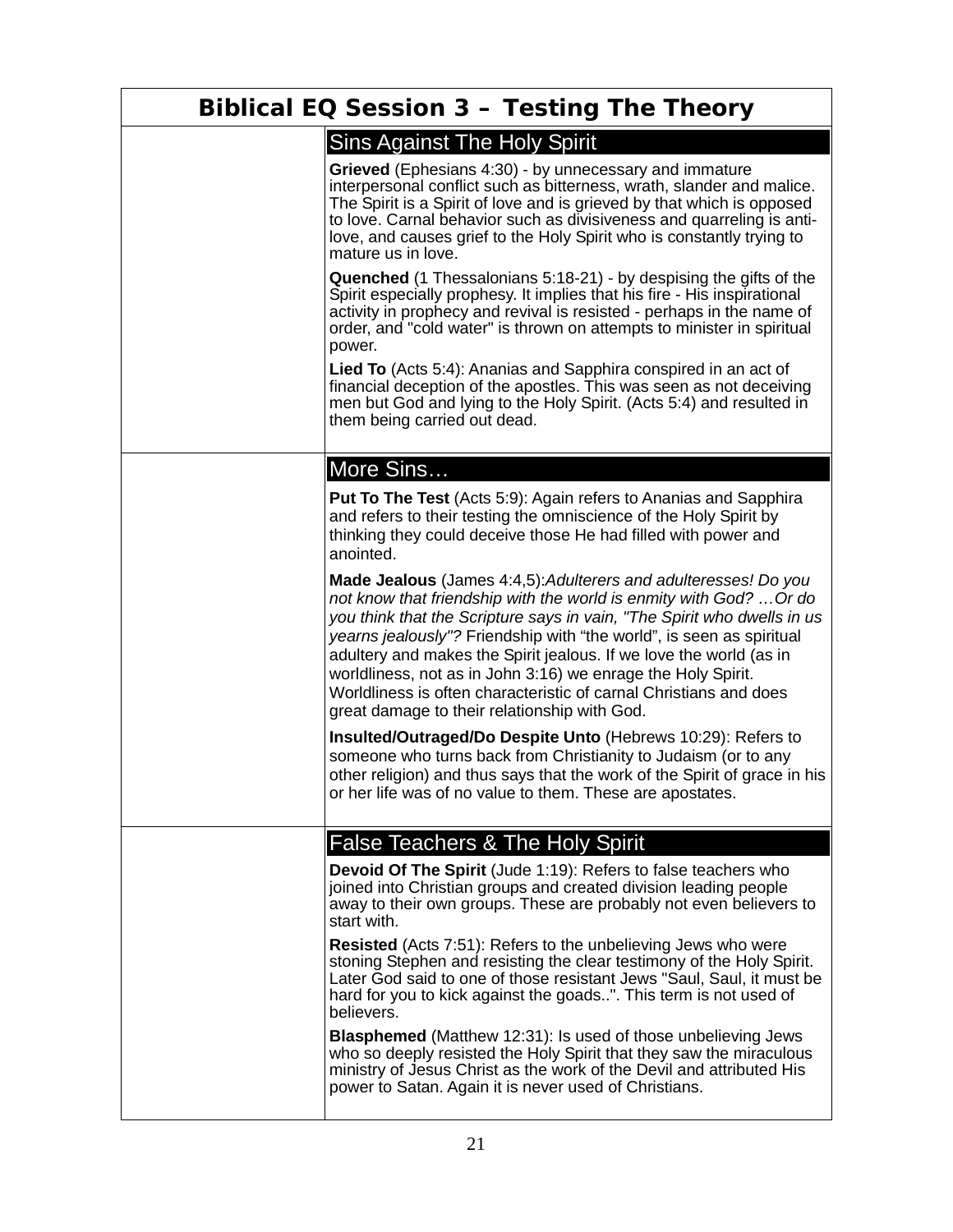| <b>Biblical EQ Session 3 - Testing The Theory</b>                                                                                                                                                                                       |
|-----------------------------------------------------------------------------------------------------------------------------------------------------------------------------------------------------------------------------------------|
| The Price Of Sin                                                                                                                                                                                                                        |
| The emotional consequences of sinning against the Holy Spirit are<br>dire indeed.                                                                                                                                                       |
| The more people sin against the Holy Spirit the nastier they become.                                                                                                                                                                    |
| In the above verses we see them pilfering, murdering lying, fighting<br>and quarreling.                                                                                                                                                 |
| As the Holy Spirit is quenched, grieved and resisted His love departs<br>and hatred enters into the person.                                                                                                                             |
| Carnality and Low EQ                                                                                                                                                                                                                    |
| The poor control carnal Christians have over their emotional life<br>is due to their lack of co-operation with the Holy Spirit and<br>can be seen in:                                                                                   |
| Poor Impulse Control: Giving in to sexual immorality, drunkenness<br>and even in the disorder of their worship.                                                                                                                         |
| Poor Anger Management: Most notably the congregation that<br>James wrote to which were murdering each other (James 4:2) and<br>the Galatians which were "biting and devouring" each other.<br>(Galatians 5:15)                          |
| <b>Disintegrating Relationships: Envying, factions, strife and</b><br>contentions. (1 Cor 3:3                                                                                                                                           |
| Low Levels of Personal Motivation: They are variously described<br>as evil beasts and lazy gluttons (Titus 1:12-14), neglectful, dull of<br>hearing, and in danger of drifting.                                                         |
| Toxic Tongues                                                                                                                                                                                                                           |
| <b>Instability:</b> Following after "the latest" false teachers particularly if<br>they were good talkers and emotionally persuasive (2 Corinthians 11)<br>and being tossed around by every wind of doctrine.                           |
| Lack Of Basic Empathy and Compassion: Such as saying to a<br>person who was without food or shelter "be warm and filled" and not<br>doing anything! Or dishonoring the poor by making them sit in lowly<br>places in church. (James 2). |
| A Toxic Tongue: Gossip, slander, and the like that proceeds from<br>out of control emotions. (James 3)                                                                                                                                  |
| A Poisonous Personality: Such people are described as a "root of<br>bitterness that defiles many" or like the emotionally rigid Diotrephes<br>who "like to put himself first" and controlled the church (3 John).                       |
|                                                                                                                                                                                                                                         |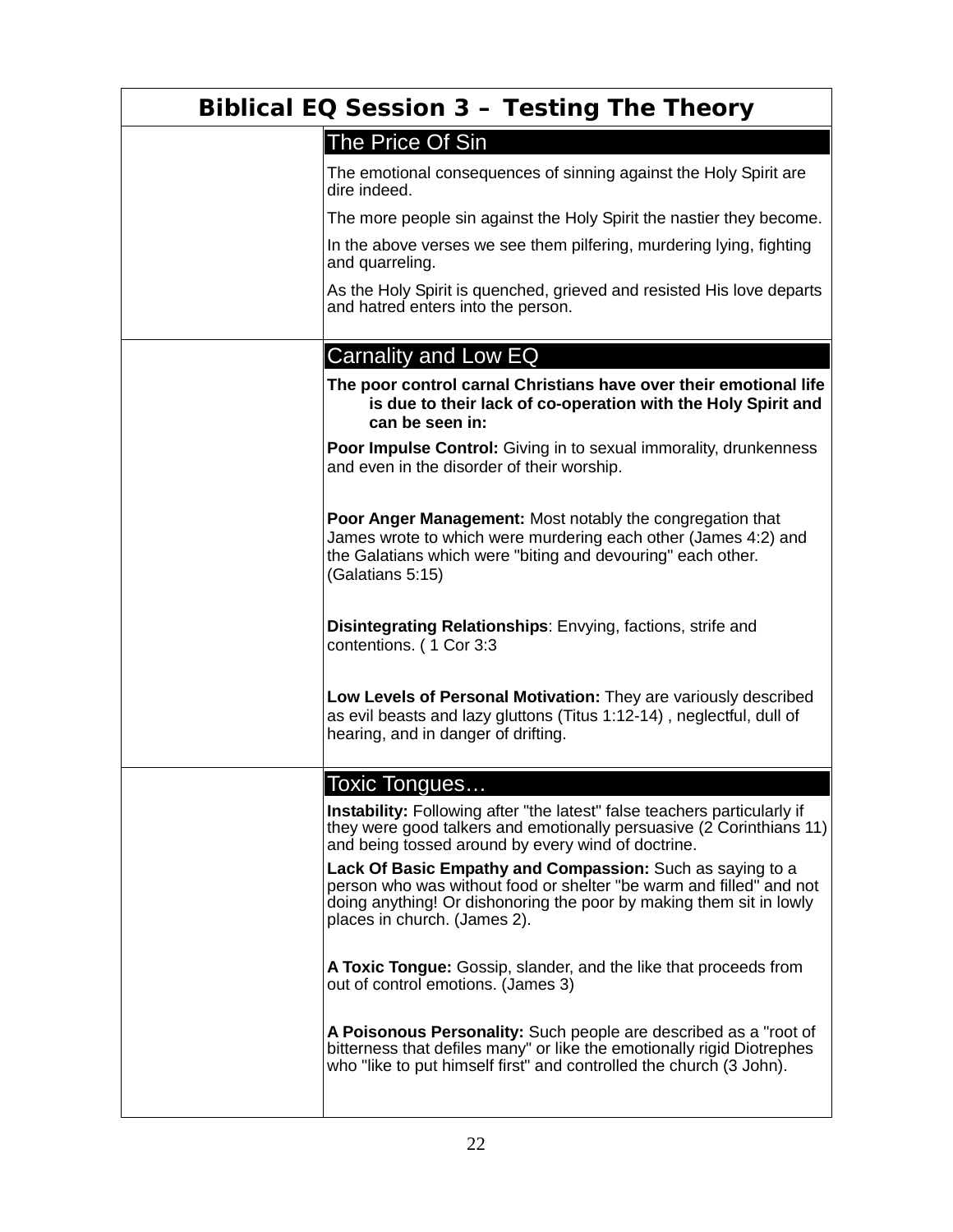| <b>Biblical EQ Session 3 - Testing The Theory</b>                                                                                                                                                                                                             |
|---------------------------------------------------------------------------------------------------------------------------------------------------------------------------------------------------------------------------------------------------------------|
| The Cure For Carnality                                                                                                                                                                                                                                        |
| Paul still wrote to, taught and cared for carnal<br>Christians.                                                                                                                                                                                               |
| Carnal Christians need teaching about Christ<br>and the Holy Spirit.                                                                                                                                                                                          |
| Carnal Christians need to be filled with the<br>Spirit.                                                                                                                                                                                                       |
| Carnal Christians need to be centered on Christ<br>- not themselves.                                                                                                                                                                                          |
| Carnal Christians need accountable<br>relationships of grace.                                                                                                                                                                                                 |
| Conclusions                                                                                                                                                                                                                                                   |
| 1. The five step model accurately predicts the<br>emotional state of both saintly Christians<br>and carnal Christians.                                                                                                                                        |
| 2. Emotional authenticity is entirely a work of<br>the Holy Spirit. However it can occur to<br>some extent in non-believers who seek it<br>as a work of common grace. More<br>commonly it is found in Spirit-filled<br>believers who are walking in holiness. |
| 3. Emotional functionality and authenticity come<br>about through the person co-operating<br>with the Holy Spirit as He forms spiritual<br>perspectives and a Christ-like belief<br>system in the person.                                                     |
| Conclusions cont'd                                                                                                                                                                                                                                            |
| 4. Resisting this work of the Holy Spirit results<br>in emotional catastrophe.                                                                                                                                                                                |
| 5. Emotionally undeveloped Christians who<br>remain close to God can grow into emotionally<br>adept people just as it seems the originally<br>abrasive Paul did.                                                                                              |
| 6.<br>Co-operating with God means not<br>grieving or quenching the Holy Spirit and being<br>careful to avoid worldliness.                                                                                                                                     |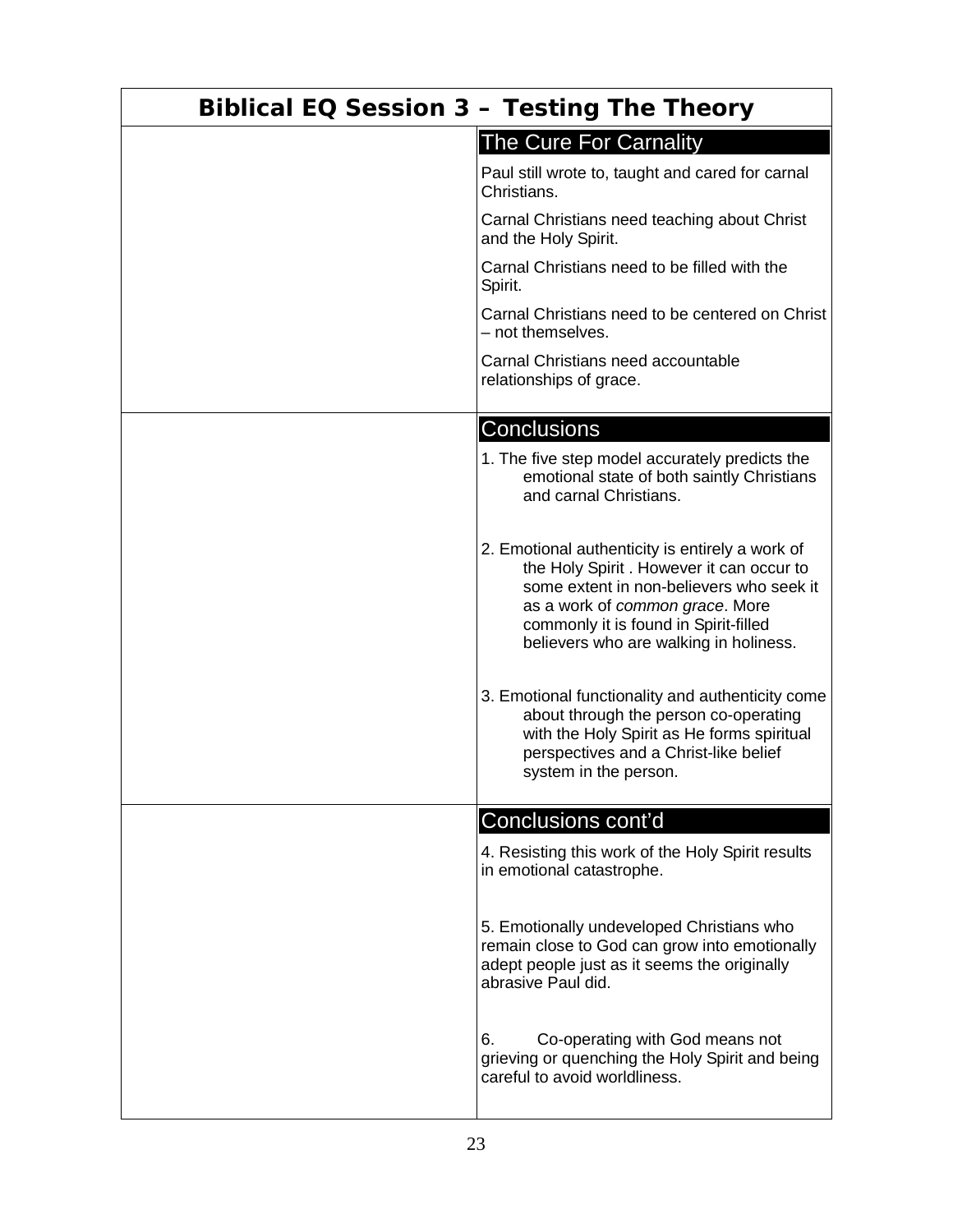| <b>Biblical EQ Session 3 – Testing The Theory</b> |                                                                                                                              |
|---------------------------------------------------|------------------------------------------------------------------------------------------------------------------------------|
|                                                   | The Big Lesson                                                                                                               |
|                                                   | The key factor in real, authentic, godly,<br>emotional development is your relationship with<br>God through the Holy Spirit. |
|                                                   | Christians need to be born-again and Spirit-<br>filled and obediently walking in the Spirit on a<br>day-to-day basis.        |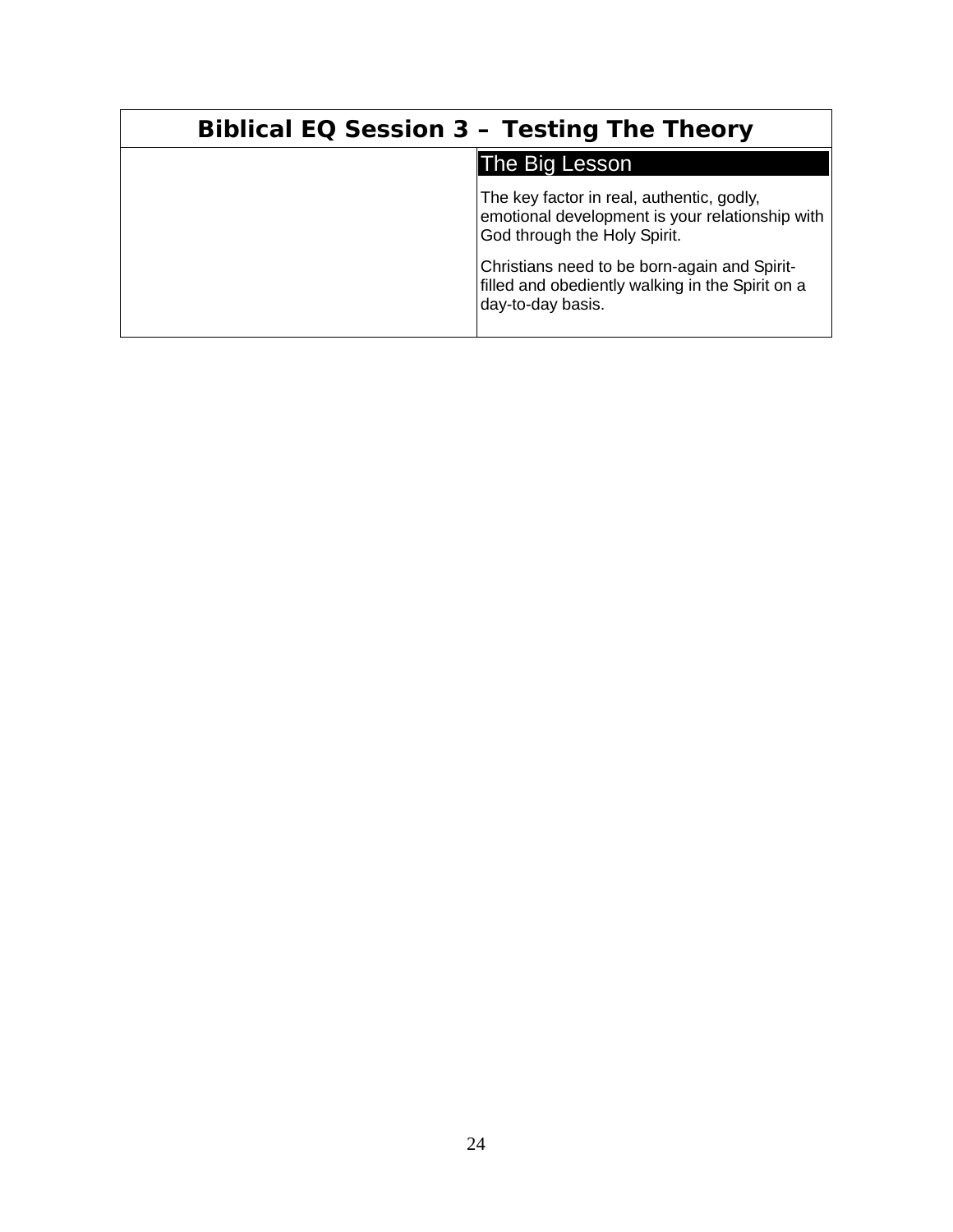| <b>Biblical EQ Session 4 - Perception</b> |                                                                                                                                                                                         |
|-------------------------------------------|-----------------------------------------------------------------------------------------------------------------------------------------------------------------------------------------|
|                                           | Perception & Life Perspective                                                                                                                                                           |
|                                           | Each of us perceives life in certain ways, we<br>have a certain stance on life, a way of viewing<br>things, a life perspective.                                                         |
|                                           | We are optimistic, pessimistic, see ourselves as<br>powerful or helpless, as victims or change<br>agents, etc.                                                                          |
|                                           | We also have ways of explaining reality to<br>ourselves - our explanatory style.                                                                                                        |
|                                           | Our explanations about reality later form our<br>beliefs -so how we explain the world to<br>ourselves is of vital importance.                                                           |
|                                           | <b>Experiences Form Beliefs</b>                                                                                                                                                         |
|                                           | Our experiences form our beliefs.                                                                                                                                                       |
|                                           | When an experience happens to us we explain<br>it to ourselves a certain way.                                                                                                           |
|                                           | That explanation of our experience then<br>becomes part of our inner world.                                                                                                             |
|                                           | It then generates our beliefs about reality.                                                                                                                                            |
|                                           | We can explain a fever as being due to: a<br>witchcraft, a poison, a virus or the food we ate.                                                                                          |
|                                           | The explanation then forms/reinforces beliefs<br>in witches, plots, viruses or the bad cooking<br>respectively.                                                                         |
|                                           | This "explanation forming" is a continuous and<br>progressive process.                                                                                                                  |
|                                           | Developing incorrect explanations of reality in<br>childhood can cause deep misunderstandings<br>later in life e.g. "Bad things must always<br>happen to me because I am a bad person." |
|                                           | <b>Explanatory Style</b>                                                                                                                                                                |
|                                           | We tend to explain things that happen to us as:                                                                                                                                         |
|                                           | Permanent OR Temporary                                                                                                                                                                  |
|                                           | Out of Our Control OR Within our Control                                                                                                                                                |
|                                           | Pervasive OR Specific                                                                                                                                                                   |
|                                           | <b>Personal OR External</b>                                                                                                                                                             |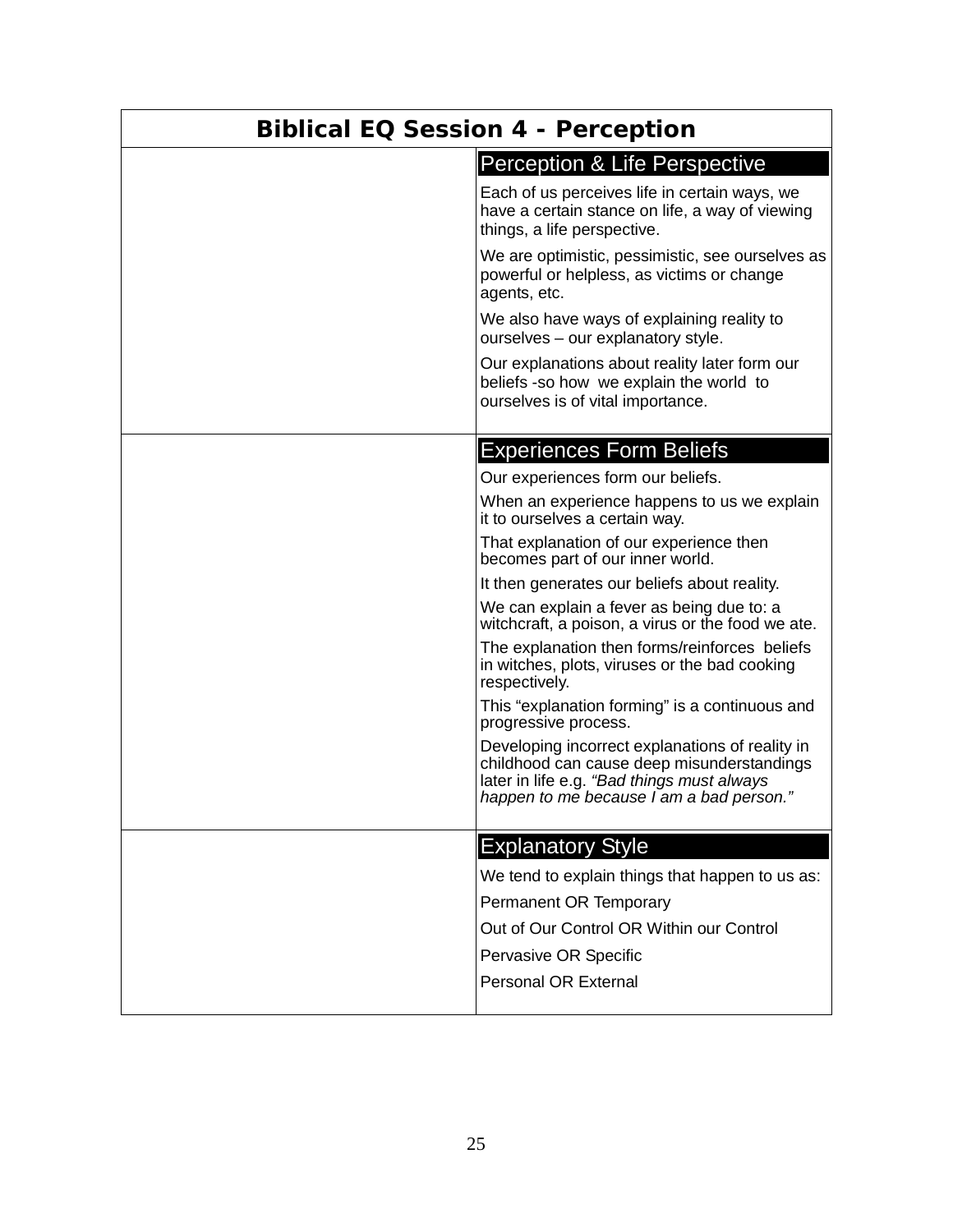| <b>Biblical EQ Session 4 - Perception</b> |                                                                                                                                        |
|-------------------------------------------|----------------------------------------------------------------------------------------------------------------------------------------|
|                                           | Optimism                                                                                                                               |
|                                           | Optimists and people of faith tend to view<br>negative events as temporary, specific and<br>external - and often within their control. |
|                                           | Pessimists tend to view negative events as<br>permanent, pervasive, personal (their fault) - and<br>often outside of their control.    |
|                                           | Pessimism                                                                                                                              |
|                                           | A pessimist gets a traffic ticket:                                                                                                     |
|                                           | "How could I be so stupid" - Personal                                                                                                  |
|                                           | "The police are everywhere" - Pervasive                                                                                                |
|                                           | "I'll never stop getting fined" - Permanent                                                                                            |
|                                           | "I can't help it and I will lose my license" - Low<br><b>Locus of Control</b>                                                          |
|                                           | <b>Faith Is Functional</b>                                                                                                             |
|                                           | Optimistic people are happier, healthier and live<br>longer. (Martin Seligmann)                                                        |
|                                           | Optimistic people are more attractive socially.                                                                                        |
|                                           | But pessimistic people are more accurate on<br>details.                                                                                |
|                                           | The pessimist are "correct" but the optimists are<br>the winners!                                                                      |
|                                           | People of faith are optimists because they know<br>about the goodness of God.                                                          |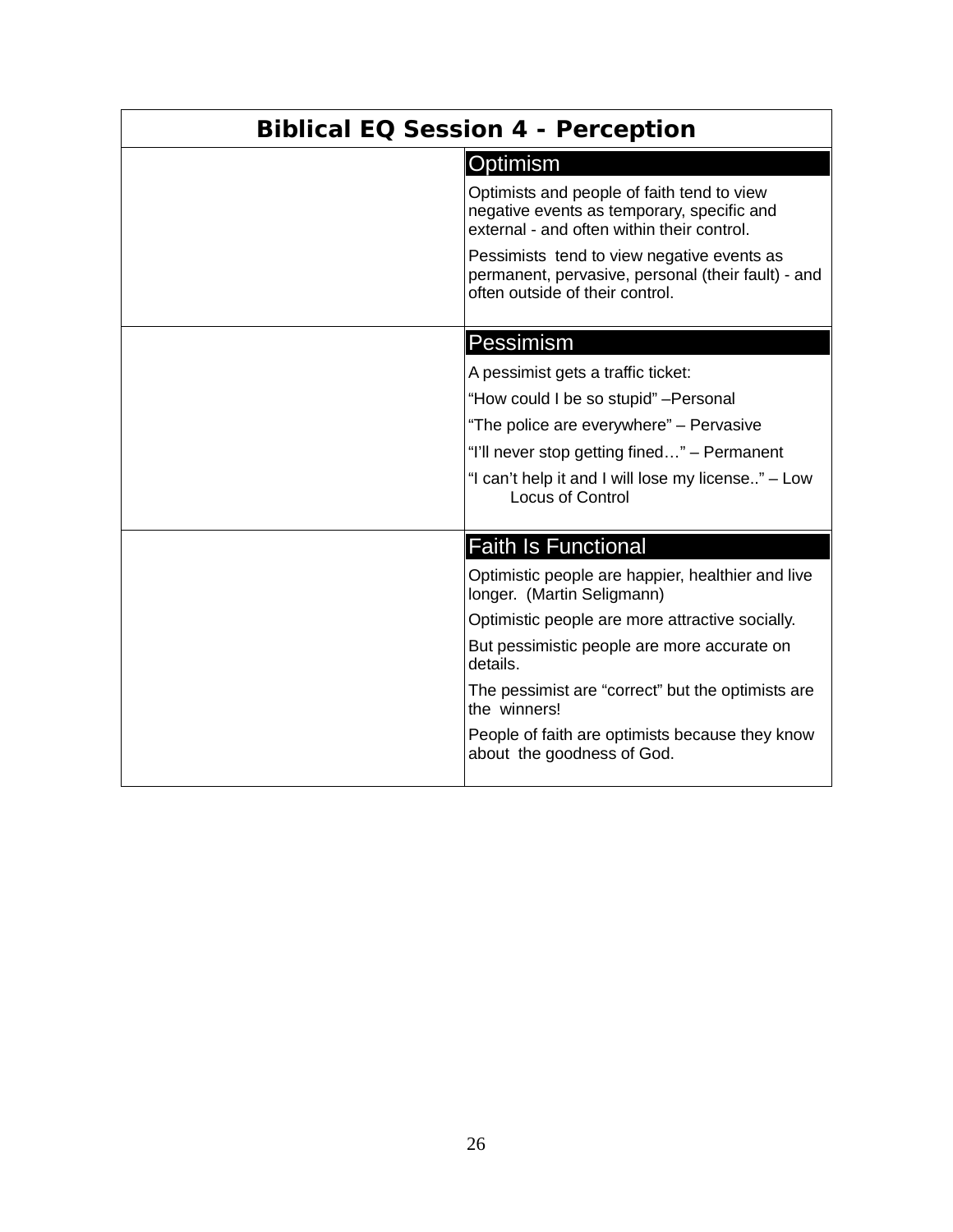| <b>Biblical EQ Session 4 - Perception</b> |                                                                                                                                                                                                                    |
|-------------------------------------------|--------------------------------------------------------------------------------------------------------------------------------------------------------------------------------------------------------------------|
|                                           | <b>Changing Explanatory Styles</b>                                                                                                                                                                                 |
|                                           | Personal, Pervasive and Permanent explanatory styles produce self-<br>defeating beliefs and a negative outlook.                                                                                                    |
|                                           | The negative outlook is reflected in negative self-talk.                                                                                                                                                           |
|                                           | The self-defeating beliefs we have formed can be reasoned with and<br>our thoughts (negative self-talk) can be disputed with or distracted.                                                                        |
|                                           | Marshalling evidence against self-defeating beliefs and attacking<br>them logically can slowly but surely lead to a more optimistic outlook.                                                                       |
|                                           | Sometimes you can "externalize" the belief by writing the thought<br>down on paper or talking it over with a friend.                                                                                               |
|                                           | <b>Reasoning With Yourself</b>                                                                                                                                                                                     |
|                                           | 1. Find a recent incident that caused you some emotional discomfort.                                                                                                                                               |
|                                           | 2. Look at the feeling - name and write down the feeling.                                                                                                                                                          |
|                                           | 3. Try to find the underlying thought that produced that feeling e.g. "I<br>am always stupid".                                                                                                                     |
|                                           | 4. Dispute the thought with facts, Scripture, logic and common sense<br>until you come up with a more functional perspective on the event.                                                                         |
|                                           | 5. Write down the new feeling that comes with the new explanation.                                                                                                                                                 |
|                                           | <b>The Soul</b>                                                                                                                                                                                                    |
|                                           | There is more to us that just the "mind" $-$ we also have a soul.                                                                                                                                                  |
|                                           | The soul is the place of life and joy and personhood and subjective<br>judgments and valuations.                                                                                                                   |
|                                           | Our soul quickened by the spirit and makes us a living being.                                                                                                                                                      |
|                                           | The soul is also a place of unruly and temporary emotions of daily<br>frustrations, of falling in love, of the joy of a good meal or a wonderful<br>sunset, the smile at a catchy tune, the sentiments at a movie. |
|                                           | It can be a place of tempestuous emotional storms that need to be<br>stilled. The soul can be up one minute and down the next.                                                                                     |
|                                           | In contrast the spirit is a place of grand and timeless emotions, of<br>great joys and piercing sorrows.                                                                                                           |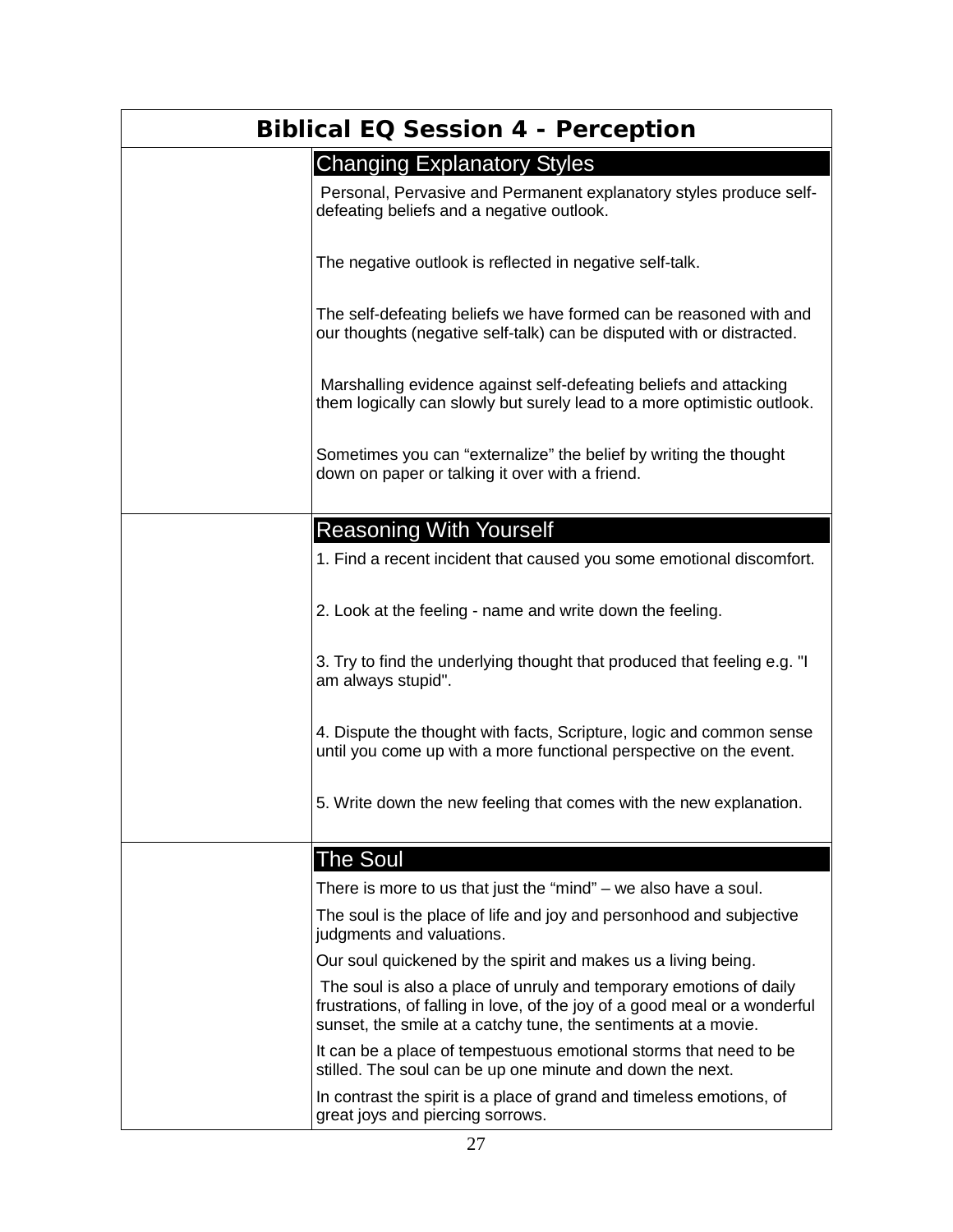| <b>Biblical EQ Session 4 - Perception</b> |                                                                                                                                                                                                                                                                     |
|-------------------------------------------|---------------------------------------------------------------------------------------------------------------------------------------------------------------------------------------------------------------------------------------------------------------------|
|                                           | <b>Finding Peace</b>                                                                                                                                                                                                                                                |
|                                           | Bringing the stormy world of the soul under<br>control is one of the great tasks of the Christian<br>life and results in what the Bible calls peace.<br>Peace is when the soul is in the state that God<br>wants it to be in.                                       |
|                                           | Peace can be brought to the soul, which is<br>subjective, through things such as a sunset or<br>music of which William Congreve said "Music<br>has charms to sooth the savage breast".<br>Music seemed to work for King Saul.                                       |
|                                           | However such methods are morally neutral and<br>do not form character or do anything much for<br>us in the long run. We need something better.                                                                                                                      |
|                                           | Pure logic does not quite work with the soul to<br>the extent that it does with the mind. "For the<br>heart has reasons that the mind never knows".                                                                                                                 |
|                                           | The Law Of Likeness                                                                                                                                                                                                                                                 |
|                                           | The law of the soul is the law of likeness. Our<br>souls become like the souls of people we love,<br>admire or emulate or people we respect, see<br>as authoritative, and obey.                                                                                     |
|                                           | That is why children become like parents,<br>disciples like their masters and dogs like their<br>owners.                                                                                                                                                            |
|                                           | Adoration and authority mold the soul.                                                                                                                                                                                                                              |
|                                           | We become like Jesus through loving and<br>obeying Jesus.                                                                                                                                                                                                           |
|                                           | Thus I have found four methods to work in<br>bringing peace to the soul and giving it a dose<br>of perspective restorer: Christo-Centric<br>Worship, Self-Exhortation, Positive Confession<br>Of Scripture (in its proper context) - and<br><b>Scripture Memory</b> |
|                                           | <b>Christian Soul-Changers</b>                                                                                                                                                                                                                                      |
|                                           | <b>Christo-Centric Worship</b> – worship that is<br>focussed on Jesus Christ and the cross.                                                                                                                                                                         |
|                                           | <b>Self-Exhortation</b> $-$ speaking to your soul and<br>commanding it "be still my soul" "be lifted up O<br>my soul" "why are you downcast O my<br>soul"                                                                                                           |
|                                           | <b>Positive Confession Of Scripture -</b><br>confessing the relevant promises of God aloud.                                                                                                                                                                         |
|                                           | <b>Scripture Memory</b> – memorizing Scriptures<br>that will change your life perspective.                                                                                                                                                                          |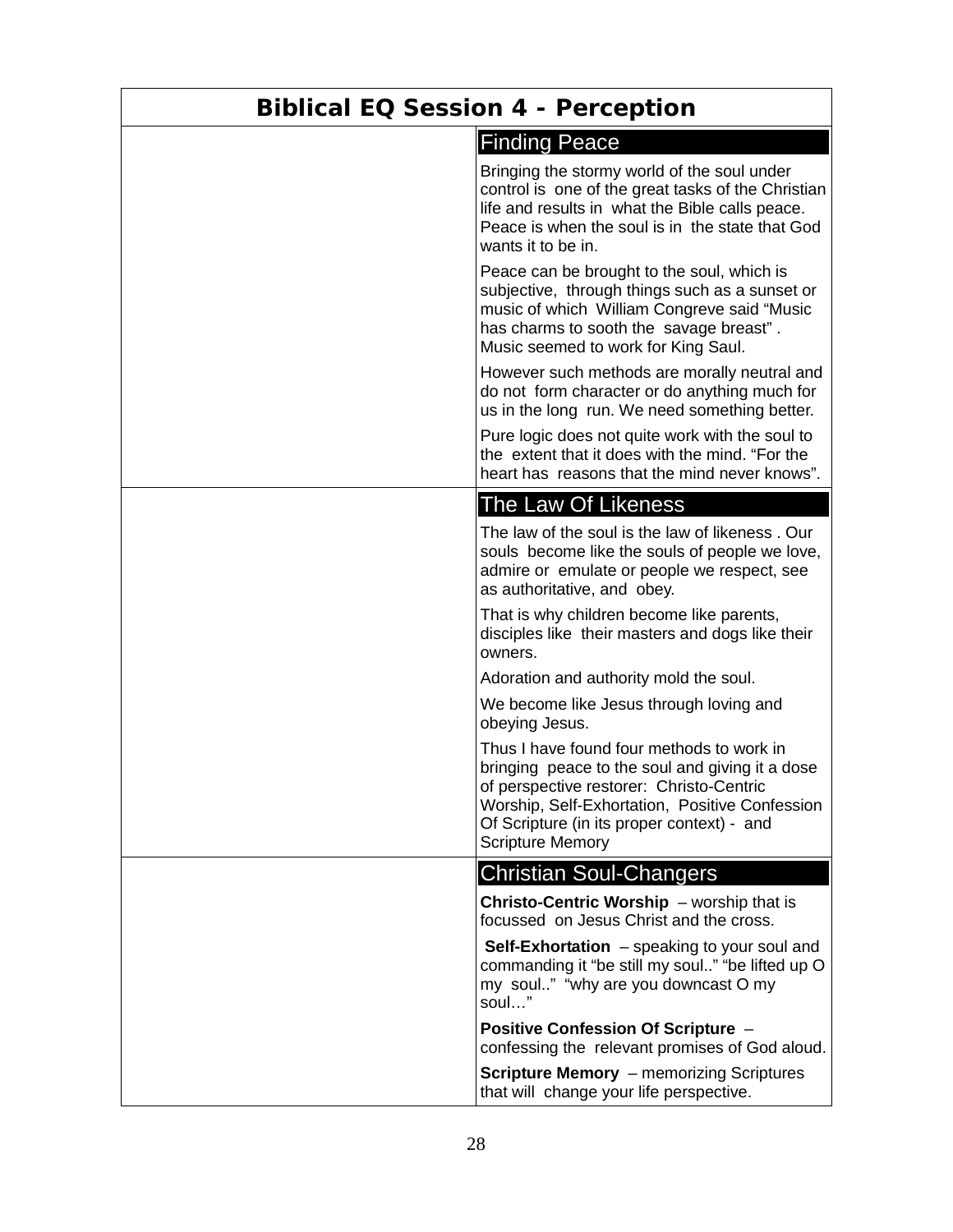| <b>Biblical EQ Session 4 - Perception</b> |                                                                                                                                                                                                                     |
|-------------------------------------------|---------------------------------------------------------------------------------------------------------------------------------------------------------------------------------------------------------------------|
|                                           | <b>Christo-Centric Worship</b>                                                                                                                                                                                      |
|                                           | In Psalm 73 the Psalmist is in deep emotional pain<br>and losing perspective.                                                                                                                                       |
|                                           | The Psalm reflects a time of instability and spiritual<br>crisis. The Psalmist says "my feet had almost<br>slipped", "it was too painful for me", "my heart was<br>grieved", "I was like a brute beast before you'. |
|                                           | He had lost his spiritual perspective, he was in deep<br>emotional pain, he was envying the wealth and<br>success of the wicked and he thought it was futile to<br>be righteous. He was on the verge of giving up.  |
|                                           | The Temple                                                                                                                                                                                                          |
|                                           | So the Psalmist goes into the Temple and worships<br>God and his perspective changes.                                                                                                                               |
|                                           | By worshipping God, his own perception of reality<br>was changed in three areas. He changed his<br>perceptions about the world, himself and God.                                                                    |
|                                           | Instead of perceiving the wicked as prospering he<br>now saw them as on the brink of destruction.                                                                                                                   |
|                                           | Instead of seeing his behavior as rational and<br>justified he now saw it as wrong and foolish.                                                                                                                     |
|                                           | Instead of seeing God as not rewarding him he turns<br>and says "surely it is good to draw near to God".                                                                                                            |
|                                           | True worship restored the Psalmist to a right<br>perspective on his faith.                                                                                                                                          |
|                                           | Self-Exhortation                                                                                                                                                                                                    |
|                                           | The process for changing your perspective by<br>biblically-based self-exhortation is:                                                                                                                               |
|                                           | 1. Awareness: Become aware of the state of your<br>soul "why are you downcast".                                                                                                                                     |
|                                           | 2. Questioning: Decide whether it is godly and<br>functional. If it is not godly or functional then<br>don't accept it. Decide it must be firmly<br>corrected and brought into alignment with the<br>Kingdom        |
|                                           | 3. Go Upstairs: Take your soul before the throne of<br>God either directly or in prayer and worship.                                                                                                                |
|                                           | 4. Firmly Command The Change: Command your<br>soul to change to a more biblical perspective<br>within the background of God's will and<br>covenant purposes.                                                        |
|                                           | For speaking to your own soul see: Judges 5:21,<br>Psalm 25:1, 42:4-6, 62:5, 77:2, 103:1,2; Luke<br>12:19                                                                                                           |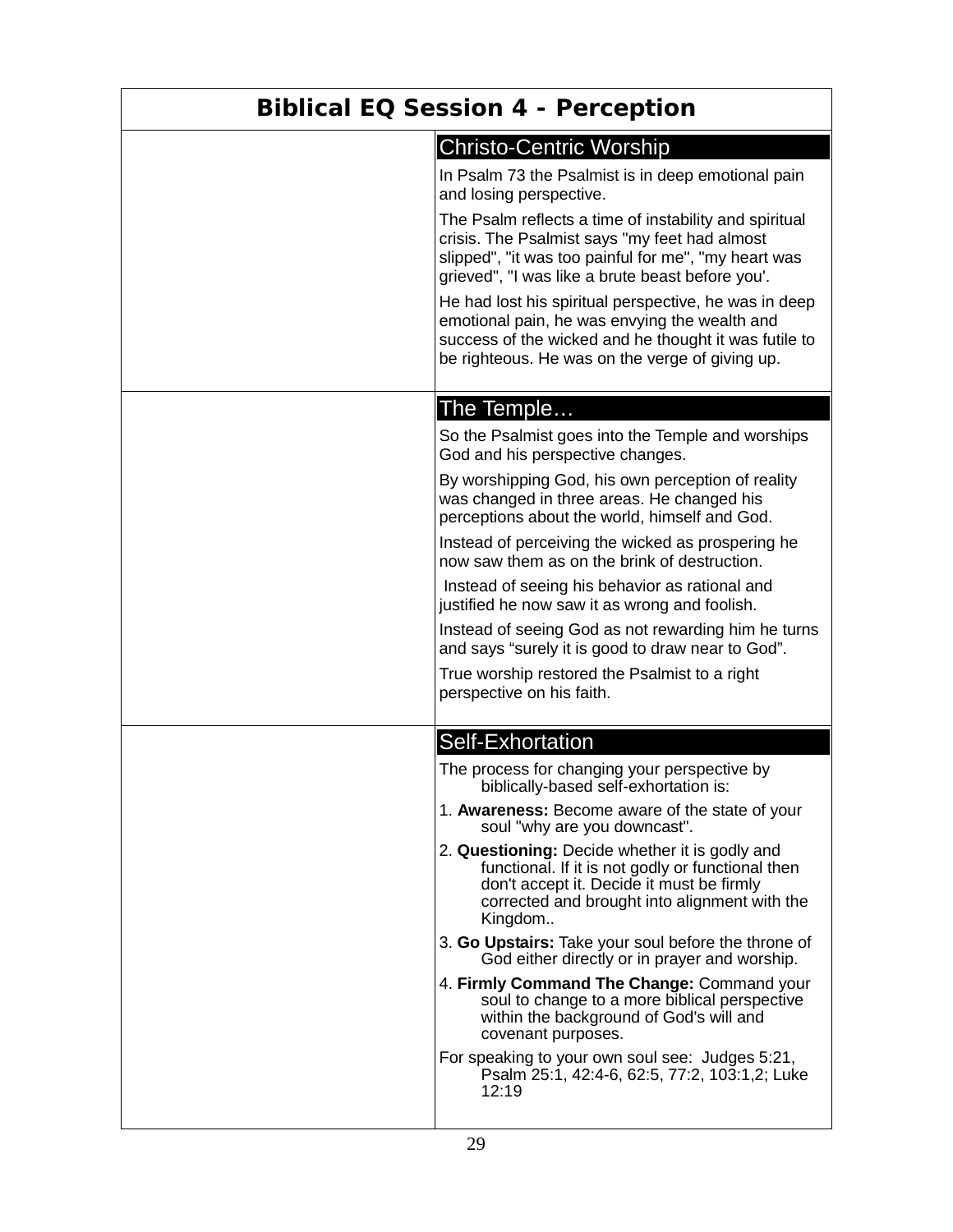| <b>Biblical EQ Session 4 - Perception</b> |                                                                                                                                                                                                                                                                                                                                 |
|-------------------------------------------|---------------------------------------------------------------------------------------------------------------------------------------------------------------------------------------------------------------------------------------------------------------------------------------------------------------------------------|
|                                           | <b>Bible Based Positive Confession</b>                                                                                                                                                                                                                                                                                          |
|                                           |                                                                                                                                                                                                                                                                                                                                 |
|                                           | Acknowledge the problem.                                                                                                                                                                                                                                                                                                        |
|                                           | Search the Bible and find appropriate and in<br>context Scriptures.                                                                                                                                                                                                                                                             |
|                                           | Repeat them out loud declaring them to be true.                                                                                                                                                                                                                                                                                 |
|                                           | <b>Scripture Memory</b>                                                                                                                                                                                                                                                                                                         |
|                                           | Memorize Scriptures that are positive and faith-<br>filled and which will help you to change your<br>perspective on life.                                                                                                                                                                                                       |
|                                           | The Scriptures bring us encouragement and<br>hope.                                                                                                                                                                                                                                                                              |
|                                           | Memorizing makes them part of your inner world<br>and available in any situation.                                                                                                                                                                                                                                               |
|                                           | Navigators has Scripture memory cards.                                                                                                                                                                                                                                                                                          |
|                                           | <b>Spiritual Perception</b>                                                                                                                                                                                                                                                                                                     |
|                                           | Remember Jesus saw things with His Spirit.                                                                                                                                                                                                                                                                                      |
|                                           | He perceived life spiritually.                                                                                                                                                                                                                                                                                                  |
|                                           | His perceptions and explanations were from His<br>Spirit.                                                                                                                                                                                                                                                                       |
|                                           | The spirit is the place of intuition, dreams, visions<br>and revelation and of the deepest intimacy and<br>the most direct kind of knowledge. It is the<br>deepest part of our humanity and it is the place<br>where we "know that we know". The primary<br>functions of the spirit are wisdom and perception<br>and knowledge. |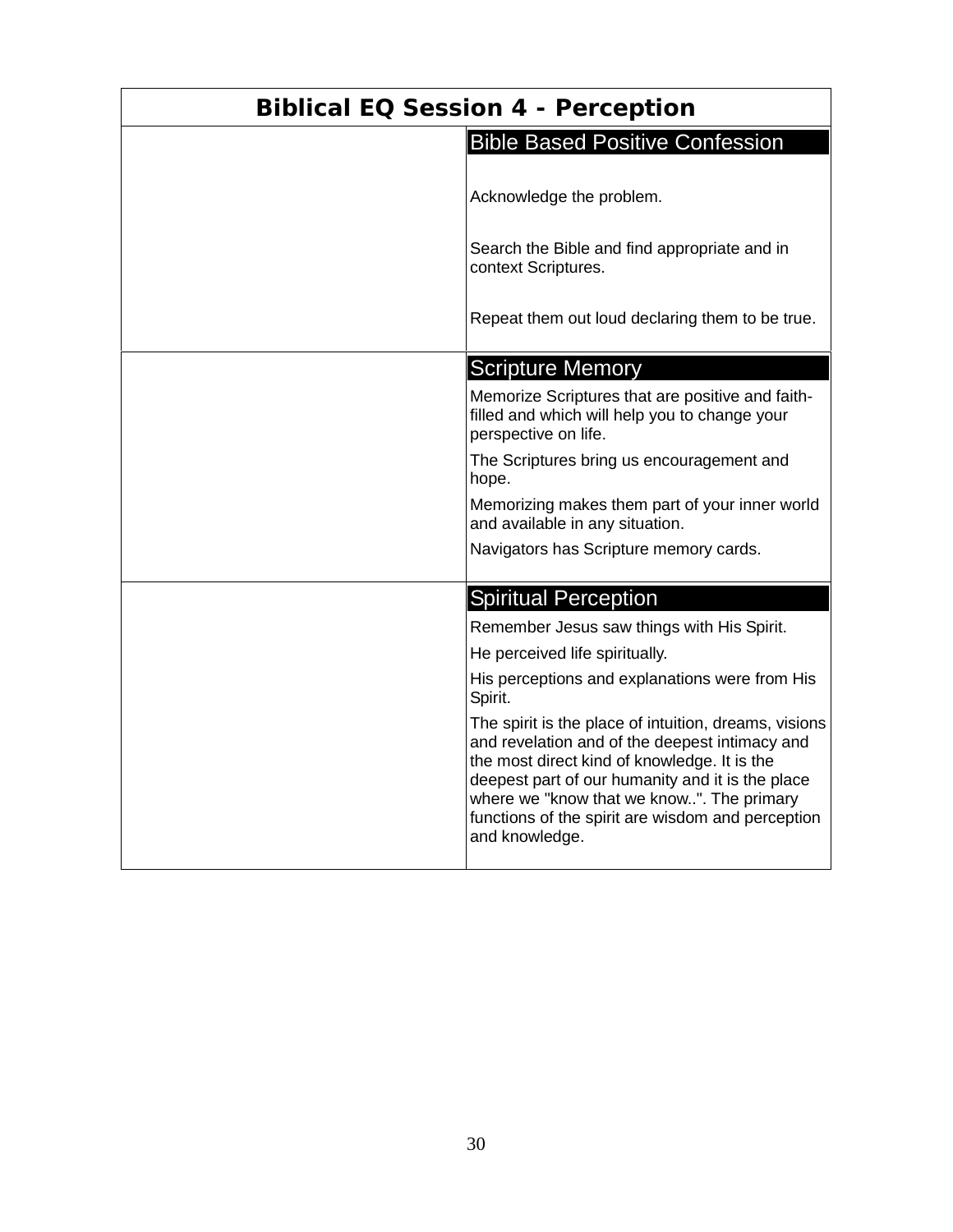| <b>Biblical EQ Session 4 - Perception</b> |                                                                                                                                                                                                                                                                                                       |
|-------------------------------------------|-------------------------------------------------------------------------------------------------------------------------------------------------------------------------------------------------------------------------------------------------------------------------------------------------------|
| <b>Our Spiritual Perception</b>           |                                                                                                                                                                                                                                                                                                       |
|                                           | Our human spirit is the deepest part of us.                                                                                                                                                                                                                                                           |
|                                           | It is in relationship with the Holy Spirit but separate from<br>Him.                                                                                                                                                                                                                                  |
|                                           | The spirit sets the rest of the personality in balance.                                                                                                                                                                                                                                               |
|                                           | The person's spirit contains their inner wisdom as a<br>person and forms their basic outlook on life.                                                                                                                                                                                                 |
|                                           | The spirit also gives strength and power to the<br>personality.                                                                                                                                                                                                                                       |
|                                           | Faith, hope and love bring strength to the spirit.                                                                                                                                                                                                                                                    |
|                                           | The humans spirit can be full of light and wisdom or dark<br>and embittered.                                                                                                                                                                                                                          |
|                                           | The spirit can be strengthened in the inner man or broken<br>and weak.                                                                                                                                                                                                                                |
|                                           | <b>Before and After</b>                                                                                                                                                                                                                                                                               |
|                                           | Prior to conversion the human spirit is described as :<br>dead, in darkness, under a veil, ignorant, blind and<br>unable to understand spiritual things. (1 Corinthians 2:13,<br>3:13-16 Ephesians 2:1-4, 4:18, 2 Corinthians 4:3,4)                                                                  |
|                                           | After conversion Christians: "have the mind of Christ"<br>"an anointing" of the Holy Spiritthe law written on their<br>heartsthere is abundant revelation even to "men-servants<br>and maidservants". (1 John 2:20,27, 1 Corinthians 2:14-<br>16, Acts 2:16-18, Hebrews 8:10-12, 1 Corinthians 14:31) |
|                                           | <b>Sensing Spiritual Realities</b>                                                                                                                                                                                                                                                                    |
|                                           | This is truly a vast transition in our nature. We go from<br>being spiritually blind and without understanding, to being<br>able to sense spiritual realities and both understand and<br>enjoy them.                                                                                                  |
|                                           | We may even sense them so keenly that we are able to<br>edify the Church.                                                                                                                                                                                                                             |
|                                           | A whole new way of seeing things is opened up. This is<br>variously called "being quickened in spirit", "having the<br>eyes of your heart enlightened." or having one's spiritual<br>eyes and ears "opened" to spiritual reality.                                                                     |
|                                           | This work of the Holy Spirit that is quite independent of<br>human intellect (see 1 Corinthians chapters 1-4).                                                                                                                                                                                        |
|                                           | Some very intelligent people are spiritually blind while<br>some simple folk grasp the things of the Kingdom.                                                                                                                                                                                         |
|                                           | Jesus rejoiced in seeing simple people grasping great<br>spiritual realities by faith alone and being obviously taught<br>by God.                                                                                                                                                                     |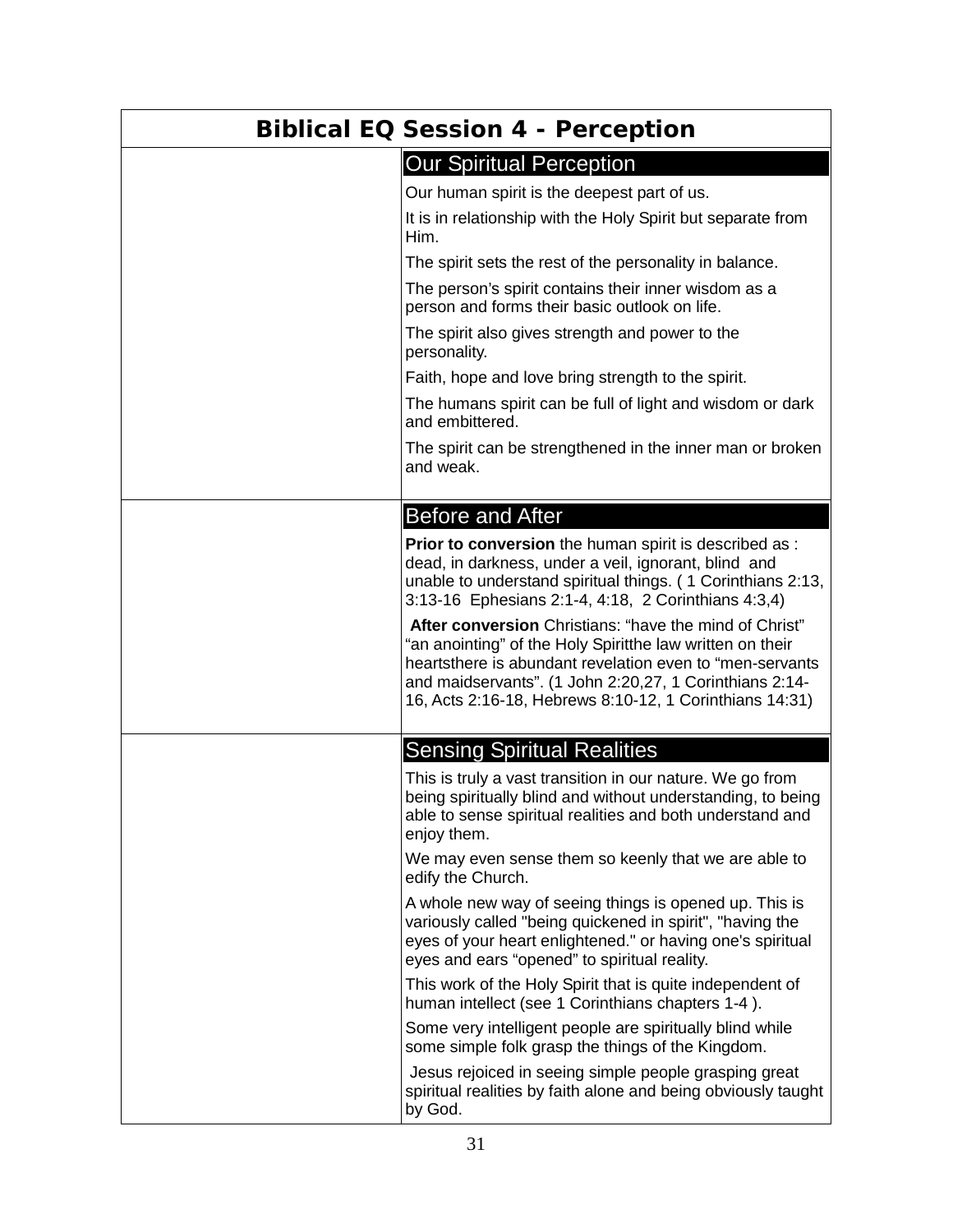| <b>Biblical EQ Session 4 - Perception</b> |                                                                                                                                                                                                                                                                                                                     |
|-------------------------------------------|---------------------------------------------------------------------------------------------------------------------------------------------------------------------------------------------------------------------------------------------------------------------------------------------------------------------|
|                                           | <b>Blessed Are You</b>                                                                                                                                                                                                                                                                                              |
|                                           | (Matthew 11:25 NKJV) At that time Jesus answered and said, "I thank<br>You, Father, Lord of heaven and earth, that You have hidden these<br>things from the wise and prudent and have revealed them to babes.                                                                                                       |
|                                           | (Matthew 16:17 NKJV) Jesus answered and said to him, "Blessed are<br>you, Simon Bar-Jonah, for flesh and blood has not revealed this to<br>you, but My Father who is in heaven.                                                                                                                                     |
|                                           | <b>Praying For Spiritual Perception</b>                                                                                                                                                                                                                                                                             |
|                                           | Ephesians 1:18 NKJV) the eyes of your understanding being<br>enlightened; that you may know what is the hope of His calling, what<br>are the riches of the glory of His inheritance in the saints,                                                                                                                  |
|                                           | (Philippians 1:9 NKJV) And this I pray, that your love may abound<br>still more and more in knowledge and all discernment,                                                                                                                                                                                          |
|                                           | (Colossians 1:9 NKJV) For this reason we also, since the day we<br>heard it, do not cease to pray for you, and to ask that you may be<br>filled with the knowledge of His will in all wisdom and spiritual<br>understanding;                                                                                        |
|                                           | (Colossians 2:2 NKJV) that their hearts may be encouraged, being<br>knit together in love, and attaining to all riches of the full assurance of<br>understanding, to the knowledge of the mystery of God, both of the<br>Father and of Christ,                                                                      |
|                                           | <b>Spiritual Sensitivity</b>                                                                                                                                                                                                                                                                                        |
|                                           | 1. Spiritual sensitivity opens our eyes to God's love and thus allows<br>us to be solidly grounded as persons. (Ephesians 3:14-21)                                                                                                                                                                                  |
|                                           | 2. Spiritual perception gives us the right spiritual passions such as<br>Jesus beholding Jerusalem and seeing it with his spirit, and reacting<br>with compassion. With right spiritual perception we see the lost, our<br>church and our city and our nation through the eyes of Jesus Christ.                     |
|                                           | 3. Spiritual sensitivity allows us to be grounded in faith and in the<br>spiritual realm not on sight and human reason and sentiment alone.<br>(For we walk by faith not by sight.) Moses was able be steadfast in<br>the face of threats from a tyrannical Pharaoh because of his special<br>spiritual perception. |
|                                           | Occasionally people of high spiritual sensitivity will be granted<br>a revelation that turns the whole situation around and has an effect<br>not just on their emotions but the emotions of all involved. For<br>instance Paul's revelation from God during the storm at sea. (Acts<br>$27:21-26$                   |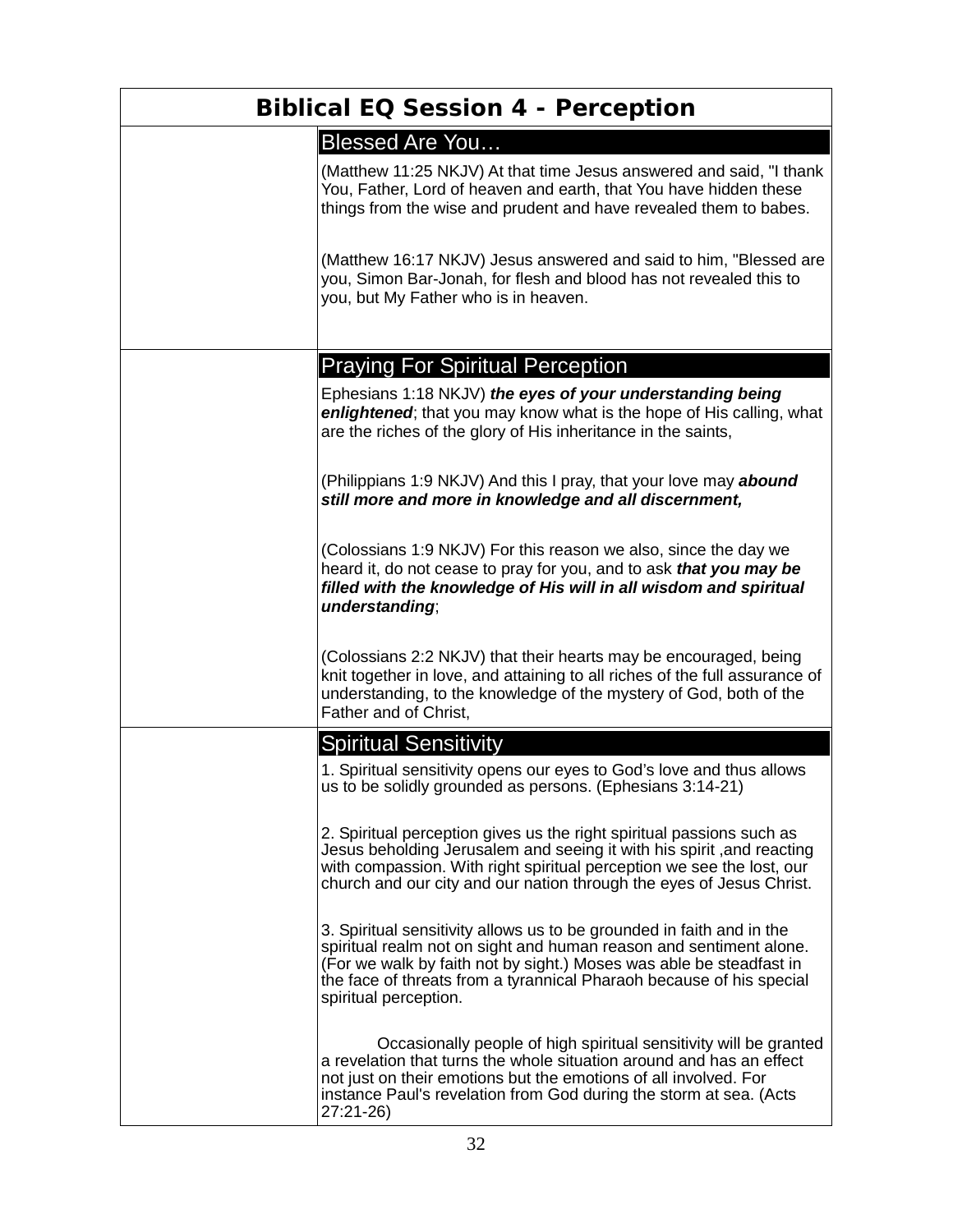| <b>Biblical EQ Session 4 - Perception</b> |                                                                                                                            |
|-------------------------------------------|----------------------------------------------------------------------------------------------------------------------------|
| <b>Major Spiritual Errors</b>             |                                                                                                                            |
|                                           | Inability To Perceive The Obvious: This is called "a<br>spirit of stupor" or spirit of slumber. (Romans 11:8)              |
|                                           | Paying Attention To Deceptive Spirits (1 Timothy 4:1-4)                                                                    |
|                                           | Spiritual Inflation - being "puffed up" (Colossians 2:18,<br>1 Timothy 3:6)                                                |
|                                           | Being Spiritually Enslaved To Rules And Regulations:<br>This is known as a spirit of bondage and slavery.<br>(Romans 8:15) |
|                                           | A Spirit That Lacks Courage And Assertiveness: Paul<br>calls this is "spirit of fear" (2 Timothy 1:7)                      |
|                                           | <b>Conditions Of The Human Spirit</b>                                                                                      |
|                                           | A Spirit of Jealousy: (Numbers 5:14 NKJV)                                                                                  |
|                                           | A Hardened And Obstinate Spirit (Deuteronomy 2:30<br>NKJV)                                                                 |
|                                           | A Spirit Of III-Will: (Judges 9:23 NKJV)                                                                                   |
|                                           | A Sorrowful Spirit: (1 Samuel 1:15 NKJV)                                                                                   |
|                                           | A Distressing Spirit: (1 Samuel 16:14-16 NKJV)                                                                             |
|                                           | A Sullen Spirit: (1 Kings 21:5 NKJV)                                                                                       |
|                                           | A Poisoned Spirit: (Job 6:4 NKJV)                                                                                          |
|                                           | An Anguished Spirit: (Job 7:11 NKJV)                                                                                       |
|                                           | A Spirit Turned Against God: (Job 15:13 NKJV)                                                                              |
|                                           | A Broken Spirit: (Job 17:1 NKJV)                                                                                           |
|                                           | A Hasty And Compelling Spirit: (Job 32:18 NKJV)                                                                            |
|                                           | Conditions cont'd                                                                                                          |
|                                           | An Unfaithful Spirit: (Psalms 78:8 NKJV)                                                                                   |
|                                           | A Spirit That Is Overwhelmed By Troubles: (Psalms<br>142:3)                                                                |
|                                           | A Failing Spirit: (Psalms 143:7 NKJV)                                                                                      |
|                                           | A Haughty Spirit: (Proverbs 16:18 NKJV)                                                                                    |
|                                           | An Uncontrolled Spirit: (Proverbs 25:28 NKJV)                                                                              |
|                                           | A Perverse Spirit: (Isaiah 19:14 NKJV)                                                                                     |
|                                           | A Spirit Of Deep Sleep: (Isaiah 29:10 NKJV)                                                                                |
|                                           | An Errant Spirit: (Isaiah 29:24 NKJV)                                                                                      |
|                                           | A Spirit of Heaviness: (Isaiah 61:3 NKJV)                                                                                  |
|                                           | A Grieved Spirit: (Isaiah 65:14 NKJV)                                                                                      |
|                                           | A Merely Human Spirit: (Ezekiel 13:3 NKJV)                                                                                 |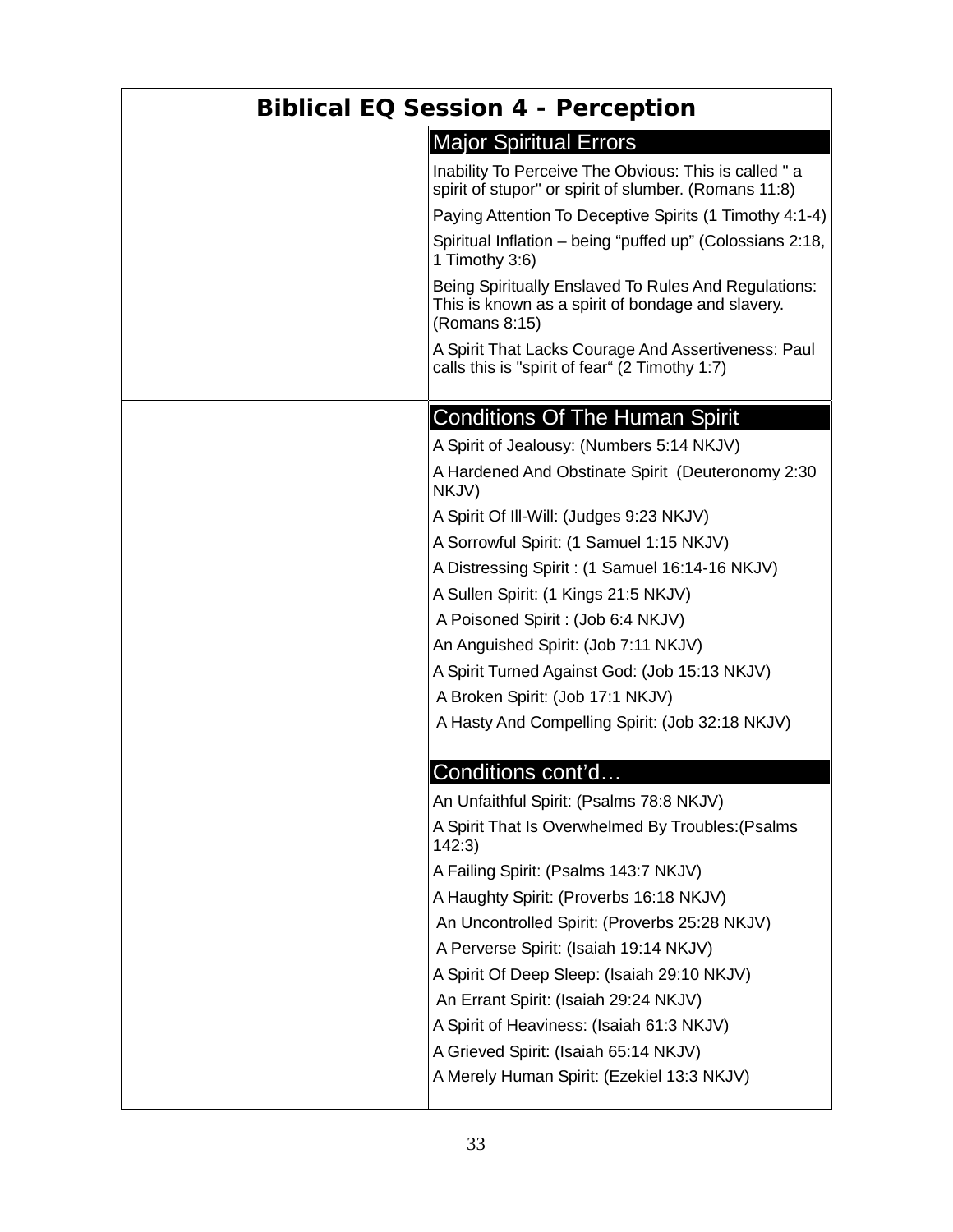| <b>Biblical EQ Session 4 - Perception</b>                                                                                                                                                                                                                                          |
|------------------------------------------------------------------------------------------------------------------------------------------------------------------------------------------------------------------------------------------------------------------------------------|
| The Spirit Of A Person                                                                                                                                                                                                                                                             |
| The human spirit has a vast emotional range. It is not a<br>cool, analytical, emotionless part of the human person. In<br>fact the spirit generates the deepest and most powerful<br>emotions we know.                                                                             |
| A person's fundamental outlook on life flows from their<br>spirit and when the spirit is affected this affects the<br>actions of the whole person.                                                                                                                                 |
| The spirit is vulnerable and can be damaged. Traumatic<br>life circumstances and intense suffering can break the<br>spirit or cause it to be overwhelmed.                                                                                                                          |
| The person has some degree of control over their spirit,<br>and this is a good and desirable thing. A person who<br>lacks control over their spirit has trouble with maintaining<br>proper boundaries. (Proverbs 25:28)                                                            |
| The human spiritual realm is subject to change. Moods<br>seem to be linked to a temporary state of the human<br>spirit.                                                                                                                                                            |
| God can cause both positive and negative changes in the<br>human spirit. In Isaiah from a spirit of heaviness is<br>changed into a garment of praise. In the case of King<br>Saul he moves from being anointed with the Holy Spirit to<br>being tormented by a distressing spirit. |
| The Four Causes                                                                                                                                                                                                                                                                    |
| Problems with the human spirit have four main causes:                                                                                                                                                                                                                              |
| $Sin - requiring$ repentance                                                                                                                                                                                                                                                       |
| <b>Folly</b> – requiring wisdom and discipline                                                                                                                                                                                                                                     |
| <b>Trauma</b> – requiring inner healing                                                                                                                                                                                                                                            |
| Spiritual Attack - requiring breaking of curses, spiritual<br>warfare and prayer. May even require exorcism.                                                                                                                                                                       |
| See my ebook on spiritual warfare at<br>http://www.aibi.ph/warfare/                                                                                                                                                                                                                |
|                                                                                                                                                                                                                                                                                    |
| Summary                                                                                                                                                                                                                                                                            |
| Our perceptions, perspectives and explanatory style set<br>the tone for our emotional life and lie behind many of our<br>beliefs.                                                                                                                                                  |
| Our mind, our soul and our human spirit all play a part in<br>forming our life perspective.                                                                                                                                                                                        |
| Our mind needs to be reasoned with and to operate with<br>functional categories and explanations.                                                                                                                                                                                  |
| Our soul operates by the law of likeness and authority<br>and needs to love, to worship, and to be disciplined.                                                                                                                                                                    |
| Our spirit requires repentance, wisdom, healing and<br>spiritual protection.                                                                                                                                                                                                       |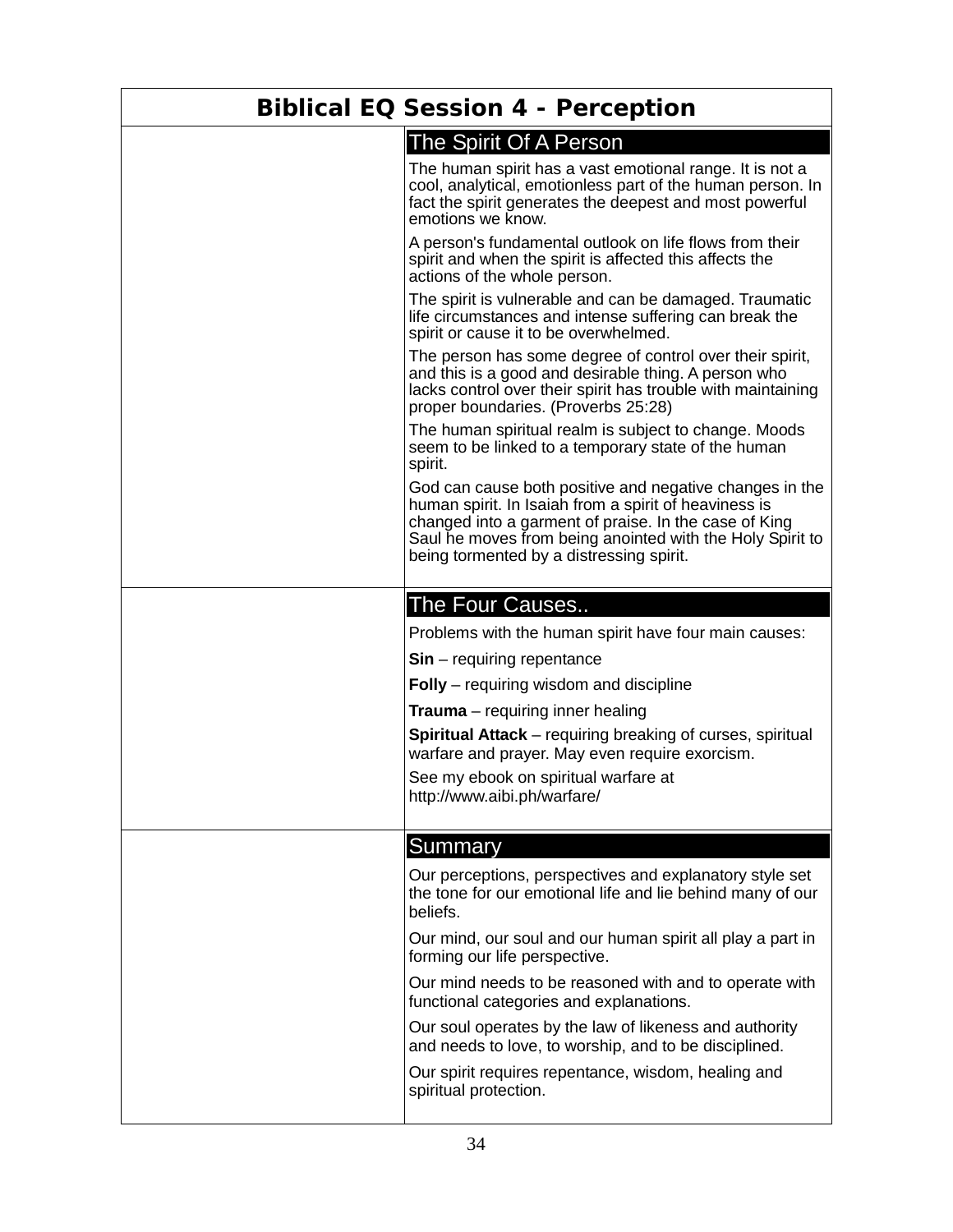| Biblical EQ Session 5 – Thoughts And Intents |                                                                                                                                                                                                                                         |
|----------------------------------------------|-----------------------------------------------------------------------------------------------------------------------------------------------------------------------------------------------------------------------------------------|
|                                              | Your Internal World                                                                                                                                                                                                                     |
|                                              | The "thoughts and intentions of the heart"<br>are our internalized beliefs,                                                                                                                                                             |
|                                              | They include formal beliefs (such as<br>theological beliefs)                                                                                                                                                                            |
|                                              | And informal and more personal beliefs<br>such as "No-one could possibly love me".                                                                                                                                                      |
|                                              | These beliefs or thoughts of your heart are<br>often reflected in what psychologists call<br>your "self-talk" which is the "chatter" that<br>goes on inside you as you are doing things<br>"I wish Susan would call, I bet she won't, " |
|                                              | <b>Our Beliefs</b>                                                                                                                                                                                                                      |
|                                              | These beliefs are our idea about what is true<br>or untrue, possible or impossible, plausible<br>or implausible.                                                                                                                        |
|                                              | They contain our conclusions about life and<br>beliefs about God, others, and ourselves.                                                                                                                                                |
|                                              | Unlike perspectives, beliefs can generally be<br>compressed into a single sentence such as<br>"I believe that Jesus is God" or "I think I am<br>totally unlovable".                                                                     |
|                                              | Thoughts & Intents                                                                                                                                                                                                                      |
|                                              | The Bible has two categories here;<br>"thoughts' which is fairly much all-<br>embracing                                                                                                                                                 |
|                                              | and "intentions" which are the movements<br>of the will as we plan, yow and scheme our<br>way through life.                                                                                                                             |
|                                              | The picture we see in Scripture is that these<br>thoughts and beliefs, desires, vows, and<br>inner goals are generally verbal.                                                                                                          |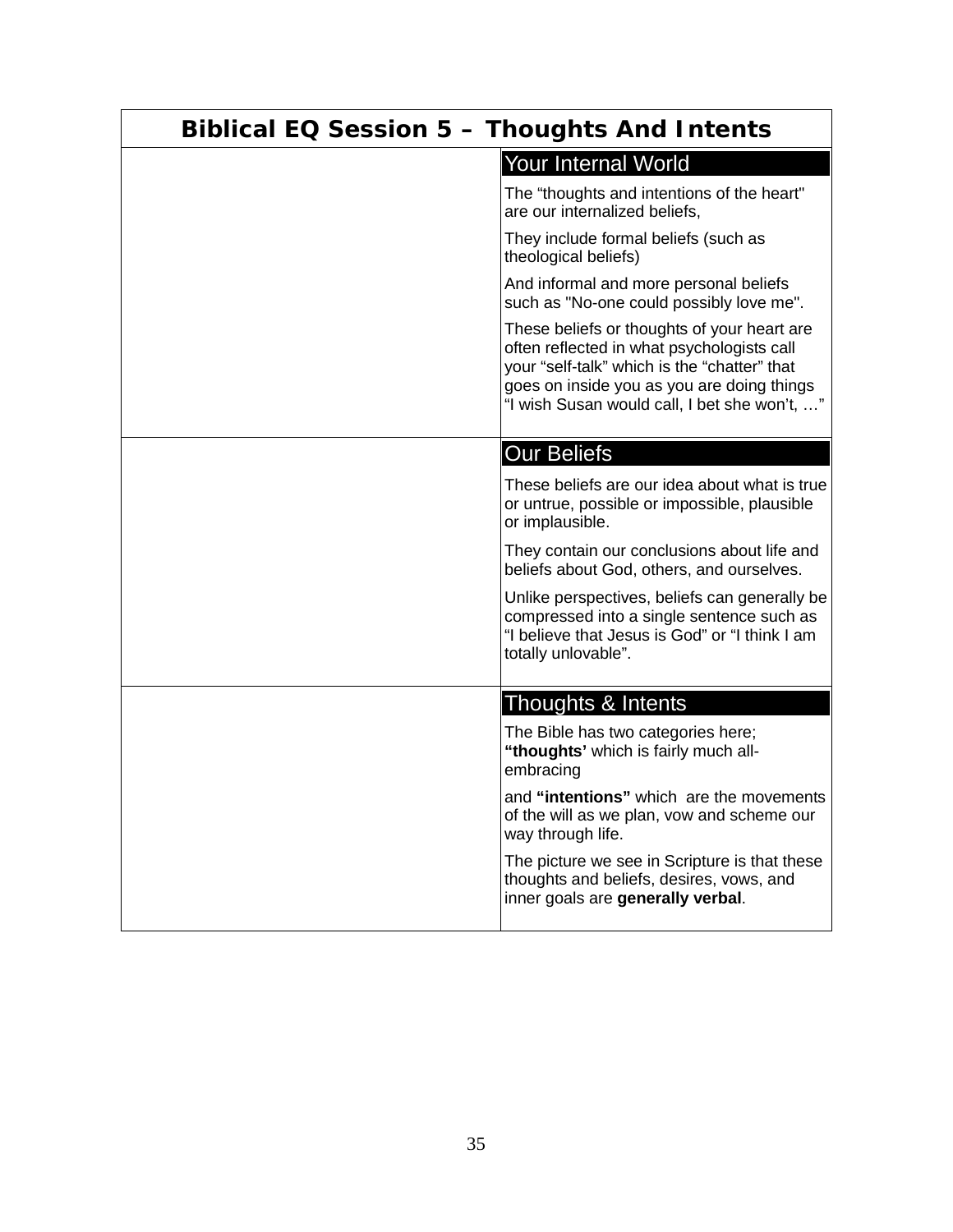| Biblical EQ Session 5 – Thoughts And Intents                                                                                                                                                                                                                                                                     |
|------------------------------------------------------------------------------------------------------------------------------------------------------------------------------------------------------------------------------------------------------------------------------------------------------------------|
| <b>Inner Talk</b>                                                                                                                                                                                                                                                                                                |
| Each thought or intent can be summed up in a<br>single sentence.                                                                                                                                                                                                                                                 |
| When the prophets cry out "I know what you are<br>thinking in your hearts it is $X''$ it is always a<br>statement, a sentence that encapsulates the<br>heart attitude.                                                                                                                                           |
| This inner talk then becomes part of an inner<br>story that the person is weaving about their life.                                                                                                                                                                                                              |
| This framework of thoughts, intents and inner<br>stories forms a major part of the person's belief<br>system.                                                                                                                                                                                                    |
| The Unrenewed Belief System                                                                                                                                                                                                                                                                                      |
| Over time we weave these sentences into a sort<br>of a bird's nest of a structure inside us that we<br>call our world-view.                                                                                                                                                                                      |
| For most people it is a horrific jumble of things<br>they learned at school, life lessons, Grandma's<br>sayings, the latest media opinions and a book<br>they once read.                                                                                                                                         |
| This internal belief structure is more or less<br>functional and gets people by for the seventy or<br>so years they are on this earth. However for<br>some people it can go horribly wrong and cause<br>them a great deal of confusion and emotional<br>pain.                                                    |
| The Heart Is Not A Pretty Place                                                                                                                                                                                                                                                                                  |
| (Genesis 8:21 NKJV) Then the LORD said in<br>His heart, "I will never again curse the ground for<br>man's sake, although the imagination of man's<br>heart is evil from his youth;                                                                                                                               |
| (Jeremiah 17:9 NKJV) "The heart is <b>deceitful</b><br>above all things, And desperately wicked;<br>Who can know it?                                                                                                                                                                                             |
| (Ecclesiastes 9:3 NKJV) This is an evil in all that<br>is done under the sun: that one thing happens to<br>all. Truly the hearts of the sons of men are full<br>of evil; madness is in their hearts while they<br>live, and after that they go to the dead.                                                      |
| (Mark 7:21-23 NKJV) "For from within, out of<br>the heart of men, proceed evil thoughts,<br>adulteries, fornications, murders, {22} "thefts,<br>covetousness, wickedness, deceit, lewdness, an<br>evil eye, blasphemy, pride, foolishness. {23} "All<br>these evil things come from within and defile a<br>man." |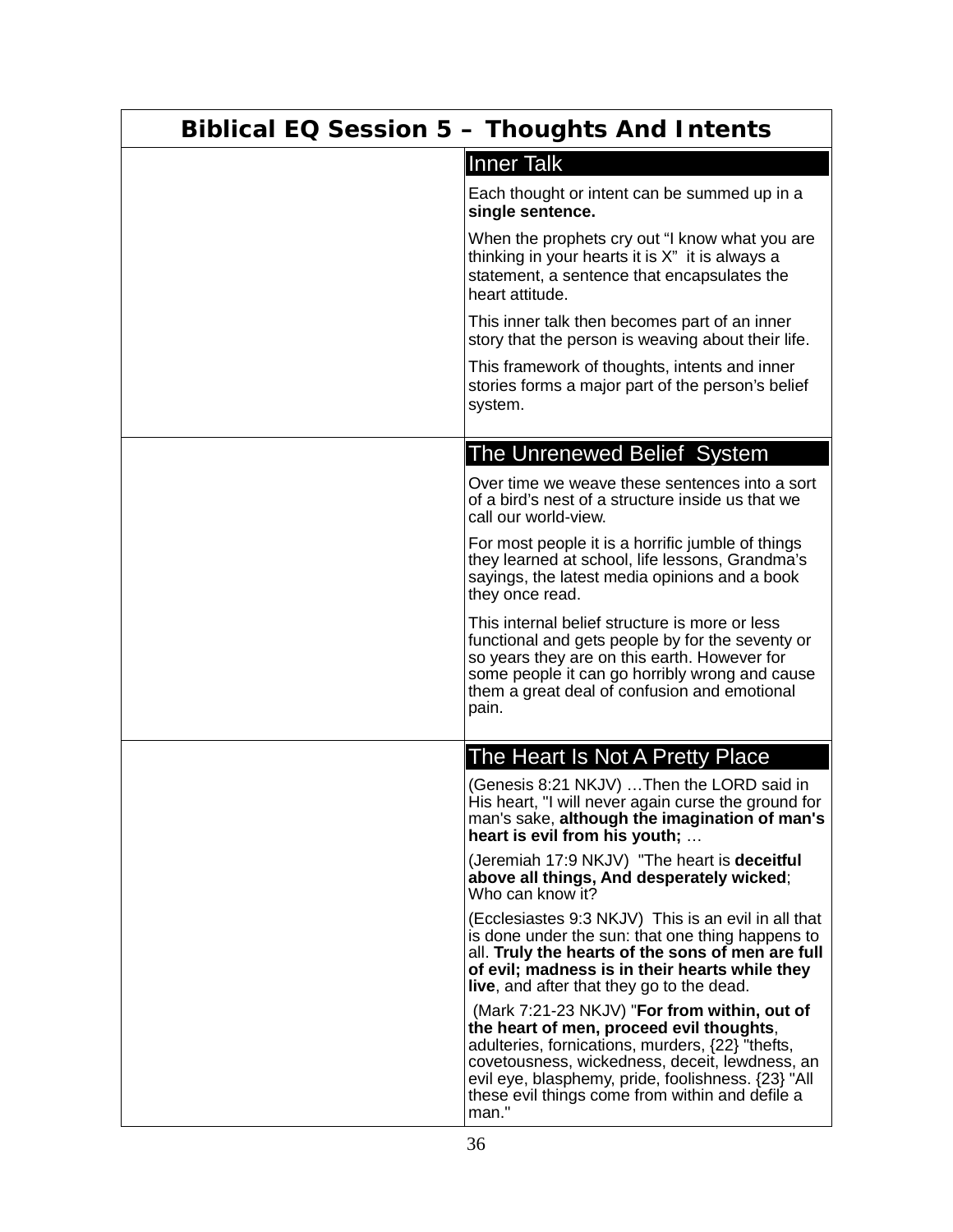| Biblical EQ Session 5 - Thoughts And Intents |                                                                                                                                                                                                                                                                                                                                               |
|----------------------------------------------|-----------------------------------------------------------------------------------------------------------------------------------------------------------------------------------------------------------------------------------------------------------------------------------------------------------------------------------------------|
|                                              | <b>Cleaning Up The Mess</b>                                                                                                                                                                                                                                                                                                                   |
|                                              | We need more than just "healing", we need<br>repentance and cleansing.                                                                                                                                                                                                                                                                        |
|                                              | Christians have the blood of Jesus and the help<br>of God the Holy Spirit to help them clean up the<br>mess that is in their hearts.                                                                                                                                                                                                          |
|                                              | We need to start with some of the huge<br>contradictions that we live with in our belief<br>systems.                                                                                                                                                                                                                                          |
|                                              | <b>Dithering Between Two Options</b>                                                                                                                                                                                                                                                                                                          |
|                                              | It is quite possible to hold conflicting beliefs or<br>inconsistent beliefs or even two entirely<br>different frameworks of belief.                                                                                                                                                                                                           |
|                                              | Sunday Christians are a prime example. At<br>Church they seem to truly believe the Bible. At<br>work they operate under an entirely different<br>belief system and operate largely without<br>reference to God.                                                                                                                               |
|                                              | Both are real belief systems for them. They<br>choose which one to operate under depending<br>on where they are and who they are with.                                                                                                                                                                                                        |
|                                              | YHWH vs. Baal                                                                                                                                                                                                                                                                                                                                 |
|                                              | In the Old Testament they even had two distinct<br>religions worshiping Baal when it came to<br>farming and fertility and Yahweh when it came<br>to war.                                                                                                                                                                                      |
|                                              | Dual value systems such as this have been<br>castigated by the prophets, Jesus and the<br>apostles from one end of the Bible to the other.                                                                                                                                                                                                    |
|                                              | From Joshua's "choose which day who you will<br>serve" (Joshua 24:15) -- to Elijah's "how long<br>will you falter between two opinions" (1Kings<br>18:21) - to Jesus and "you cannot serve God<br>and Mammon" (Matthew 6:21-24) - to James<br>and his exhortations against double-<br>mindedness and worldliness. (James 1:5-8,<br>$4:1-7$ ). |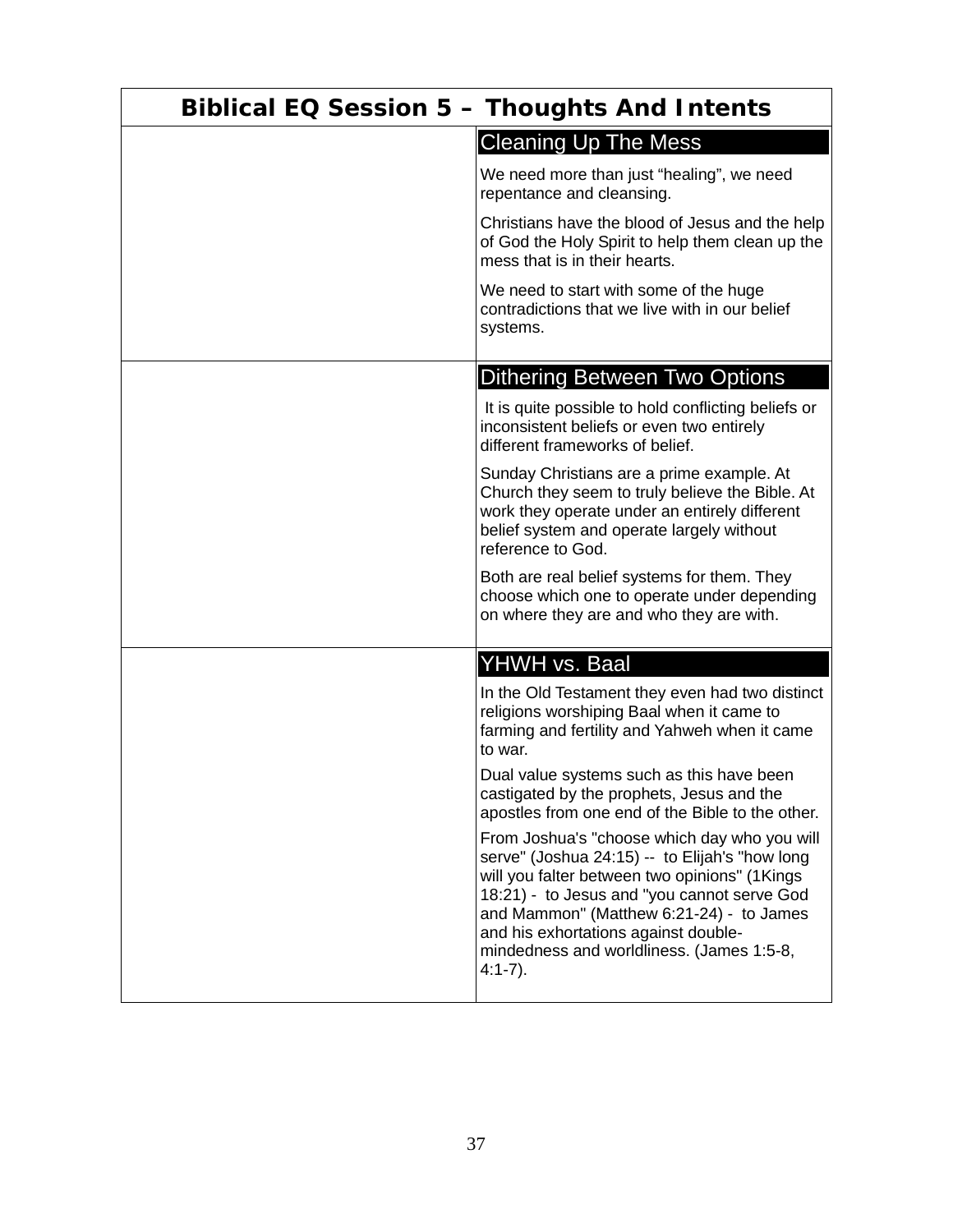| <b>Biblical EQ Session 5 - Thoughts And Intents</b> |                                                                                                                                                                                                    |
|-----------------------------------------------------|----------------------------------------------------------------------------------------------------------------------------------------------------------------------------------------------------|
|                                                     | Tossed To And Fro                                                                                                                                                                                  |
|                                                     | Such people have literally two belief systems<br>and two minds - Scripture calls them<br>"double-minded" and says that they are<br>spiritually unstable. (James 1:5-8)                             |
|                                                     | This instability results from the fact that they<br>are constantly choosing between two or<br>more things they can believe at any one<br>moment.                                                   |
|                                                     | One minute they choose to operate from the<br>biblical belief, the next minute they choose to<br>operate from greed, superstition or<br>expediency.                                                |
|                                                     | Up and down, tossed here and there like the<br>waves of the sea.                                                                                                                                   |
|                                                     | <b>Pathology Within Us</b>                                                                                                                                                                         |
|                                                     | In addition to having multiple belief systems<br>people can decide to hold evil and wicked<br>beliefs or beliefs that are illogical and insane.                                                    |
|                                                     | Some people honestly and truly believe that<br>the entire world should be organized around<br>their happiness. Others truly believe that<br>they can take what they like and do what<br>they like. |
|                                                     | A few believe that flying jet planes into<br>buildings will give glory to God and bring<br>them eternal life in Paradise.                                                                          |
|                                                     | Yet others believe that worshiping an idol<br>will give them spiritual power and good<br>fortune.                                                                                                  |
|                                                     | The birds nest of human beliefs inside us<br>can become very toxic and result in<br>pathological life choices.                                                                                     |
|                                                     | Is It All Bad?                                                                                                                                                                                     |
|                                                     | The heart of the natural man can go badly<br>and seriously wrong through adoption of a<br>self-centered and toxic world-view which<br>incorporates ungodly and illogical beliefs.                  |
|                                                     | This is not the total picture though. Even in<br>the OT we find people described as being<br>penitent in heart and having hearts set on<br>the Lord.                                               |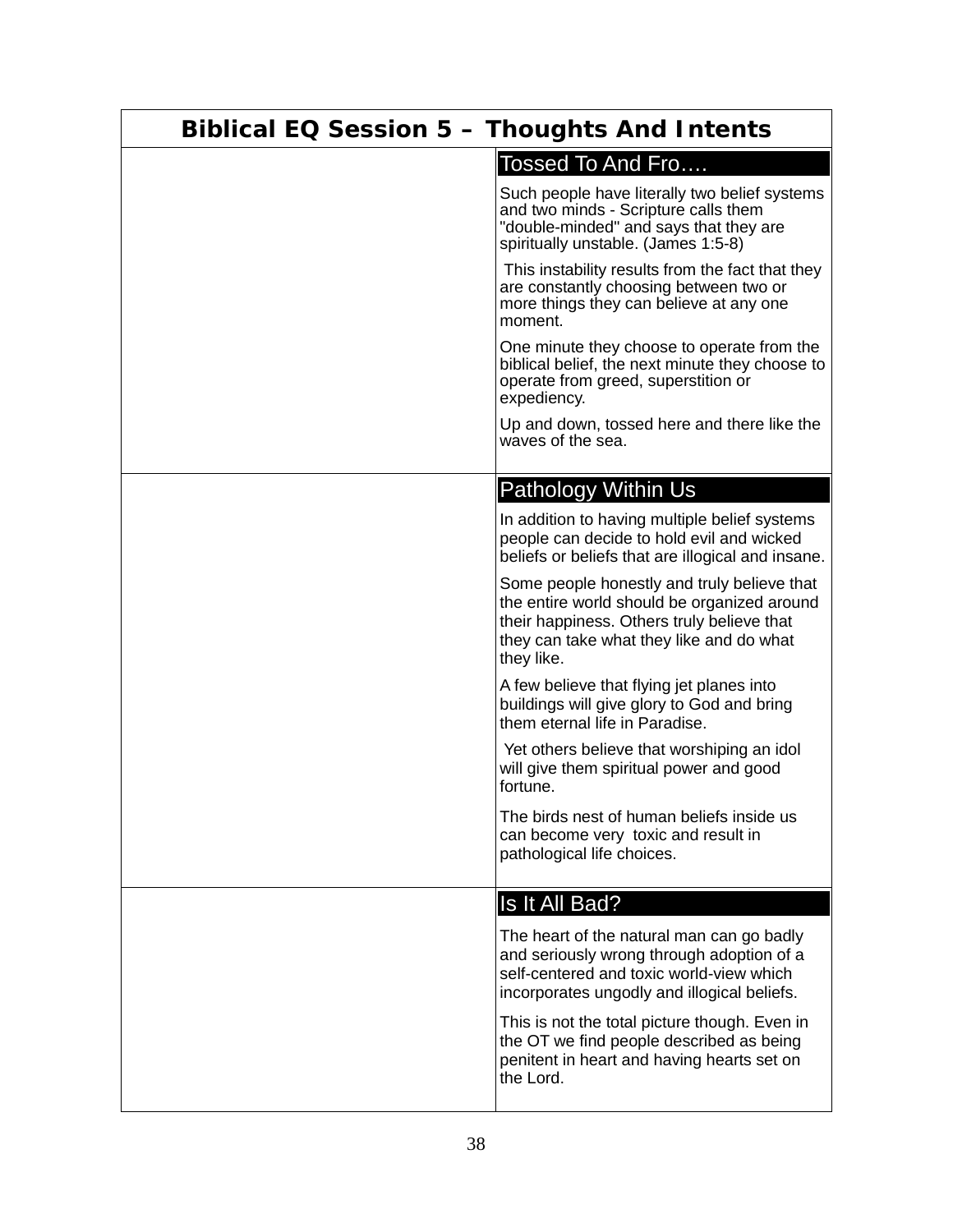| Biblical EQ Session 5 – Thoughts And Intents                                                                                                                                                                                                                                                               |
|------------------------------------------------------------------------------------------------------------------------------------------------------------------------------------------------------------------------------------------------------------------------------------------------------------|
| <b>The Learning Heart</b>                                                                                                                                                                                                                                                                                  |
| Christians do not necessarily believe what they think<br>they believe.                                                                                                                                                                                                                                     |
| Christians are generally still learning to believe that<br>which they think they believe. This is the difference<br>between believing something as a notion or as a<br>doctrine and really believing it so that it is operational for<br>you under stress and pressure.                                    |
| A test of this is "How much pressure does it take before<br>you start to doubt that which you are sure you believe?                                                                                                                                                                                        |
| The Panic Point                                                                                                                                                                                                                                                                                            |
| Ask yourself the following two questions:                                                                                                                                                                                                                                                                  |
| 1."If I was out in a small boat on the Sea of Galilee and<br>the waves were high and the boat was about to sink<br>would I be calm or would I be afraid?" Would Jesus say<br>to me "I have not seen such great faith in all Israel" or<br>would He say to me "Why are you afraid O ye of little<br>faith?" |
| 2. How low can the bank account go before I start<br>getting anxious and doubting that God will provide?<br>Where is the point at which I choose to panic?".                                                                                                                                               |
| <b>Learning To Believe</b>                                                                                                                                                                                                                                                                                 |
| The difference between the answers we put in the bible<br>study booklet and the answer we give to the actual<br>pressures of life can be startling.                                                                                                                                                        |
| Our notional beliefs and our operational beliefs under<br>pressure are different.                                                                                                                                                                                                                          |
| This may not be due to double-mindedness but just to<br>the need to mature, learn and grow.                                                                                                                                                                                                                |
| As committed Christians we are continually learning<br>to truly believe that which we think we already<br>believe.                                                                                                                                                                                         |
| So we can see that the goal is to have a consistent and<br>fully Christian belief system that is the sole one we<br>operate from, and which is operating at the level of the<br>thoughts and intentions of our heart and guiding our<br>daily conduct and informing all our emotional responses.           |
| This belief system will fill us with joy and give us poise<br>and calm in the middle of life's trials. It will be heart level,<br>practical, biblical, strong and singular. Our lives will ring<br>with faith and authenticity.                                                                            |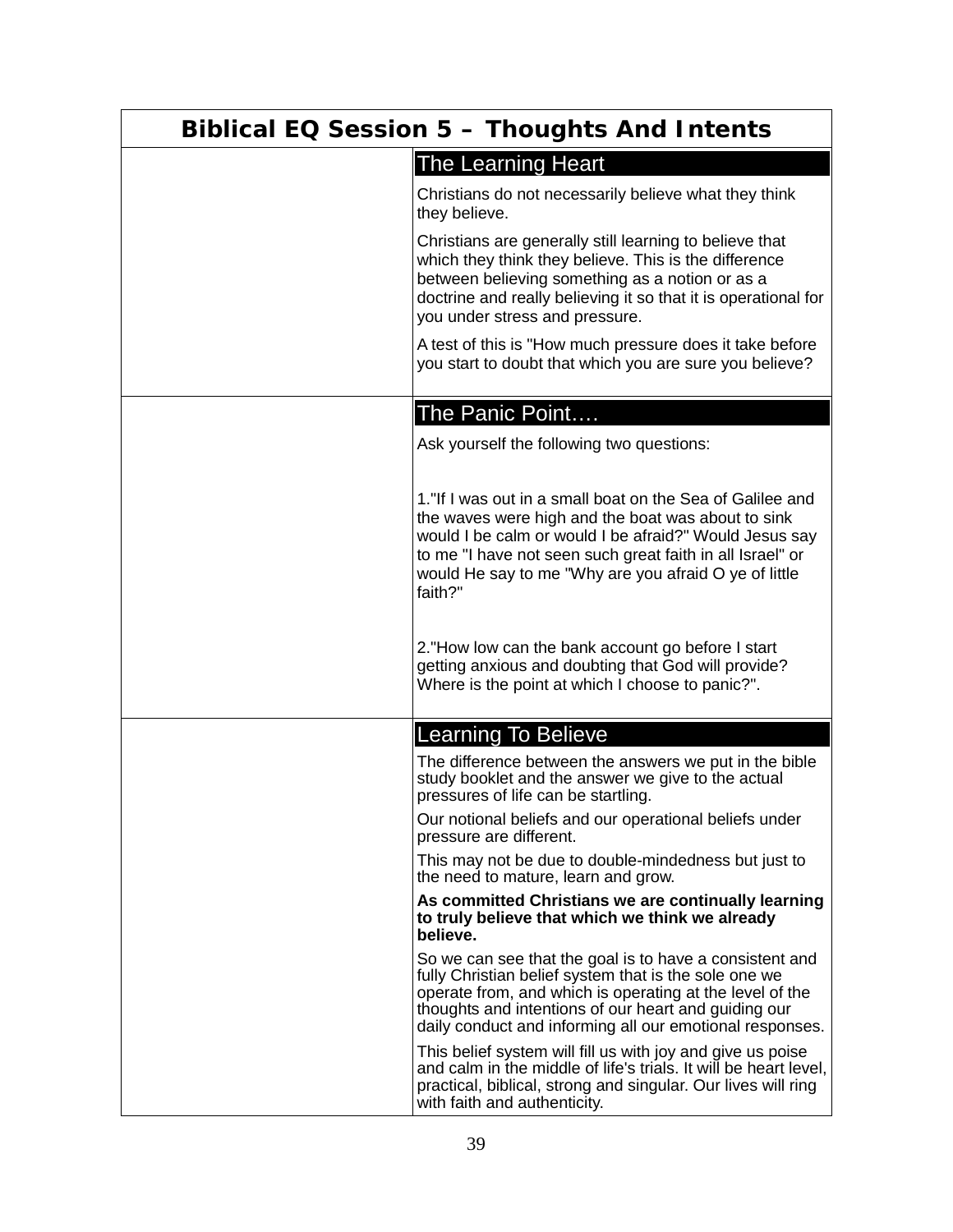| Biblical EQ Session 5 - Thoughts And Intents                                                                                                                                                                                                                                                       |
|----------------------------------------------------------------------------------------------------------------------------------------------------------------------------------------------------------------------------------------------------------------------------------------------------|
| The Pure Heart Of Jesus                                                                                                                                                                                                                                                                            |
| When we look at the beliefs of Jesus we find there is no<br>"birds nest", but instead a purity and simplicity that is<br>stunning. His thoughts were always pure and Scriptural and<br>logical and right.                                                                                          |
| Jesus is never for a single second, fearful or anxious or<br>halting between two opinions. When the Devil offers Him all<br>the kingdoms of the world He does not say "Let me think<br>about that for five minutes."                                                                               |
| Jesus heart was so fixed on God and so pure in its intentions<br>that He did not hesitate or waver even under strong<br>temptation.                                                                                                                                                                |
| Jesus was pure in heart and did not sin even in His thoughts<br>and intentions.                                                                                                                                                                                                                    |
| <b>Blessed Are The Pure In Heart</b>                                                                                                                                                                                                                                                               |
| If we are to be like Jesus in all aspects then we must head<br>towards purity of heart. At first this seems to be a long and<br>impossible journey.                                                                                                                                                |
| Purity of thoughts and intentions seems both unsafe in a<br>wicked world (unless we lock ourselves away in a<br>monastery) and impractical to achieve in one lifetime.                                                                                                                             |
| Yet the promise of Jesus in the Beatitudes is that "The pure"<br>in heart will see God". (Matthew 5:8) and He seems to be<br>calling us to the impossible journey of sorting out and<br>cleaning up our birds nest, changing our beliefs and coming<br>into fellowship with Him.                   |
| <b>Scriptures On Purity of Heart</b>                                                                                                                                                                                                                                                               |
| (Matthew 5:8 NKJV) Blessed are the pure in heart, For they<br>shall see God.                                                                                                                                                                                                                       |
| (1 Timothy 1:5 NKJV) Now the purpose of the<br>commandment is love from a pure heart, from a good<br>conscience, and from sincere faith,                                                                                                                                                           |
| (2 Timothy 2:22 NKJV) Flee also youthful lusts; but pursue<br>righteousness, faith, love, peace with those who call on the<br>Lord out of a pure heart.                                                                                                                                            |
| (Titus 1:15 NKJV) To the pure all things are pure, but to<br>those who are defiled and unbelieving nothing is pure; but<br>even their mind and conscience are defiled.                                                                                                                             |
| (1 Peter 1:22 NKJV) Since you have purified your souls in<br>obeying the truth through the Spirit in sincere love of the<br>brethren, love one another fervently with a pure heart,                                                                                                                |
| (1 John 3:2-3 NKJV) Beloved, now we are children of God;<br>and it has not yet been revealed what we shall be, but we<br>know that when He is revealed, we shall be like Him, for we<br>shall see Him as He is. {3} And everyone who has this hope<br>in Him purifies himself, just as He is pure. |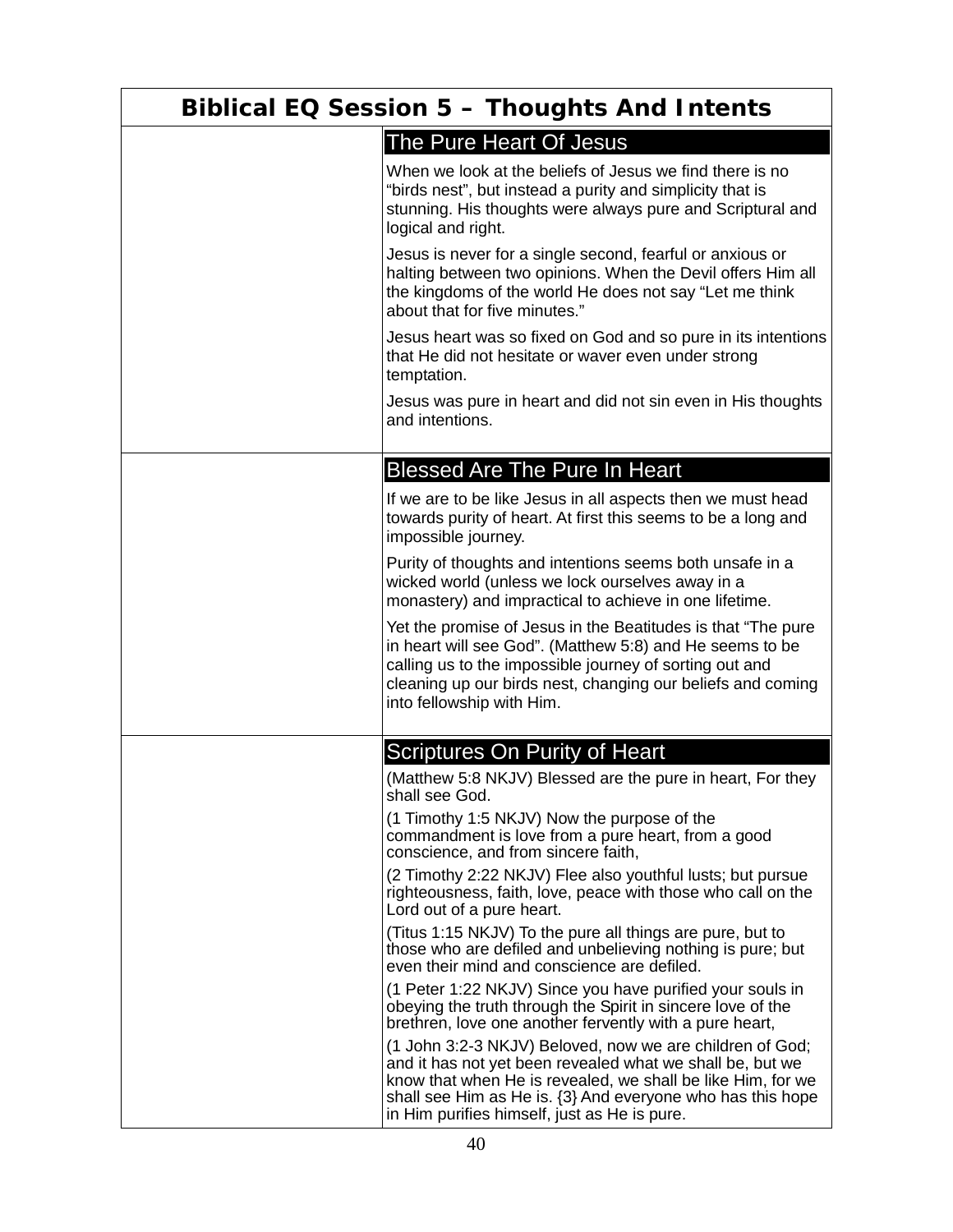| <b>Biblical EQ Session 5 - Thoughts And Intents</b>                                                                                                                                                                                                                                                                                                                                                                                                                                                                                                                                                                                                                                                                                                                                                                                                                                                                                                                                                                                                                                                                                                                                                                                                 |
|-----------------------------------------------------------------------------------------------------------------------------------------------------------------------------------------------------------------------------------------------------------------------------------------------------------------------------------------------------------------------------------------------------------------------------------------------------------------------------------------------------------------------------------------------------------------------------------------------------------------------------------------------------------------------------------------------------------------------------------------------------------------------------------------------------------------------------------------------------------------------------------------------------------------------------------------------------------------------------------------------------------------------------------------------------------------------------------------------------------------------------------------------------------------------------------------------------------------------------------------------------|
| 6 Good Reasons To Change                                                                                                                                                                                                                                                                                                                                                                                                                                                                                                                                                                                                                                                                                                                                                                                                                                                                                                                                                                                                                                                                                                                                                                                                                            |
| 1. God cares about your beliefs and weighs them up. He judges<br>the thoughts and intentions of your heart. (Romans 2:15,16;<br>Jeremiah 11:20; Hebrews 4:12).                                                                                                                                                                                                                                                                                                                                                                                                                                                                                                                                                                                                                                                                                                                                                                                                                                                                                                                                                                                                                                                                                      |
| 2. Jesus expects us to be increasing in our faith and in fact is<br>quite demanding about it! The expectations He had of his disciples<br>included being calm in storms (Matthew 8:26), walking on water<br>(Matthew 14:31), believing in miraculous provision (Matthew 6:30),<br>being able to understand parables (Matthew 16:8), and being able<br>to cast out demons, heal the sick and raise the dead (Matthew<br>10:8). When they failed to do any of the above they were rebuked<br>(Matthew 17:20). The phrase "O ye of little faith" (see the<br>references in Matthew above) shows that the disciples were<br>expected to learn to believe Jesus with ever-increasing faith. Jesus<br>does not call us to have a static level of faith. Rather we are called<br>to develop a growing "mountain-moving faith" that starts from small<br>"mustard-seed" beginnings. (Matthew 17:20).                                                                                                                                                                                                                                                                                                                                                        |
| 6 Reasons cont'd                                                                                                                                                                                                                                                                                                                                                                                                                                                                                                                                                                                                                                                                                                                                                                                                                                                                                                                                                                                                                                                                                                                                                                                                                                    |
| 3. Theology interpenetrates reality. Every belief is theological.<br>Carl Jung used to say that every human problem after the age of<br>35 was spiritual in nature. In a similar vein even the small voices,<br>the dark mutterings of the human heart and the wretched small-<br>minded beliefs that people have are a form of rebellion against<br>God and a dwelling in darkness. For instance to believe in your<br>heart that the world stinks is to malign the Creator. To vow that you<br>will always play it safe and that you will never love again is to<br>retreat into darkness and flee the love of God that He puts into<br>people to reach you. Thus all your beliefs have a theological<br>component and need to brought into the light of the Word of God.<br>4. How we believe determines what we receive. "According to<br>your faith be it unto you". (Matthew 9:29, 15:28). Conversely<br>having an unstable, worldly or double-minded faith means we will<br>receive nothing from God (James 1:5-8, 4:1-8). Faith can bring<br>healing (Matthew 9:22, James 5:15-18) is a prerequisite for<br>receiving wisdom from God (James 1:5-8), for daily provision and<br>reduction of anxiety (Matthew 6:30-34) and makes all things |
| possible (Mark 9:23).                                                                                                                                                                                                                                                                                                                                                                                                                                                                                                                                                                                                                                                                                                                                                                                                                                                                                                                                                                                                                                                                                                                                                                                                                               |
| 6 Reasons cont'd                                                                                                                                                                                                                                                                                                                                                                                                                                                                                                                                                                                                                                                                                                                                                                                                                                                                                                                                                                                                                                                                                                                                                                                                                                    |
| 5. Creedal faith is insufficient. Even the demons have correct<br>theology in the sense that they believe that God is one - and<br>tremble (James 2:19). Thus merely creedal belief is insufficient for<br>salvation. Belief must be authentic, loyal to God, of the heart and<br>worked out in real life. (James chapter 2). The great men and<br>women of God all had extraordinary personal belief systems that<br>set them apart from their generation. (Hebrews 11)                                                                                                                                                                                                                                                                                                                                                                                                                                                                                                                                                                                                                                                                                                                                                                            |
| 6. Letting unbiblical and dysfunctional beliefs linger can<br>cause them to become stronger, more dysfunctional and more<br>painful. Working on them now may take work, but leaving them will<br>make it much worse later on. (Proverbs 4:23 NKJV) Keep your<br>heart with all diligence, For out of it spring the issues of life.                                                                                                                                                                                                                                                                                                                                                                                                                                                                                                                                                                                                                                                                                                                                                                                                                                                                                                                  |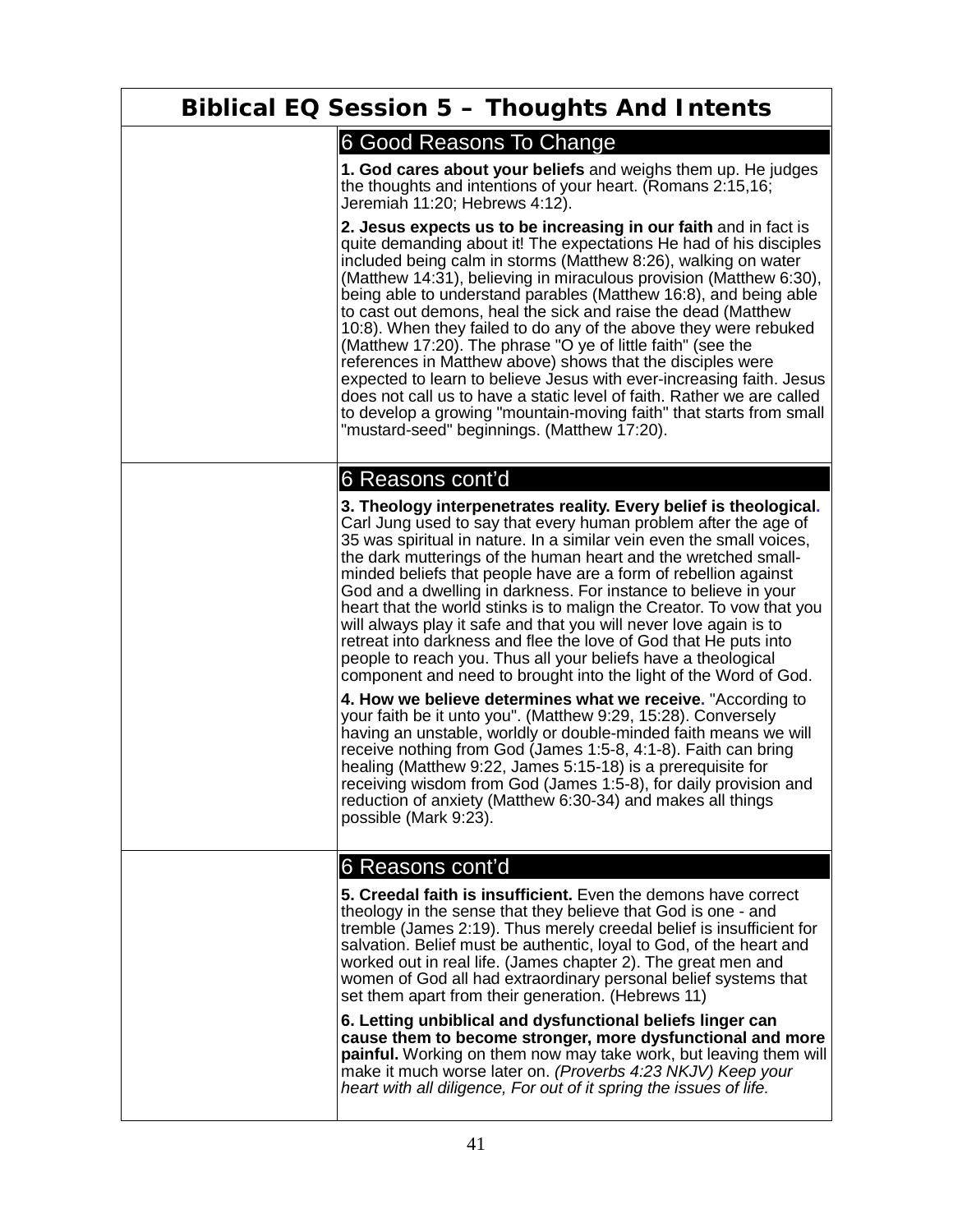| Biblical EQ Session 5 - Thoughts And Intents                                                                                                                                                                                                                                           |
|----------------------------------------------------------------------------------------------------------------------------------------------------------------------------------------------------------------------------------------------------------------------------------------|
| The Difference                                                                                                                                                                                                                                                                         |
| Every church has miserable grumpy Christians<br>alongside radiant faith-abounding Christians.<br>Well what's the difference between the two<br>groups?                                                                                                                                 |
| Both miserable and faith-abounding Christians<br>have heard exactly the same sermons and<br>been to exactly the same bible studies and<br>mixed with exactly the same people in exactly<br>the same neighborhood church and can tick<br>exactly the same boxes theologically.          |
| But only the faith-abounding Christians have<br>taken the time and effort to make sure their<br>inner personal beliefs line up with God's Word.                                                                                                                                        |
| <b>Complaining Or Believing?</b>                                                                                                                                                                                                                                                       |
| Grumpy cynical Christians have decided not to<br>really believe. They would much prefer to<br>complain.                                                                                                                                                                                |
| Faith-abounding Christians have decided that<br>with God's help they will interpret reality<br>properly and have paid attention to their heart.                                                                                                                                        |
| They have decided that they will "truly believe"<br>and have put effort into their faith.                                                                                                                                                                                              |
| Now they reap joy and have much more<br>successful Christian lives.                                                                                                                                                                                                                    |
| <b>From The Marketplace</b>                                                                                                                                                                                                                                                            |
| Even the secular world has discovered the<br>benefits of working on your belief system. The<br>Dale Carnegie / Zig Ziglar "positive-thinking"<br>movement with its affirmations and personal<br>motivation demonstrated the power of working<br>on personal beliefs.                   |
| It turned lousy salesmen into better salesmen.<br>It turned unhappy, unenthusiastic people into<br>happy enthusiastic people. It caught a<br>fragment of the Truth (taken incidentally from<br>the founders' familiarity with the Bible) and<br>applied it successfully to daily life. |
| Why were salesmen so keen to systematically<br>adopt a new belief system? What motivated<br>them to try? Why wasn't it left in the "too hard<br>basket?"                                                                                                                               |
|                                                                                                                                                                                                                                                                                        |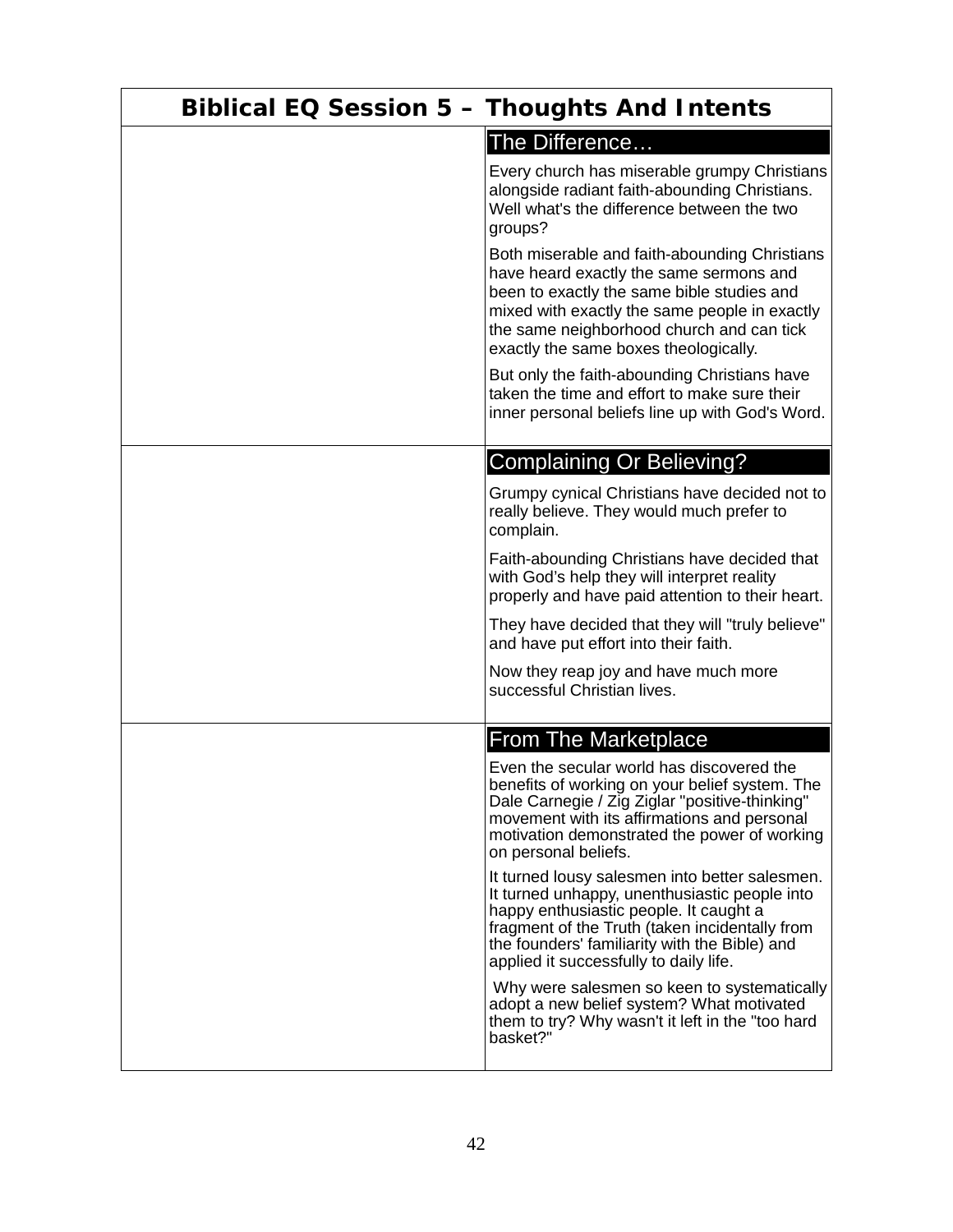| Biblical EQ Session 5 - Thoughts And Intents                                                                                                                                                         |
|------------------------------------------------------------------------------------------------------------------------------------------------------------------------------------------------------|
| Why They Changed                                                                                                                                                                                     |
| 1. They met other people who seemed successful and<br>who said positive thinking was the key to success.                                                                                             |
| 2. These other people demonstrated an alive and<br>enthusiastic personality they wanted to possess.                                                                                                  |
| 3. They compared their personality and results with that<br>of the positive thinkers and decided to change.                                                                                          |
| 4. Positive thinking made intuitive sense and the short<br>sayings had a "ring of truth" to them.                                                                                                    |
| 5. The system was skillfully presented.                                                                                                                                                              |
| 6. The system was simple and easy to apply.                                                                                                                                                          |
| 7. Initial success was swift and this reinforced the effort<br>required to change their beliefs.                                                                                                     |
| <b>Kingdom Application</b>                                                                                                                                                                           |
| If salesmen can diligently work on their belief system in<br>order to sell insurance then surely we can work on our<br>belief system in order to grow in the Kingdom and<br>become mature in Christ? |
| Our target is more than just being happy, positive and<br>motivated.                                                                                                                                 |
| Our goal is to have a sanctified and transformational set<br>of beliefs that give us the emotions that make us whole<br>Christians and empower service in the Kingdom.                               |
| <b>7 Steps To Changed Beliefs</b>                                                                                                                                                                    |
| 1. We enter into a situation where we do not function as<br>well as we would like emotionally.                                                                                                       |
| 2. We reflect and ask: "What beliefs are underlying<br>these undesirable emotions"                                                                                                                   |
| 3. We probe further and ask: Are these beliefs true and<br>biblical and in accord with the facts?                                                                                                    |
| 4. We construct new better, more factual and more<br>biblical beliefs about that situation.                                                                                                          |
| 5. We reinforce those beliefs to ourselves.                                                                                                                                                          |
| 6. We then re-enter the situation and test our new<br>beliefs to see if they help us function better.                                                                                                |
| 7. We look at the results scientifically and objectively<br>and decide whether to keep the new beliefs,<br>modify the new beliefs or to stick with the old<br>beliefs.                               |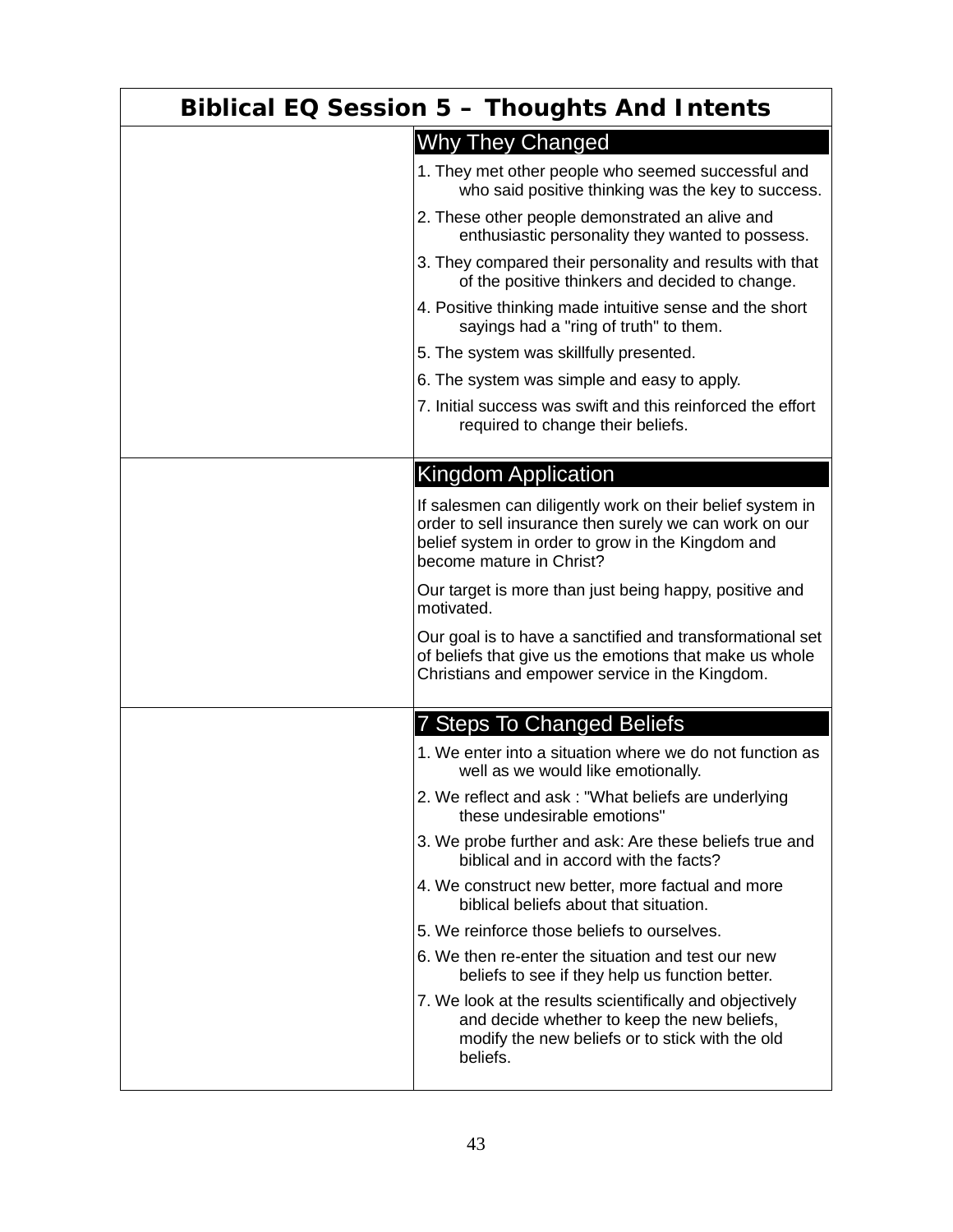| <b>Biblical EQ Session 5 - Thoughts And Intents</b>                                                                                                                                                                                                            |
|----------------------------------------------------------------------------------------------------------------------------------------------------------------------------------------------------------------------------------------------------------------|
| <b>Frozen In Fear</b>                                                                                                                                                                                                                                          |
| Incorrect beliefs can give rise to strong negative<br>emotions such as fear, doubt and hesitancy.                                                                                                                                                              |
| These emotions can hinder or even paralyze<br>our ability to obey God.                                                                                                                                                                                         |
| Faith is supposed to be expressed in works<br>which are to be done in love.                                                                                                                                                                                    |
| Incorrect inner beliefs can make us freeze up,<br>not do the works, and shrink from expressing<br>love.                                                                                                                                                        |
| Good Works - Good Beliefs                                                                                                                                                                                                                                      |
| Works are a guide to us as to whether or not<br>our faith is truly alive, saving, living and<br>productive.                                                                                                                                                    |
| Our works indicate to the world which beliefs<br>we hold that are strong enough for us to live by<br>and act on.                                                                                                                                               |
| Works are a reliable guide to what we truly<br>believe in our heart. In a sense our works are<br>our true doctrine.                                                                                                                                            |
| Our works are the outworking of those beliefs,<br>which we are prepared to act on, live by and<br>stand for in daily life.                                                                                                                                     |
| Paul is very definite that we are not saved by<br>works of the law. But he is also very definite<br>that faith working through love (Galatians 5:6)<br>should result in good works that God has<br>prepared beforehand for us to do. (Ephesians<br>$2:8-10$ ). |
| Inner Conflict                                                                                                                                                                                                                                                 |
| Inner conflict can stop us doing the good that<br>we want to do.                                                                                                                                                                                               |
| This inner conflict can be due to conflicting<br>thoughts and intentions in the heart.                                                                                                                                                                         |
| I want to serve God vs. I must please my<br>parents                                                                                                                                                                                                            |
| I want to be pure vs. I want to be sexy                                                                                                                                                                                                                        |
| I will go to seminary vs. I will never be poor                                                                                                                                                                                                                 |
| I want to forgive vs. I want justice<br>Even childhood vows can even affect present<br>actions.                                                                                                                                                                |
|                                                                                                                                                                                                                                                                |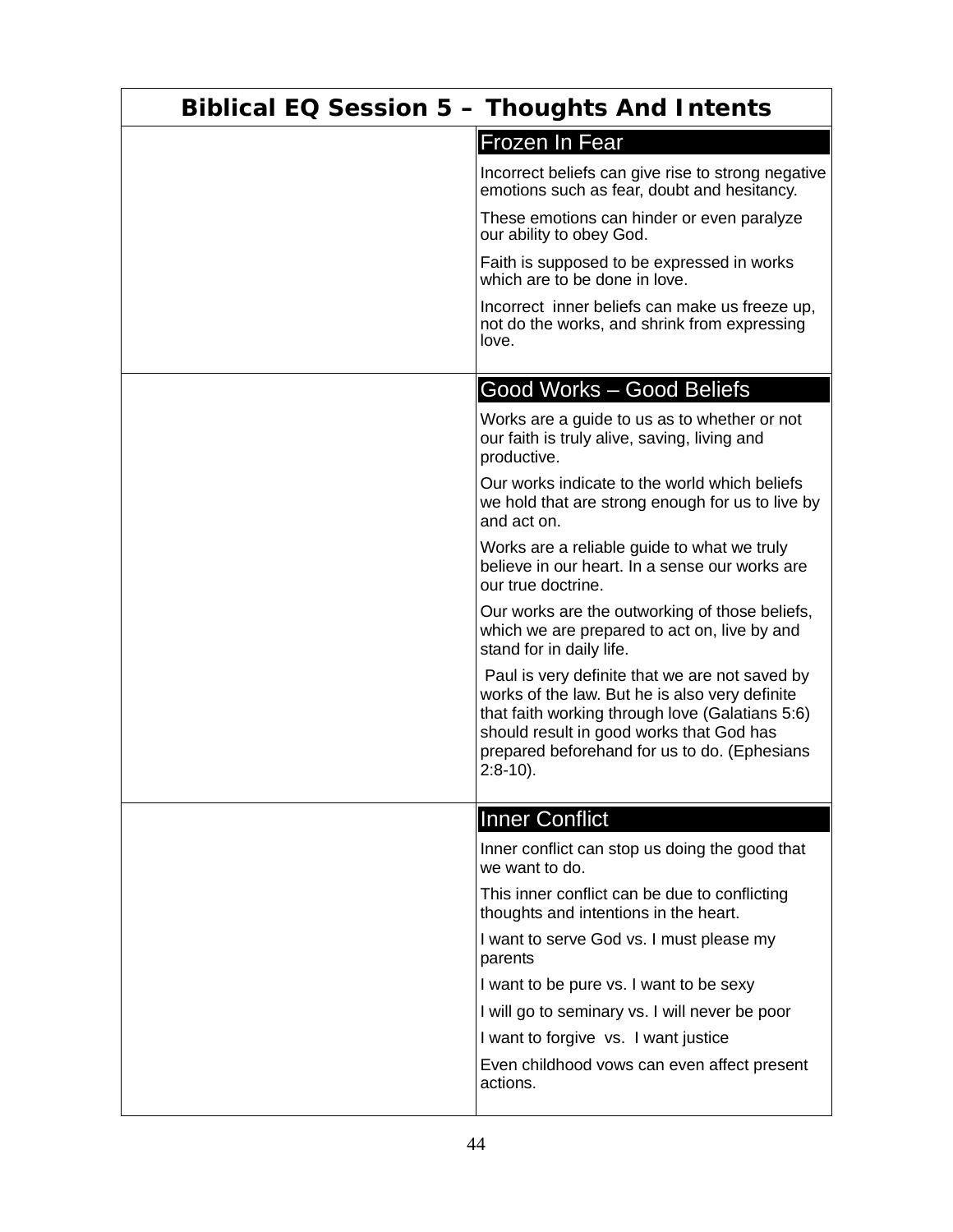| <b>Biblical EQ Session 5 - Thoughts And Intents</b>                                                                                                                                                              |
|------------------------------------------------------------------------------------------------------------------------------------------------------------------------------------------------------------------|
| <b>How The Heart Works</b>                                                                                                                                                                                       |
| The heart runs by "event time". "After I grow up,<br>then I will get married".                                                                                                                                   |
| The heart is binary $-$ on/off, and issues are<br>either resolved or unresolved.                                                                                                                                 |
| The heart often needs a signal to tell it that an<br>issue is now resolved or no longer current.<br>Issues remain "on" until they are switched "off".                                                            |
| There is little distinction between internal events<br>and external events. A realistic fantasy can be<br>"as real" as an event.                                                                                 |
| The heart works by associations and<br>similarities. If something is "like A" it may elicit<br>the same response/fear as "A".                                                                                    |
| <b>Some Examples</b>                                                                                                                                                                                             |
| An old embarrassing memory is "just as fresh"<br>now as it was twenty years ago. (Unresolved<br>memory)                                                                                                          |
| People who "cannot relax" often over-use words<br>like "always" e.g. "I must always study hard"<br>rather than "I must start hard until the exams<br>are over than I can relax". (Needs to be<br>"switched off") |
| A person vaguely similar to your old<br>headmaster can still scare you. (Association)                                                                                                                            |
| A nightmare can have physical symptoms just<br>like a real event. (Fantasy can be as real as<br>reality)                                                                                                         |
| Intents - Inner Vows                                                                                                                                                                                             |
| An inner heart vow, couched in absolute terms,<br>such as "I will never let myself be hurt again" or<br>"I will never be poor" can have amazing power.                                                           |
| They will remain current until they are "switched<br>off".                                                                                                                                                       |
| They can lead us into conflict with God's will.                                                                                                                                                                  |
| Such vows often need to be altered or<br>renounced. (On paper, with prayer)                                                                                                                                      |
|                                                                                                                                                                                                                  |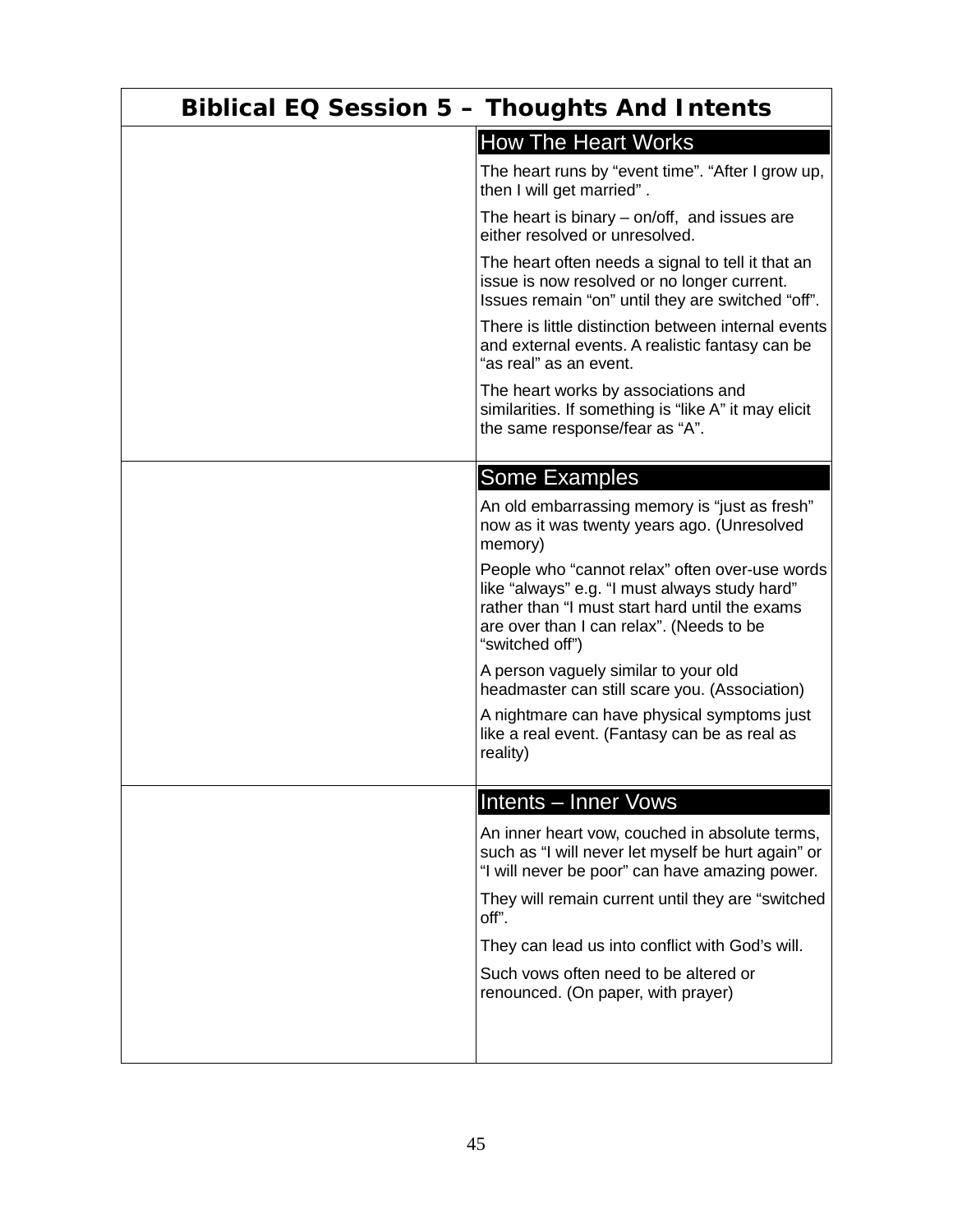| <b>Biblical EQ Session 5 - Thoughts And Intents</b>                                                                                                                                                                                                                                                                                                                                                                                                                                                                                                                                                                                                                                                                                                                                                                                                                                                                     |
|-------------------------------------------------------------------------------------------------------------------------------------------------------------------------------------------------------------------------------------------------------------------------------------------------------------------------------------------------------------------------------------------------------------------------------------------------------------------------------------------------------------------------------------------------------------------------------------------------------------------------------------------------------------------------------------------------------------------------------------------------------------------------------------------------------------------------------------------------------------------------------------------------------------------------|
| Pablo                                                                                                                                                                                                                                                                                                                                                                                                                                                                                                                                                                                                                                                                                                                                                                                                                                                                                                                   |
| Pablo the programmer has a very high IQ.                                                                                                                                                                                                                                                                                                                                                                                                                                                                                                                                                                                                                                                                                                                                                                                                                                                                                |
| He failed first year university due to personal<br>problems.                                                                                                                                                                                                                                                                                                                                                                                                                                                                                                                                                                                                                                                                                                                                                                                                                                                            |
| He made an inner vow "I must never fail again"                                                                                                                                                                                                                                                                                                                                                                                                                                                                                                                                                                                                                                                                                                                                                                                                                                                                          |
| So he has always played safe and been employed in<br>dull government jobs that are well below his ability<br>level.                                                                                                                                                                                                                                                                                                                                                                                                                                                                                                                                                                                                                                                                                                                                                                                                     |
| He only uses his ability around friends in contexts<br>where he cannot fail.                                                                                                                                                                                                                                                                                                                                                                                                                                                                                                                                                                                                                                                                                                                                                                                                                                            |
| He cannot be convinced to complete his degree or<br>aim for higher things.                                                                                                                                                                                                                                                                                                                                                                                                                                                                                                                                                                                                                                                                                                                                                                                                                                              |
| His vow has caused him to live well below his<br>potential.                                                                                                                                                                                                                                                                                                                                                                                                                                                                                                                                                                                                                                                                                                                                                                                                                                                             |
| <b>Revoking Vows</b>                                                                                                                                                                                                                                                                                                                                                                                                                                                                                                                                                                                                                                                                                                                                                                                                                                                                                                    |
| <b>Revoke Personal Vows: Revoke old vows that are</b><br>now contrary to the will of God. Your promises<br>to yourself are not as important as Christian<br>obedience. Even do something as formal as<br>writing the old vow on a piece of paper and<br>writing "revoked" across it and then burning the<br>piece of paper. Sometimes you may have to<br>revoke a foolish vow you made to God in which<br>case you should tell Him the reason you are<br>revoking it and ask His forgiveness. It is for<br>good reason that oaths and vows are banned in<br>the New Testament (Matthew 5:33-37, James<br>$5:12$ ).                                                                                                                                                                                                                                                                                                      |
| Never Say Never<br><b>Change Absolute Language: If you say to yourself</b><br>"I have always got to" then its like fixing a mental<br>switch in the "always on" position. You have told your<br>mind that you have always got to do X and it will<br>receive and record that instruction as a permanent<br>injunction, a law of the Medes and Persians.<br>The mind is fairly literal: It will take always to mean<br>always and never to mean never. Words like<br>"always", "never" "have to", "go to", "perfect" and<br>"100%" jam our mental switches in the "on" position.<br>With enough absolutes we feel stuck, anxious and<br>stressed as we receive multiple simultaneous urgent<br>instructions that we have programmed into ourselves.<br>. It is much better to give yourself an "out" by using<br>language like "generally I should" and reserving the<br>absolute language for situations that are truly |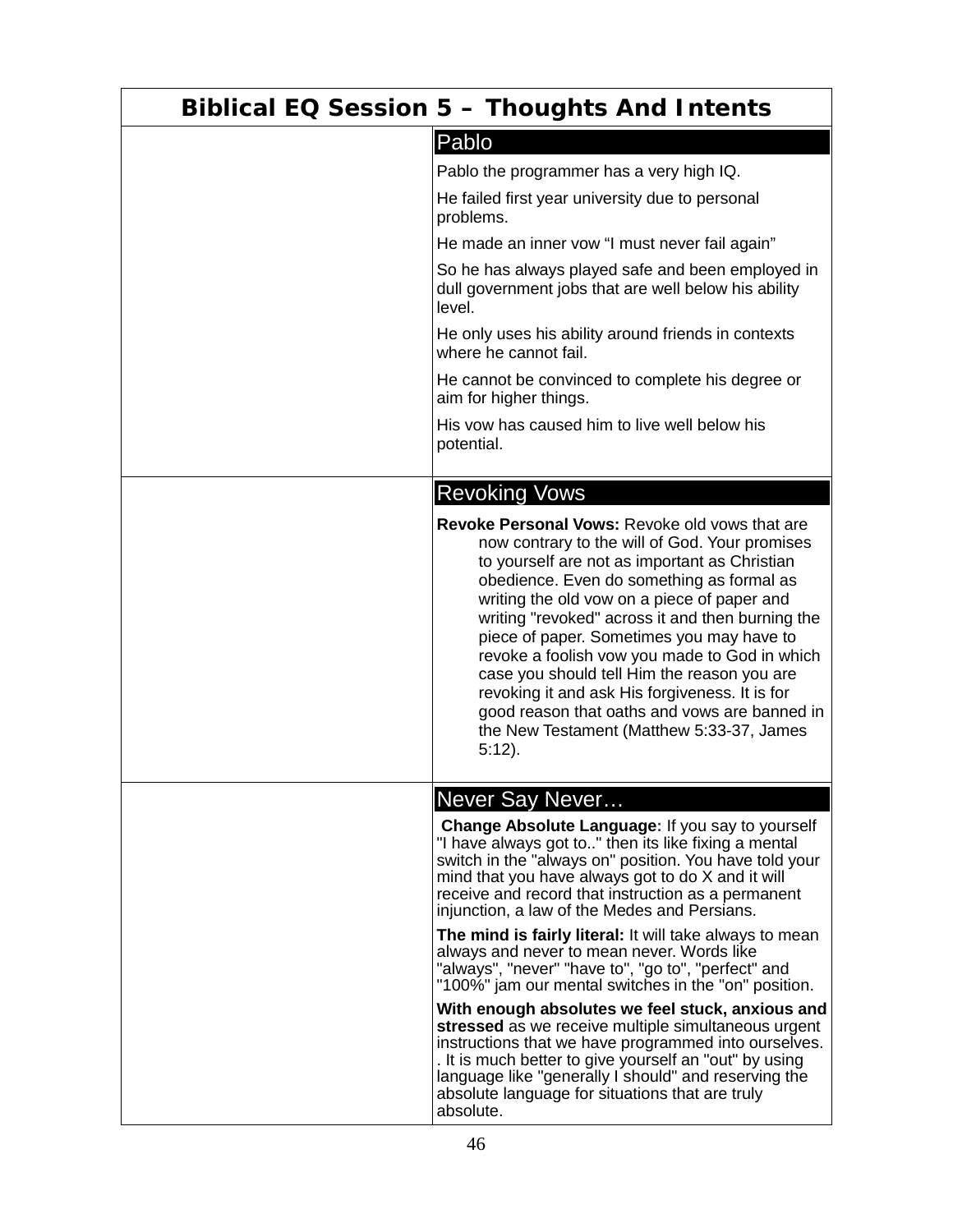| Biblical EQ Session 5 - Thoughts And Intents |                                                                                                                                                                                                                                                                                                                                                                                                                                                                                                                       |
|----------------------------------------------|-----------------------------------------------------------------------------------------------------------------------------------------------------------------------------------------------------------------------------------------------------------------------------------------------------------------------------------------------------------------------------------------------------------------------------------------------------------------------------------------------------------------------|
|                                              | <b>Making Yourself III</b>                                                                                                                                                                                                                                                                                                                                                                                                                                                                                            |
|                                              | <b>Avoid Psychosomatic Language: The</b><br>repeated and emphatic-use of the language and<br>metaphors of illness can sometimes make us ill.                                                                                                                                                                                                                                                                                                                                                                          |
|                                              | For instance men who often tell themselves that<br>their wife is a "pain in the neck" tend to suffer<br>from - you guessed it - a pain in the neck - and<br>people who "can't stand it any more" get knee<br>trouble!                                                                                                                                                                                                                                                                                                 |
|                                              | This is termed psychosomatic language, somatic<br>metaphors or "conversion" depending on your<br>school of thought and was first noted by<br>Sigmund Freud.                                                                                                                                                                                                                                                                                                                                                           |
|                                              | In extreme cases repeated self-talk such as "If<br>that happened I would die" can become like an<br>internal vow.                                                                                                                                                                                                                                                                                                                                                                                                     |
|                                              |                                                                                                                                                                                                                                                                                                                                                                                                                                                                                                                       |
|                                              | Intents – Games & Life Scripts                                                                                                                                                                                                                                                                                                                                                                                                                                                                                        |
|                                              | Eric Berne's best-seller "Games People Play"<br>and transactional analysis explore the area of<br>the intents of the heart.                                                                                                                                                                                                                                                                                                                                                                                           |
|                                              | People play often quite complex "games" with<br>others to get a "payoff".                                                                                                                                                                                                                                                                                                                                                                                                                                             |
|                                              | Some games are life-long and become "life-<br>scripts".                                                                                                                                                                                                                                                                                                                                                                                                                                                               |
|                                              | Playwrights and novelists are keen observers of<br>these games.                                                                                                                                                                                                                                                                                                                                                                                                                                                       |
|                                              | Awareness!                                                                                                                                                                                                                                                                                                                                                                                                                                                                                                            |
|                                              | Face Up To And Become Aware Of The<br>Intentions Of Your Heart: It can be<br>difficult for some people to admit that they<br>are complex and full of conflicting<br>motivations. To admit to sneaky, dishonest,<br>crafty or manipulative intentions is not easy<br>for Christians. Many people are completely<br>blind to this darker side of their character.<br>Pray and ask God to reveal the thoughts<br>and intentions of your heart to you so that<br>you can bring them into the light and deal<br>with them. |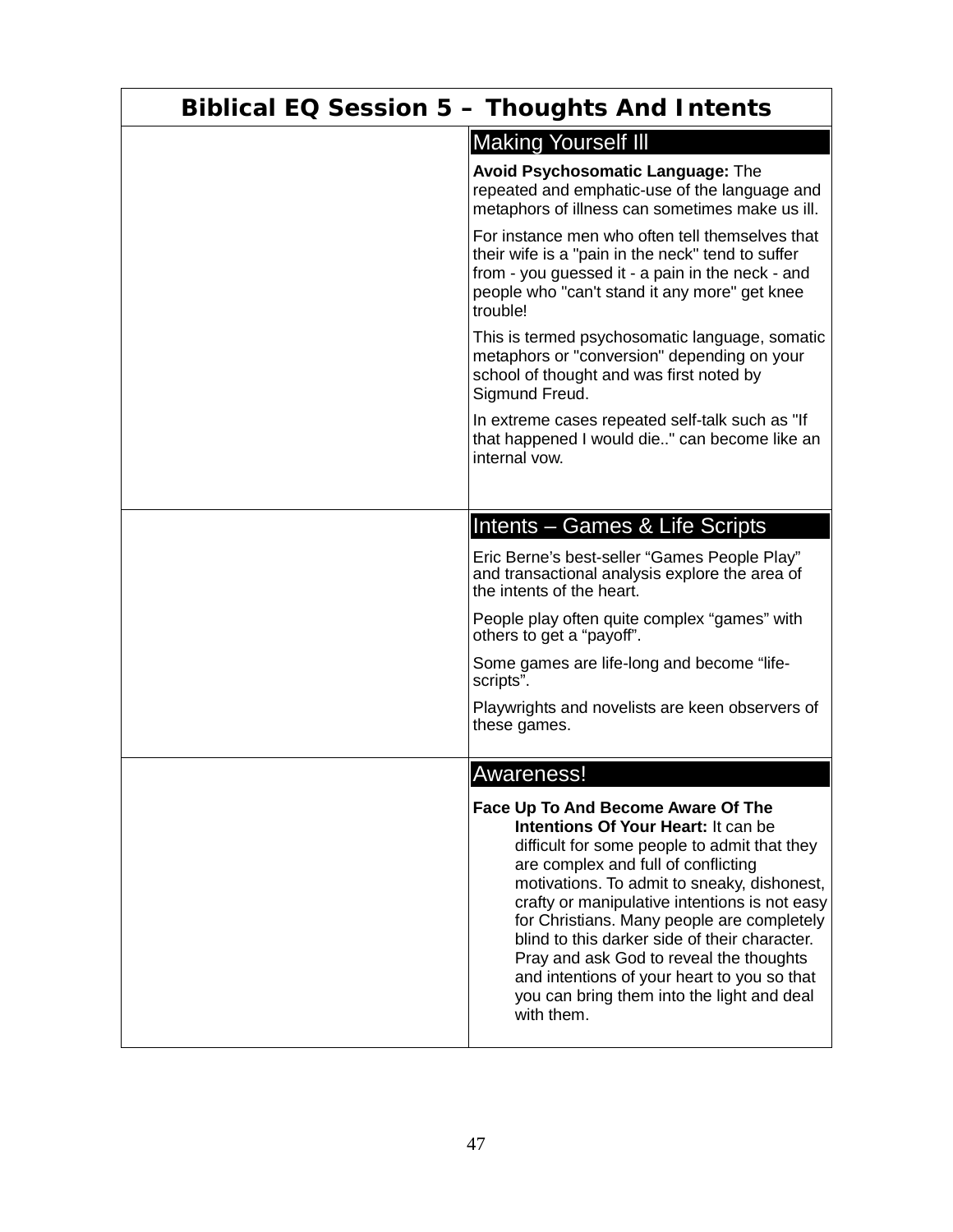| Biblical EQ Session 5 – Thoughts And Intents                                                                                                                                                                                                                                                                                                                                                                                                                                                                                                                                                                        |
|---------------------------------------------------------------------------------------------------------------------------------------------------------------------------------------------------------------------------------------------------------------------------------------------------------------------------------------------------------------------------------------------------------------------------------------------------------------------------------------------------------------------------------------------------------------------------------------------------------------------|
| <b>List Your Intentions</b>                                                                                                                                                                                                                                                                                                                                                                                                                                                                                                                                                                                         |
| List The Various Conflicting Intentions: This is<br>sometimes all that is needed. For instance a<br>teenager may find that he has two intentions: 1. To<br>be on fire for God and a powerful witness for Jesus<br>.2. To still be popular with the cool, tough, non-<br>Christians he knows. He can then work out what to<br>do and resolve the tension. Perhaps he needs to<br>accept that following Christ has a cost at times.<br>Simply listing the various intentions of our heart then<br>judging them biblically may be enough to resolve the<br>dilemma.                                                    |
| Evil Intentions                                                                                                                                                                                                                                                                                                                                                                                                                                                                                                                                                                                                     |
| <b>Confess Them to God: Confess your wrong</b><br>motives and intentions to God and ask His<br>forgiveness and cleansing.                                                                                                                                                                                                                                                                                                                                                                                                                                                                                           |
| <b>Make No Provision For Evil Intentions: Do not</b><br>give yourself the means of carrying out your wrong<br>intentions. Deny them what they need if they are to<br>be implemented. If your wrong intention in your heart<br>is murder - don't buy a gun. If the wrong intention in<br>your heart is adultery - don't rent a hotel room. If the<br>wrong intention is stealing from the church offering,<br>make sure someone is with you when you count the<br>money. This principle is what helped Augustine give<br>up his loose living and become a Christian                                                  |
| (Romans 13:12-14 NASB) The night is almost gone,<br>and the day is at hand. Let us therefore lay aside the<br>deeds of darkness and put on the armor of light. {13}<br>Let us behave properly as in the day, not in<br>carousing and drunkenness, not in sexual<br>promiscuity and sensuality, not in strife and jealousy.<br>{14} But put on the Lord Jesus Christ, and make no<br>provision for the flesh in regard to its lusts.                                                                                                                                                                                 |
| <b>Inner Resistance</b>                                                                                                                                                                                                                                                                                                                                                                                                                                                                                                                                                                                             |
| By externalizing our beliefs and intentions we<br>sometimes can get a handle on them and deal<br>with them. This is often the real benefit of those<br>management exercises such as setting priorities and<br>doing mission statements. On a personal level if you<br>start setting goals and priorities and coming up with<br>a personal mission statement you will often run into<br>awkward uncomfortable feelings of resistance.<br>When you do get them try and identify them, and<br>write the feelings of resistance beside the goal or<br>priority. Bring the conflict to the surface and into the<br>open. |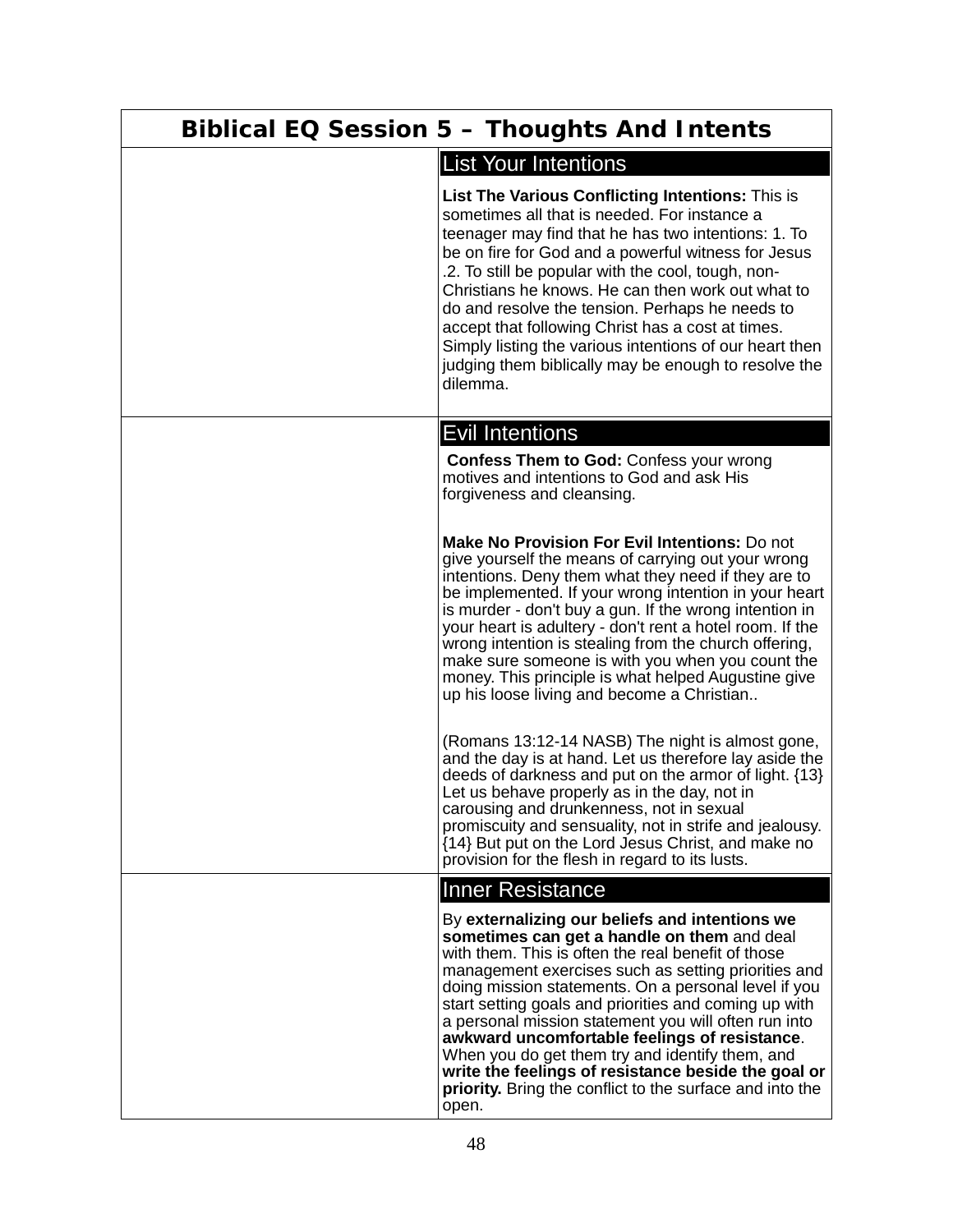## **Biblical EQ Session 5 –** *Thoughts And Intents*

## Use Event Time When Planning

**Prioritize and Schedule Good Intentions Using Event Time:** Sometimes the inner paralysis comes from a whole host of good intentions all wanting *urgent attention at once*. All having their "ON" lights flashing so to speak. . The resulting overload, confusion and stress can be stop us getting much done at all. Use the event time of the subconscious to prioritize them. First I will do A, then, after that's done I'll pay attention to B, then when that's completed to C and D. Jesus gives nearly all His instructions in event time 'after you have" "when they" "wait in Jerusalem until" etc. This is the most peaceful and relaxing way to do things. So when you are clogged up mentally with a whole lot of competing good intentions in your heart write them all down on a sheet of paper and then group them first these, then after those then these here etc. Though the tasks are not done yet the issue of their urgency is resolved in terms your sub-conscious mind can understand and you will feel more at peace.

## Positive, Specific, & Concrete

**Frame Thoughts and Intentions Concretely And Positively:** When you rework your thoughts and intentions it helps if they develop into a *concrete specific picture of a positive desirable future.* 

For instance a struggling student should frame the goal "I will pass in Mathematics" rather than "I will not fail in Mathematics".

When we see the biblical healing commands they are *faith-filled, positive and have the desired end state in view.* Jesus did not say to the lepers "Leprosy be rebuked" instead He said "Be clean" and Peter and John did not say to the lame man "Lameness be gone" instead it was "Rise up and walk".

We need to be solution-focused not problem focused. *The positive end result is what is to be put before the eyes of our heart.*

These positive end results in Scripture are also expressed in concrete terms. This seems to work better. "They will beat their swords into ploughshares" has more power in our being than "weapons will be recycled into agricultural implements".

I do not know precisely why but when we state our goals and beliefs in concrete, positive, picture terms we seem to lay hold of them much more effectively.

## Plausibility Structures

**Constantly Review Your "Plausibility Structures":** We have limits to what we believe is possible and impossible, probable and improbable, plausible and implausible. The anthropologist Peter Berger calls these our "plausibility structures" and says they vary greatly from culture to culture.

Christians need to reworking their idea of limits *so that they line up with Scriptures view of what is possible and impossible, plausible and implausible.* Jesus says nine times in the gospels "nothing is impossible with God" or "all things are possible with God". His life and miracles reflect His commitment to this belief.

The limits we place on our life are often really limits we have placed on God through having plausibility structures inherited from the world rather than from the Scriptures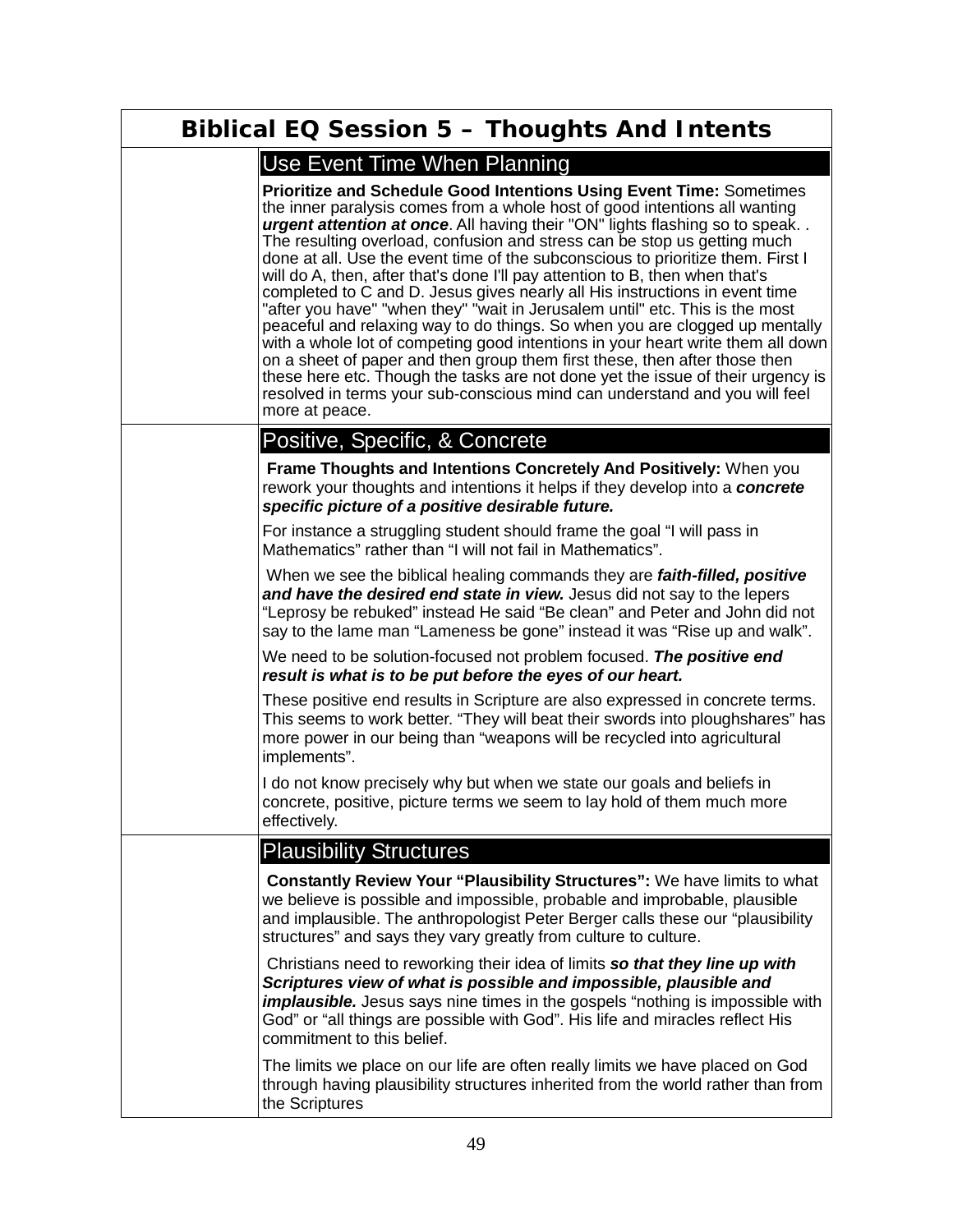| <b>Biblical EQ Session 6 -</b> | <b>The Learning Organization</b>                                                                                                                                                                                                     |
|--------------------------------|--------------------------------------------------------------------------------------------------------------------------------------------------------------------------------------------------------------------------------------|
|                                | Our Beliefs Are Formed In<br>Community                                                                                                                                                                                               |
|                                | A large percentage of our beliefs are passed<br>on to us from the groups we belong to $-$ such<br>as families, friendship groups, nations,<br>cultures, schools, colleges, the military,<br>political parties, and our local church. |
|                                | Communities have formed both our formal<br>and informal beliefs, our doctrines, our<br>prejudices our hopes and our fears.                                                                                                           |
|                                | If beliefs are critical to our emotional health<br>and beliefs are formed in community then<br>fairly logically having the right kind of<br>community will be a big help in emotional<br>transformation                              |
|                                | <b>Emotions In Community</b>                                                                                                                                                                                                         |
|                                | Destructive communities such as<br>dysfunctional families, tyrannical businesses<br>and religious cults are highly damaging<br>emotionally.                                                                                          |
|                                | Constructive communities such as loving<br>families, successful businesses and healthy<br>churches are very positive emotionally.                                                                                                    |
|                                | Communities can form right beliefs, build faith<br>and help make us strong and healthy<br>Christians.                                                                                                                                |
|                                | <b>Learning Well</b>                                                                                                                                                                                                                 |
|                                | We learn, change and grow best in an<br>adventurous, faith-filled Christian community.                                                                                                                                               |
|                                | We can learn on our own but we generally<br>end up re-inventing the wheel.                                                                                                                                                           |
|                                | We can learn in a classroom but it often lacks<br>the ability to touch the deepest parts of us.                                                                                                                                      |
|                                | The best way to learn is personal discipleship<br>in a faith-filled community.                                                                                                                                                       |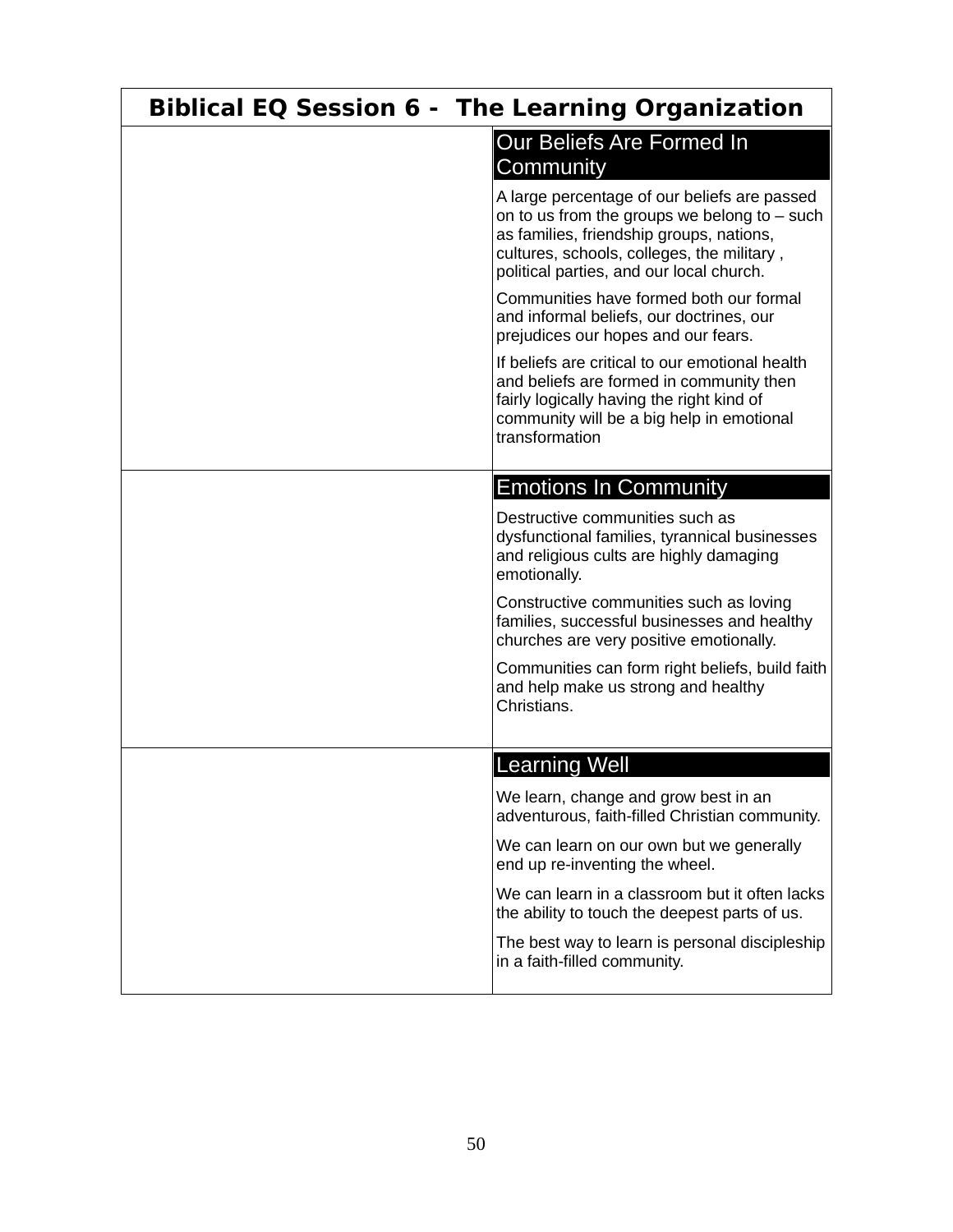| <b>Biblical EQ Session 6 -</b> | <b>The Learning Organization</b>                                                                                                                                                                   |
|--------------------------------|----------------------------------------------------------------------------------------------------------------------------------------------------------------------------------------------------|
|                                | The Twelve                                                                                                                                                                                         |
|                                | How did the disciples get to increase in faith? How<br>did they learn?                                                                                                                             |
|                                | How did they go from astonishing<br>incomprehension at the start of His ministry to<br>men of God and founders of the faith at<br>Pentecost?                                                       |
|                                | These were the most successful spiritual learners<br>in history so lets look at how they learned and<br>maybe we can learn the same way.                                                           |
|                                | How They Learned                                                                                                                                                                                   |
|                                | 1. The disciples made themselves teachable<br>apprentices of Jesus. The decided to be learners<br>not know-it-alls.                                                                                |
|                                | 2. They were prepared to give up significant<br>comfort in order to learn. (Matthew 19:27).                                                                                                        |
|                                | 3. They broke with their usual patterns of living<br>that reinforced their current belief systems. They<br>left their fishing nets or tax offices and followed<br>Him.                             |
|                                | 4. They planted Jesus' teaching in their hearts.<br>They probably learned the same lessons over and<br>over again because years later they could<br>reproduce them word for word to their hearers. |
|                                | 5. They had a strong desire to inherit the Kingdom<br>of God. In fact it dominated their personal<br>ambitions. (Matthew 18:1-5)                                                                   |
|                                | How They Learned cont'd                                                                                                                                                                            |
|                                | 6. They expressed a strong desire for specific<br>personal growth e.g. "Lord, teach us to pray".                                                                                                   |
|                                | 7. They accepted Jesus' authority over them and<br>simply went where He went, ate what He ate and<br>did whatever He commanded. Even when Jesus<br>rebuked them they did not sulk.                 |
|                                | 8. They believed that what Jesus said was true,<br>absolutely true and sought to align their beliefs<br>with His. (John 6)                                                                         |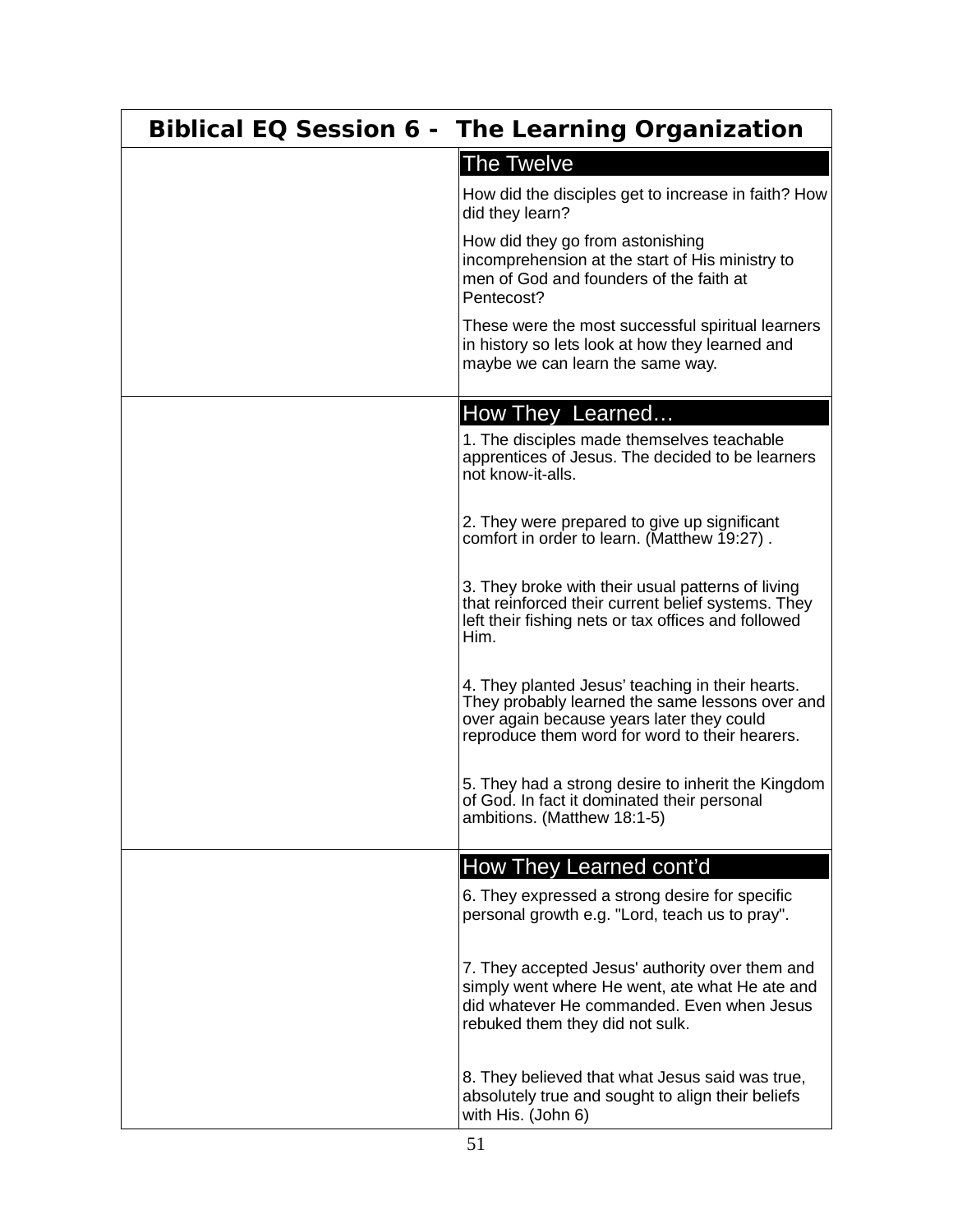| <b>Biblical EQ Session 6 -</b> | <b>The Learning Organization</b>                                                                                                                                                                                                                                                               |
|--------------------------------|------------------------------------------------------------------------------------------------------------------------------------------------------------------------------------------------------------------------------------------------------------------------------------------------|
|                                | How They Learned cont'd                                                                                                                                                                                                                                                                        |
|                                | 9. They watched what Jesus was doing. They saw<br>miracles and had their view of reality enlarged.                                                                                                                                                                                             |
|                                | 10. They asked lots of questions and sought to<br>understand.                                                                                                                                                                                                                                  |
|                                | 11. They discussed among themselves what<br>Jesus said and did. (Matthew 16:7, Mark 10:26)                                                                                                                                                                                                     |
|                                | How They Learned cont'd                                                                                                                                                                                                                                                                        |
|                                | 12. They accepted Jesus' high view of the<br>authority of the Scriptures. (Matthew 5:17)                                                                                                                                                                                                       |
|                                | 13. They took risks in order to learn such as Peter<br>trying to walk on water or their various attempts at<br>healing.                                                                                                                                                                        |
|                                | 14. They lived with high levels of ambiguity,<br>confusion and mystery. They seemed to accept<br>mind-stretching confusion as the price of learning<br>anything worthwhile. (Mark 9:32, John 10:6 etc.)                                                                                        |
|                                | How They Learned cont'd                                                                                                                                                                                                                                                                        |
|                                | 15. They very gradually moved away from being<br>competitive to co-operative. They stopped trying to<br>outdo each other and instead, by the time of the<br>resurrection appearances were trying to<br>encourage and edify each other. They became an<br>encouraging, learning community.      |
|                                | 16. They tried to do what Jesus was doing. They<br>started with baptizing people in large<br>numbers(John 4:1,2) and continued to exercise<br>their faith in healing and deliverance ministries<br>and did so with some success (Luke 10:1-24).                                                |
|                                | 17. They increasingly accepted responsibility for<br>ministry. At the beginning they were fairly passive<br>followers by the end they seem to have roles<br>assigned to them. Eventually Jesus was able to<br>deliver the Great Commission to them without<br>incongruity. (Matthew 28:18-20). |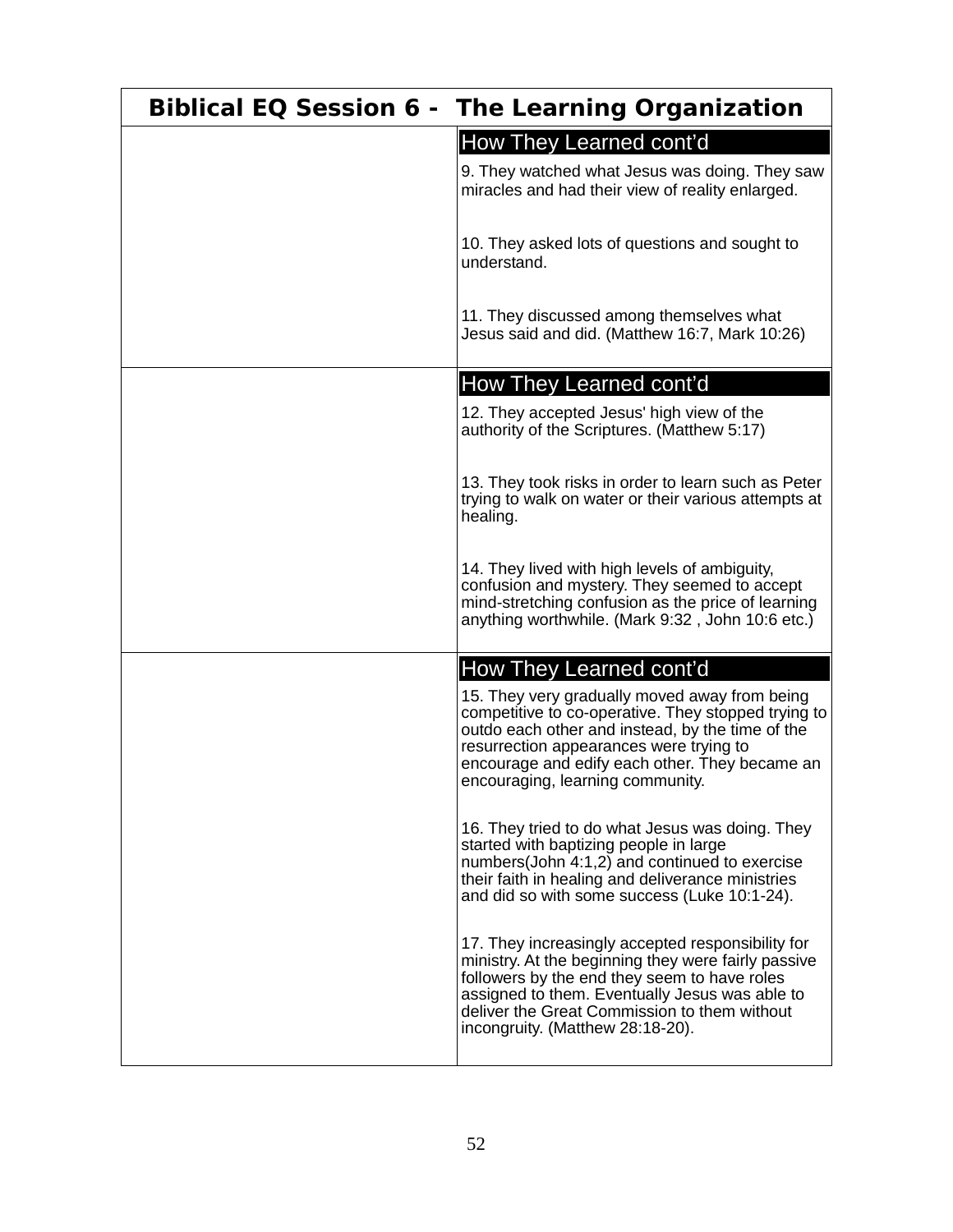| Biblical EQ Session 6 - The Learning Organization                                                                                                                                   |
|-------------------------------------------------------------------------------------------------------------------------------------------------------------------------------------|
| The Learning Organization                                                                                                                                                           |
| Jesus and the disciples formed a learning organization,<br>a community filled with disciplined learners in which<br>beliefs were transformed and spiritual greatness<br>produced.   |
| It is almost impossible to be deeply transformed outside<br>of community or as part of a community that is<br>antithetical to one's new beliefs and growth.                         |
| Small groups of friends seeking God together such as<br>the Holy Club at Oxford under John Wesley and the<br>Haystack Prayer Meeting have produced mighty<br>revivals.              |
| <b>Eight Creative Tensions</b>                                                                                                                                                      |
| 1. Emotional safety - Spiritual adventure                                                                                                                                           |
| 2. Clear basic doctrines - Room to experiment and<br>discover new things about God                                                                                                  |
| 3. Clear and definite leadership - Being without<br>compulsion, exercising Christian freedom.                                                                                       |
| 4. Sense of history, common purpose and tradition -<br>Open to new methods & new territory, adaptable                                                                               |
| 5. Know they are part of the solution – Humbly<br>dependent on God.                                                                                                                 |
| 6. Homogeneous and united leadership - Great diversity<br>in membership                                                                                                             |
| 7. God has brought this community into being - The drive<br>to add more to the community                                                                                            |
| 8. Not focused on money - True abundance, care of the<br>poor.                                                                                                                      |
| <b>Emotional Safety - Spiritual Adventure</b>                                                                                                                                       |
| Its impossible to grow very far in God or go on much of<br>an adventure if the atmosphere is emotionally unsafe<br>and you do not know when you will next be criticized or<br>hurt. |
| Christian communities must be safe for learning to occur.                                                                                                                           |
| On the other hand they also need to stretch people<br>because it is when we are stretched that we learn best.                                                                       |
| So we also need spiritual adventure                                                                                                                                                 |
| Some churches over-emphasize emotional safety to the<br>point of coziness and become nurseries.                                                                                     |
| Others over-emphasize spiritual adventure and become<br>demanding, strained and critical.                                                                                           |
| Thus emotional safety and spiritual adventure need to<br>both be present in every learning community.                                                                               |
|                                                                                                                                                                                     |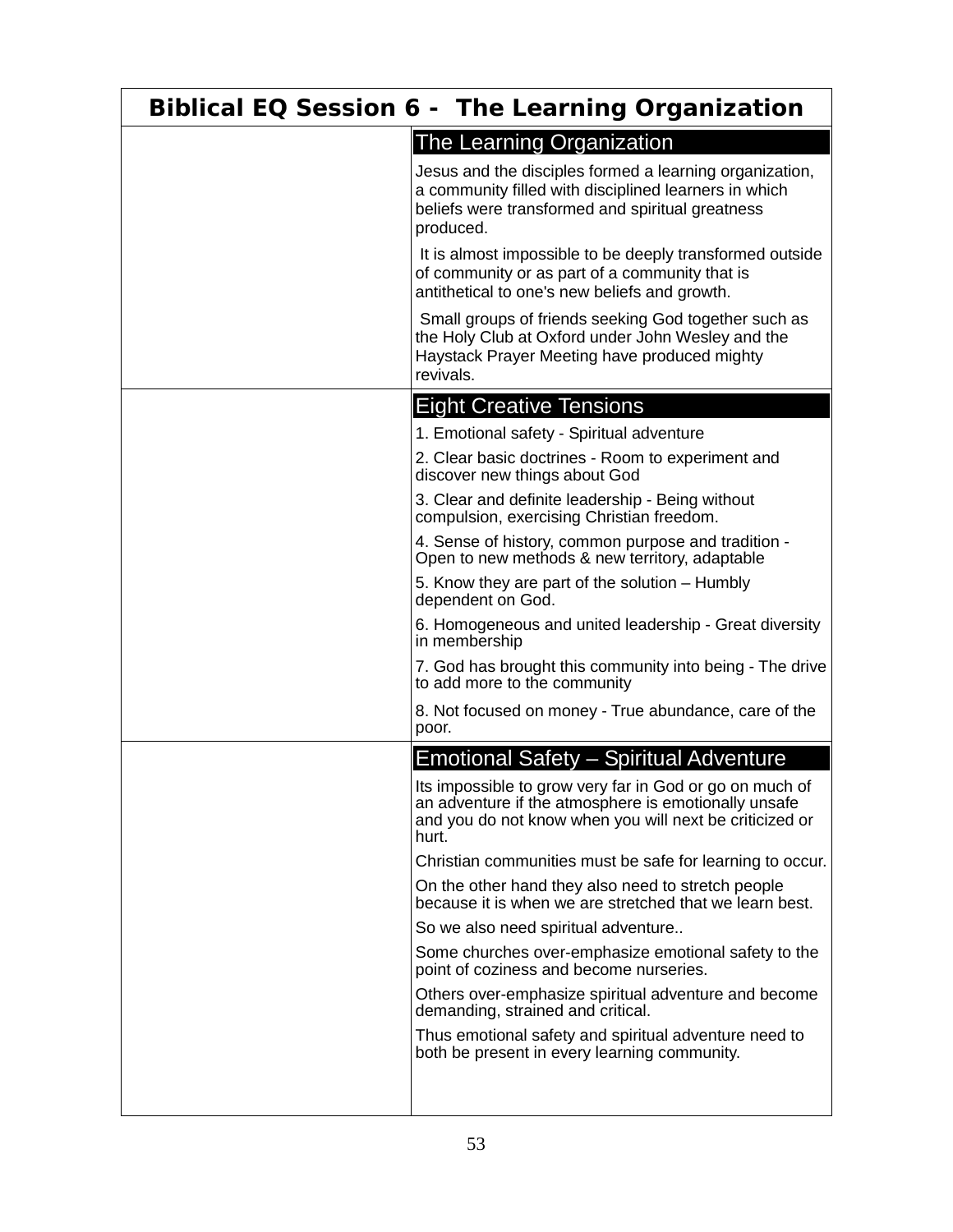| Biblical EQ Session 6 - The Learning Organization                                                                                                                                                                          |
|----------------------------------------------------------------------------------------------------------------------------------------------------------------------------------------------------------------------------|
| Clear Doctrines – Room to Think                                                                                                                                                                                            |
| Clear basic doctrines are needed for spiritual stability. A learning community<br>needs its "times tables" and alphabet so to speak.                                                                                       |
| Well-established doctrines such as the Trinity and salvation by faith are not up<br>for grabs.                                                                                                                             |
| Good churches teach solid foundational truths at great depths.                                                                                                                                                             |
| Good Christian communities also build on the foundation. They try to find out<br>new things for this generation and discover truth about missions, counseling<br>etc.                                                      |
| Good churches explore God's truth so that as Martin Luther said "More truth<br>may yet break forth from God's Word".                                                                                                       |
| <b>Good Leaders - Without Compulsion</b>                                                                                                                                                                                   |
| Good communities have good leaders. Jesus led the disciples, the apostles led<br>the early church and Paul led his band of missionaries.                                                                                   |
| These are definite clear leaders who tend to call the shots and who are treated<br>with respect.                                                                                                                           |
| The leaders impart definite vision and set the clear bounds in which the<br>learning community joyfully operates.                                                                                                          |
| Such leaders lead in freedom and refuse to compel people to follow them.<br>Jesus never forced anyone to follow Him. In fact He seemed to drive many<br>away. (See John 6).                                                |
| Leaders of learning communities are not obsessive, compulsive people who<br>fret over every detail and create an air of dread and compulsion in their wake.                                                                |
| They do lead and they lead in a clear and definite manner, however it is without<br>any heaviness, without "lording it over" the flock, and without compulsion.                                                            |
| Sense of History – Open To New Methods                                                                                                                                                                                     |
| Learning communities are well-defined. Somehow tradition helps learning.<br>Some of the most creative and successful missionary societies have long<br>histories and a definite sense of tradition that gives them wisdom. |
| We need a solid sense of who we are and what we are about, common<br>purpose, continuity, clarity of vision, and wisdom passed down through the<br>informal teaching and discipling structures of the community.           |
| On the other hand such long-lived organizations can become smug and<br>bureaucratic.                                                                                                                                       |
| No mission statement or tradition can be so authoritative that it can overturn<br>God's will.                                                                                                                              |
| When God speaks about a change in our culture then we are to listen and<br>implement it.                                                                                                                                   |
| The learning organization uses its strong foundations to confidently plunge into<br>new things for God.                                                                                                                    |
| Learning communities are stable and continuous allowing people to learn deep<br>lessons in relative security and to prudently and wisely explore new options for<br>ministry and Christian living.                         |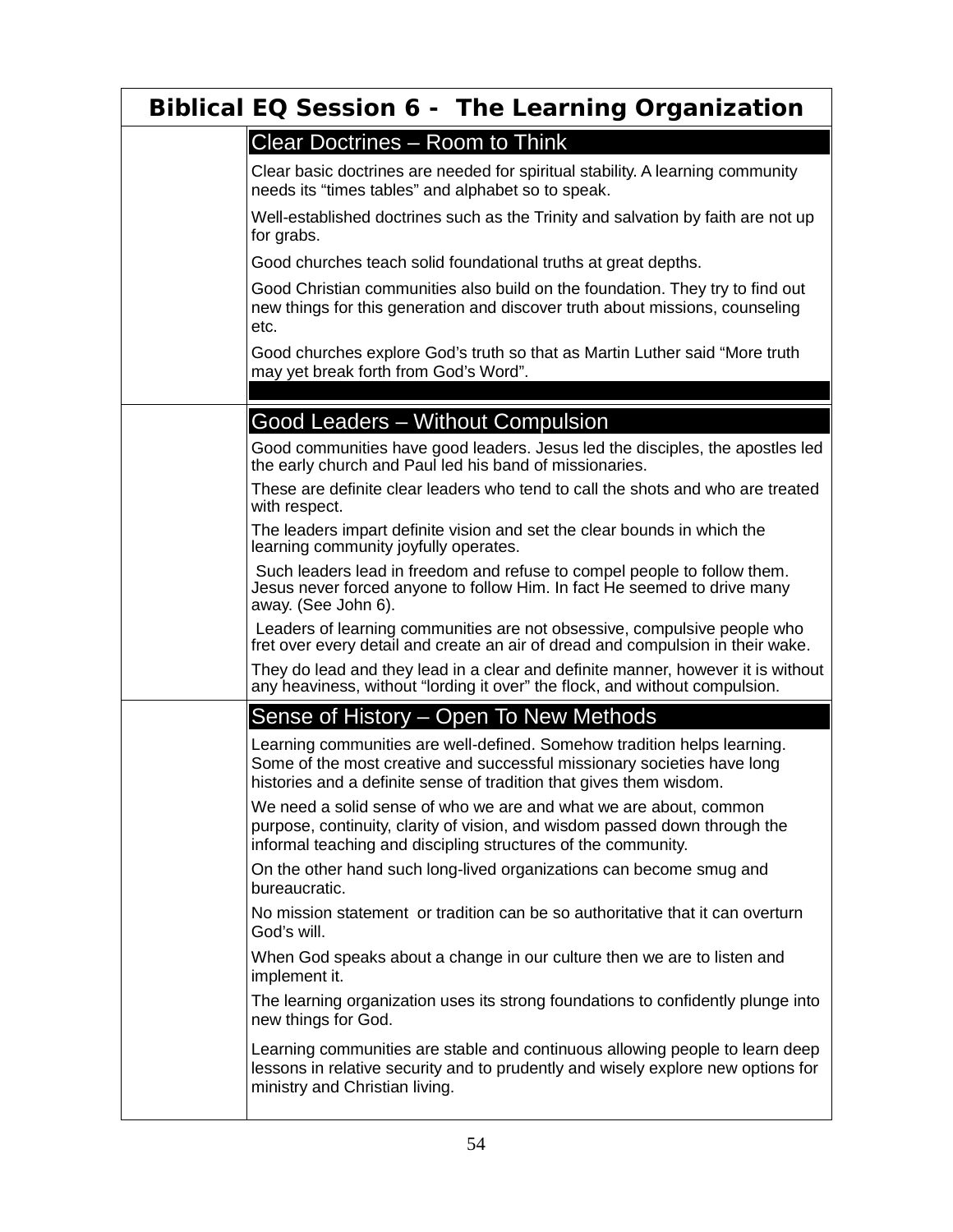| Biblical EQ Session 6 - The Learning Organization                                                                                                                                                                                        |
|------------------------------------------------------------------------------------------------------------------------------------------------------------------------------------------------------------------------------------------|
| Aware They Are Part Of The Solution -<br>Humbly Dependent On God                                                                                                                                                                         |
| Learning communities know they are part of the solution not<br>part of the problem.                                                                                                                                                      |
| They know they have something to offer their members and<br>even to offer the world. They are positive and they are going<br>places.                                                                                                     |
| On the other hand they do not think they ARE the solution.<br>They humbly point beyond themselves and say "Jesus is the<br>answer!".                                                                                                     |
| They combine humble dependence on God with a deep<br>sense of mission and calling and the belief that they can do<br>something for the world - with God's help<br>Homogeneous Leadership - Diverse Membership                            |
| The leaders need to be united as a team.                                                                                                                                                                                                 |
| Too great a diversity of views in a leadership team can lead<br>to conflict and stagnation.                                                                                                                                              |
| Mentoring leaders ensures they are brought into the culture<br>of the leadership team.                                                                                                                                                   |
| On the other hand membership should be very accepting<br>and inclusive.                                                                                                                                                                  |
| Learning organizations should be able to tolerate a wide<br>range of views and cultures in the membership.                                                                                                                               |
| <b>Founded By God - Open To Others</b>                                                                                                                                                                                                   |
| The early church saw itself as a community formed by divine<br>mandate for divine purposes. This sense of being formed by<br>God and used by God gives a powerful dynamic to the<br>learning organization.                               |
| However the learning organization should not be unduly<br>puffed up by this and thus become exclusive or spiritually<br>proud or separate themselves from other believers who do<br>not seem to share their sense of vision and mission. |
| They should not draw boundaries around themselves too<br>tightly. The early church in Jerusalem was a very open,<br>humble and welcoming place.                                                                                          |
| Learning organizations should always be open to new<br>members and believe that there are yet more to be added to<br>the flock, "others not of this fold".                                                                               |
| They should also maintain open linkages of real integrity<br>with the rest of the body of Christ. To draw the boundaries<br>too tightly is to become a club or even a cult.                                                              |
| A learning community sees itself as formed by God and<br>involved in His purposes yet is humble and gracious and<br>open to new people and to fellowship with the rest of the<br>body of Christ.                                         |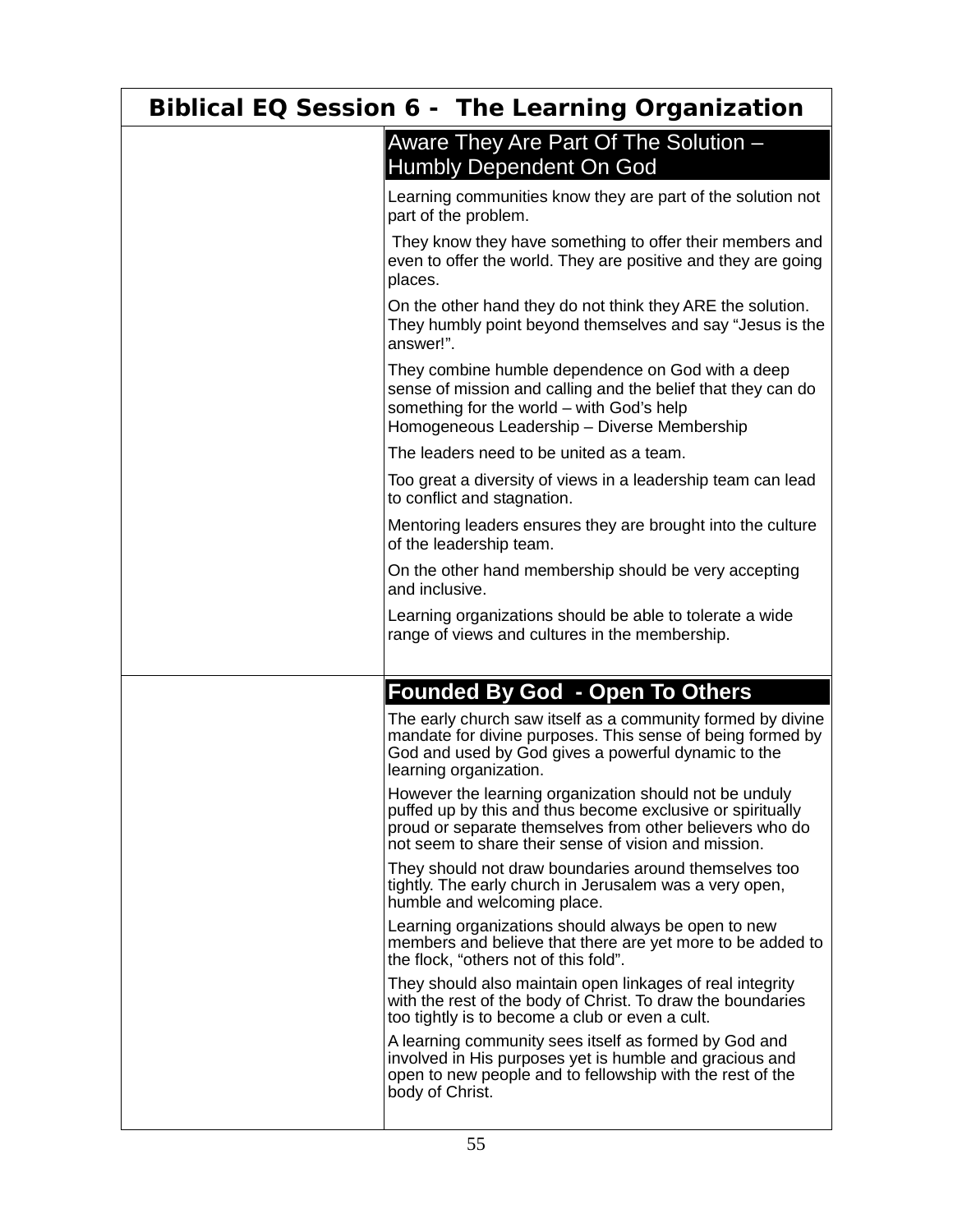| Biblical EQ Session 6 - The Learning Organization                                                                                                                                                                                                                                                      |
|--------------------------------------------------------------------------------------------------------------------------------------------------------------------------------------------------------------------------------------------------------------------------------------------------------|
| Not focused on money – True abundance                                                                                                                                                                                                                                                                  |
| A learning community has a healthy attitude to its financial needs.                                                                                                                                                                                                                                    |
| On one hand it knows what it means to be dependent on God,<br>excited about His provision and free from the love of money.                                                                                                                                                                             |
| It is thus free to experience His transforming challenges to<br>material comfort.                                                                                                                                                                                                                      |
| On the other hand the learning organization truly cares about its<br>members and their financial needs.                                                                                                                                                                                                |
| The early church took great care of its poor and in the post-<br>Pentecost Jerusalem church "there was none among them who<br>lacked" (Acts 4:34). Thus it is God's clear desire that His Kingdom<br>should not contain any abject poverty.                                                            |
| The New Testament regards God as the Master and money as the<br>servant to be used for Kingdom purposes.                                                                                                                                                                                               |
| Learning organizations need to be free from the love of money,<br>living lightly, simply and adventurously but able to take care of<br>people and their financial needs and use finances to accomplish<br>God's will on earth.                                                                         |
| Neither crass materialism nor financial disorder is God's will for a<br>learning organization.                                                                                                                                                                                                         |
| Starting Up                                                                                                                                                                                                                                                                                            |
| Create a united leadership group that shares the same passion<br>and direction. Pray for 6-8 people (say 3-4 couples) to start things<br>rolling.                                                                                                                                                      |
| Don't decide on any forms or structures at the start. Just meet in a<br>home and spend some time studying the Gospels and Acts<br>together and looking at early Christian community. Allow the<br>Scriptures to speak to you and the Holy Spirit to lead you into the<br>forms the groups should take. |
| Act on what God reveals to you.                                                                                                                                                                                                                                                                        |
| Invite others to join you after a while.                                                                                                                                                                                                                                                               |
| <b>Changing Where You Are</b>                                                                                                                                                                                                                                                                          |
| Discuss the eight tensions in a leadership team meeting.                                                                                                                                                                                                                                               |
| Pray for wisdom                                                                                                                                                                                                                                                                                        |
| Start changing a few areas that most need change.                                                                                                                                                                                                                                                      |
| Stop that which is not working or is not biblical                                                                                                                                                                                                                                                      |
| Do more of that which does work - and is biblical                                                                                                                                                                                                                                                      |
| Create adventure and a learning atmosphere.                                                                                                                                                                                                                                                            |
| Allow risk-taking and experiments                                                                                                                                                                                                                                                                      |
| Introduce personal discipleship and mentoring.                                                                                                                                                                                                                                                         |
|                                                                                                                                                                                                                                                                                                        |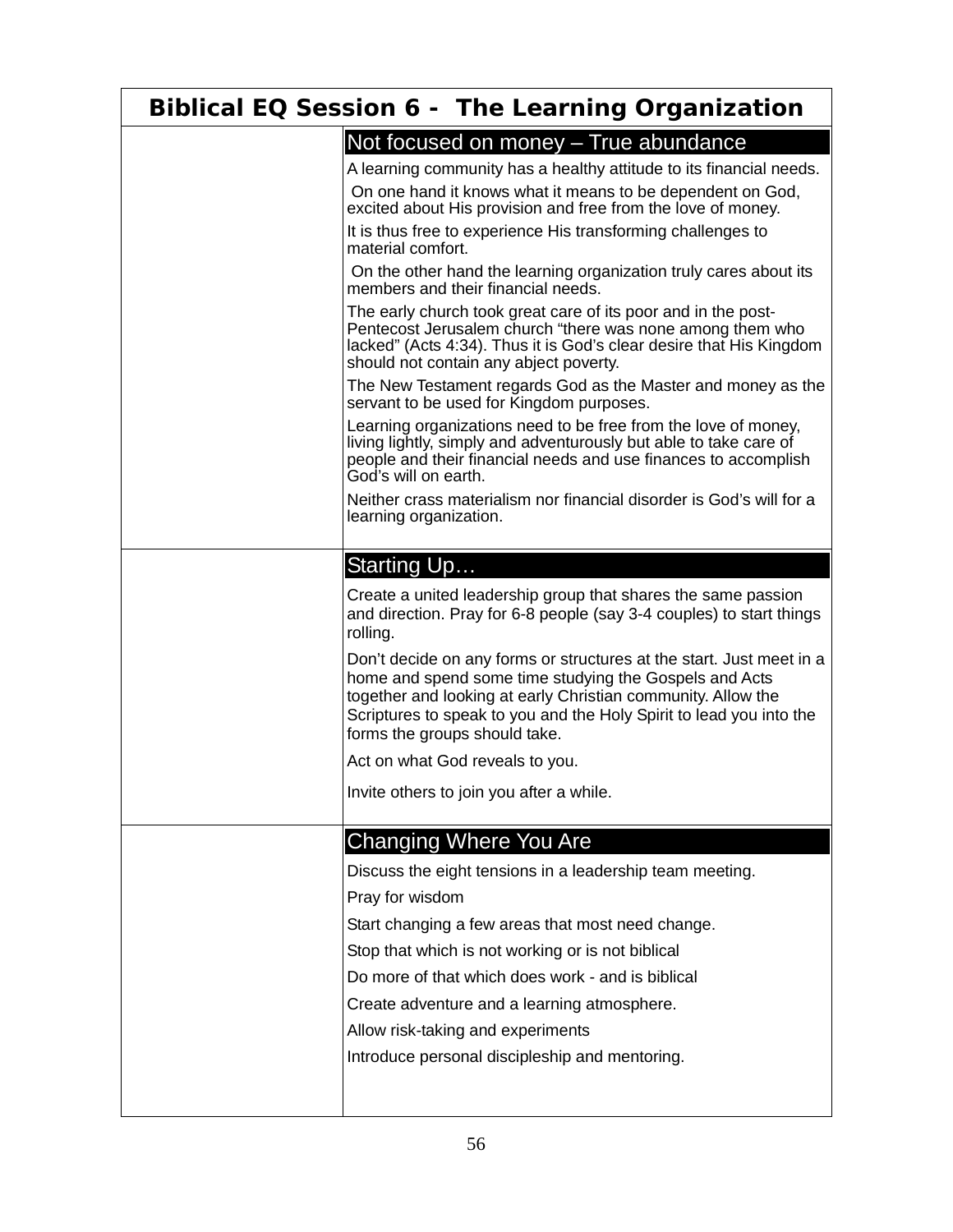| <b>Biblical EQ Session 6 -</b><br><b>The Learning Organization</b> |                                                                                                                          |
|--------------------------------------------------------------------|--------------------------------------------------------------------------------------------------------------------------|
|                                                                    | <b>From Theatre To Community</b>                                                                                         |
|                                                                    | No-one is ever matured in a theatre.                                                                                     |
|                                                                    | Successful Christian community will move us<br>from being mere spectators to loving<br>participants in the grace of God. |
|                                                                    | Community involves risk and takes time.                                                                                  |
|                                                                    | Community means living out the "one another"<br>commands in the New Testament                                            |
|                                                                    | Community means we must "turn our chairs"<br>and face one another and engage.                                            |
|                                                                    |                                                                                                                          |
|                                                                    | <b>Community Makes Us Real</b>                                                                                           |
|                                                                    | In a learning community we live out our<br>Christian beliefs and they become real - to us<br>and to others.              |
|                                                                    | We gain healthy Christian beliefs which lead to<br>a healthy emotional state.                                            |
|                                                                    | People are matured in families, groups of<br>friends, marriages and good groups.                                         |
|                                                                    | They are matured in communities that speak<br>the truth to one another in love.                                          |
|                                                                    | People are not matured in a theatre, even by<br>the best performers.                                                     |
|                                                                    | When we turn churches into theatres we rob<br>Christians of the chance to mature.                                        |
|                                                                    | So structures and beliefs and emotions and<br>community and maturity are all part of one<br>seamless whole.              |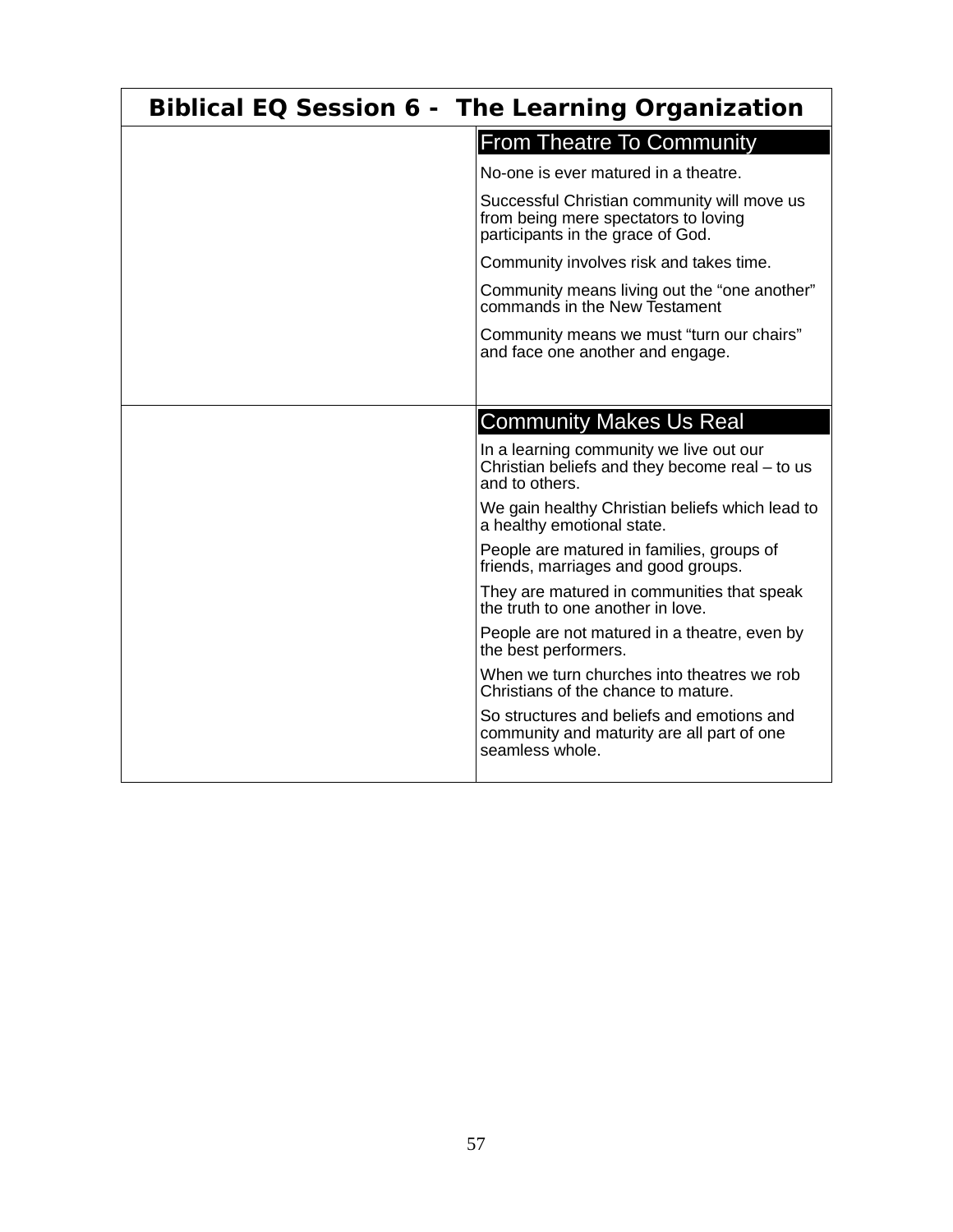| Biblical EQ Session 7 – Emotions And Our Physiology                                                                                                                                                                                                                              |
|----------------------------------------------------------------------------------------------------------------------------------------------------------------------------------------------------------------------------------------------------------------------------------|
| <b>Emotions Affect Us Physically</b>                                                                                                                                                                                                                                             |
| (Psalms 31:9-10 NKJV) Have mercy on me, O<br>LORD, for I am in trouble; My eye wastes away<br>with grief, Yes, my soul and my body! {10} For<br>my life is spent with grief, And my years with<br>sighing; My strength fails because of my<br>iniquity, And my bones waste away. |
| We are incarnate, in the body, and our soul, spirit<br>and body interact and communicate.                                                                                                                                                                                        |
| Jesus' Body & His Emotions                                                                                                                                                                                                                                                       |
| Under duress Jesus wept, groaned deeply, and<br>even sweated drops of blood. (Luke 22:44) So<br>we see Jesus' emotions affected His body.                                                                                                                                        |
| His body also affected His emotions? Jesus felt<br>His physical life just like we all do and even cried<br>from the cross "I thirst".                                                                                                                                            |
| However the physical life did not dictate His<br>behavior or responses; even after fasting forty<br>days in the wilderness Jesus was able to resist<br>the temptation to turn the stones into bread.                                                                             |
| Jesus was tempted in all points as we are<br>including by emotions generated from within the<br>human body and by the intense cravings of the<br>flesh. Yet He was able to resist His physical<br>desires when it would have been sinful to give in.                             |
| At the correct times He quite legitimately satisfied<br>His physical needs with a drink of water from the<br>well or a breakfast of fish on the beach.                                                                                                                           |
| <b>The Christian's Body</b>                                                                                                                                                                                                                                                      |
| Christian belief has it that the spirit and soul<br>reside in a good body, which has unfortunately<br>been tainted by the Fall.                                                                                                                                                  |
| The body now has evil resident within it.<br>(Romans 7)                                                                                                                                                                                                                          |
| The body needs to be redeemed.                                                                                                                                                                                                                                                   |
| Just as the spirit and soul are redeemed so our<br>body will be redeemed at the resurrection of the<br>dead.                                                                                                                                                                     |
| The body you have now will be transformed, rise<br>from the dead, become immortal and be glorious.<br>(1 Corinthians 15)                                                                                                                                                         |
| The body is for God and God is for the body. (1<br>Corinthians 6:13)                                                                                                                                                                                                             |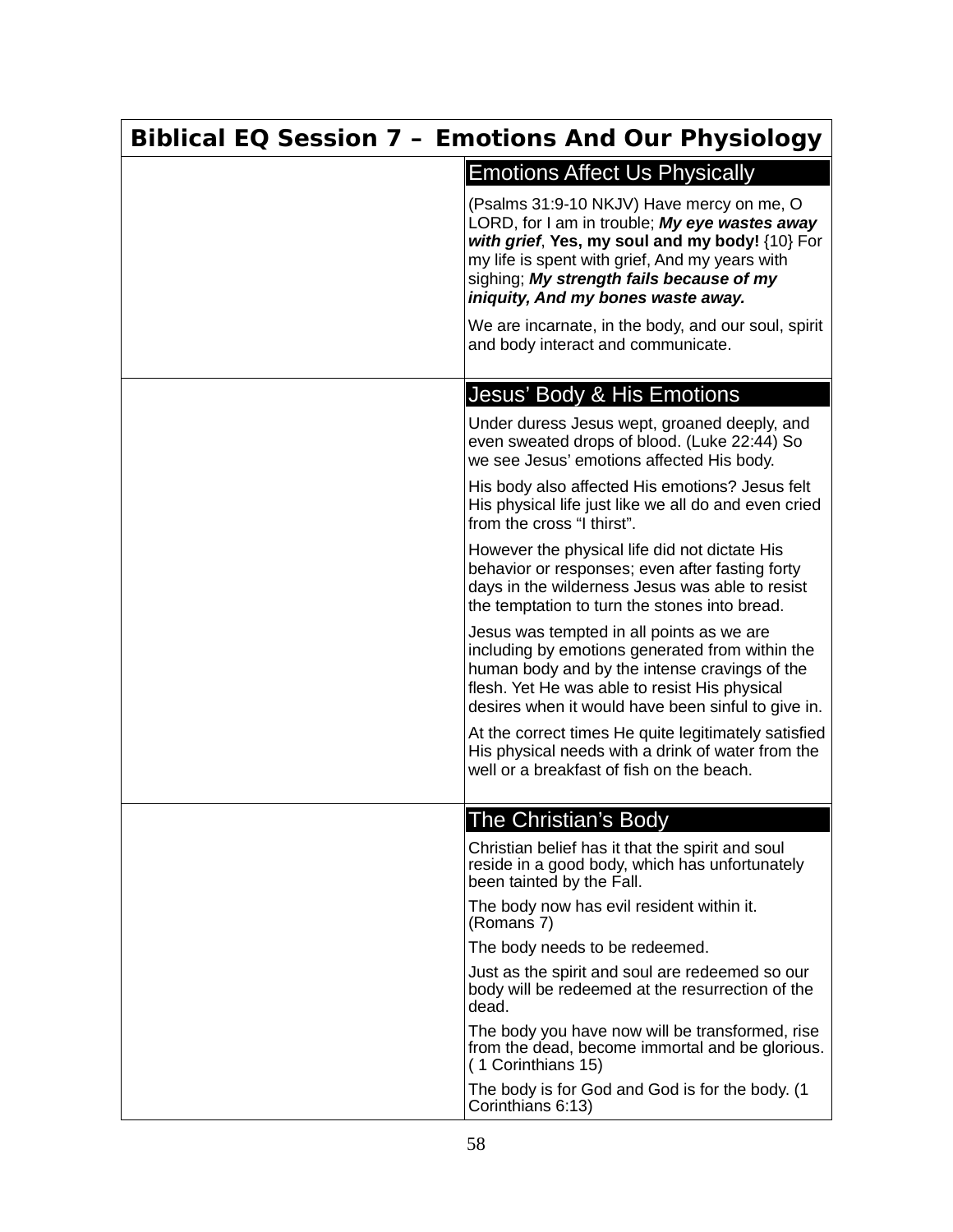| Biblical EQ Session 7 – Emotions And Our Physiology                                                                                                                                              |
|--------------------------------------------------------------------------------------------------------------------------------------------------------------------------------------------------|
| When The Body Affects Us                                                                                                                                                                         |
| This interface between the soul and the body is<br>complex and poorly understood yet it is one of the<br>main areas of problems in the Christian life.                                           |
| What about people who have bouts of depression<br>that are induced by the medication that keeps<br>them alive?                                                                                   |
| Or the terror of a child with high fever and<br>delirium?                                                                                                                                        |
| Or the weariness of chronic arthritis or the sudden<br>emotional swings that come to people with spinal<br>damage?                                                                               |
| These emotions arise unbidden and unwanted<br>from neurological damage and from chemical<br>imbalances in the body. Yet they affect us deeply<br>and are a large part of our spiritual struggle. |
| Where emotions have a physiological basis<br>changing the underlying physical condition will<br>often bring emotional relief.                                                                    |
| Sin Or Substance?                                                                                                                                                                                |
| Anxiety – can arise from too much caffeine                                                                                                                                                       |
| Rage – from alcohol, particularly rum & spirits                                                                                                                                                  |
| Violence & Cruelty – met amphetamine addiction                                                                                                                                                   |
| Depression – can be a side-effect of barbiturates                                                                                                                                                |
| Hallucinations $-$ can be caused by eating the<br>wrong mushrooms.                                                                                                                               |
| Passivity – from over-use of marijuana                                                                                                                                                           |
| Lust – is a side-effect of certain anti-depressants                                                                                                                                              |
| Mood swings - hormones, Mysoline etc.                                                                                                                                                            |
| <b>Emotions &amp; The Brain</b>                                                                                                                                                                  |
| Quick "fight or flight" reactions tend to be based in<br>the amygdala.                                                                                                                           |
| Self-control & social skill seems mainly located in<br>the higher regions of the brain such as the pre-<br>frontal cortex.                                                                       |
| New non-intrusive imaging techniques are helping<br>us locate areas of the brain associated with<br>various emotions.                                                                            |
| Brain damage can affect emotional control.                                                                                                                                                       |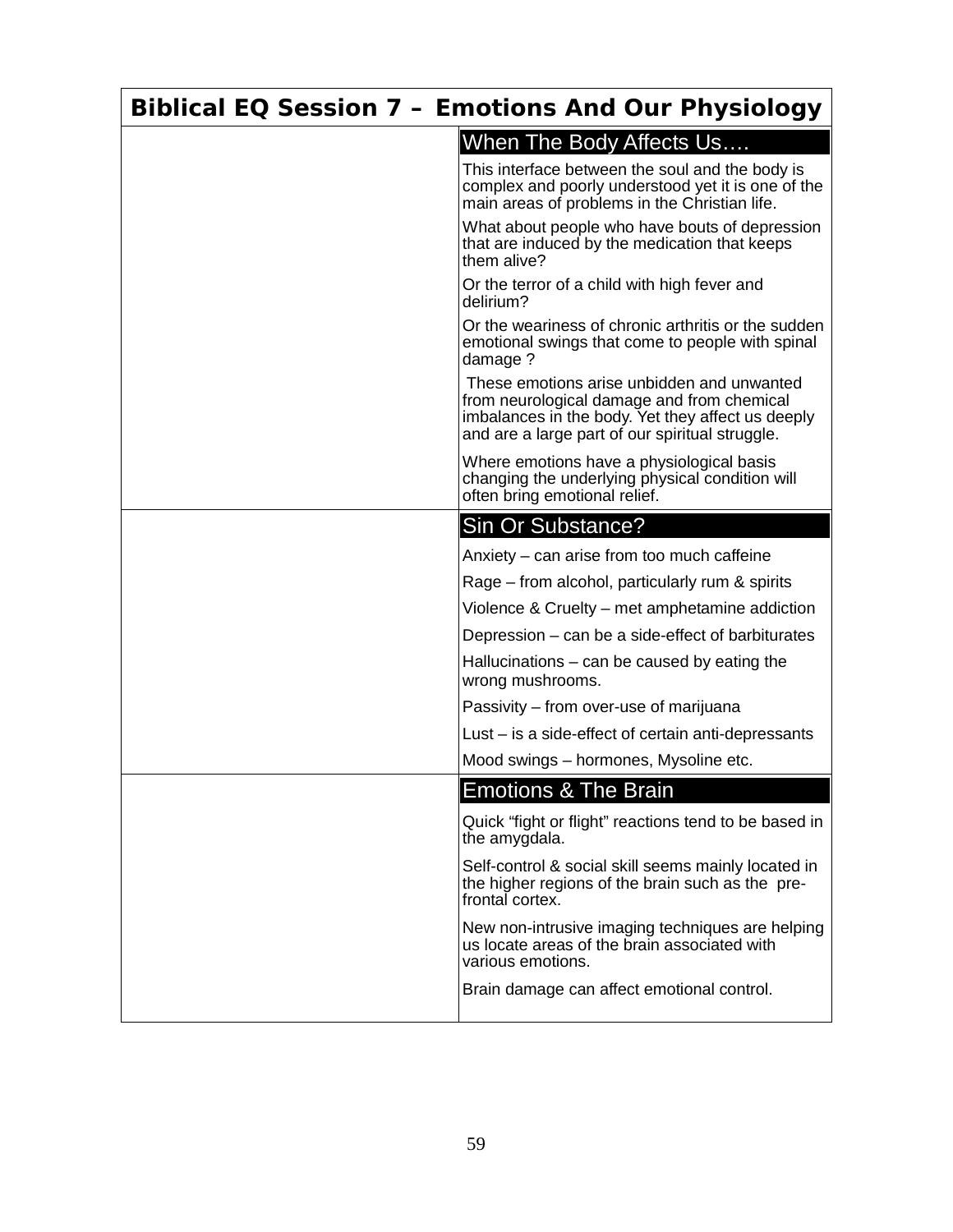| Biblical EQ Session 7 - Emotions And Our Physiology |                                                                                                                |
|-----------------------------------------------------|----------------------------------------------------------------------------------------------------------------|
|                                                     | <b>Stress &amp; The Brain</b>                                                                                  |
|                                                     | The brain is like a computer.                                                                                  |
|                                                     | Like a computer it can clog up and "hang"<br>when its ability to process instructions<br>becomes overloaded.   |
|                                                     | Overload comes when what we are trying to<br>do is:                                                            |
|                                                     | Too much                                                                                                       |
|                                                     | Too complex                                                                                                    |
|                                                     | Or too urgent                                                                                                  |
|                                                     | The decision about what we shall process<br>and attend to is mainly made by the reticular<br>formation.        |
|                                                     |                                                                                                                |
|                                                     | <b>Selective Attention</b>                                                                                     |
|                                                     | Say you are driving along listening to music.                                                                  |
|                                                     | Then suddenly a child on a bicycle swerves in<br>front of you.                                                 |
|                                                     | Your mind moves attention from the music to<br>the impending accident.                                         |
|                                                     | This switch in attention and processing is<br>made very swiftly by the reticular formation.                    |
|                                                     | It decides that the bicycle is more urgent and<br>more important.                                              |
|                                                     | Overload                                                                                                       |
|                                                     | If three bicycles, a tractor and a deep ditch<br>suddenly appear you cannot cope with them<br>all at once.     |
|                                                     | Your mind is overloaded and may either<br>freeze up, or panic and make a rash choice.                          |
|                                                     | We can only cope with "so much" before we<br>run out of processing space and feel "clogged<br>up" and anxious. |
|                                                     | Taking on too much or taking on things that<br>are too complex places us under stress.                         |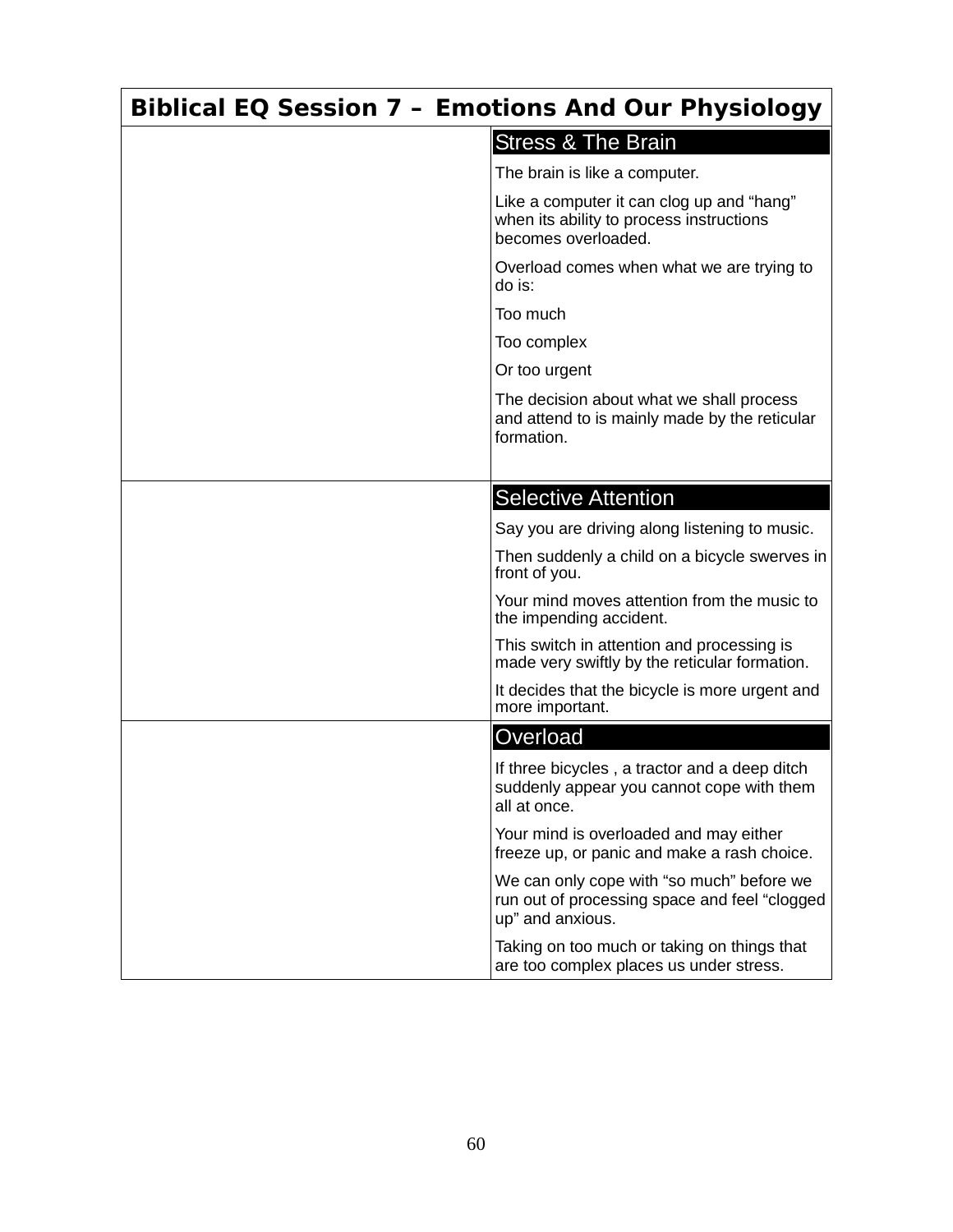| Biblical EQ Session 7 – Emotions And Our Physiology |                                                                                                                                                                                                                                                                                                                                                                                  |  |
|-----------------------------------------------------|----------------------------------------------------------------------------------------------------------------------------------------------------------------------------------------------------------------------------------------------------------------------------------------------------------------------------------------------------------------------------------|--|
|                                                     | Stress Breakdown - Stage 1                                                                                                                                                                                                                                                                                                                                                       |  |
|                                                     | Firstly our system fires warning bells about the overload we<br>are experiencing and we feel stressed and anxious and uptight<br>and tense.                                                                                                                                                                                                                                      |  |
|                                                     | These uncomfortable feelings are trying to tell us that we are<br>doing too much and it would be a good idea if we slowed<br>down.                                                                                                                                                                                                                                               |  |
|                                                     | They are saying "You are driving yourself too fast, back off."                                                                                                                                                                                                                                                                                                                   |  |
|                                                     | Many people ignore these warning signals, they like "driving"<br>fast", living on adrenalin and they have an image of wanting to<br>do more than others. So they suppress the anxiety by an act of<br>will and keep going.                                                                                                                                                       |  |
|                                                     | Stress Breakdown - Stage 2                                                                                                                                                                                                                                                                                                                                                       |  |
|                                                     | In stage two the person loses control of emotions and finds<br>themselves getting angry or upset very easily. They can cry<br>one minute and laugh the next. These sudden emotional<br>changes are termed "emotional lability".                                                                                                                                                  |  |
|                                                     | The person in stage two stress breakdown also lose their<br>ability to adjust to change and to motivate themselves to get<br>started though once they have started they can work as hard<br>as anyone else.                                                                                                                                                                      |  |
|                                                     | The system is beginning to crumble at this point and the<br>person becomes subject to psychosomatic disorders as the<br>body tries to slow the person down. These include migraines,<br>headaches, asthma, dermatitis and hay fever.                                                                                                                                             |  |
|                                                     | The immune system suffers and resistance bacteria and<br>viruses already present in the person's body may be able to<br>cause disease. These include common infections such as<br>colds and 'flu, herpes virus infections, mouth ulcers, lobar<br>pneumonia, boils and pimples, tonsillitis and urinary tract<br>infections.                                                     |  |
|                                                     | Stress Breakdown - Stage 3                                                                                                                                                                                                                                                                                                                                                       |  |
|                                                     | 1. Avoidance of sensory stimulation                                                                                                                                                                                                                                                                                                                                              |  |
|                                                     | 2. Development of intolerance, and                                                                                                                                                                                                                                                                                                                                               |  |
|                                                     | 3. Apparent change in personality.                                                                                                                                                                                                                                                                                                                                               |  |
|                                                     | The brain's circuit breakers have cut in. Everything is being<br>rapidly simplified to reduce the number of issues the person<br>has to deal with.                                                                                                                                                                                                                               |  |
|                                                     | In order to avoid sensory stimulation the person may retreat<br>to the countryside, separate from their partner, stop having<br>sex, avoid loud music and stop going to shopping centres.<br>Sounds will seem too loud, ice too cold, lights too bright. They<br>will switch off the radio when others turn it on. They will go<br>outside and walk around and just "space out". |  |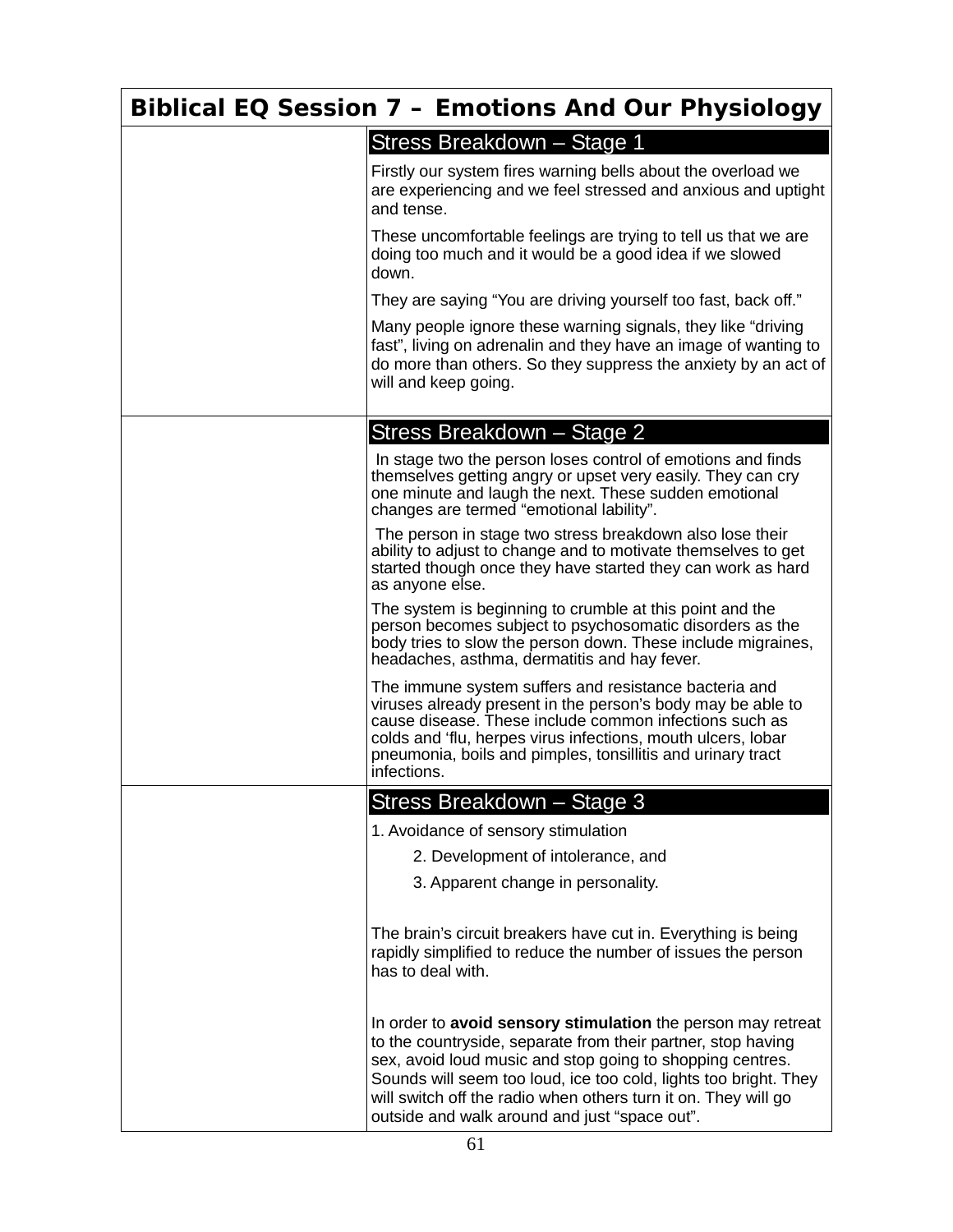| Biblical EQ Session 7 – Emotions And Our Physiology                                                                                                                                                                                                                                                                                                                              |
|----------------------------------------------------------------------------------------------------------------------------------------------------------------------------------------------------------------------------------------------------------------------------------------------------------------------------------------------------------------------------------|
| Intolerance                                                                                                                                                                                                                                                                                                                                                                      |
| Development of intolerance is a mechanism for making<br>life easy to classify, so the reticular formation can deal<br>with the backlog. If the shades of grey and complex<br>questions can be eliminated life becomes simple and<br>things can be processed again.                                                                                                               |
| If everything can be reduced to the binary states the<br>brain is most comfortable processing, then it can whiz<br>through the decisions. As the decisions are made the<br>clogged up feeling goes and some of the stress can be<br>removed.                                                                                                                                     |
| In third stage stress breakdown people become totally<br>intolerant of small things "If you leave your shaving<br>hairs in the sink I will leave you". Just a small thing,<br>that was previously tolerated or laughed at, becomes a<br>major drama. Things previously tolerated become<br>unable to be tolerated in third stage stress breakdown.                               |
| <b>Change In Personality</b>                                                                                                                                                                                                                                                                                                                                                     |
| Lastly the person in third stage stress breakdown may<br>have an apparent change in personality and change<br>their values. They may be unable to resist cult<br>recruiters, they are easily brainwashed, they have<br>sudden changes in beliefs and ideas and attitudes that<br>required some will or effort to maintain are likely to be<br>abandoned.                         |
| Some talk of a strange feeling of peace and purity that<br>comes with this process as everything gets radically<br>simplified.                                                                                                                                                                                                                                                   |
| There is also a loss of the "law of strength". Normally a<br>slight tap on the knee elicits a slight movement and a<br>large tap on the knee a large movement. The law that<br>a small stimulus generally elicits a small response and<br>a large stimulus a large response is known as "the law<br>of strength" and is a sign of a normal functioning of the<br>nervous system. |
| <b>Getting Rid Of Stress</b>                                                                                                                                                                                                                                                                                                                                                     |
| 1. Am I trying to do too much?                                                                                                                                                                                                                                                                                                                                                   |
| 2. Is what I am doing too complicated?                                                                                                                                                                                                                                                                                                                                           |
| 3. Is what I am doing too urgent? Am I trying to do too<br>many things in too short a space of time?                                                                                                                                                                                                                                                                             |
| I what I am doing "too important". Am I telling<br>4.<br>myself that virtually everything is important?                                                                                                                                                                                                                                                                          |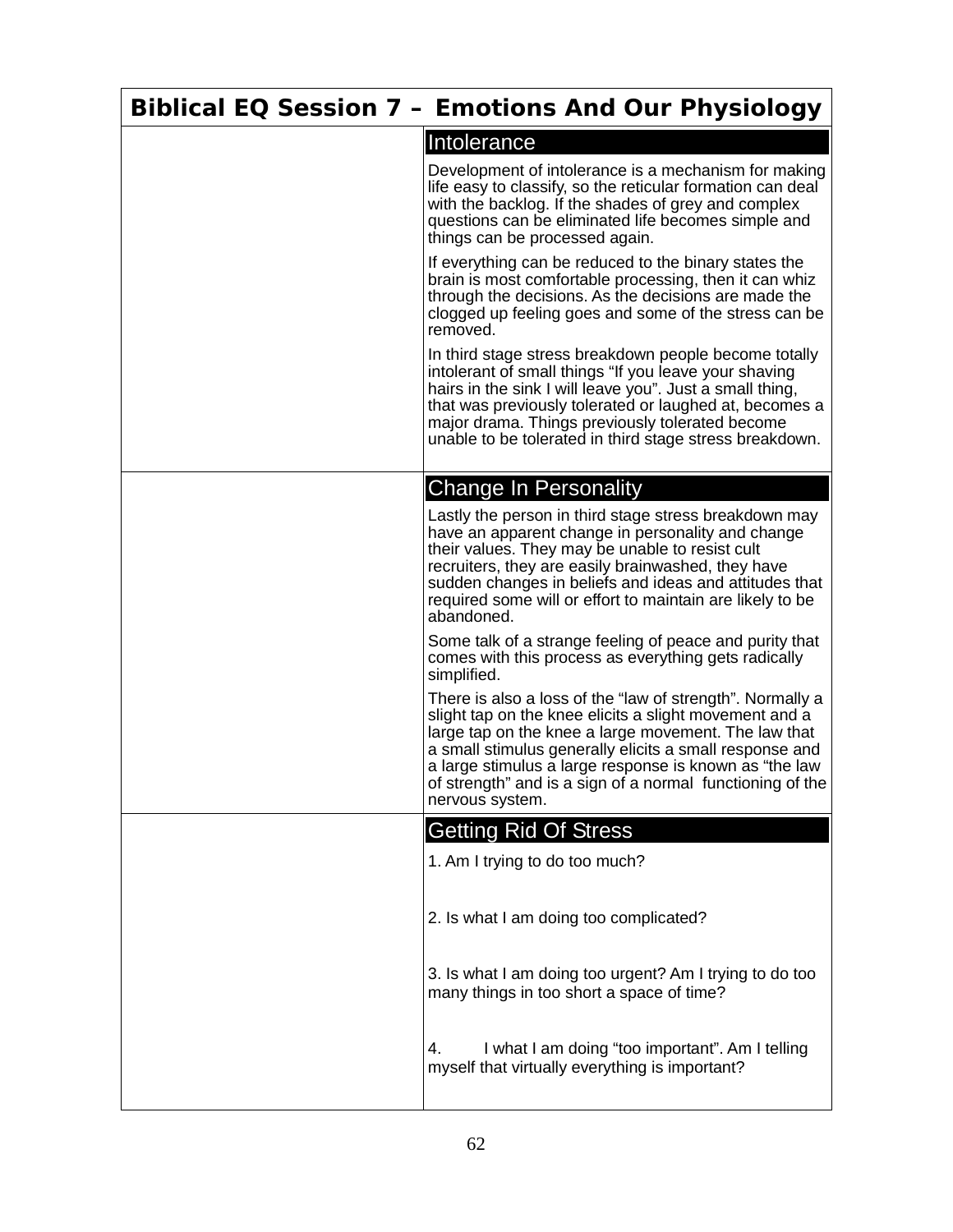| Biblical EQ Session 7 - Emotions And Our Physiology                                                                                                                                  |
|--------------------------------------------------------------------------------------------------------------------------------------------------------------------------------------|
| Inner Language & Self-Talk                                                                                                                                                           |
| Words such as "should", 'must" ought", "have<br>to", got to" create the feeling that the task is<br>compulsory, urgent or important.                                                 |
| If you have "got to" do everything and "have to"<br>do it "right now" - you soon feel overloaded.                                                                                    |
| You are telling your brain that EVERYTHING is<br>important so it cannot prioritize inputs properly.                                                                                  |
| Eliminate "should", "must" and "have to" or use<br>them very sparingly.                                                                                                              |
| Speak to yourself in calm, controlled, positive,<br>gentle terms.                                                                                                                    |
| List tasks in event order, not time order.                                                                                                                                           |
| Time deadlines create inner pressure, event<br>order is more natural and relaxing.                                                                                                   |
| "I will do X after lunch" is more relaxing than "I<br>must do X before 2 o'clock"                                                                                                    |
| Driving Forces - Control & Ambition                                                                                                                                                  |
| Some people become stressed out and ill<br>pursuing unrealistic inner drives and ambitions.                                                                                          |
| Others strive to control everyone & everything.<br>This means they must attend to many things<br>simultaneously - which is very stressful.                                           |
| Some have a strong urge to please others that<br>makes them take on too much work.                                                                                                   |
| Trying to reach an imaginary "top level" quickly<br>can create a stressful urgency in every action.                                                                                  |
| Other people imagine they are responsible for a<br>large number of people or even "the whole<br>world'.                                                                              |
| A Quiet Life                                                                                                                                                                         |
| (1 Thessalonians 4:11 NKJV) that you also<br>aspire to lead a quiet life, to mind your own<br>business, and to work with your own hands, as<br>we commanded you,                     |
| (1 Timothy 2:2 NKJV) (pray) for kings and all<br>who are in authority, that we may lead a quiet<br>and peaceable life in all godliness and<br>reverence.                             |
| (1 Peter 3:4 NKJV) rather let it be the hidden<br>person of the heart, with the incorruptible<br>beauty of a gentle and quiet spirit, which is very<br>precious in the sight of God. |
|                                                                                                                                                                                      |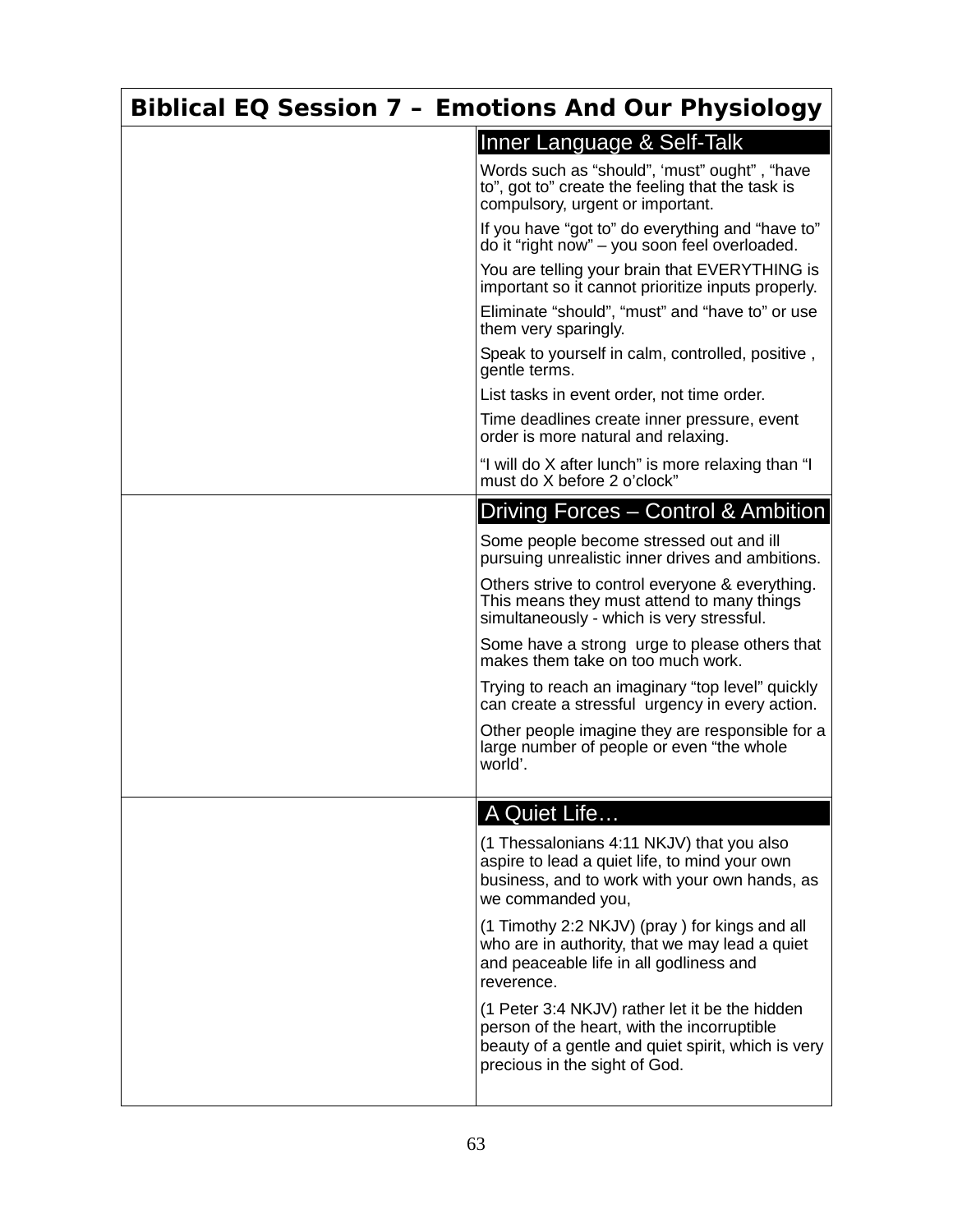| Biblical EQ Session 7 - Emotions And Our Physiology                                                                        |
|----------------------------------------------------------------------------------------------------------------------------|
| <b>Production Or Fruit?</b>                                                                                                |
| Most people don't care that much about your<br>numerical output.                                                           |
| They do care about how you act and react.                                                                                  |
| They do care about how you treat them.                                                                                     |
| Is the fruit falling off the tree? Are patience,<br>kindness, and gentleness, being ditched<br>because you are in a hurry? |
| If slowing down by 20% makes you 100% better<br>in your relationships - then it is obviously worth<br>it.                  |
| Calming Down                                                                                                               |
| Use "To-Do" lists.                                                                                                         |
| Schedule tasks - then live one day at a time.                                                                              |
| Have clear and conscious priorities.                                                                                       |
| Cease making everything important.                                                                                         |
| Delay some seemingly "urgent" tasks                                                                                        |
| Delegate simple jobs that take up brain-space.                                                                             |
| Ditch trivial and unnecessary tasks and<br>decisions.                                                                      |
| Cut down on sensory overload.                                                                                              |
| Simplify life and keep it simple.                                                                                          |
| Develop a clear sense of order. Avoid clutter.                                                                             |
| Do not "crash diet" or expose your body to<br>extreme physiological stress.                                                |
| Health & Healing                                                                                                           |
| Pray for physical healing                                                                                                  |
| Pray for emotional healing                                                                                                 |
| Pray for deep spiritual healing                                                                                            |
| Get good medical advice                                                                                                    |
| Have a check-up                                                                                                            |
| Check your medications and their side-effects                                                                              |
| Have a diet that is healing and balanced rather<br>than full of stimulants, salt, & sugar.                                 |
| Avoid pollution, allergens and unhealthy<br>environments                                                                   |
|                                                                                                                            |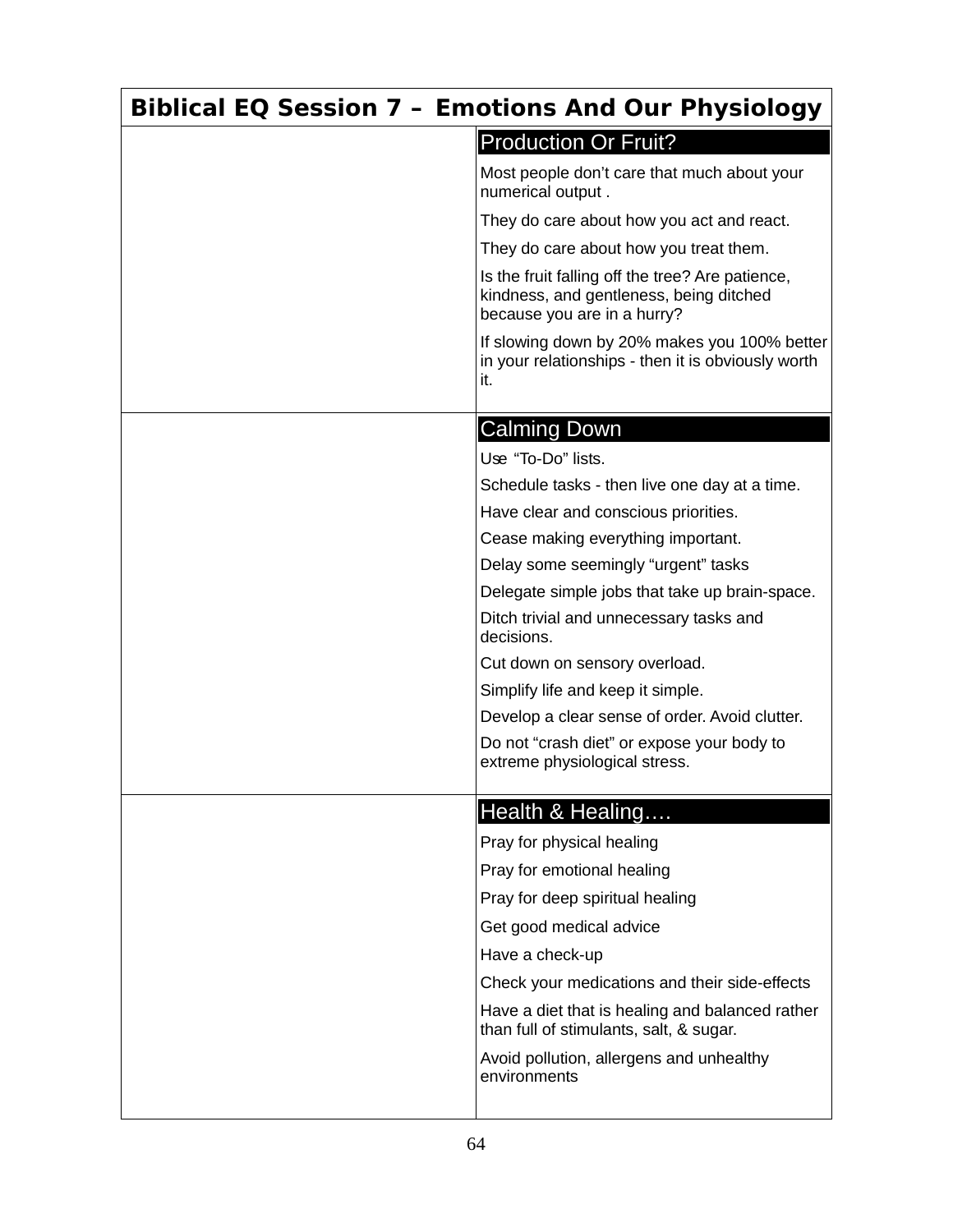| Biblical EQ Session 7 - Emotions And Our Physiology |                                                                                                                                                                                                                                                                                                 |
|-----------------------------------------------------|-------------------------------------------------------------------------------------------------------------------------------------------------------------------------------------------------------------------------------------------------------------------------------------------------|
|                                                     | <b>The Holy Spirit</b>                                                                                                                                                                                                                                                                          |
|                                                     | The Holy Spirit can give life to our mortal<br>bodies (Romans 8:11)                                                                                                                                                                                                                             |
|                                                     | The Holy Spirit can give us victory over<br>physical impulses, lusts and addictions.<br>(Galatians 5:16-18)                                                                                                                                                                                     |
|                                                     | The Holy Spirit can give us wisdom in how to<br>live peacefully and bear the fruit of the Spirit.<br>(Galatians 5:22,23)                                                                                                                                                                        |
|                                                     | The Holy Spirit and the Scriptures give us a<br>balanced and eternal perspective on life so<br>we are not as stressed out.                                                                                                                                                                      |
|                                                     | If we set our minds on the Spirit we will know<br>life and peace. (Romans 8:4-6)                                                                                                                                                                                                                |
|                                                     | The Peace That Surpasses                                                                                                                                                                                                                                                                        |
|                                                     | (Romans 8:5-6 NKJV) {5} For those who live<br>according to the flesh set their minds on the<br>things of the flesh, but those who live<br>according to the Spirit, the things of the Spirit.<br>{6} For to be carnally minded is death, but to<br>be spiritually minded is life and peace.      |
|                                                     | (Philippians 4:6-7 NKJV) Be anxious for<br>nothing, but in everything by prayer and<br>supplication, with thanksgiving, let your<br>requests be made known to God; {7} and the<br>peace of God, which surpasses all<br>understanding, will guard your hearts and<br>minds through Christ Jesus. |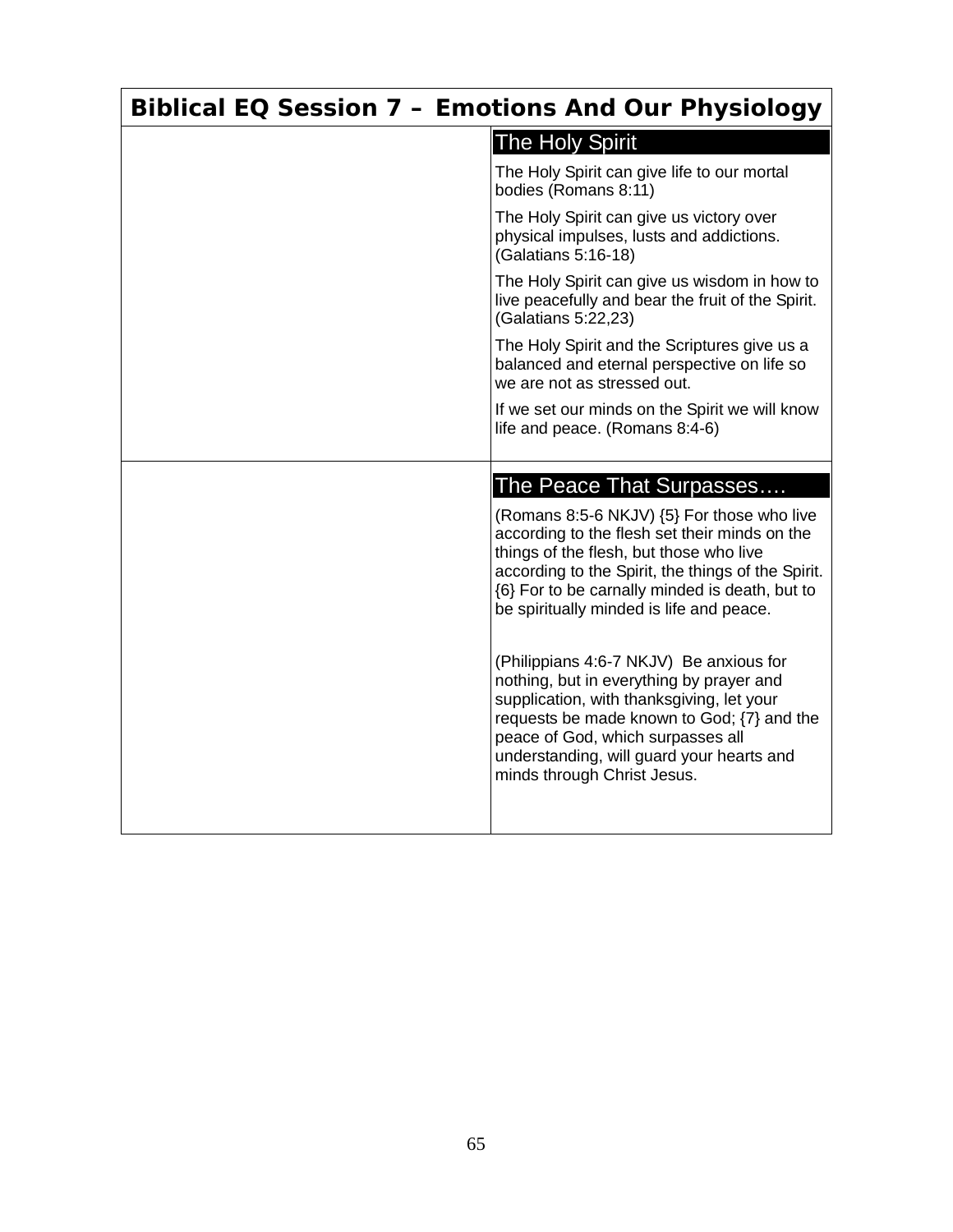| Biblical EQ Session 8 – The Masterful Mind |                                                                                                                                                                                                                                                                                                                                                                                                                                            |
|--------------------------------------------|--------------------------------------------------------------------------------------------------------------------------------------------------------------------------------------------------------------------------------------------------------------------------------------------------------------------------------------------------------------------------------------------------------------------------------------------|
|                                            | The Role Of The Mind                                                                                                                                                                                                                                                                                                                                                                                                                       |
|                                            | (Romans 8:4-6 NKJV) that the righteous<br>requirement of the law might be fulfilled in us<br>who do not walk according to the flesh but<br>according to the Spirit. {5} For those who live<br>according to the flesh set their minds on the<br>things of the flesh, but those who live<br>according to the Spirit, the things of the Spirit.<br>{6} For to be carnally minded is death, but to<br>be spiritually minded is life and peace. |
|                                            | The decisive factor in Biblical EQ is the Mind<br>of the believer. If it is set on the flesh and we<br>are carnally minded the result is death. If it is<br>set on the Spirit and we are spiritually minded<br>the result is life and peace. Chapter after<br>chapter of Biblical EQ has demonstrated the<br>truth of those two statements in Romans.                                                                                      |
|                                            | <b>Fight, Flight Or Mastery</b>                                                                                                                                                                                                                                                                                                                                                                                                            |
|                                            | When we are faced with a challenging<br>situation we have three possible emotional<br>responses - fight, flight or mastery.                                                                                                                                                                                                                                                                                                                |
|                                            | "Fight OR Flight" is often an adrenaline<br>based, un-thought-out response that gets us<br>into trouble.                                                                                                                                                                                                                                                                                                                                   |
|                                            | Personal mastery is the Jesus response and<br>the most effective way to live.                                                                                                                                                                                                                                                                                                                                                              |
|                                            | <b>Fight OR Flight</b>                                                                                                                                                                                                                                                                                                                                                                                                                     |
|                                            | An adrenalin-based response that may be<br>appropriate when dealing with a tiger.                                                                                                                                                                                                                                                                                                                                                          |
|                                            | Not very useful in the daily lives most of us<br>lead.                                                                                                                                                                                                                                                                                                                                                                                     |
|                                            | Blood rushes to the muscles and the body<br>gears up for action. Blood is thus diverted<br>away from the brain.                                                                                                                                                                                                                                                                                                                            |
|                                            | This makes us unable to think clearly or<br>respond wisely.                                                                                                                                                                                                                                                                                                                                                                                |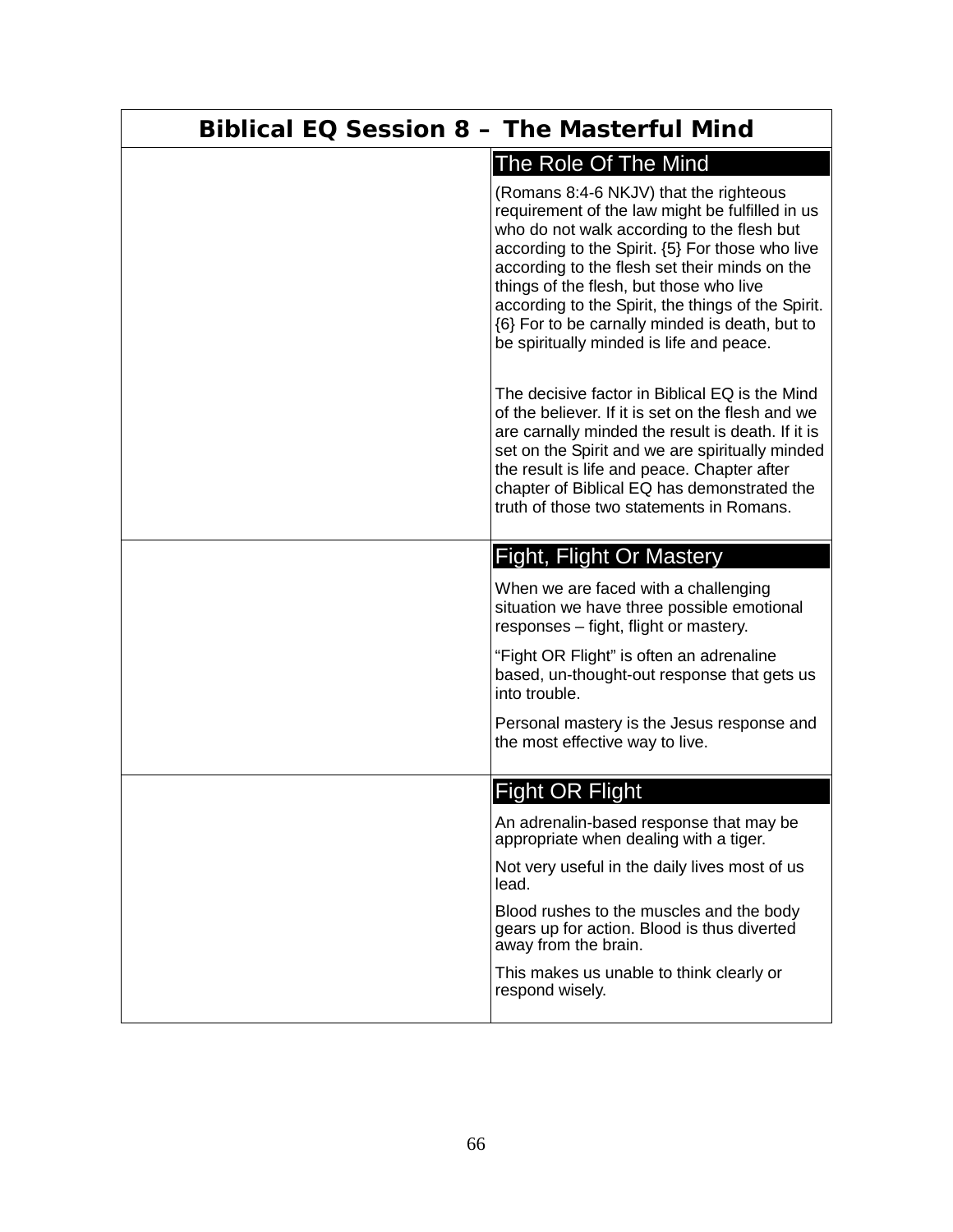| Biblical EQ Session 8 – The Masterful Mind |                                                                                                                                                                                                                                                                                                                                                                     |
|--------------------------------------------|---------------------------------------------------------------------------------------------------------------------------------------------------------------------------------------------------------------------------------------------------------------------------------------------------------------------------------------------------------------------|
|                                            | Cain                                                                                                                                                                                                                                                                                                                                                                |
|                                            | (Genesis 4:3-8 NASB) So it came about in the course<br>of time that Cain brought an offering to the<br>LORD of the fruit of the ground. {4} And Abel, on<br>his part also brought of the firstlings of his flock<br>and of their fat portions. And the LORD had<br>regard for Abel and for his offering; {5} but for<br>Cain and for his offering He had no regard. |
|                                            | So Cain became very angry and his countenance fell.<br>{6} Then the LORD said to Cain, "Why are you<br>angry? And why has your countenance fallen?<br>{7} "If you do well, will not your countenance be<br>lifted up? And if you do not do well, sin is<br>crouching at the door; and its desire is for you,<br>but you must <i>master it.</i> "                    |
|                                            | {8} And Cain told Abel his brother. And it came about<br>when they were in the field, that Cain rose up<br>against Abel his brother and killed him.                                                                                                                                                                                                                 |
|                                            | Road Rage & Agoraphobia                                                                                                                                                                                                                                                                                                                                             |
|                                            | Road Rage results when the "fight" response is<br>triggered by a minor stimulus.                                                                                                                                                                                                                                                                                    |
|                                            | Agoraphobia results when the "flight" response<br>becomes over-activated and leads to panic attacks.                                                                                                                                                                                                                                                                |
|                                            | Inappropriate aggression and inappropriate fears and<br>"flight" responses are almost in epidemic proportions<br>in many countries.                                                                                                                                                                                                                                 |
|                                            | Emotional self-control and mastery is needed.                                                                                                                                                                                                                                                                                                                       |
|                                            | Jesus & Mastery                                                                                                                                                                                                                                                                                                                                                     |
|                                            | Jesus demonstrated mastery of any and every<br>situation He was presented with. At no point in His life<br>did Jesus give in to the adrenalin-filled panic of a fight<br>or flight response.                                                                                                                                                                        |
|                                            | He neither fought the soldiers who arrested him or fled<br>them. Throughout His entire trial demonstrated an<br>amazing degree of personal mastery.                                                                                                                                                                                                                 |
|                                            | His actions were masterful, strong, wise and spiritual.                                                                                                                                                                                                                                                                                                             |
|                                            | His Spirit-filled mind had total mastery over His flesh<br>and His instincts.                                                                                                                                                                                                                                                                                       |
|                                            | This gave Him power, poise and a degree of personal<br>authority that seems to have been the main aspect of<br>His personality that people admired and is frequently<br>commented on in the gospels. (Matthew 7:29, 8:9,<br>21:23-27, 28:18-20, Mark 1:27, Luke 4:32, Luke 9:1,<br>10;19, John 5:27, 7:17, 12:49, 14:10, 16:13, 17:2)                               |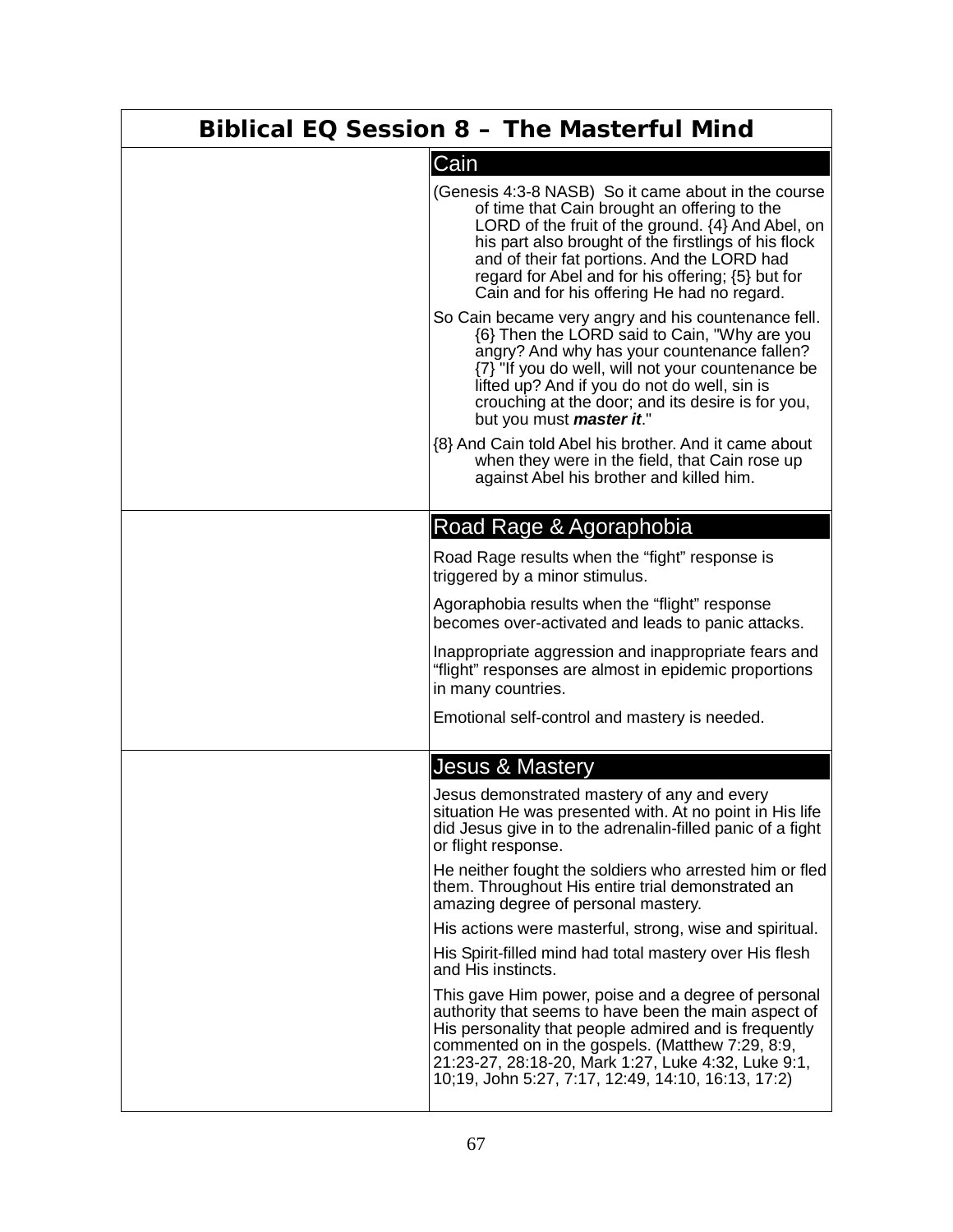| Biblical EQ Session 8 – The Masterful Mind                                                                                                                                                                                  |
|-----------------------------------------------------------------------------------------------------------------------------------------------------------------------------------------------------------------------------|
| Jesus vs. Satan                                                                                                                                                                                                             |
| Jesus was not thrown even by encountering the Devil<br>in person.                                                                                                                                                           |
| During the temptation in the wilderness Jesus met the<br>Devil in a face-to-face spiritual encounter of incredible<br>intensity.                                                                                            |
| Jesus neither fled nor fought. Jesus mastered the<br>situation, resisted the temptations and used His<br>authority to deal with the problem.                                                                                |
| He mastered the temptation to avoid the encounter<br>and thus preserve himself from possible spiritual harm.<br>He faced the dangers of the Devil at full force. He<br>stood His ground against pure evil.                  |
| Also Jesus did not launch into an aggressive tirade<br>against Satan. There was no raw and red-necked<br>stream of spiritual vitriol directed against the Devil.                                                            |
| Instead Jesus defeated Satan through the calm use of<br>God's authority based on God's Word. Jesus mastered<br>the situation.                                                                                               |
| <b>Threatening Situations</b>                                                                                                                                                                                               |
| The biblical example of Jesus in the wilderness shows<br>us how to react - even if we think a situation is utterly<br>evil and threatens our health, identity and success (as<br>the wilderness temptations did for Jesus). |
| We do not need to get upset and become reactive.                                                                                                                                                                            |
| Nor do we need to pack our bags and run.                                                                                                                                                                                    |
| We just need to calmly and authoritatively expose that<br>situation to the truth of Scripture and the authority of<br>God.                                                                                                  |
| We want to end up moving through life as Jesus<br>moved through Israel, and cope with our pressures<br>and threats as He did.                                                                                               |
| The Perfect Golf Shot                                                                                                                                                                                                       |
| Don't "bash" the ball.                                                                                                                                                                                                      |
| Don't "drop out" or run away from the situation.                                                                                                                                                                            |
| Think, select the right club, rehearse the trajectory and<br>shot in your mind, then calmly hit the ball just where<br>you want it.                                                                                         |
| Mental mastery is like golf. Practicing situations over<br>and over until we do not fear them but can move<br>through them with poise and power.                                                                            |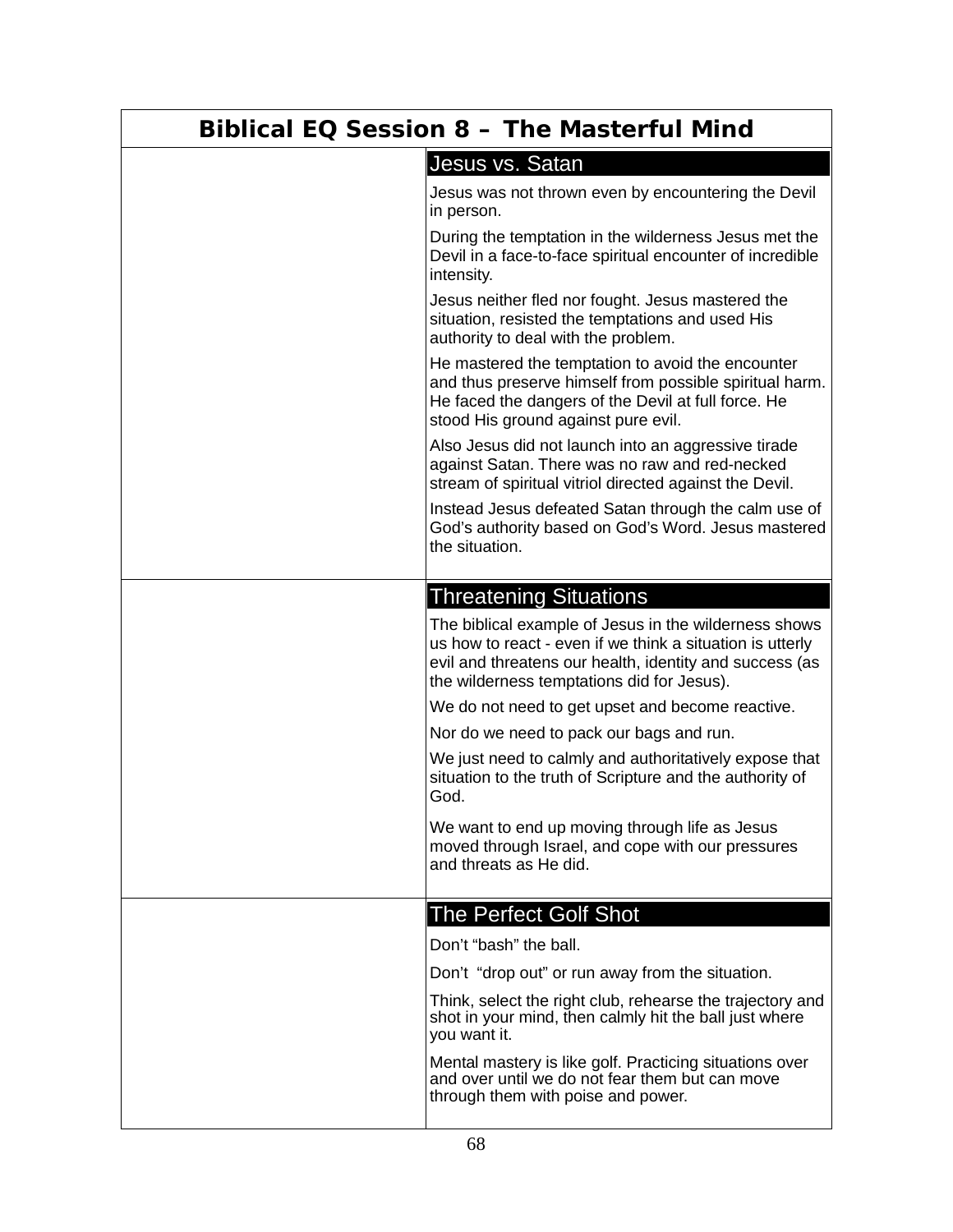| Biblical EQ Session 8 - The Masterful Mind |                                                                                                                                         |
|--------------------------------------------|-----------------------------------------------------------------------------------------------------------------------------------------|
|                                            | <b>Mastery Is Possible</b>                                                                                                              |
|                                            | Mastery is not some elusive state like "sinless<br>perfection".                                                                         |
|                                            | Mastery is a daily, practical emotional skill<br>that you can practice and use in thousands of<br>ways.                                 |
|                                            | You can see it in action every day.                                                                                                     |
|                                            | You can improve visibly in a few weeks of<br>practice.                                                                                  |
|                                            | You already have the skill within you.                                                                                                  |
|                                            | The Telephone                                                                                                                           |
|                                            | Imagine you are having an argument, a real<br>shouting match, you are furious and your face<br>is red and you are thumping the table.   |
|                                            | Then the telephone rings and you pick it up.                                                                                            |
|                                            | As you do so you stop shouting, you become<br>polite, you say "Good morning, how can I help<br>you" etc.                                |
|                                            | You have switched from "fight/flight" to self-<br>mastery in a few seconds!                                                             |
|                                            | You did this because you knew it was<br>necessary.                                                                                      |
|                                            | The Red Button                                                                                                                          |
|                                            | In trains in Australia there is a big red<br>Emergency button behind Plexiglas.                                                         |
|                                            | If you break the glass and press the button<br>the train will come to a stop.                                                           |
|                                            | You also have a "red button" that can stop the<br>"train" of your fight / flight response.                                              |
|                                            | When you picked up the telephone and<br>became nice you chose to press "the red<br>button" and stop your adrenaline filled<br>reaction. |
|                                            | You need to become aware of your "red<br>button" and how to use it to remain calm and<br>masterful in all situations.                   |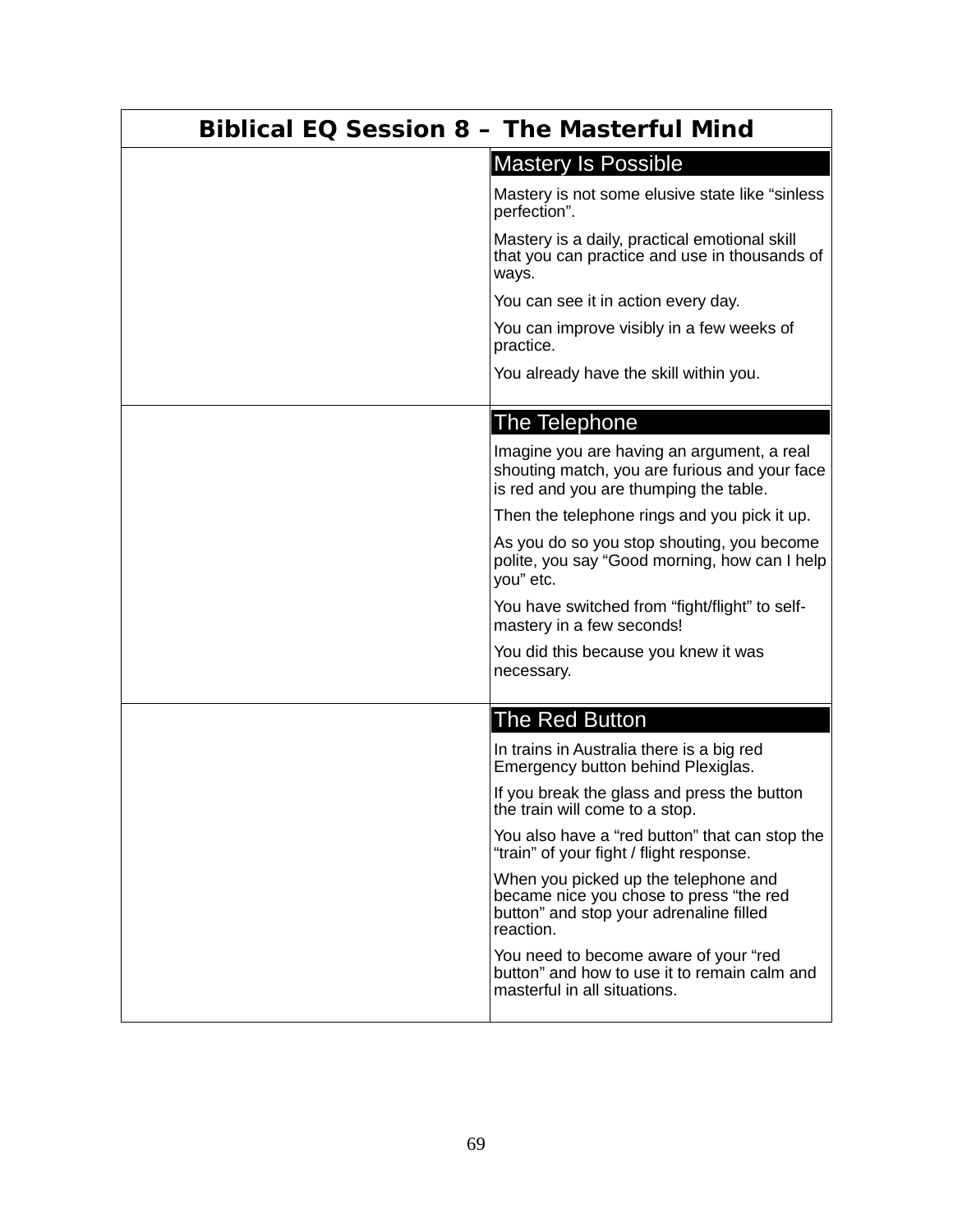| Biblical EQ Session 8 - The Masterful Mind |                                                                                                                                                                                       |
|--------------------------------------------|---------------------------------------------------------------------------------------------------------------------------------------------------------------------------------------|
|                                            | Excuses                                                                                                                                                                               |
|                                            | But they deserve my anger                                                                                                                                                             |
|                                            | But I cannot help running away                                                                                                                                                        |
|                                            | How can I help it if I am surrounded by<br>turkeys                                                                                                                                    |
|                                            | It suddenly comes upon me and I cannot do<br>anything about it                                                                                                                        |
|                                            | It feels so much better to "just let them have<br>it".                                                                                                                                |
|                                            | How else will stupid people learn                                                                                                                                                     |
|                                            | Its my nerves, I am fearful by nature                                                                                                                                                 |
|                                            | Retreat is so much safer                                                                                                                                                              |
|                                            | All of the above are LIES that you have<br>believed.                                                                                                                                  |
|                                            |                                                                                                                                                                                       |
|                                            | <b>Counting The Cost</b>                                                                                                                                                              |
|                                            | How much have you lost by blowing up,<br>running away, resigning, writing angry letters,<br>avoiding situations you should face, being<br>fearful etc?                                |
|                                            | If instead you had mastered these situations<br>where would you be today?                                                                                                             |
|                                            | Has giving into your adrenalin been worth it?                                                                                                                                         |
|                                            | The Mind Gives Victory                                                                                                                                                                |
|                                            | You need to switch ON the Spirit-filled mind.                                                                                                                                         |
|                                            | You need to switch OFF the adrenalin-filled<br>responses of the flesh.                                                                                                                |
|                                            | If you focus your mind/attention on your rage,<br>your anger, your fears or your feelings of<br>being slighted you will keep activating the<br>fight-flight response.                 |
|                                            | If you reach for the Red Button and ask God<br>the Holy Spirit to take control of your mind<br>and focus your attention on things above you<br>will find peace, calm and self-mastery |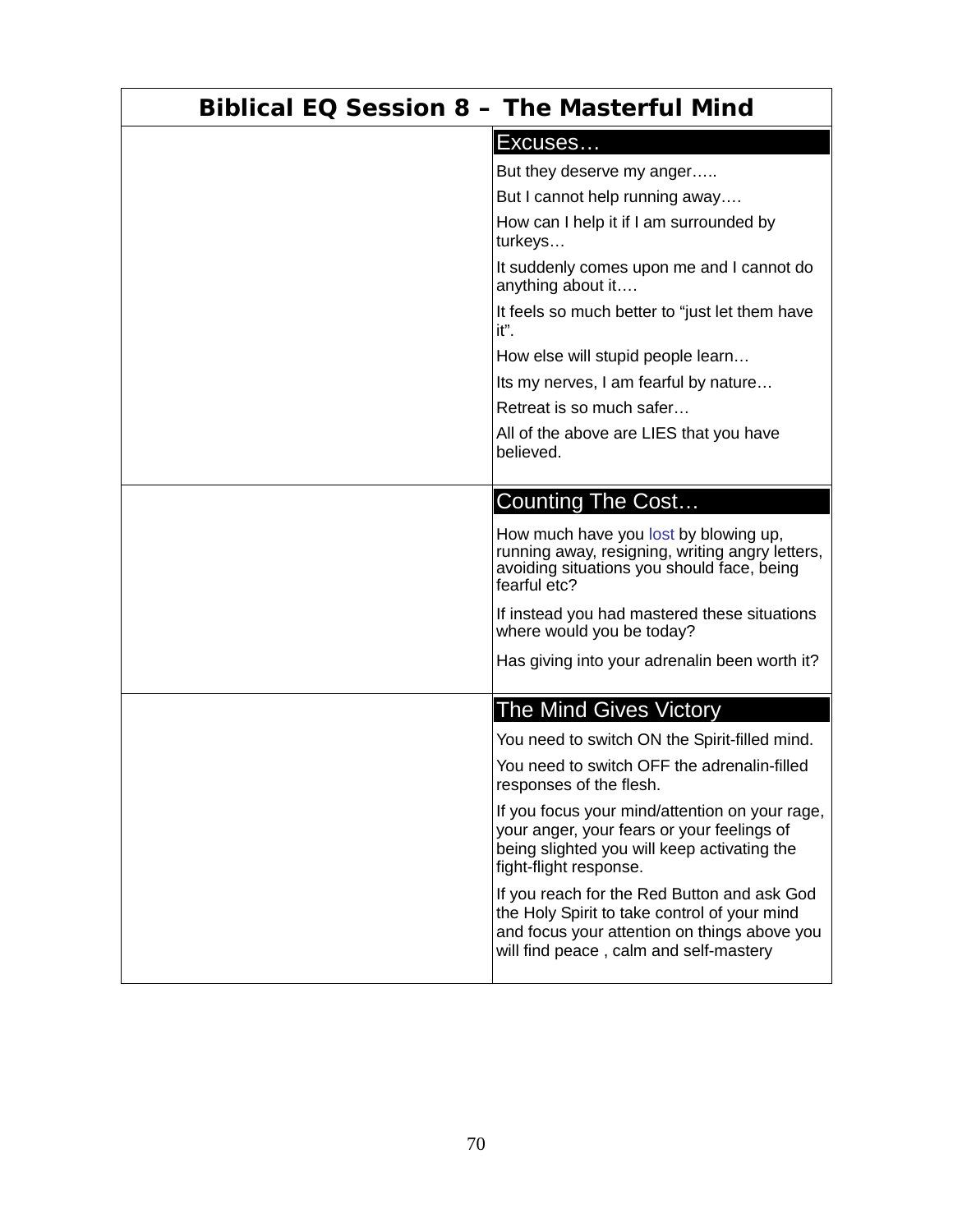| Biblical EQ Session 8 - The Masterful Mind |                                                                                                                                                                                                                                                                      |
|--------------------------------------------|----------------------------------------------------------------------------------------------------------------------------------------------------------------------------------------------------------------------------------------------------------------------|
|                                            | <b>Standing In Line</b>                                                                                                                                                                                                                                              |
|                                            | You are standing in a long line to pay a bill at a bank.                                                                                                                                                                                                             |
|                                            | You have been there for half an hour, the line is still<br>long and the tellers do not seem very fast or very<br>bright. You are beginning to get really frustrated.                                                                                                 |
|                                            | You can focus on your irritation and the tellers'<br>inefficiency and get progressively more upset.                                                                                                                                                                  |
|                                            | Or you can ask the Holy Spirit to fill you and take<br>charge of the situation. This will often flood you with<br>feelings of calm.                                                                                                                                  |
|                                            | Take your attention off the irritation.                                                                                                                                                                                                                              |
|                                            | Focus your attention on God.                                                                                                                                                                                                                                         |
|                                            |                                                                                                                                                                                                                                                                      |
|                                            | Defining "The Mind"                                                                                                                                                                                                                                                  |
|                                            | By the Mind Paul does not mean various individual<br>thoughts or mind as intellectual activity or a set<br>of intellectual abstractions or the "Sub-<br>conscious" or the dream world.                                                                               |
|                                            | Rather mind is the mental framework of the person.<br>For those of you who enjoy Greek the phren word<br>family phroneo, phronema and phronesis,<br>phronimos is in view here. We use the word Mind this<br>way in the phrases "single-minded" or "open-<br>minded". |
|                                            | The mind is controllable and can be focused by<br>the believer. The mind is the only part of our<br>consciousness that we can control, and therefore<br>it is of vital importance.                                                                                   |
|                                            | Defining The Mind cont'd                                                                                                                                                                                                                                             |
|                                            | Paul asks us to set our mind on various things such<br>as the Spirit, things above, and the pursuit of<br>maturity.                                                                                                                                                  |
|                                            | Thus the mind is that part of our total consciousness<br>and awareness that we have some control over.                                                                                                                                                               |
|                                            | The mind is what thinks when you do some real<br>thinking.                                                                                                                                                                                                           |
|                                            | The mind is where you receive and mull over wisdom<br>and where you make real choices about your actions.                                                                                                                                                            |
|                                            | It is that part of your consciousness that you can<br>control and exert and which bears a close<br>relationship to the "real you".                                                                                                                                   |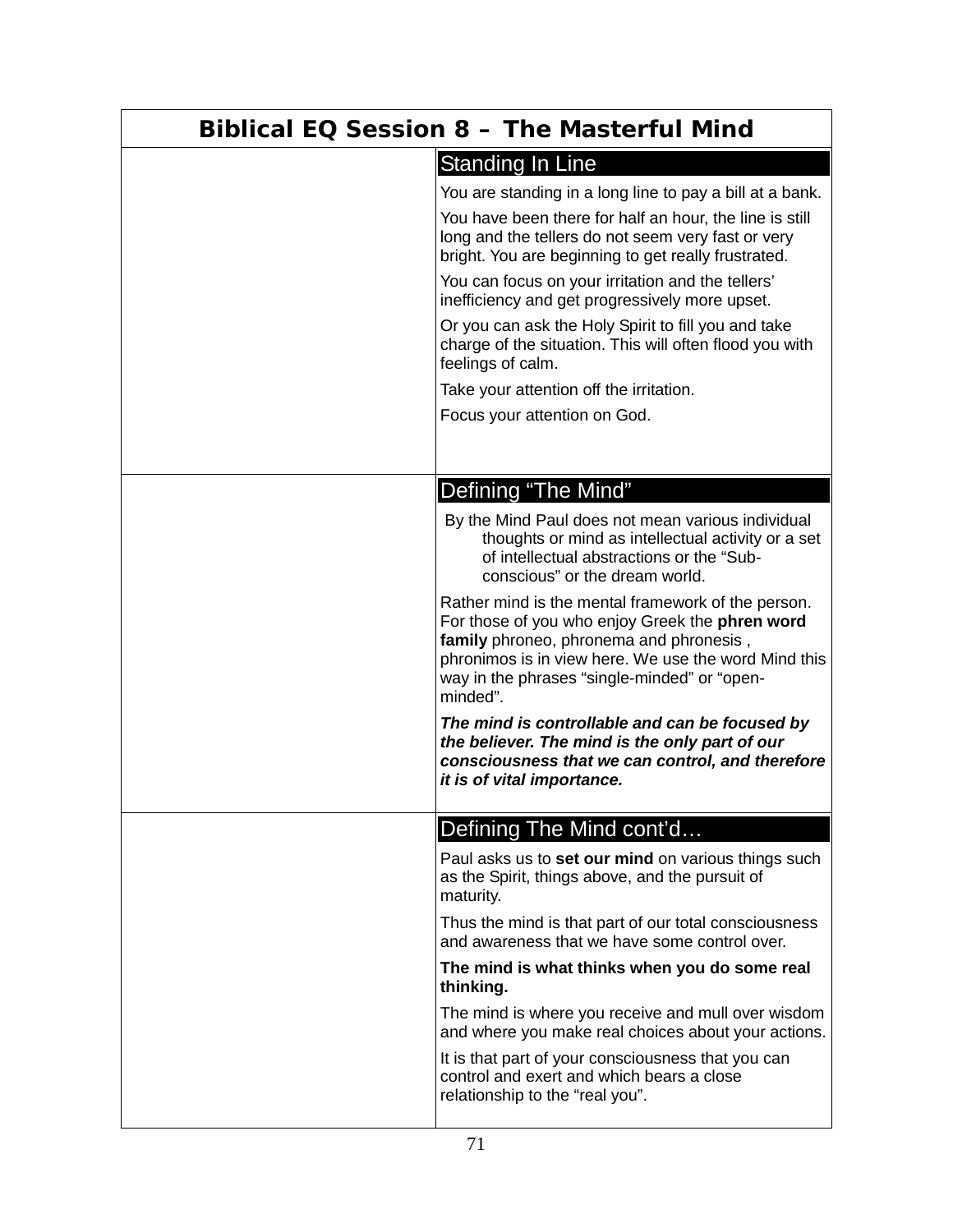| Biblical EQ Session 8 – The Masterful Mind                                                                                                                                                                                                                                             |
|----------------------------------------------------------------------------------------------------------------------------------------------------------------------------------------------------------------------------------------------------------------------------------------|
| "Phren" In The New Testament                                                                                                                                                                                                                                                           |
| The mind in the sense of the <b>phren</b> word family generally means the<br>wisdom and understanding especially of the righteous (Luke 1:17,<br>Ephesians 1:8).                                                                                                                       |
| This mind be set on various things.                                                                                                                                                                                                                                                    |
| When Jesus rebuked Peter he said he was "not mindful of the things of<br>God, but the things of men." (Matthew 16:23, Mark 8:33), the legalistic<br>Romans nit-picking about food and drink were literally "rules-minded" in<br>the Greek (Romans 14:6).                               |
| The mind can be set on the flesh or the Spirit (Romans 8:5,6) and things<br>above (Colossians 3:2) or on earthly things (Philippians 2:19), which<br>caused Paul to weep.                                                                                                              |
| Due to the renewing and infilling of the Holy Spirit we can even have "the<br>mind of Christ" (1 Corinthians 2:14-16) and when we are humble servants<br>we have a mind like Christ's (Philippians 2:5). On the other hand we can<br>have a childish mind (1 Corinthians 13:11, 14:20) |
| Unity of mind is important and Christians are to be one-minded and like-<br>minded. (Romans 12:16, 15:5, 2 Corinthians 13:11)                                                                                                                                                          |
| This word family can also mean the careful, prudent mind, that which<br>thinks of others, the mindful and thoughtful person (Philippians 1:7, 4:10).                                                                                                                                   |
| Its Your Choice                                                                                                                                                                                                                                                                        |
| Thus it is clear from the New Testament that the sort of mind we end up<br>with is entirely our choice.                                                                                                                                                                                |
| We can focus or mind on God's interests or man's interests, the Spirit or<br>the flesh, the things above or earthly things.                                                                                                                                                            |
| We can choose to be humble, like-minded, unified and thoughtful of<br>others or we can choose to be puffed up, childish, contentious, worldly<br>and carnal.                                                                                                                           |
| Only The Mind                                                                                                                                                                                                                                                                          |
| The mind is the only part of our consciousness that we can focus and<br>direct therefore it is the only part of us that can give us mastery.                                                                                                                                           |
| A million dollars will not give you personal mastery. People who win the<br>lottery often end up poor because of their lack of personal mastery. The<br>money has not made them masterful.                                                                                             |
| A strong body will not give you mastery except of certain physical skills.<br>Athletes can be enslaved to alcohol or drugs.                                                                                                                                                            |
| Education will not give you personal mastery, there are many well<br>educated people who are small-minded and weak-willed.                                                                                                                                                             |
| Willpower won't give you mastery as the will can simply become stubborn<br>and inflexible, unable to adapt to changing situations and thus lead to<br>inevitable defeat.                                                                                                               |
| Even religion won't give you mastery. Many people are enslaved by cults,<br>caught up in bondage to religious guilt or overtaken by idolatry and<br>superstition.                                                                                                                      |
| Only the adaptable, flexible, trained, focused and disciplined mind can<br>bring mastery.                                                                                                                                                                                              |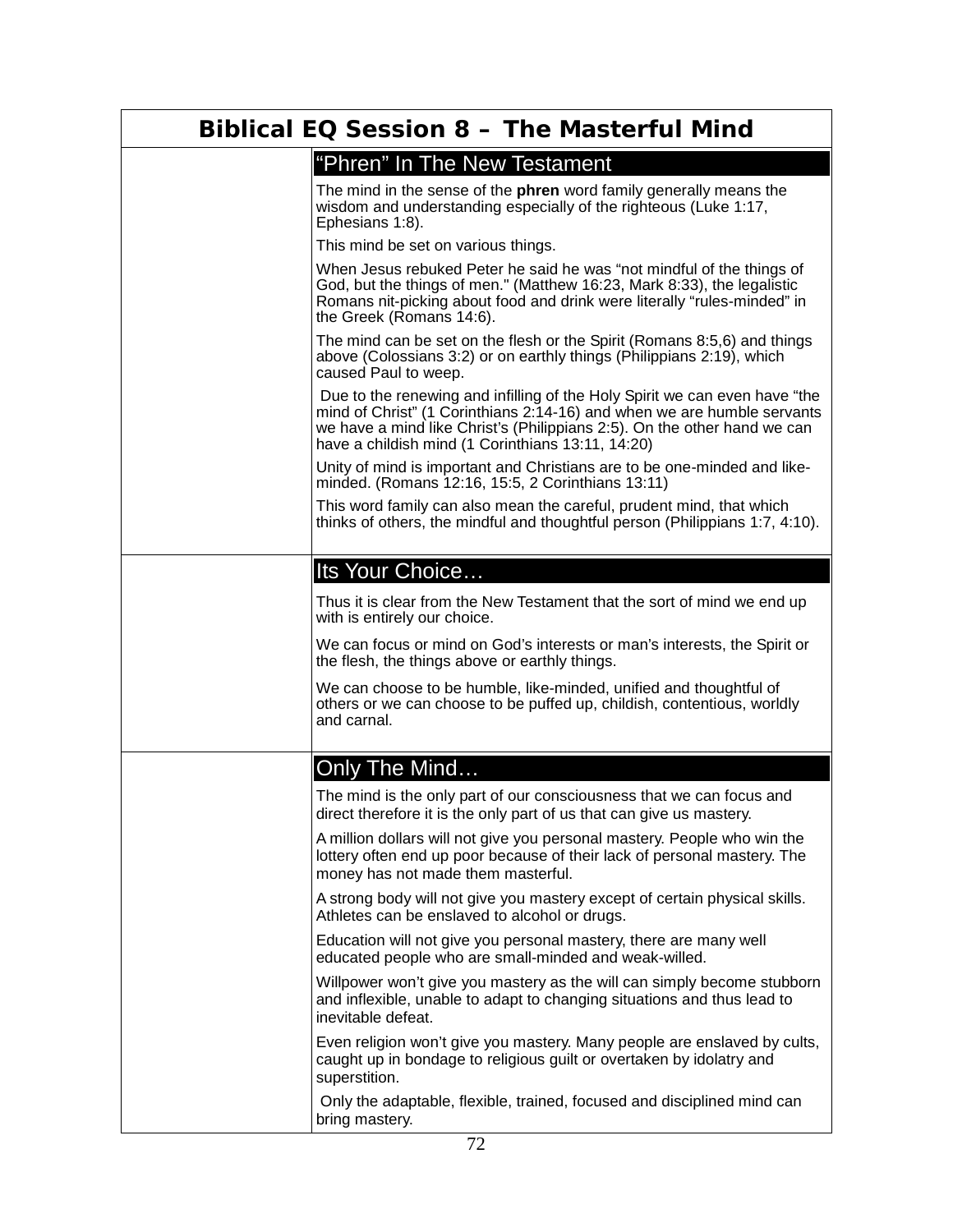| Biblical EQ Session 8 – The Masterful Mind |                                                                                                                                                                                                                                   |  |
|--------------------------------------------|-----------------------------------------------------------------------------------------------------------------------------------------------------------------------------------------------------------------------------------|--|
|                                            | <b>A Quick Clarification</b>                                                                                                                                                                                                      |  |
|                                            | I am not advocating mentalist philosophies, mind science, Christian Science,<br>or think and grow rich kinds of mental mastery. They are half-truths.                                                                             |  |
|                                            | The mind is not a terribly significant force in itself. The mind does not have<br>the ability to create heaven or hell as Blake thought. God creates Heaven<br>and Hell. Reality is His creation, not ours.                       |  |
|                                            | The mind does not create the world but it does enable us to move through it<br>with poise and power.                                                                                                                              |  |
|                                            | The mind is not God. The mind works best when it is set on God.                                                                                                                                                                   |  |
|                                            | In biblical terms personal and emotional mastery is a product of the mind set<br>on God and imbued with His Word and authority.                                                                                                   |  |
|                                            | The unaided mind operating alone by itself cannot produce mastery of the<br>kind we see in the life of Jesus Christ.                                                                                                              |  |
|                                            | For that kind of mastery we need more than positive thinking. We need a<br>direct connection to God and the mind must be resolutely set on God, on the<br>Spirit, on things above, on the Kingdom, and the righteousness thereof. |  |
|                                            | <b>Three Truths</b>                                                                                                                                                                                                               |  |
|                                            | So we see that we are faced with three universal truths:                                                                                                                                                                          |  |
|                                            | Firstly that personal mastery is the only wise option.                                                                                                                                                                            |  |
|                                            | Secondly that such mastery is solely a product of the mind.                                                                                                                                                                       |  |
|                                            | Thirdly that the mind becomes masterful as it is disciplined and focused on<br>something outside itself.                                                                                                                          |  |
|                                            | This book maintains that the highest degree of mastery can only be attained<br>when the 'something outside itself" is God.                                                                                                        |  |
|                                            | You can achieve a sense of mastery by focusing your mind on fencing or<br>gymnastics or horse-riding but you won't end up like Jesus just by focusing<br>on those things.                                                         |  |
|                                            | The mind must be directed onto Christ. That is its proper place.                                                                                                                                                                  |  |
|                                            | <b>Directing The Mind Onto Christ</b>                                                                                                                                                                                             |  |
|                                            | This directing of the mind is a forceful and decisive activity.                                                                                                                                                                   |  |
|                                            | It is not speculating about Christ or studying or daydreaming about Christ.                                                                                                                                                       |  |
|                                            | It is similar to standing outside yourself and directing yourself onto Christ.                                                                                                                                                    |  |
|                                            | Like standing at the top of a high-dive tower and looking down and plunging<br>in with total commitment.                                                                                                                          |  |
|                                            | It's choosing where your life energies will be focused and your mental<br>processes directed.                                                                                                                                     |  |
|                                            | The whole of the mind is fixed on Christ and directs the total life energies of<br>the believer in that direction.                                                                                                                |  |
|                                            | As this focus is attained everything else is entrained, the emotions, the will<br>and the responses.                                                                                                                              |  |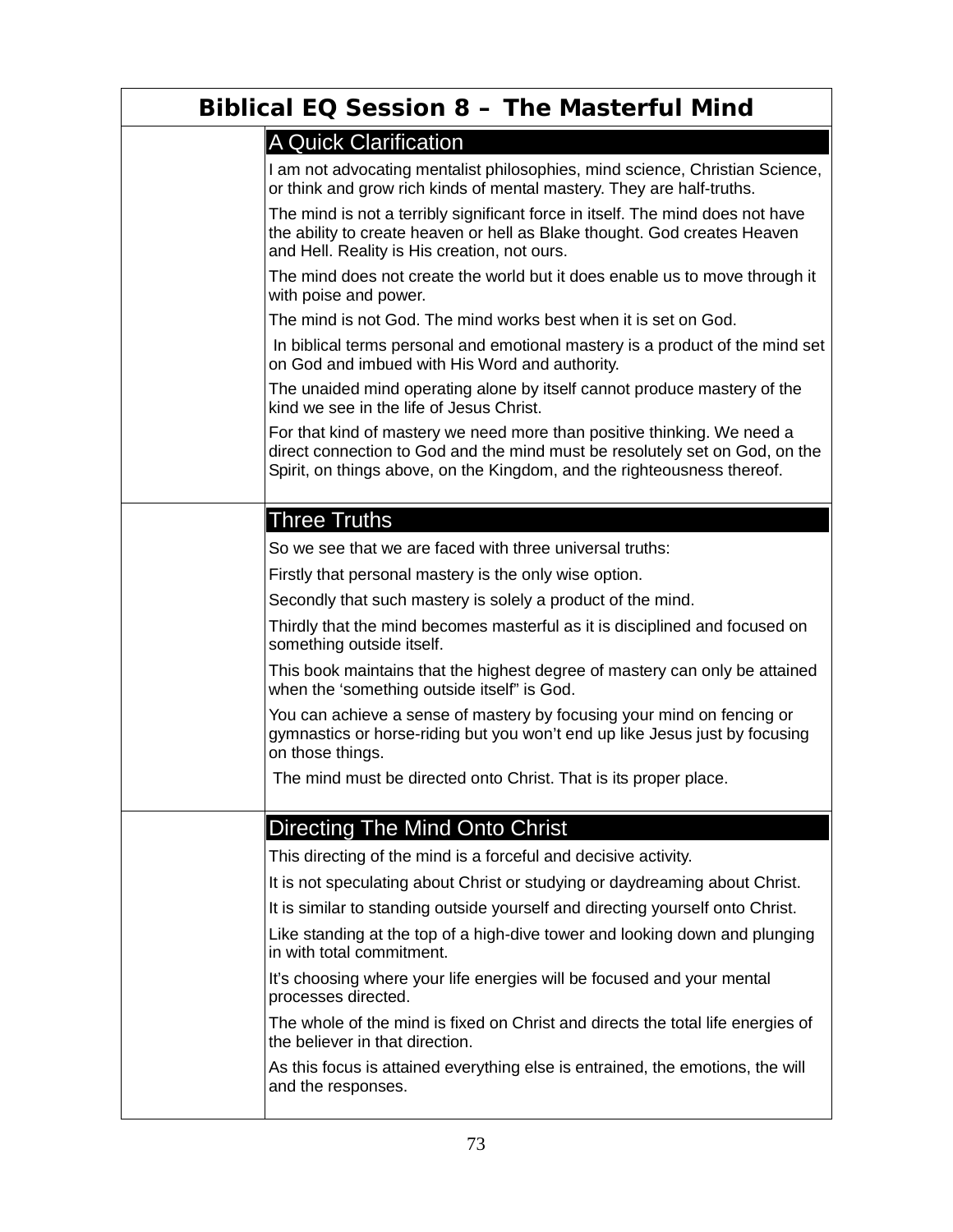| Biblical EQ Session 8 – The Masterful Mind                                                                                                                                                                                                                                                                                                                                                                                                                                                               |
|----------------------------------------------------------------------------------------------------------------------------------------------------------------------------------------------------------------------------------------------------------------------------------------------------------------------------------------------------------------------------------------------------------------------------------------------------------------------------------------------------------|
| <b>Mastery Involves Rules</b>                                                                                                                                                                                                                                                                                                                                                                                                                                                                            |
| A great writer still has to follow the rules of grammar.                                                                                                                                                                                                                                                                                                                                                                                                                                                 |
| A great badminton player still has to follow the laws of the sport.                                                                                                                                                                                                                                                                                                                                                                                                                                      |
| Christians have to follow the commandments of Christ.                                                                                                                                                                                                                                                                                                                                                                                                                                                    |
| Mastering the Christian life involves following the rules – but is much<br>more than just merely following the rules.                                                                                                                                                                                                                                                                                                                                                                                    |
| A great chess player follows the rules - but the game is much more<br>than mere rule-keeping.                                                                                                                                                                                                                                                                                                                                                                                                            |
| Once the rules become internalized - then real living begins!                                                                                                                                                                                                                                                                                                                                                                                                                                            |
| <b>Pre-Requisites</b>                                                                                                                                                                                                                                                                                                                                                                                                                                                                                    |
| The absolute prerequisites of spiritual progress are that you are:                                                                                                                                                                                                                                                                                                                                                                                                                                       |
| born-again with a new nature from God                                                                                                                                                                                                                                                                                                                                                                                                                                                                    |
| that you have the filling of the Holy Spirit and                                                                                                                                                                                                                                                                                                                                                                                                                                                         |
| that you are single-mindedly devoted to God in obedience to His word.                                                                                                                                                                                                                                                                                                                                                                                                                                    |
| Unless you are born-again you do not have a new nature. Without the<br>new nature it's an impossible job.                                                                                                                                                                                                                                                                                                                                                                                                |
| If you are not Spirit-filled and led by the Spirit in your daily life then<br>you will not have power over the flesh (see Galatians 5:16-18) and you<br>will struggle continually and lose continually.                                                                                                                                                                                                                                                                                                  |
| If you are not single-minded you will be double-minded and double-<br>minded people receive nothing from the Lord (James 1:5-8).                                                                                                                                                                                                                                                                                                                                                                         |
| <b>Practical Techniques - 1</b>                                                                                                                                                                                                                                                                                                                                                                                                                                                                          |
| Pay attention to your physical state. If you realize that your fists are<br>clenched and your neck is rigid and you are physically tensed up and<br>alerted for danger then try to undo those physical states. Unclench<br>your fists, rub your neck, relax your posture. The fight or flight<br>response is partly a physical response and as we undo its physical<br>correlates it will lose much of its power. Perhaps try and relax or use<br>deep breathing if you are tense, guarded or explosive. |
| Be aware of the magnitude of your emotional responses and the<br>quick "zoom" to anger or anxiety that the fight or flight response<br>produces. Learn to recognize when you are zooming to disaster and<br>practice keeping a lid on it.                                                                                                                                                                                                                                                                |
| <b>Take time to think.</b> Use your God-given right to choose your<br>response. Do not just respond on auto-pilot. Once you stop and think<br>you are far more likely to choose a good and much more optimal<br>solution.                                                                                                                                                                                                                                                                                |
| <b>Disengage.</b> If you have started to move into attack mode pull back the<br>troops! Go for a walk, cool down. Have a pray about it.                                                                                                                                                                                                                                                                                                                                                                  |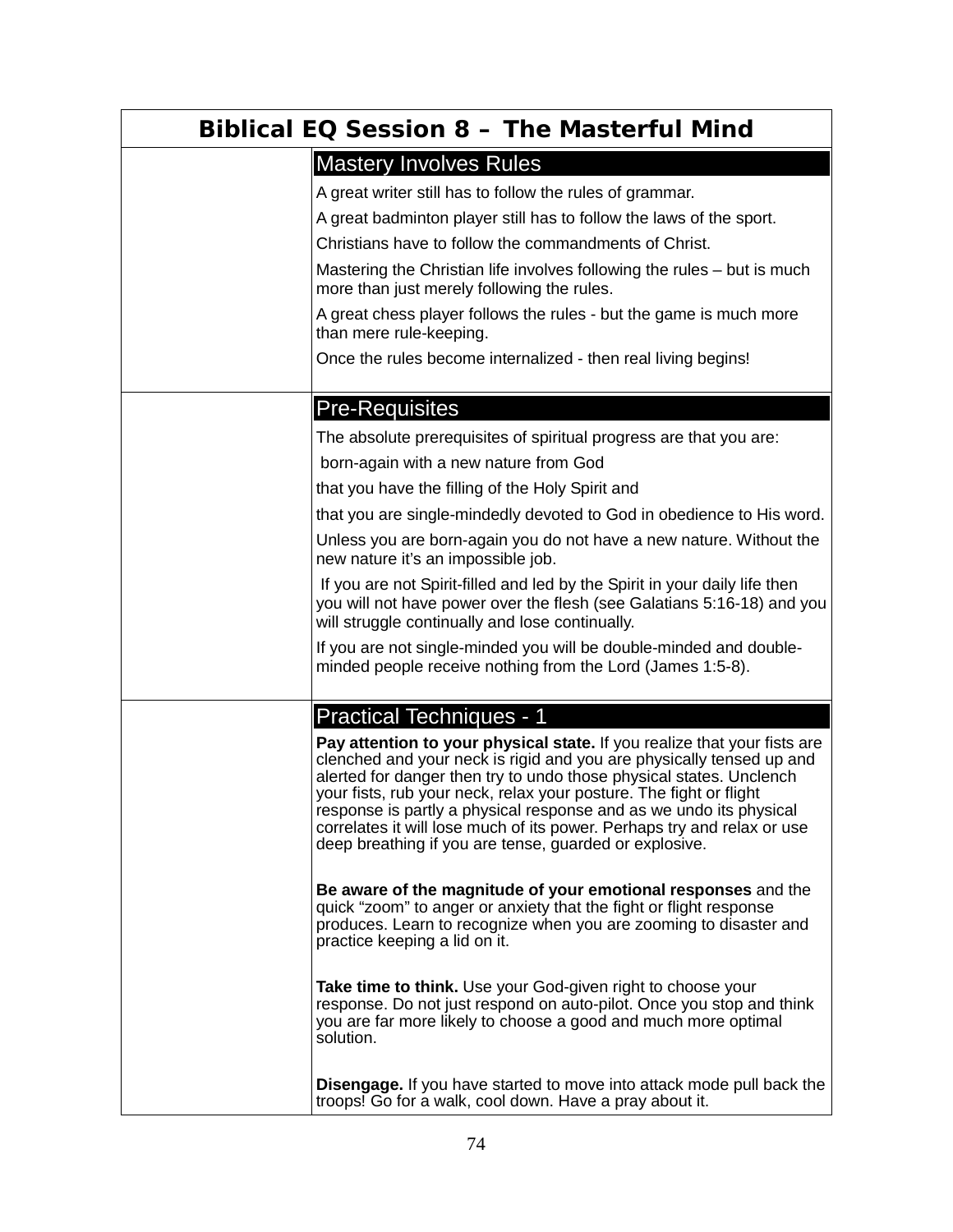| Biblical EQ Session 8 – The Masterful Mind                                                                                                                                                                                                                                                                                                                                                                                                                                                                                                                                                                                                                                             |
|----------------------------------------------------------------------------------------------------------------------------------------------------------------------------------------------------------------------------------------------------------------------------------------------------------------------------------------------------------------------------------------------------------------------------------------------------------------------------------------------------------------------------------------------------------------------------------------------------------------------------------------------------------------------------------------|
| <b>Practical Techniques - 2</b>                                                                                                                                                                                                                                                                                                                                                                                                                                                                                                                                                                                                                                                        |
| If you are going into a situation that you know aggravates you (such<br>as dealing with an annoying person) try to make a conscious<br>decision about how you are going to react in that situation. Then<br>rehearse your balanced and biblical reaction over and over in your<br>mind. Perhaps seven times or seventy times seven? (see Matthew 18)<br>Train yourself mentally to react rightly just like professional golfers<br>'see the ball going in the hole' even before they make the shot. Use<br>mental rehearsal to disarm potential conflict situations.                                                                                                                   |
| In the converse of this - don't mentally rehearse the wrong<br>response. Don't see in your mind's eye a picture of yourself strangling<br>the boss of the phone company. It may be very satisfying but it is not<br>helpful. It is educating yourself in the wrong direction.                                                                                                                                                                                                                                                                                                                                                                                                          |
| Use the 'what would Jesus do?' question as a quick reference.                                                                                                                                                                                                                                                                                                                                                                                                                                                                                                                                                                                                                          |
| <b>Practical Techniques - 3</b>                                                                                                                                                                                                                                                                                                                                                                                                                                                                                                                                                                                                                                                        |
| Question your perceptions of threat. Is this really a life or death<br>issue? Am I getting tensed up over nothing? What does it say about<br>me if I am so easily riled? Or on the flight response: Is it really that<br>bad? Is the world going to end over this? Is this fear, anxiety and<br>emotional reactivity helping me? Has running away from things helped<br>or hindered my life?                                                                                                                                                                                                                                                                                           |
| Learn to find your emotional center and to live from it and to know<br>when it is in balance and out of balance. This is quite difficult for many<br>people.                                                                                                                                                                                                                                                                                                                                                                                                                                                                                                                           |
| Some people will push you wanting you to explode so they can take<br>advantage of your immature reaction. Be alert to this and deliberately<br>react the opposite way they are pushing you. (1 Corinthians 4:12) For<br>instance when they revile you greet them with a blessing. (1 Peter<br>2:23 NKJV) who, when He was reviled, did not revile in return; when<br>He suffered, He did not threaten, but committed Himself to Him who<br>judges righteously;                                                                                                                                                                                                                         |
| <b>Practical Techniques - 4</b>                                                                                                                                                                                                                                                                                                                                                                                                                                                                                                                                                                                                                                                        |
| Remember that when you react rightly to unjust treatment that "great"<br>is your reward in heaven". So rejoice and give yourself a pat on the<br>back when you keep your cool. Positive reinforcement for good<br>behavior. (Matthew 5:11)                                                                                                                                                                                                                                                                                                                                                                                                                                             |
| Do not return evil for evil. (Romans 12:17) Keep a lid on your desire<br>to retaliate. Leave retaliation to the Lord. (Romans 12:19) If we return<br>a blessing instead we will inherit blessing. (1 Peter 3:9).                                                                                                                                                                                                                                                                                                                                                                                                                                                                       |
| If people rip you off and insult you don't escalate it into a life or<br>death struggle over honor and pride. This is what Jesus means when<br>He says "do not resist him who is evil". (He does not mean that the<br>police should not arrest robbers!) Rather it means "don't let the evil<br>person push you into a full-scale, adrenalin packed, fight or flight<br>response". Deny the natural man's urge to strike back. If he slaps you,<br>turn the other cheek, if he takes your cloak, let him, if he makes you<br>walk a mile, go two. If he says "give me money" let him have some.<br>(Matthew 5:38-42). Deny your reactivity and show you are made of<br>different stuff |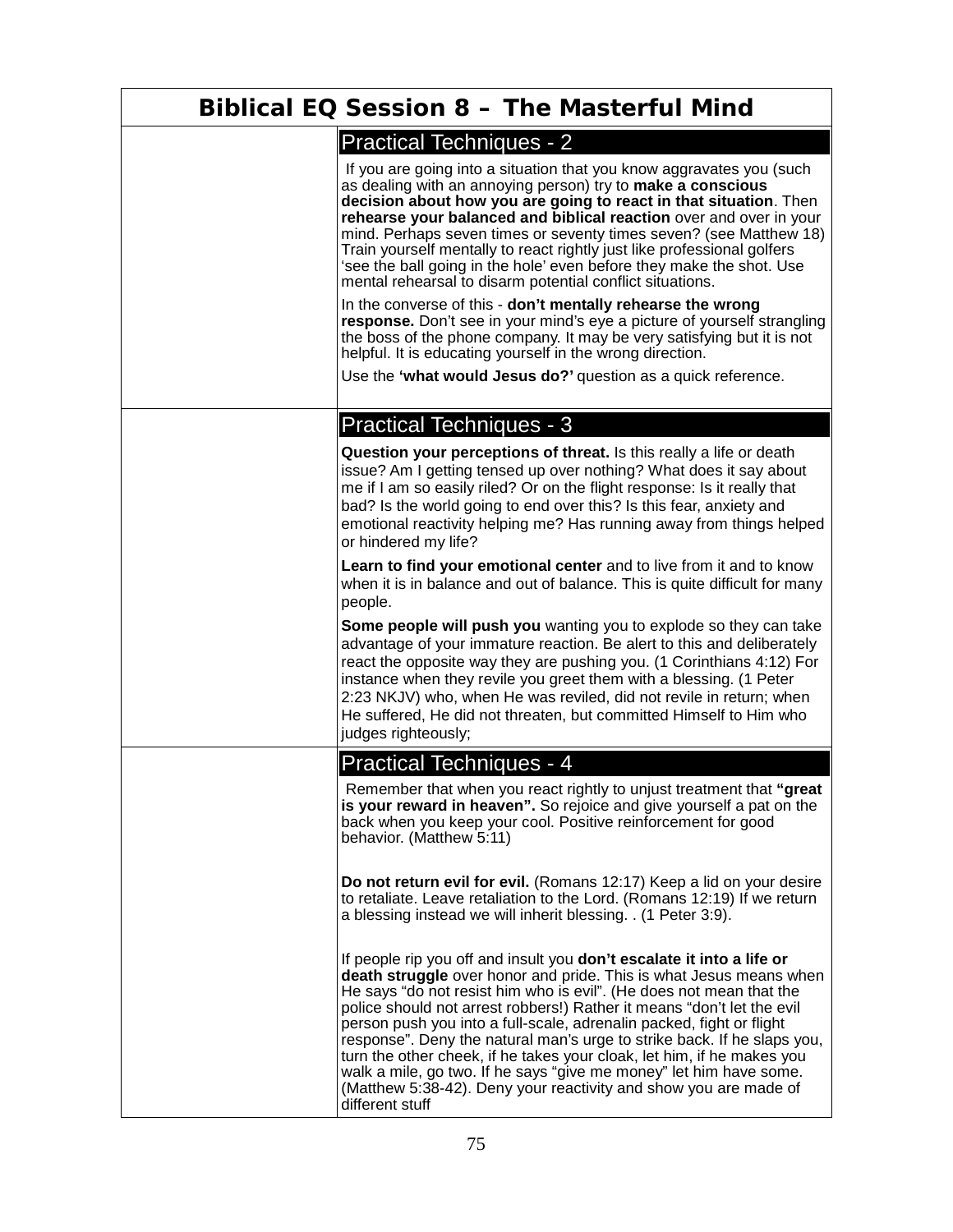| Biblical EQ Session 8 - The Masterful Mind |                                                                                                                                                                                                                                                                                                                                                                                                                                                                                                                                                 |  |
|--------------------------------------------|-------------------------------------------------------------------------------------------------------------------------------------------------------------------------------------------------------------------------------------------------------------------------------------------------------------------------------------------------------------------------------------------------------------------------------------------------------------------------------------------------------------------------------------------------|--|
|                                            | <b>Practical Techniques - 5</b>                                                                                                                                                                                                                                                                                                                                                                                                                                                                                                                 |  |
|                                            | Don't let unkind, ungrateful, stingy, mean or small-<br>minded people get to you. God is merciful to the unkind<br>and ungrateful and we have a great reward in heaven when<br>we do likewise. (Luke 6:35) Brush their meanness to one<br>side without taking it too personally and treat them as well<br>as you can with reasonable safety (because some are quite<br>toxic).                                                                                                                                                                  |  |
|                                            | Do not get your ego hooked into the game of "Christian"<br>comparisons", my church is bigger than your church etc.<br>This only leads to fuming and fighting.                                                                                                                                                                                                                                                                                                                                                                                   |  |
|                                            | Do not let theology push you into fight or flight mode.<br>Only debate under circumstances that are harmless to the<br>hearers (such as with good friends in the ministry) unless of<br>course there is an urgent apologetic reason. Even then your<br>speech should be seasoned with salt.                                                                                                                                                                                                                                                     |  |
|                                            | <b>Practical Techniques - 6</b>                                                                                                                                                                                                                                                                                                                                                                                                                                                                                                                 |  |
|                                            | <b>Learn correct responses</b> by modeling mature Christians<br>and by studying the heroes of the faith.                                                                                                                                                                                                                                                                                                                                                                                                                                        |  |
|                                            | Make a personal commitment to grow in this area.                                                                                                                                                                                                                                                                                                                                                                                                                                                                                                |  |
|                                            | Have some friends keep you <b>accountable</b> for your reactions<br>and encourage you to maturity.                                                                                                                                                                                                                                                                                                                                                                                                                                              |  |
|                                            | Enjoy the feeling of grace rather than the feeling of<br>explosive emotional power.                                                                                                                                                                                                                                                                                                                                                                                                                                                             |  |
|                                            | Flight - Into Agoraphobia                                                                                                                                                                                                                                                                                                                                                                                                                                                                                                                       |  |
|                                            | Life circumstances cause the person to reach, at some point<br>in their life, a point of nervous exhaustion in which fear that<br>already exists cannot be suppressed or controlled by the will<br>and during which new fears can be easily implanted.                                                                                                                                                                                                                                                                                          |  |
|                                            | Strange frightening thoughts then appear in a tired<br>mind. The person worries about these thoughts. This further<br>activates the fight or flight response and exhausts the<br>person and so they have even less energy to control their<br>fears with. More fears then surface, the person then worries,<br>and so on in a vicious circle. The strange thoughts in the<br>tired mind eventually reach such an intensity that they lead<br>the person to the threshold of panic.<br>A small incident then triggers a full-scale panic attack, |  |
|                                            | which, if this spiral continues, may become the first of many.                                                                                                                                                                                                                                                                                                                                                                                                                                                                                  |  |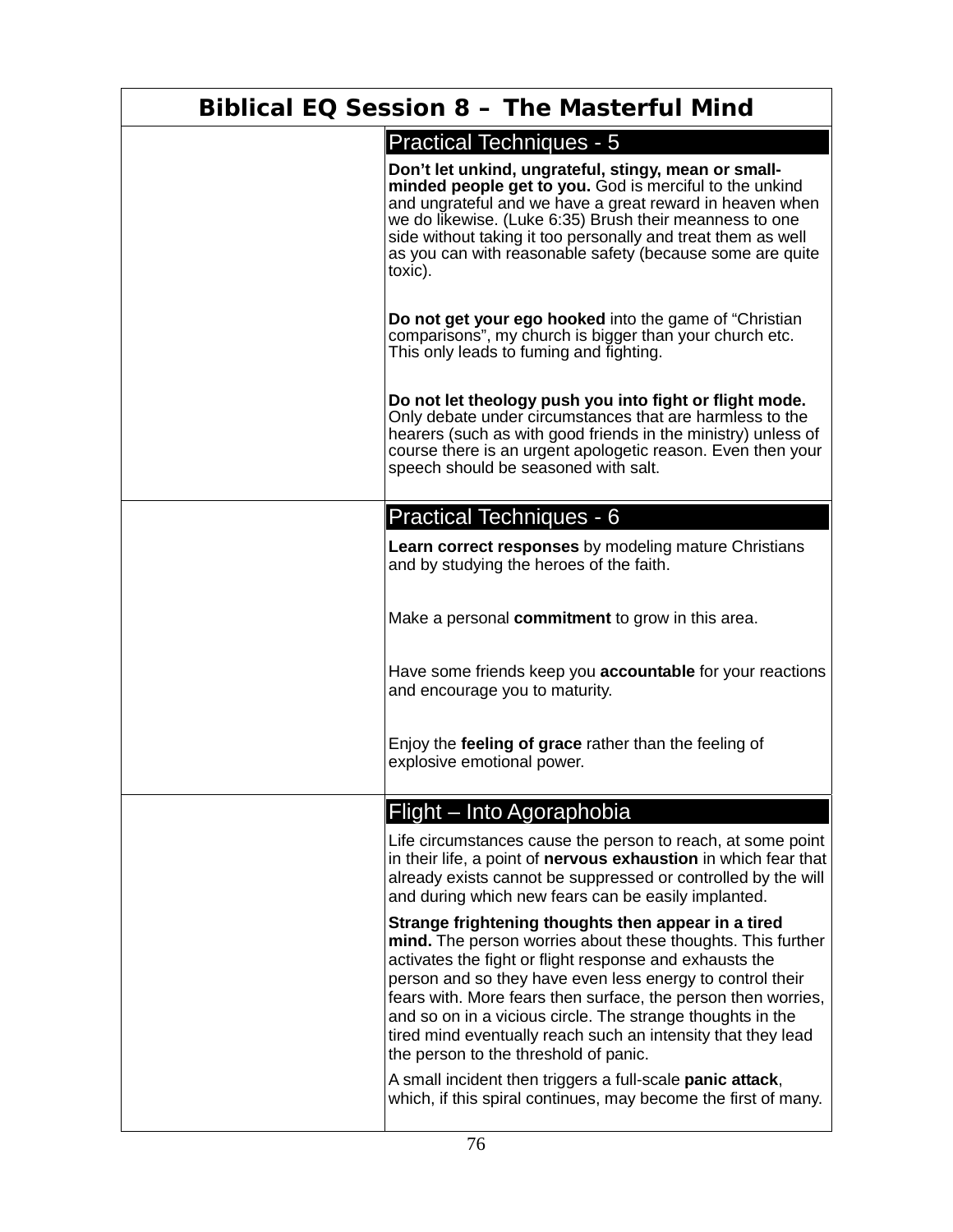| Biblical EQ Session 8 – The Masterful Mind |                                                                                                                                                                                                                                                                                                                                            |
|--------------------------------------------|--------------------------------------------------------------------------------------------------------------------------------------------------------------------------------------------------------------------------------------------------------------------------------------------------------------------------------------------|
|                                            | <b>Disengaging From Your Fears</b>                                                                                                                                                                                                                                                                                                         |
|                                            | Mastering such fear means moving away from the<br>fight or flight response.                                                                                                                                                                                                                                                                |
|                                            | Instead of trying to fight the fears or run away from<br>them they are just accepted.                                                                                                                                                                                                                                                      |
|                                            | This position of not fighting and not running away<br>disengages the fight or flight response, lowers the<br>adrenalin levels and helps the person think.                                                                                                                                                                                  |
|                                            | They are encouraged to go slowly because the need<br>to "hurry" or take action activates the fight or flight<br>response.                                                                                                                                                                                                                  |
|                                            | They are encouraged to rest, eat properly and recover<br>strength and get over their prior depletion. This<br>enables then to get some perspective on their fears.                                                                                                                                                                         |
|                                            | <b>Floating Through</b>                                                                                                                                                                                                                                                                                                                    |
|                                            | The only way to deal with fear is going through. "Even<br>jelly legs will get you there".                                                                                                                                                                                                                                                  |
|                                            | Of great importance is "floating through" difficult<br>experiences. The problem with fearful people is they<br>engage life too tightly. When you grab life too tightly it<br>bounces you round and you end up either struggling<br>with it or fleeing from it.                                                                             |
|                                            | A bit of detachment can lead to peace of mind.<br>"Floating through" can help people survive normally<br>traumatic experiences such as shopping in a large<br>mall. The person floats through the shop door, floats<br>around the store, floats up to the counter, floats out<br>the money and pays for the goods and floats out<br>again. |
|                                            | The person is slightly detached but not dissociated<br>from reality and is able to do the task that was<br>impossible before.                                                                                                                                                                                                              |
|                                            | <b>Four Key Concepts</b>                                                                                                                                                                                                                                                                                                                   |
|                                            | 1. Face, do not run away.                                                                                                                                                                                                                                                                                                                  |
|                                            | 2. Accept, do not fight                                                                                                                                                                                                                                                                                                                    |
|                                            | 3. Float, do not tense.                                                                                                                                                                                                                                                                                                                    |
|                                            | 4. Let time pass – do not be impatient with time.                                                                                                                                                                                                                                                                                          |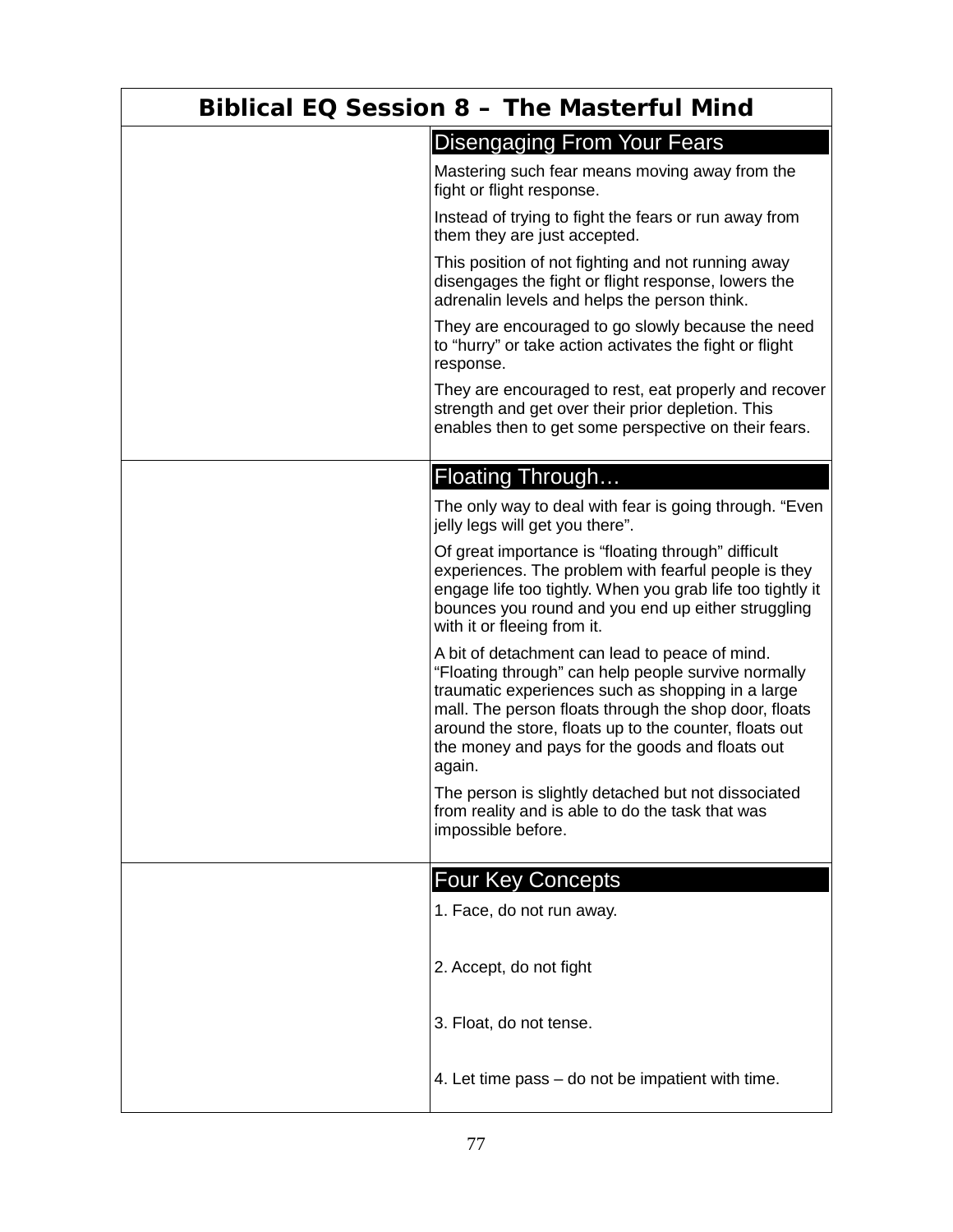| Biblical EQ Session 8 - The Masterful Mind |                                                                                                                                                                                                                 |
|--------------------------------------------|-----------------------------------------------------------------------------------------------------------------------------------------------------------------------------------------------------------------|
|                                            | <b>Reacting To Spiritual Experiences</b>                                                                                                                                                                        |
|                                            | Powerful spiritual experiences often invoke the<br>fight or flight response.                                                                                                                                    |
|                                            | We need to face them, not run away from them                                                                                                                                                                    |
|                                            | We need to accept them calmly $-$ and evaluate<br>them wisely.                                                                                                                                                  |
|                                            | We should quietly move through them and not<br>become threatened and aggressive.                                                                                                                                |
|                                            | We should let time pass, weigh them up<br>carefully, and not rush around in response.                                                                                                                           |
|                                            | An Intimidating Workload                                                                                                                                                                                        |
|                                            | Face the workload, don't run from it.                                                                                                                                                                           |
|                                            | Simply accept that it has to be done, don't see<br>it as a threat.                                                                                                                                              |
|                                            | Make a list, put it in order of priority and float<br>through it one task at a time. Don't tense up<br>and become hurried and nervy.                                                                            |
|                                            | Let time pass. Stop watching the clock, if you<br>are working efficiently and doing the jobs in<br>order of priority then time is not the problem.                                                              |
|                                            | <b>Solution-Focussed Thinking</b>                                                                                                                                                                               |
|                                            | Focus on finding the solution rather than<br>analyzing the problem.                                                                                                                                             |
|                                            | When we focus on the problem we end up<br>blaming, analyzing, and often activate the fight<br>or flight response.                                                                                               |
|                                            | When we focus on the solution we use our<br>creativity and our sense of mastery and<br>become constructive people.                                                                                              |
|                                            | Paul Problema gets a flat tire, finds the nail,<br>analyzes the nail, works out how the nail got on<br>the road, is still stuck there two weeks later<br>fuming in anger and crusading about nails on<br>roads. |
|                                            | Sam Solution gets a flat tire, gets the jack,<br>takes off the wheel, puts on the spare and is<br>driving home ten minutes later. Watches Paul<br>Problema's campaign on TV and laughs.                         |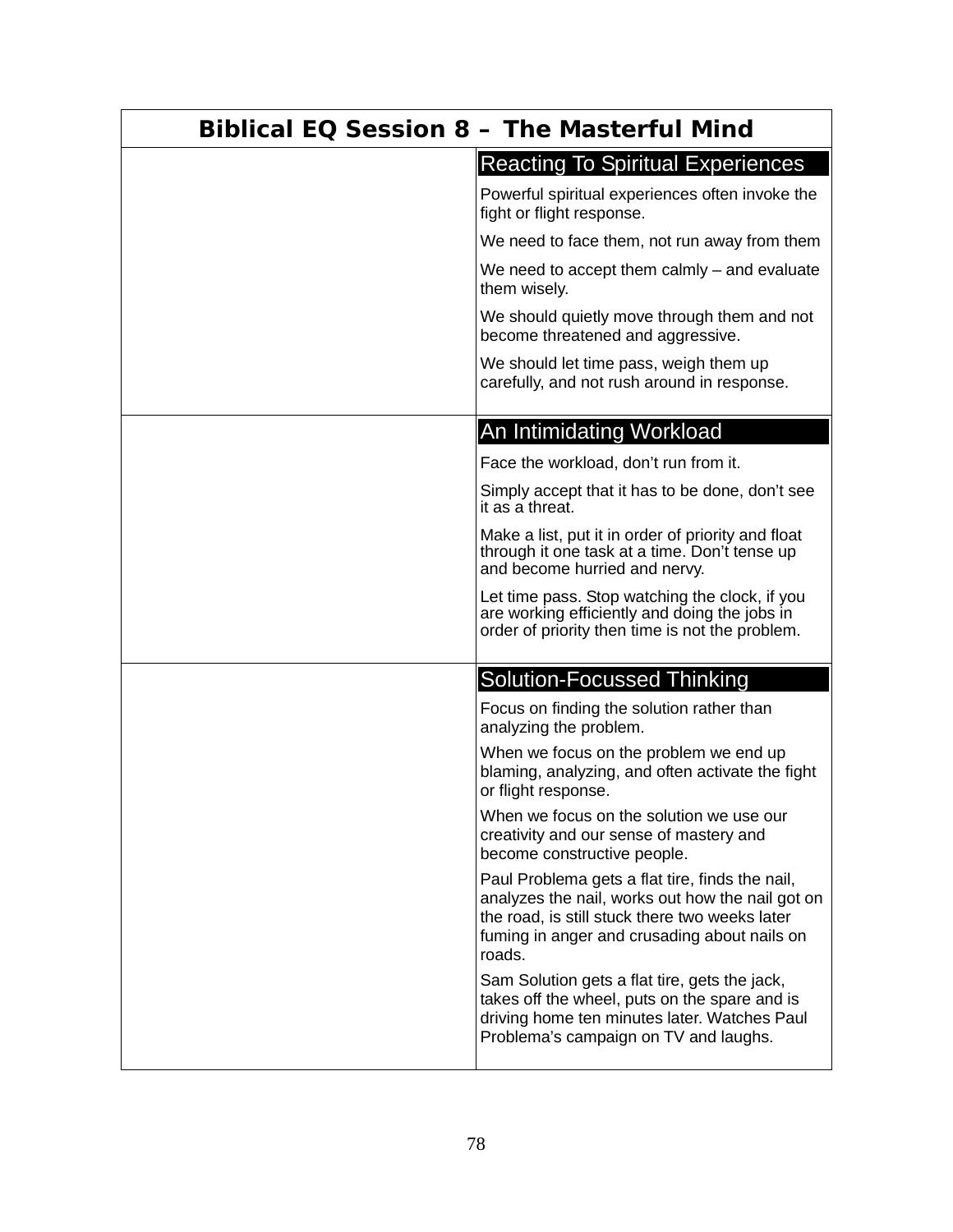| Biblical EQ Session 8 - The Masterful Mind |                                                                                                                                                                                                            |  |
|--------------------------------------------|------------------------------------------------------------------------------------------------------------------------------------------------------------------------------------------------------------|--|
|                                            | S-F Thinking In Action                                                                                                                                                                                     |  |
|                                            | Just find a solution. Don't ask why the stream is flooding or sit<br>around analyzing the water quality $-$ just find the bridge and walk<br>across.                                                       |  |
|                                            | Avoid the paralysis of analysis.                                                                                                                                                                           |  |
|                                            | Don't see problems everywhere. Learn to see solutions<br>everywhere.                                                                                                                                       |  |
|                                            | Big problems sometimes have really simple solutions.                                                                                                                                                       |  |
|                                            | If you do what you have always done you will get what you have<br>always got.                                                                                                                              |  |
|                                            | Ask what is working and do more of it.                                                                                                                                                                     |  |
|                                            | If it's not working stop doing it.                                                                                                                                                                         |  |
|                                            | Don't fix the blame $-$ fix the problem.                                                                                                                                                                   |  |
|                                            |                                                                                                                                                                                                            |  |
|                                            | <b>Jesus &amp; Solutions</b>                                                                                                                                                                               |  |
|                                            | Jesus had an amazingly solution-focused approach to life.                                                                                                                                                  |  |
|                                            | In the gospels Jesus says "nothing is impossible with God" or "all<br>things are possible with God" a total of nine times.                                                                                 |  |
|                                            | Jesus finds solutions for blind people, lepers, demon-possessed<br>Legion, Lazarus in the grave, five thousand hungry listeners and a<br>boat full of disciples on a stormy sea.                           |  |
|                                            | Whatever the problem there was always a solution and the solution<br>always gave glory to God. The faith of Jesus searched for, found<br>and activated solutions.                                          |  |
|                                            | Summary                                                                                                                                                                                                    |  |
|                                            | We are to move away from the visceral and self-defeating reactions<br>of the fight or flight response to the noble, practical, solution-<br>focused and faith-filled responses of the sanctified believer. |  |
|                                            | Mastery is the balanced command of our consciousness in every<br>situation so that we act according to the will of God.                                                                                    |  |
|                                            | The instrument for doing this is the mind. The mind is the only part<br>of our consciousness that we can focus and deploy.                                                                                 |  |
|                                            | We can use it to stop automatic responses and to master our<br>emotions.                                                                                                                                   |  |
|                                            | We can focus the mind on God and things above and be<br>connected to His eternal power.                                                                                                                    |  |
|                                            | We can use the mind to give us poise and power when we face our<br>fears.                                                                                                                                  |  |
|                                            | We can search for positive faith-filled solutions to pressing needs<br>so as to give glory to God.                                                                                                         |  |
|                                            | Mastery can be practiced and is greatly assisted by solution-<br>focussed thinking.                                                                                                                        |  |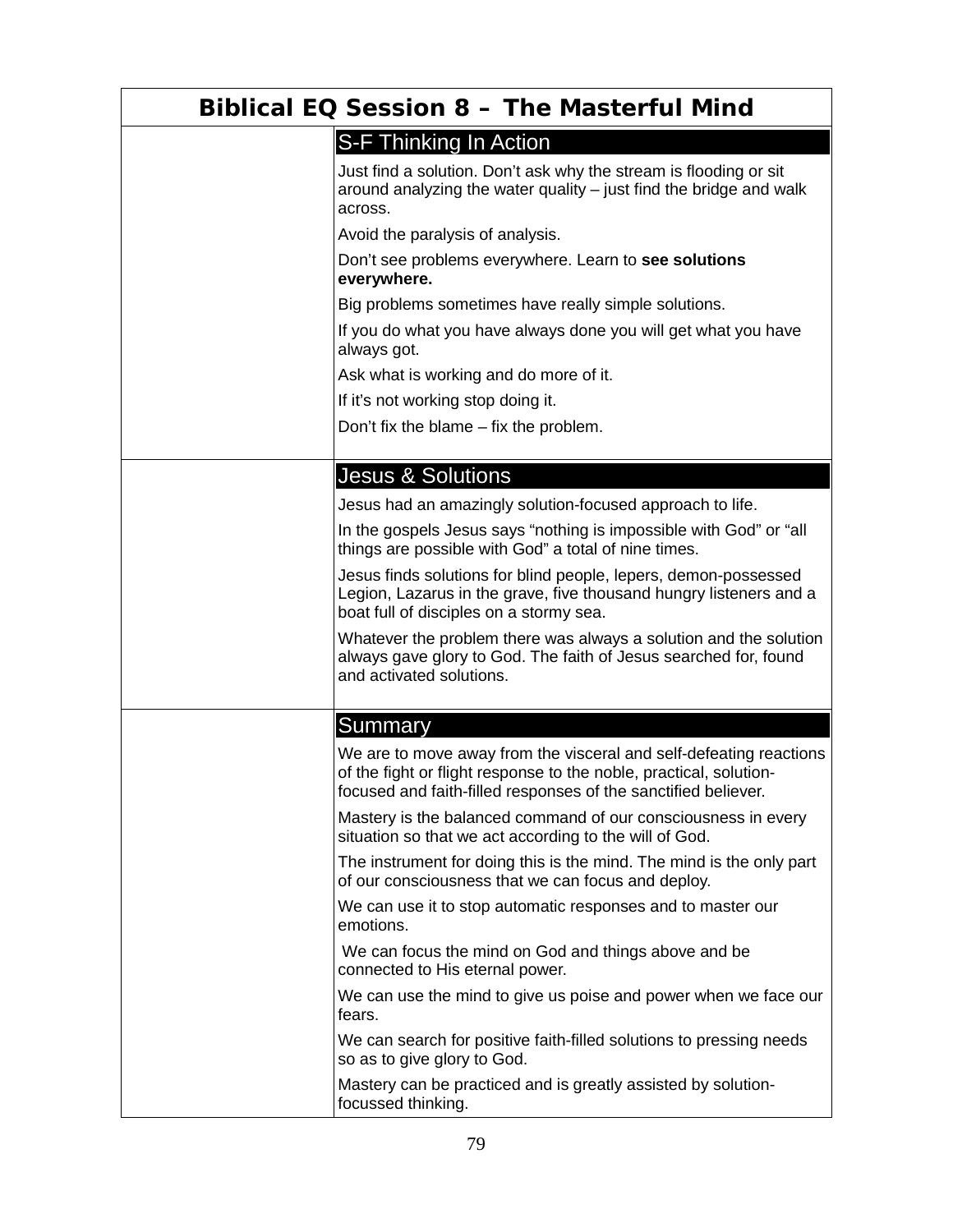| Biblical EQ Session 9 - Naming And Evaluating                                                                                                                                                                                                 |
|-----------------------------------------------------------------------------------------------------------------------------------------------------------------------------------------------------------------------------------------------|
| <b>Christians And Emotions</b>                                                                                                                                                                                                                |
| Like it or not God has made us to be emotional beings. He wants us<br>to have emotions - His emotions.                                                                                                                                        |
| He wants us to weep over the lost, be moved with compassion for the<br>oppressed, be outraged by injustice, provoked by idolatry and angry<br>at the hard of heart.                                                                           |
| He wants us to love the sheep in our charge, be caught up in the<br>agony of intercession and have hearts full of hope.                                                                                                                       |
| The Christian life, properly lived, is awash in emotion. However it is<br>not merely sentimental, trite or unstable.                                                                                                                          |
| Truly Christian emotions have a majesty about them. They resonate<br>with the Kingdom and participate in and agree with the Truth.                                                                                                            |
| The Quality Of Our Emotions                                                                                                                                                                                                                   |
| People and their emotions are like bells.                                                                                                                                                                                                     |
| Some people are like alarm bells going off anxiously and loudly. Some<br>are chipped and cracked and when they "ring" the sound seems<br>painful or like the bells on old-fashioned trams noisy, clanging, rattling.                          |
| Yet others are like shop bells being rung by everyone that enters their<br>life. Some are like a carillon, gentle, and beautiful and silvery; finally<br>there are those that are deep and resonant and summon the<br>countryside to worship. |
| The aim of Biblical EQ is to produce people who ring true and ring<br>deeply with the emotions of God. People whose very emotional<br>presence is a declaration of the Kingdom of God.                                                        |
| To do this we must get a handle on our emotions, we must be able to<br>name them and we must start to choose which emotions we will<br>express and which emotions we should deny.                                                             |
| <b>Identifying Our Emotions</b>                                                                                                                                                                                                               |
| Many people cannot clearly identify their emotions. They simply use<br>general words and phrases such as "good", "bad", "up" and "OK",<br>instead of more specific and useful words like "disconsolate", "elated"<br>and "perplexed".         |
| For others feelings are just a confused blur.                                                                                                                                                                                                 |
| Yet others are so hurt that pain overwhelms all other finer feelings and<br>for those people the emotional choice is constant pain or oblivion.                                                                                               |
| Many chose oblivion via drugs, alcohol, or promiscuity and<br>increasingly they escape into the total oblivion of death through<br>suicide.                                                                                                   |
| Such people need help. They need to untangle their emotions and<br>work through to peace.                                                                                                                                                     |
| So being able to "feel their feelings" and being able to identify and<br>name their emotions is a crucial first step.                                                                                                                         |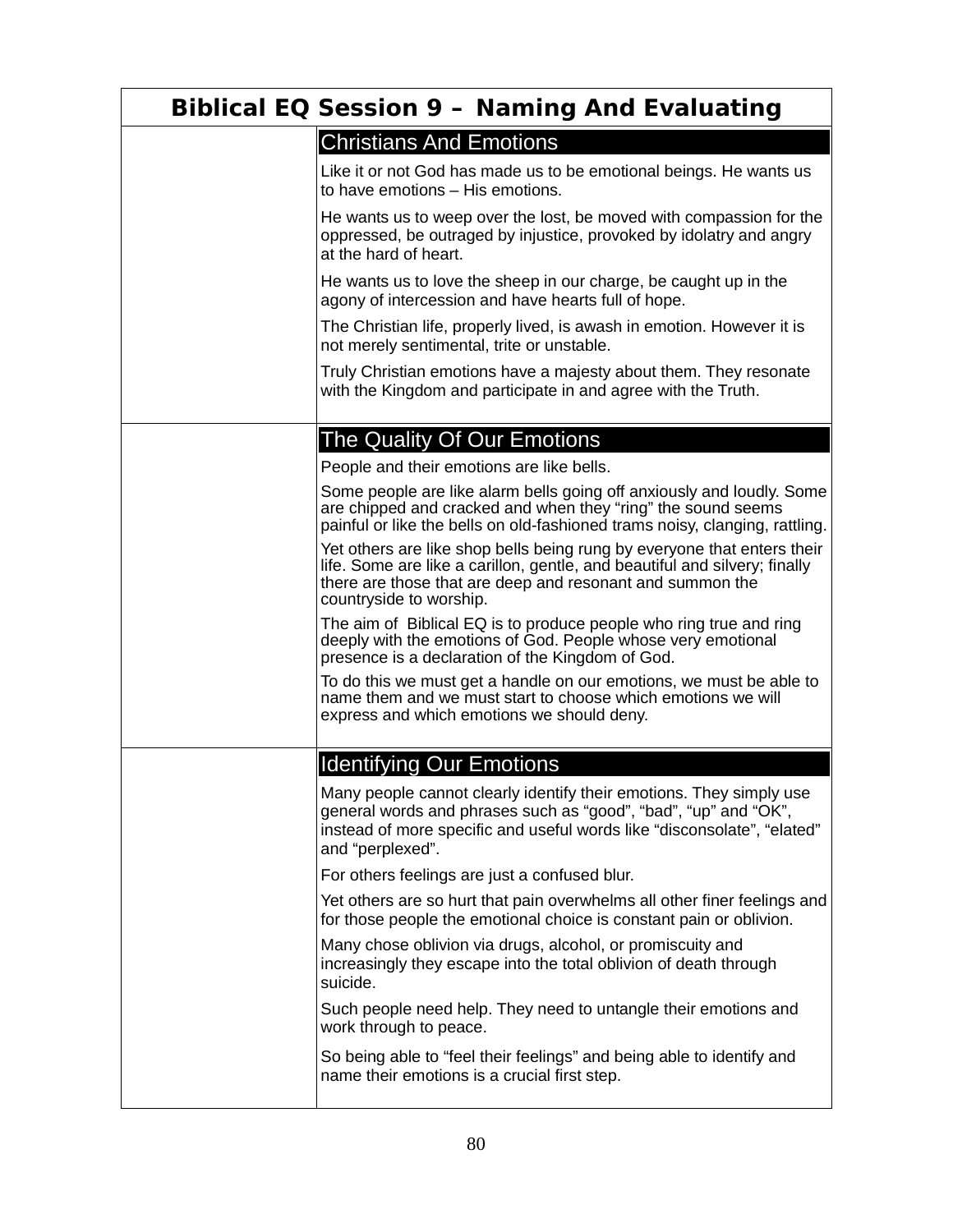| Biblical EQ Session 9 - Naming And Evaluating                                                                                                                                                                                                                                                                                                                                                         |
|-------------------------------------------------------------------------------------------------------------------------------------------------------------------------------------------------------------------------------------------------------------------------------------------------------------------------------------------------------------------------------------------------------|
| The Importance Of Accuracy                                                                                                                                                                                                                                                                                                                                                                            |
| Another reason why good emotional identification is important is that mistaken<br>emotional identification can lead to spiritual disaster.                                                                                                                                                                                                                                                            |
| For example take the common confusion between love and lust. A young person<br>who confuses these two can end up in a disastrous relationship.                                                                                                                                                                                                                                                        |
| Love and lust are opposites as looking at 1 Corinthians 13 soon reveals: "Love is<br>patient (but lust is impatient), love is kind (but lust is cruel), love does not envy<br>(but lust envies much), love does not parade itself (but lust is an exhibitionist)<br>and so on.                                                                                                                        |
| If we think we are feeling one thing but are in fact feeling its opposite all sorts of<br>havoc can be unleashed.                                                                                                                                                                                                                                                                                     |
| Regret and repentance can seem similar. However regretting being found out is<br>far different from repenting from sin.                                                                                                                                                                                                                                                                               |
| Unless we can correctly identify emotions in ourselves and others we can make<br>serious mistakes in judgment.                                                                                                                                                                                                                                                                                        |
| <b>Studying Our Emotions</b>                                                                                                                                                                                                                                                                                                                                                                          |
| For information about emotions and the fine differences between them the<br>Psalms, classic poetry, novels and good literature are excellent sources. The<br>portrayal of emotions by great authors helps us to get in touch with our feelings<br>and to discriminate between them.                                                                                                                   |
| Of course writing our own poetry, keeping a diary, painting, joining a drama<br>group or attending a 12 step group or workshop can also be ways to get in touch<br>with buried feelings and gradually sort out the emotional knots within.                                                                                                                                                            |
| As we do so it is initially important to simply accept the emotions that surface<br>rather than leaping to spiritual judgments before the process is complete.                                                                                                                                                                                                                                        |
| Making spiritual judgments about the emotions we experience is often counter-<br>productive and causes us to express some emotions and repress others to<br>conform to a spiritual standard or model that we have been taught in church.                                                                                                                                                              |
| <b>Blessed Believer</b>                                                                                                                                                                                                                                                                                                                                                                               |
| The Blessed Believer: The ideal Christian is a person of great faith who prays<br>fervently and receives great blessing from God and lives in abundance and<br>happiness free from anxiety and turmoil. Salvation is easily and joyously and<br>often instantly received. Abraham, Isaac, David and Solomon are seen as<br>models Can easily focus on material blessings as a sign of God's approval. |
| <b>Expresses:</b> Praise, gratitude, thankfulness, joy and contentment. "Rejoice in the<br>Lord always". Salvation is from misery to happiness. Happiness is a sign that<br>Jesus is in your heart.                                                                                                                                                                                                   |
| <b>Represses:</b> Sorrow, depression, grief, anxiety, genuine doubt, feelings of<br>weakness and inadequacy, disappointment, any sense that life has treated them<br>in an unfair manner. Negative emotions are construed as indicating a "lack of<br>victory".                                                                                                                                       |
| <b>Model fails when</b> life appears to be far less than blessed such as when life<br>appears to be unjust or unfair or when pain is overwhelming or during grief and<br>sorrow. Job is the classical example of a blessed believer being challenged by<br>life.                                                                                                                                      |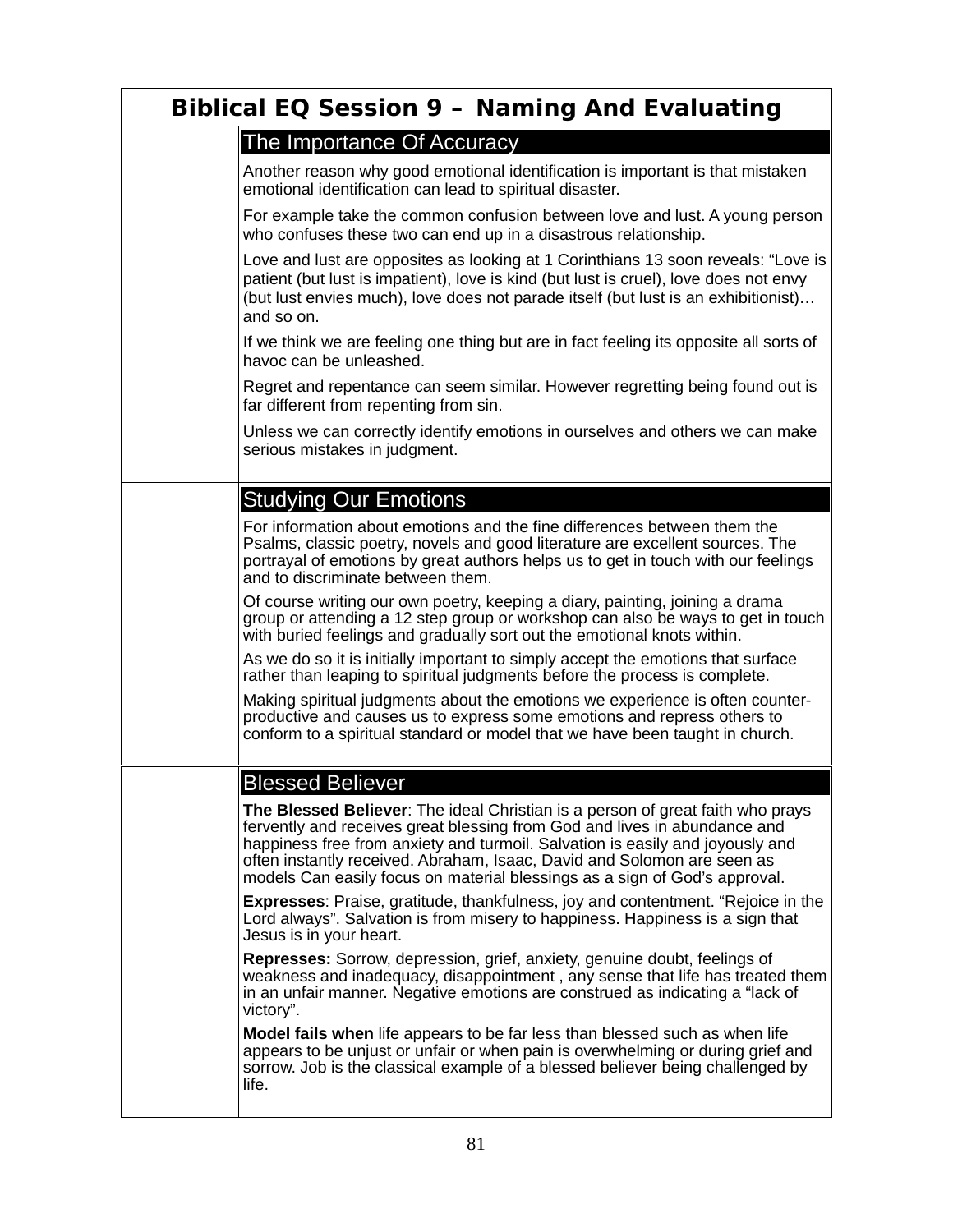| <b>Biblical EQ Session 9 - Naming And Evaluating</b>                                                                                                                                                                                                                                                                                           |
|------------------------------------------------------------------------------------------------------------------------------------------------------------------------------------------------------------------------------------------------------------------------------------------------------------------------------------------------|
| <b>Penitent Pilgrim</b>                                                                                                                                                                                                                                                                                                                        |
| The Penitent Pilgrim: The pilgrim is escaping judgment and<br>heading away from the World which is doomed. The Christian life<br>involves separation from sin and worldliness and the serious<br>pursuit of salvation which only relatively few attain and which is a<br>perilous journey. Pilgrim's Progress. Lot escaping Sodom. James       |
| <b>Expresses:</b> Sorrow for sin, seriousness, self-examination,<br>correction of faults, penitence, intense prayer, travail, joy over<br>forgiveness, righteous anger, woe, and pessimism over the world.                                                                                                                                     |
| <b>Represses:</b> Frivolity, laughter, flippancy, playfulness, sensuality,<br>attraction to worldly things, sexuality, pride over achievement,<br>romance. Positive emotions are treated with suspicion.                                                                                                                                       |
| <b>Weak Area:</b> Can become legalistic and joyless. Fails to give<br>proper place to the goodness of Creation and creates rebellion in<br>people brought up in this system who learn life is not as grim as<br>portrayed.                                                                                                                     |
| <b>Independent Achievers</b>                                                                                                                                                                                                                                                                                                                   |
| The Independent Achiever: Emphasizes being in ministry and<br>achieving things for God. A Christian is measured by the size of his<br>or her ministry and how they achieved it alone as their personal<br>vision. Strategic thinking, business skills and personal success are<br>highly prized. Models include Nehemiah and the apostle Paul. |
| <b>Expresses:</b> Faith, hope, vision, optimism, joy, and the emotions of<br>the will and the mind.                                                                                                                                                                                                                                            |
| Represses: Tend not to be artistic and may lack compassion at<br>times. They avoid necessary introspection and reflection. Doubt<br>and fear are repressed rather than faced.                                                                                                                                                                  |
| <b>Weakness:</b> Can lead to burn-out. Works for some people but can<br>destroy others. Their spouses often suffer.                                                                                                                                                                                                                            |
| The Child Of Nature                                                                                                                                                                                                                                                                                                                            |
| The Child of Nature is still living in the Garden of Eden and feels<br>free to express all kinds of emotion. Spontaneity, freedom,<br>expressiveness, artistic skill and creativity are high on the agenda.                                                                                                                                    |
| <b>Expressed:</b> Nearly all emotions are freely expressed. Creativity,<br>joy, freedom. The inner child is given freedom to play.                                                                                                                                                                                                             |
| <b>Represses:</b> Discernment, wisdom, truth and responsibility. Can be<br>undisciplined and immature emotionally.                                                                                                                                                                                                                             |
| <b>Weakness:</b> Can become overly sensual and fall into moral<br>disorder. There is a tendency to anarchy and irresponsibility. Lacks<br>power and authority.                                                                                                                                                                                 |
|                                                                                                                                                                                                                                                                                                                                                |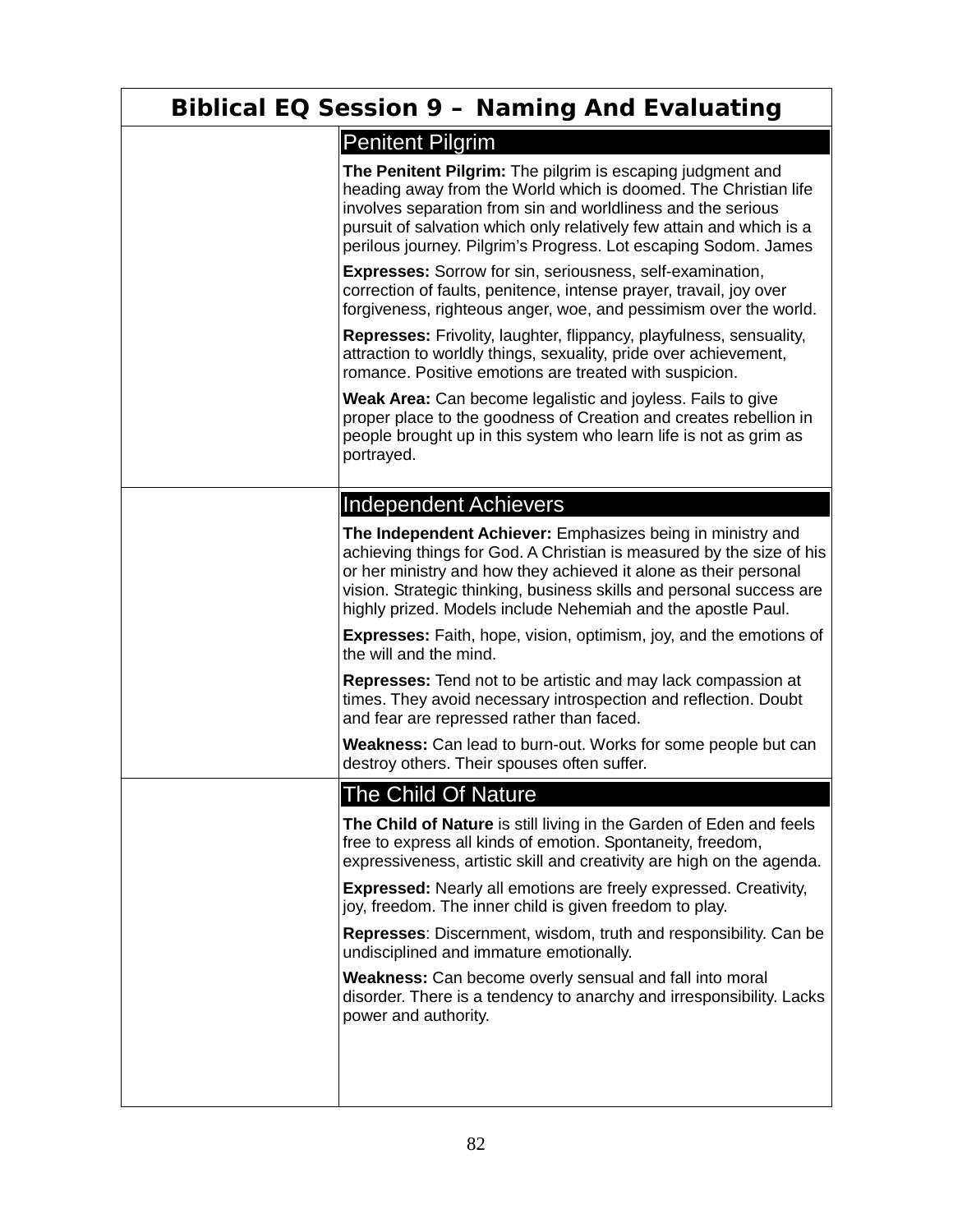| Biblical EQ Session 9 - Naming And Evaluating                                                                                                                                                                                                                                                                      |
|--------------------------------------------------------------------------------------------------------------------------------------------------------------------------------------------------------------------------------------------------------------------------------------------------------------------|
| <b>Sacrificial Servants</b>                                                                                                                                                                                                                                                                                        |
| The Sacrificial Servant:. Its what you give up for<br>God that counts. The Christian "has no rights and is<br>there to "spend themselves for God" and "burn out<br>for Jesus". Spiritual indicators include remoteness<br>of where one serves and the poverty of conditions.<br>David Brainerd is a model example. |
| Expresses: Enthusiasm and passion for God and<br>devotion to the cause.                                                                                                                                                                                                                                            |
| <b>Represses:</b> Most emotions are repressed or<br>sublimated including most natural affections.                                                                                                                                                                                                                  |
| <b>Weakness:</b> At times is the stuff of cults. Tends to<br>love God alone and sacrifices self, family and<br>neighbour to the cause. Sacrifices can backfire later<br>on and be like "dynamite on the altar".                                                                                                    |
| <b>Serene Saints</b>                                                                                                                                                                                                                                                                                               |
| The Serene Saint: Like Yoda in Star Wars these are<br>the unruffled and wise contemplatives full of<br>peace and deep emotions. Their goal is<br>tranquility of soul and union with God and self-<br>mastery.                                                                                                      |
| <b>Expresses:</b> Tranquility and peace, gentle emotions,<br>prayerful devotion, saintly emotions, mercy.                                                                                                                                                                                                          |
| <b>Represses:</b> Anger and most intense emotions<br>including sexuality are repressed.                                                                                                                                                                                                                            |
| Weaknesses: Can be weak at critical moments and<br>fail to tackle issues of justice and practical issues of<br>life. Can become very selfish and inward.                                                                                                                                                           |
| <b>Radical Revolutionaries</b>                                                                                                                                                                                                                                                                                     |
| The Radical Revolutionary: Enjoys turning over<br>the tables in the Temple. Seeking after justice they<br>identify with the Old Testament prophets. The ideal<br>Christian is a counter-culture revolutionary who<br>brings transformation to society.                                                             |
| <b>Expresses:</b> Righteous anger, passion for justice,<br>indignation, wrath. Vision, hope and even optimism<br>may also be present.                                                                                                                                                                              |
| <b>Represses:</b> Tend to be overly serious and lose<br>natural playfulness and joy. Gentleness and<br>meekness may also be lacking.                                                                                                                                                                               |
| <b>Weakness:</b> In some contexts this is very much<br>needed in others it is totally inappropriate. Not a<br>whole of life perspective for most people.                                                                                                                                                           |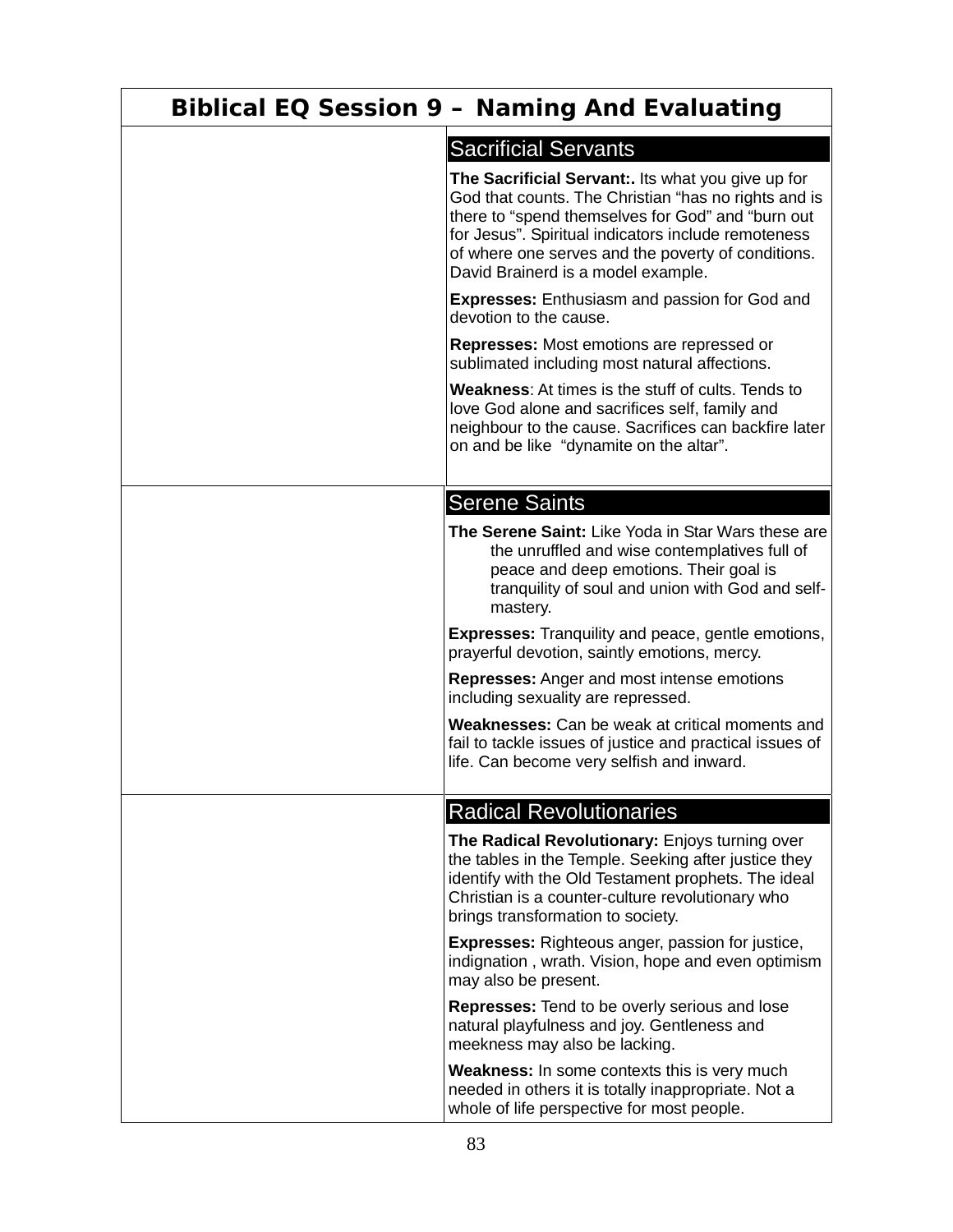| Biblical EQ Session 9 - Naming And Evaluating |                                                                                                                                                                                                                                                                                                                                                       |  |
|-----------------------------------------------|-------------------------------------------------------------------------------------------------------------------------------------------------------------------------------------------------------------------------------------------------------------------------------------------------------------------------------------------------------|--|
|                                               | <b>Energetic Evangelists</b>                                                                                                                                                                                                                                                                                                                          |  |
|                                               | The Energetic Evangelist: The ideal Christian<br>sees many people saved. They are master<br>communicators who are always witnessing. They<br>have strong personalities are enthusiastic and clear<br>sighted.                                                                                                                                         |  |
|                                               | <b>Expresses:</b> Black and white emotions. Enthusiasm,<br>passion for the lost, joy, exuberance.                                                                                                                                                                                                                                                     |  |
|                                               | <b>Represses:</b> Reflective quiet emotions are often<br>seen as impractical.                                                                                                                                                                                                                                                                         |  |
|                                               | <b>Weakness:</b> Lacks any understanding of ambiguities<br>and complexity, a very confined and narrow model<br>that only works for people with one spiritual gift.                                                                                                                                                                                    |  |
|                                               | <b>Aggressive Apologists</b>                                                                                                                                                                                                                                                                                                                          |  |
|                                               | The Aggressive Apologist defends the faith from<br>error at every turn and exposes heresy, cults,<br>witchcraft and deception as well as contending with<br>other belief systems. The ideal Christian is<br>knowledgeable, theologically correct, logical and<br>able to debate others so that they convert to<br>Christianity or correct their ways. |  |
|                                               | <b>Expresses:</b> Reason, logic, righteous indignation,<br>anger, forcefulness, suspicion,                                                                                                                                                                                                                                                            |  |
|                                               | <b>Represses: Playfulness, gentleness, creativity,</b><br>sympathy, mercy,                                                                                                                                                                                                                                                                            |  |
|                                               | <b>Weakness:</b> Tends to distrust emotional expression<br>and be overly logical and dry. Can make a person<br>very rigid in their later years.                                                                                                                                                                                                       |  |
|                                               | <b>Ecstatic Enthusiasts</b>                                                                                                                                                                                                                                                                                                                           |  |
|                                               | The Ecstatic Enthusiast: Led by the Spirit they are<br>"on the move for God" and express strong<br>enthusiasm for spiritual things. Spiritual ecstasy is a<br>sign of God's presence.                                                                                                                                                                 |  |
|                                               | Expresses: Trance states, ecstasy, passion,<br>enthusiasm, joy, exuberance, praise, thanksgiving.                                                                                                                                                                                                                                                     |  |
|                                               | <b>Represses:</b> Critical faculties, analysis,<br>contemplation, thinking, reflection and negative<br>emotions such as pain, grief and disappointment.                                                                                                                                                                                               |  |
|                                               | Weaknesses: Tends to spiritual burn out and can<br>be very unstable and insufficiently critical. Tends to<br>fall for fads and is too simplistic for many of life's<br>deeper practical issues.                                                                                                                                                       |  |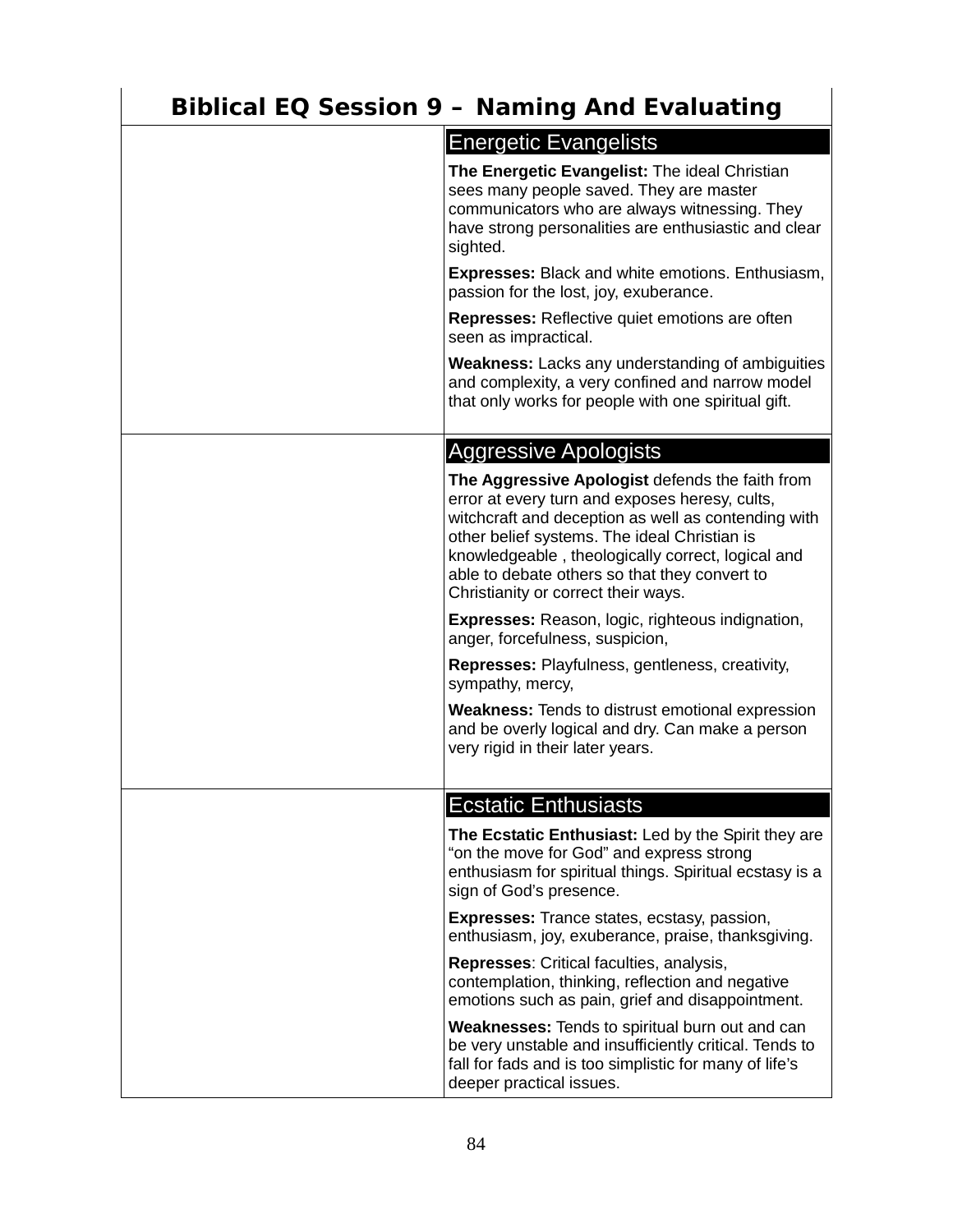| Biblical EQ Session 9 - Naming And Evaluating |                                                                                                                                                                                                                                                                                                                     |  |
|-----------------------------------------------|---------------------------------------------------------------------------------------------------------------------------------------------------------------------------------------------------------------------------------------------------------------------------------------------------------------------|--|
|                                               | The Reasonable Man                                                                                                                                                                                                                                                                                                  |  |
|                                               | The Reasonable Man: Wisdom and Reason are the<br>voices of the Spirit who leads Christians into a balanced<br>and moderate life that reflects proper priorities and<br>which is well adjusted to the social context the believer<br>lives in. Extremes are interpreted as a sign of a<br>dysfunctional personality. |  |
|                                               | <b>Expresses:</b> Reason, analysis, ethical reflection,<br>conventions and social mores, well-tempered emotions,<br>kindness, gentleness, reasonableness. "Moderation in<br>all things"                                                                                                                             |  |
|                                               | <b>Represses:</b> Strong emotion of all kinds is disapproved<br>of as well as any major breach of social standards.                                                                                                                                                                                                 |  |
|                                               | <b>Weakness: Tends to worldliness and spiritual</b><br>skepticism.                                                                                                                                                                                                                                                  |  |
|                                               | The Perfect Man                                                                                                                                                                                                                                                                                                     |  |
|                                               | The Perfect Man: Like Confucius' concept the perfect<br>man is without inappropriate emotion or any visible<br>faults. Emotion is carefully guarded and kept under<br>control. The perfect man is upright, ethical, has perfect<br>manners and social perception, and is extremely<br>humble and meek.              |  |
|                                               | <b>Expresses: Proper behavior, loyalty, humility,</b><br>meekness, convention, submission, restraint, ethics,<br>duty. "Being without fault in one's conduct in life".                                                                                                                                              |  |
|                                               | Represses: Anger, pain, intimacy, vulnerability,<br>affection.                                                                                                                                                                                                                                                      |  |
|                                               | <b>Weakness:</b> Because how others perceive the Christian<br>is of ultimate importance it can produce harshness and<br>hypocrisy. Can be cold and distant.                                                                                                                                                         |  |
|                                               | <b>Good Samaritans</b>                                                                                                                                                                                                                                                                                              |  |
|                                               |                                                                                                                                                                                                                                                                                                                     |  |
|                                               | The Good Samaritan Love of neighbor expressed as<br>social action and deeds of mercy mark the true<br>Christian. Kindness, gentleness, mercy and helpfulness<br>are the premier virtues.                                                                                                                            |  |
|                                               | <b>Expresses:</b> Mercy, gentleness, kindness, hospitality,<br>inclusion, practical deeds of love and compassion.                                                                                                                                                                                                   |  |
|                                               | Represses: Exclusion, rejection, unkindness of any<br>sort, tries to develop a very inclusive and non-<br>theological faith.                                                                                                                                                                                        |  |
|                                               | Weakness: Has much merit but can become just social<br>work without a true saving gospel being proclaimed.                                                                                                                                                                                                          |  |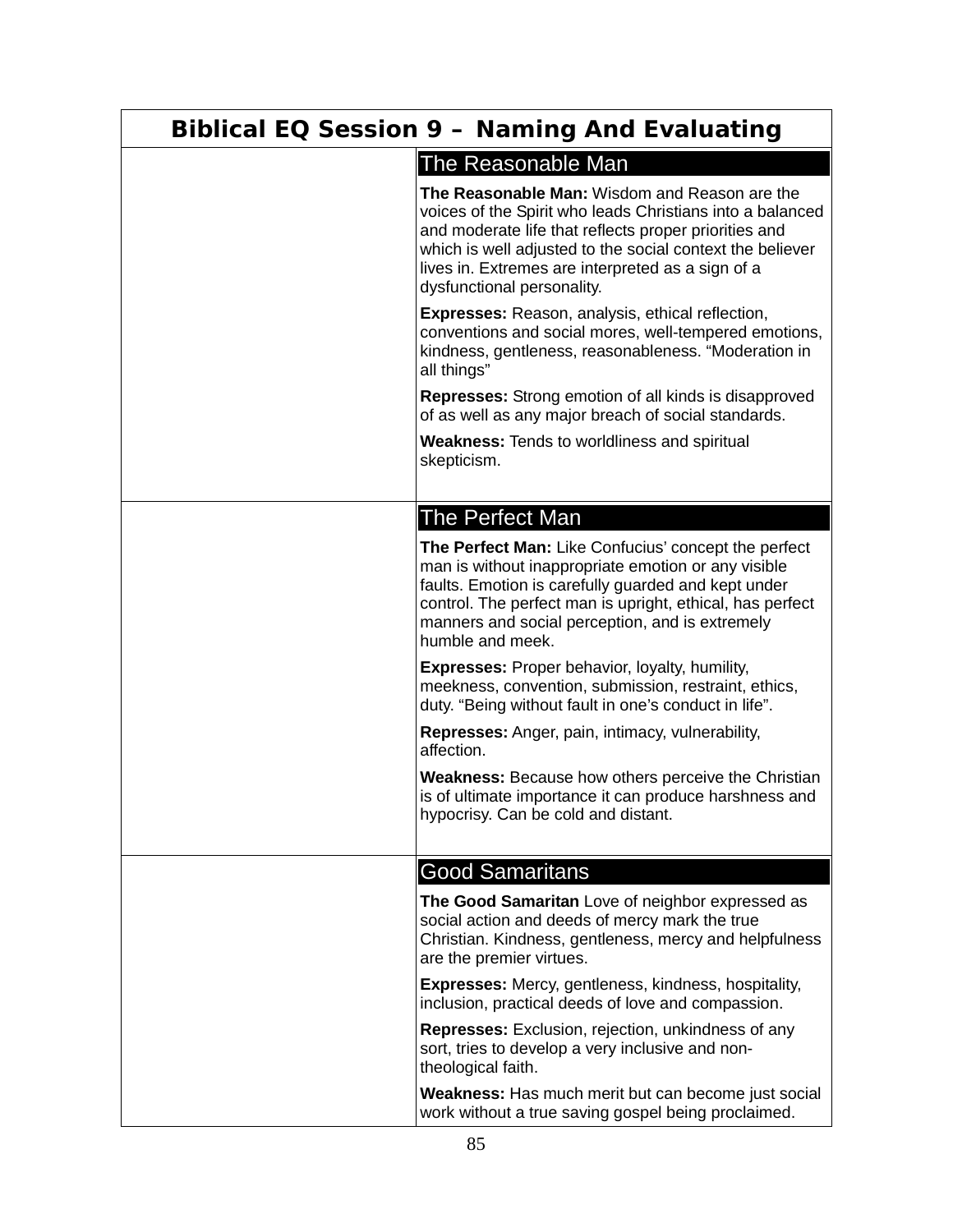| Biblical EQ Session 9 - Naming And Evaluating |                                                                                                                                                                                                                                                                                                                                    |
|-----------------------------------------------|------------------------------------------------------------------------------------------------------------------------------------------------------------------------------------------------------------------------------------------------------------------------------------------------------------------------------------|
|                                               | <b>Principled Idealist</b>                                                                                                                                                                                                                                                                                                         |
|                                               | The Principled Idealist is characterized by seeking the<br>high and noble life lived by principles and virtue and self-<br>renunciation for the Ideal Good. People are valued by<br>their principles, intentions and ideals without reference to<br>actions.                                                                       |
|                                               | <b>Expresses:</b> High ideals and aspirations, concepts, ideas,<br>justice, philosophies, ambition, personal striving for high<br>goals, vision.                                                                                                                                                                                   |
|                                               | <b>Represses:</b> The mundane, earthy, concrete details of<br>daily life, attention to detail, diligence. Earthiness and<br>pragmatism are perceived to be un-spiritual.                                                                                                                                                           |
|                                               | <b>Weakness:</b> Frequently disorganized. Often so focused<br>on the external goals that they lose personal insight and<br>can become dishonest and treacherous.                                                                                                                                                                   |
|                                               | <b>Perceptive Pragmatists</b>                                                                                                                                                                                                                                                                                                      |
|                                               | The Perceptive Pragmatist is able to sum up life quickly<br>and fix problems on the spot. A Christian is measured by<br>their skills in analysis and implementation.                                                                                                                                                               |
|                                               | <b>Expresses:</b> Analysis, evaluation, enthusiasm, practical<br>knowledge, authority, wisdom, toughness, shrewdness,<br>energy.                                                                                                                                                                                                   |
|                                               | <b>Represses:</b> Empathy, kindness, compassion, mercy.<br>Most emotions are not felt deeply and they tend to be<br>deemed as irrelevant. Weakness: Tend to come unstuck<br>in mid-life and feel a deep sense of meaninglessness.<br>May neglect relationships. May see virtue as impractical.                                     |
|                                               | Intelligent Instructor                                                                                                                                                                                                                                                                                                             |
|                                               | The Intelligent Instructor is a learned Christian who<br>teaches well and can exegete the difficult verses of<br>Scripture. The goal is knowledge of God and wisdom and<br>knowledge are equated with progress in the Christian life.<br>Academic prowess is prized and church is often made<br>into a classroom. Ezra is a model. |
|                                               | <b>Expresses:</b> Moderate emotions suitable for the<br>classroom - Balance, evaluation, discipline, kindness,<br>gentleness, logic, intelligence, knowledge, reasoning,<br>humor.                                                                                                                                                 |
|                                               | <b>Represses:</b> Strong passions are suspect. Practicality<br>may be lacking. Distrusts the subjective and non-<br>cognitive areas of the Christian life. Often lacks<br>celebration and praise.                                                                                                                                  |
|                                               | Weakness: Can become dry, dull and overly rational.<br>Praise and worship tend to be seen as only teaching<br>tools.                                                                                                                                                                                                               |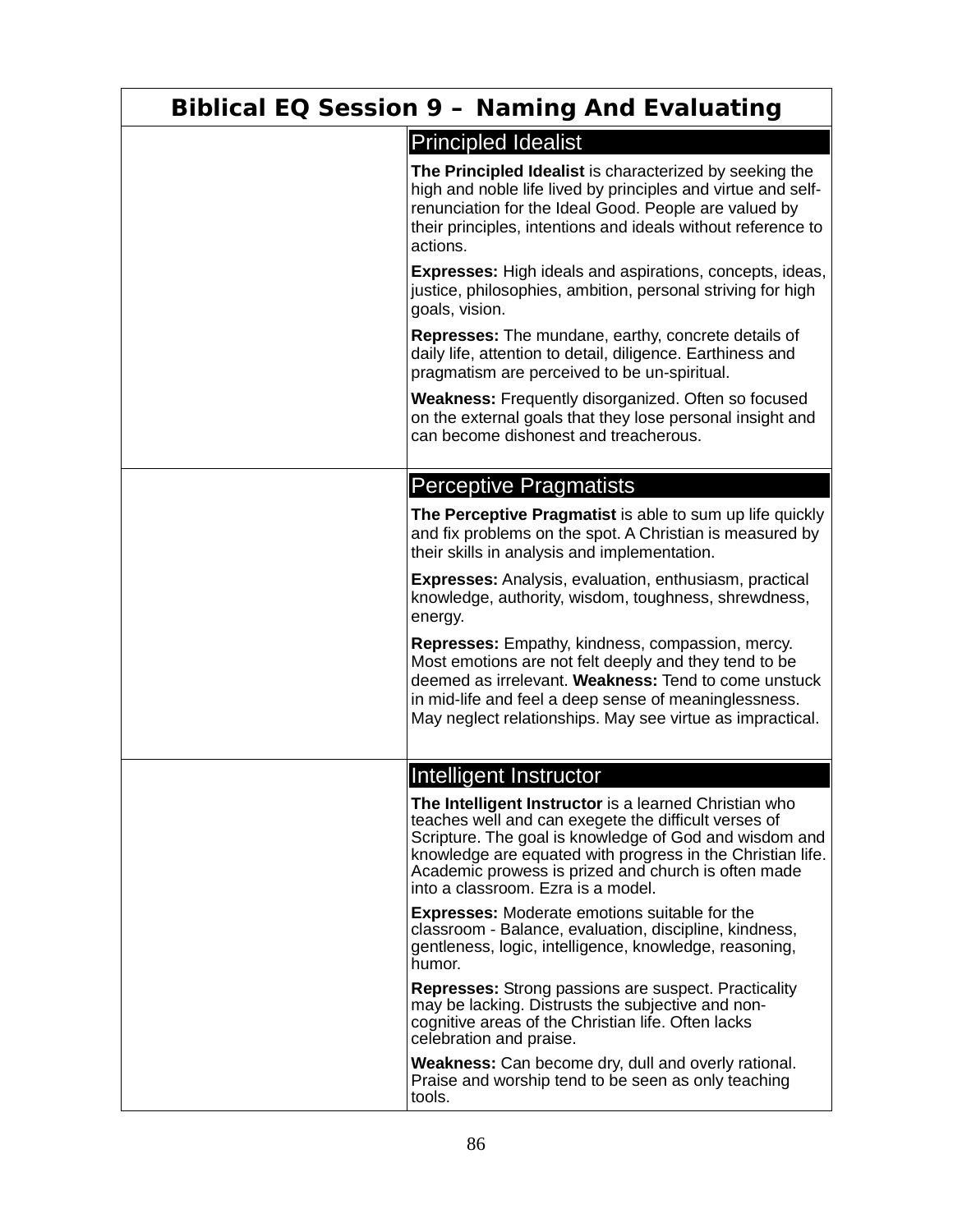| Biblical EQ Session 9 - Naming And Evaluating |                                                                                                                                                                                                               |
|-----------------------------------------------|---------------------------------------------------------------------------------------------------------------------------------------------------------------------------------------------------------------|
|                                               | All These Models Are Incomplete!                                                                                                                                                                              |
|                                               | None of the above emotional models can work for all<br>believers.                                                                                                                                             |
|                                               | There is no "right model" in that list.                                                                                                                                                                       |
|                                               | They are all incorrect at some point or other.                                                                                                                                                                |
|                                               | Being in a group that only honors one of these models can be<br>difficult and confining.                                                                                                                      |
|                                               | Jesus as our model transcends all these "boxes" that we try<br>to put people into.                                                                                                                            |
|                                               | <b>God Will Challenge Your Model</b>                                                                                                                                                                          |
|                                               | God will not be satisfied with you being less than Christ-like.                                                                                                                                               |
|                                               | He will work on the difference between the model of faith you<br>have adopted and Christ as revealed in and by the Scriptures.                                                                                |
|                                               | Your mental model of the ideal Christian undoubtedly has<br>many Scriptures that support it – but here and there it can be<br>improved and in fact needs to be improved if you are to be<br>fully like Jesus. |
|                                               | In my Christian life I have had to do a major revision of my<br>faith about every seven years or so.                                                                                                          |
|                                               | I move from a certain model to a more Christ-like one then<br>that in turn is challenged and revised and so the process<br>goes on.                                                                           |
|                                               | <b>Changing Our Mental Model</b>                                                                                                                                                                              |
|                                               | How then do we correct our mental model of the Christian<br>faith – particularly one we are quite committed to?                                                                                               |
|                                               | Read one of the gospels and note the difference between<br>how you act and react - and how Jesus acts and reacts.                                                                                             |
|                                               | Would you be happy being a friend of publicans and sinners?<br>Would you let a prostitute touch your feet? Would you say<br>"You cannot serve God and Mammon" with conviction?                                |
|                                               | At those points where your model and the gospel model<br>disagree you must decide to change and become like Jesus.                                                                                            |
|                                               | Other clues are inner discontent with where you are at<br>(maybe its your model of Christianity that's wrong), or a<br>desire for something more.                                                             |
|                                               | Go with your questions seeking their answers in the Scripture<br>and "brick by brick" you will build up a more mature idea of<br>what it means to be a Christ-like person.                                    |
|                                               |                                                                                                                                                                                                               |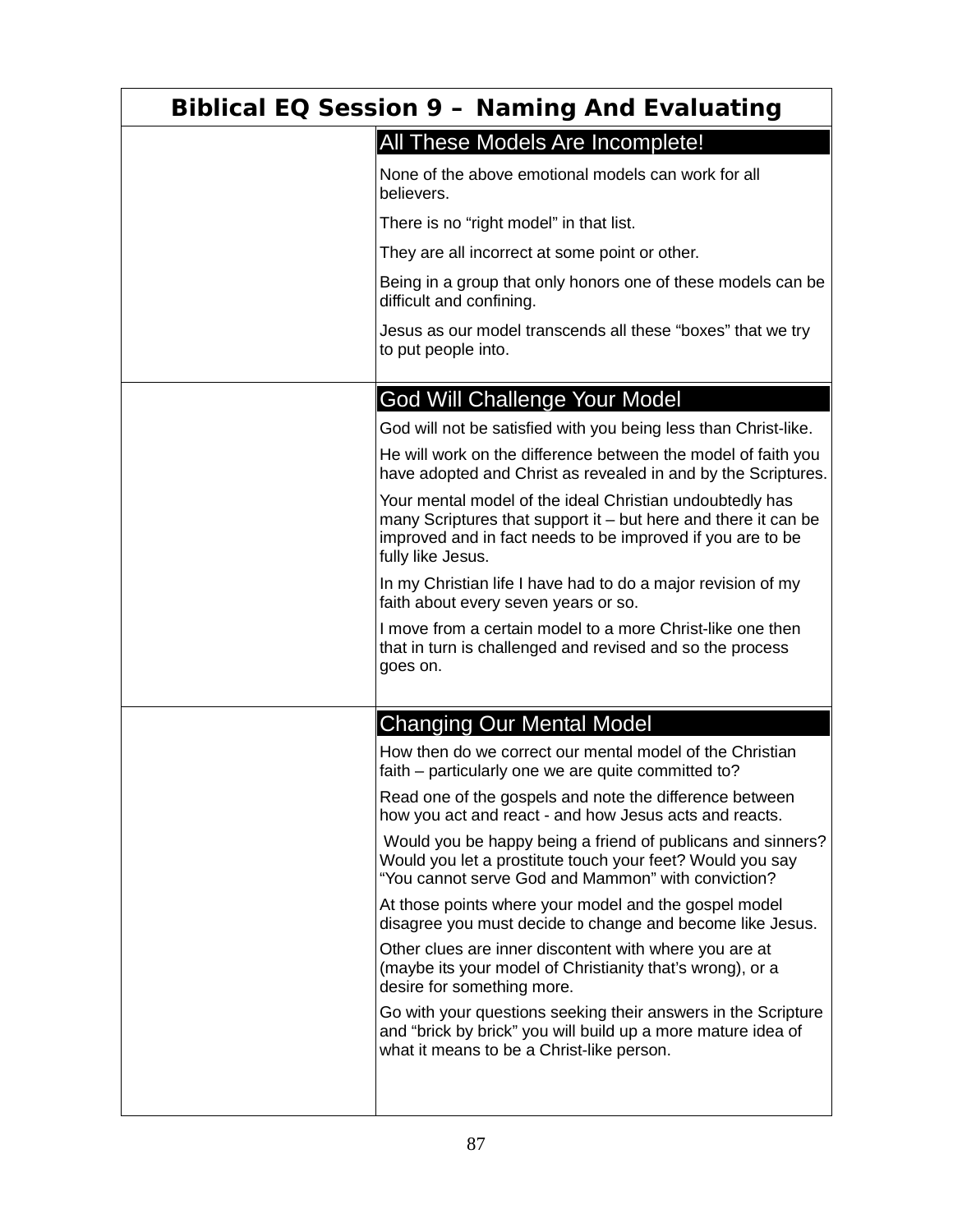| Biblical EQ Session 9 - Naming And Evaluating |                                                                                                                                                                                                                                    |  |
|-----------------------------------------------|------------------------------------------------------------------------------------------------------------------------------------------------------------------------------------------------------------------------------------|--|
|                                               | <b>Culture &amp; Upbringing</b>                                                                                                                                                                                                    |  |
|                                               | You may need to make a calculated decision to move beyond<br>your culture and upbringing, accepting that which is good and<br>rejecting that which is evil and moving to maturity in Christ.                                       |  |
|                                               | The Jewish Christians in the book of Acts had a most difficult<br>time doing this because they were so sure of then superiority<br>of Jewish culture and practices and of the need to be<br>circumcised.                           |  |
|                                               | Their model of Jesus was that He was "a good Jewish boy<br>who kept the Law" - and He did!                                                                                                                                         |  |
|                                               | However He also accepted Gentiles!                                                                                                                                                                                                 |  |
|                                               | Chapters ten to fifteen of the book of Acts detail with the<br>terrible tension Peter and the Jewish Christians faced when<br>the Gentiles accepted the gospel. A church-wide conference<br>had to be called to resolve the issue. |  |
|                                               | Changing models of faith was not easy then and its not easy<br>now.                                                                                                                                                                |  |
|                                               | So far we have seen that                                                                                                                                                                                                           |  |
|                                               | We need to be able to identify individual emotions.                                                                                                                                                                                |  |
|                                               | When we become aware of emotions we tend to quickly<br>judge them as good or bad.                                                                                                                                                  |  |
|                                               | We tend to use an "emotional model" to do this – which we<br>get from our family, our culture or our church.                                                                                                                       |  |
|                                               | This model tells us which emotions to express and which<br>emotions to repress.                                                                                                                                                    |  |
|                                               | We need to change that model to a more Christ-like model of<br>emotional expression.                                                                                                                                               |  |
|                                               | This may involve difficult cultural and personal changes.                                                                                                                                                                          |  |
|                                               | <b>Reacting To Strong Emotions</b>                                                                                                                                                                                                 |  |
|                                               | The next section will deal with how we react to, evaluate, and<br>manage strong emotions, including strong religious emotions.                                                                                                     |  |
|                                               | There are two main spiritual errors when it comes to the<br>expression of strong emotions in the Christian life.                                                                                                                   |  |
|                                               | The first is giving expression to carnal emotions such as<br>wrath, bitterness and clamour. This is called "grieving the<br>Spirit" and is mentioned in Ephesians 4:30,31.                                                         |  |
|                                               | The second error is the repressing of holy emotions that<br>arise within us because of the work of the Spirit. This is called<br>"quenching" the Spirit and is mentioned in 1 Thessalonians<br>5:19.                               |  |
|                                               |                                                                                                                                                                                                                                    |  |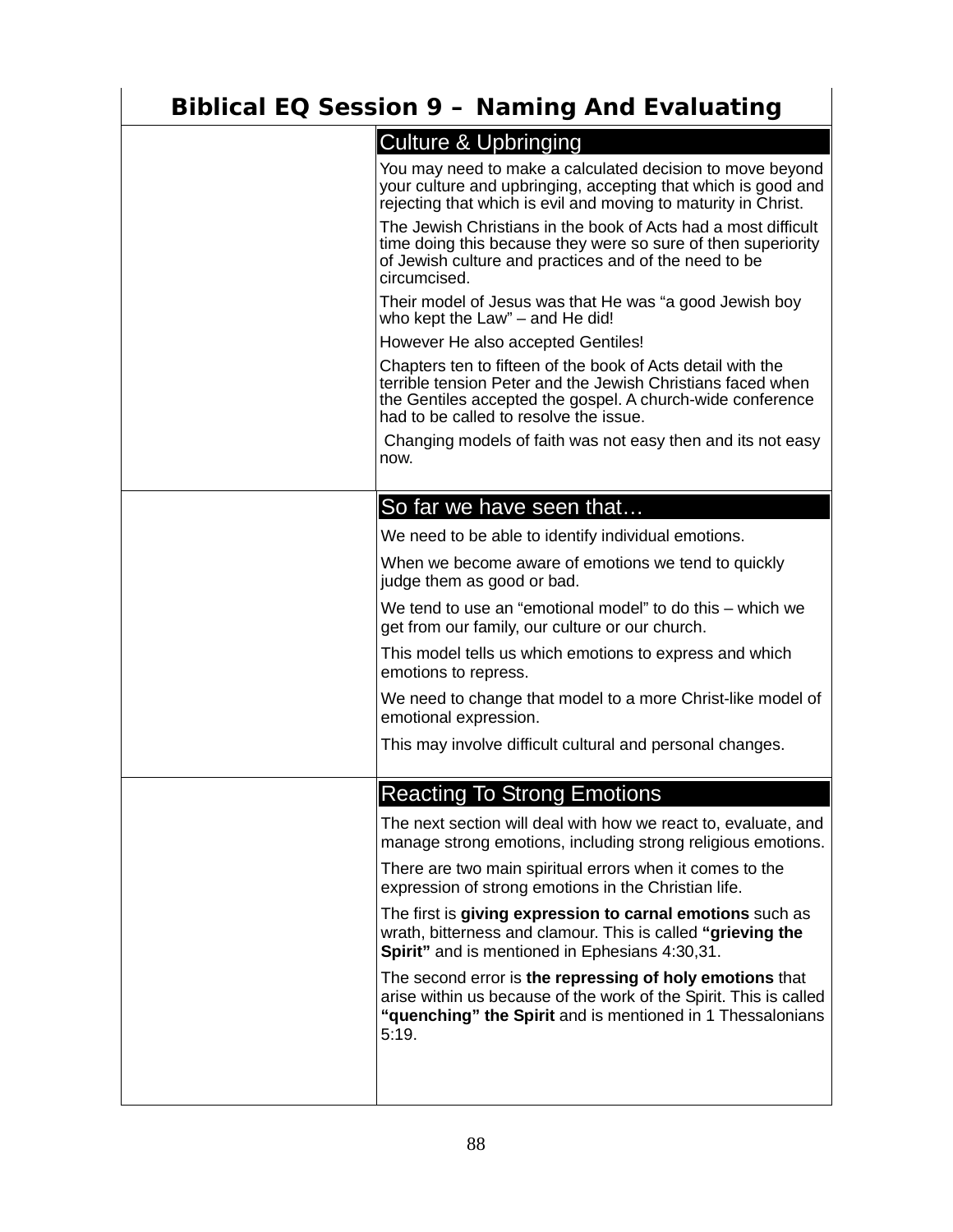| Biblical EQ Session 9 – Naming And Evaluating                                                                                                                                                                                                                                                                                       |
|-------------------------------------------------------------------------------------------------------------------------------------------------------------------------------------------------------------------------------------------------------------------------------------------------------------------------------------|
| <b>Jesus And Strong Emotions</b>                                                                                                                                                                                                                                                                                                    |
| From incidents such as His cleansing of the temple, His cursing<br>of the fig-tree, His groans at Lazarus' tomb, His rebukes of His<br>disciples, His blazing anger at the hard hearts of the Pharisees<br>and His rejoicing at the return of the disciples from their ministry<br>trip; we can say Jesus had many strong emotions. |
| Jesus was a fully emotional Jewish man filled with the Holy Spirit<br>and sent on a holy mission for the glory of God.                                                                                                                                                                                                              |
| The strength of Jesus' emotions flowed from the power of His<br>perceptions and the strength of His beliefs.                                                                                                                                                                                                                        |
| If you are filled with the Spirit, and see Heaven opened, and<br>know the truth, and believe the Scriptures, and are truly on a<br>mission from the Lord then your emotions will be strong and<br>clear and grow in strength and grandeur.                                                                                          |
| The reverse is not true, strong emotions do not mean you are<br>spiritual. People can be gripped by all sorts of strong and yet<br>fleshly emotions.                                                                                                                                                                                |
| Strong emotions can be both godly and fleshly. Jesus was<br>powerfully emotional but was without sin. How did He do it? He<br>exercised self-control.                                                                                                                                                                               |
| <b>Emotional Self-Control</b>                                                                                                                                                                                                                                                                                                       |
| Jesus openly expressed holy and righteous feelings.                                                                                                                                                                                                                                                                                 |
| Jesus completely controlled all tempting, fleshly and wrong<br>emotions.                                                                                                                                                                                                                                                            |
| Jesus calmly accepted as part of life human emotions such as<br>tiredness and being troubled in spirit.                                                                                                                                                                                                                             |
| Jesus was fully aware of his emotions and made choices about<br>how to handle them.                                                                                                                                                                                                                                                 |
| He did not express every emotion, nor did He repress all<br>emotion, rather He lived in a Spirit-filled balance.                                                                                                                                                                                                                    |
| <b>Recovering Repressed Emotions</b>                                                                                                                                                                                                                                                                                                |
| A few people are told from a young age to keep emotions,<br>particularly negative emotions, completely under wraps.                                                                                                                                                                                                                 |
| Such people may have to give themselves "permission to feel"<br>those emotions that they have denied themselves over the<br>years.                                                                                                                                                                                                  |
| Such emotions may include sensual emotions, pleasure, anger,<br>disappointment and grief.                                                                                                                                                                                                                                           |
| Gradually coming to feel long lost emotions can take some time.<br>There is frequently a deep fear that control will be lost.                                                                                                                                                                                                       |
| It needs to be remembered by such people that they have<br>successfully controlled that emotion for perhaps thirty or more<br>years. They know how to put the lid on the box when they have<br>to.                                                                                                                                  |
| It is most unlikely they will truly lose control but the experience<br>will feel new and a bit scary at first.                                                                                                                                                                                                                      |
| Eventually the recovered emotions will lead to the deeper<br>resonances of life and a fuller and more meaningful existence.                                                                                                                                                                                                         |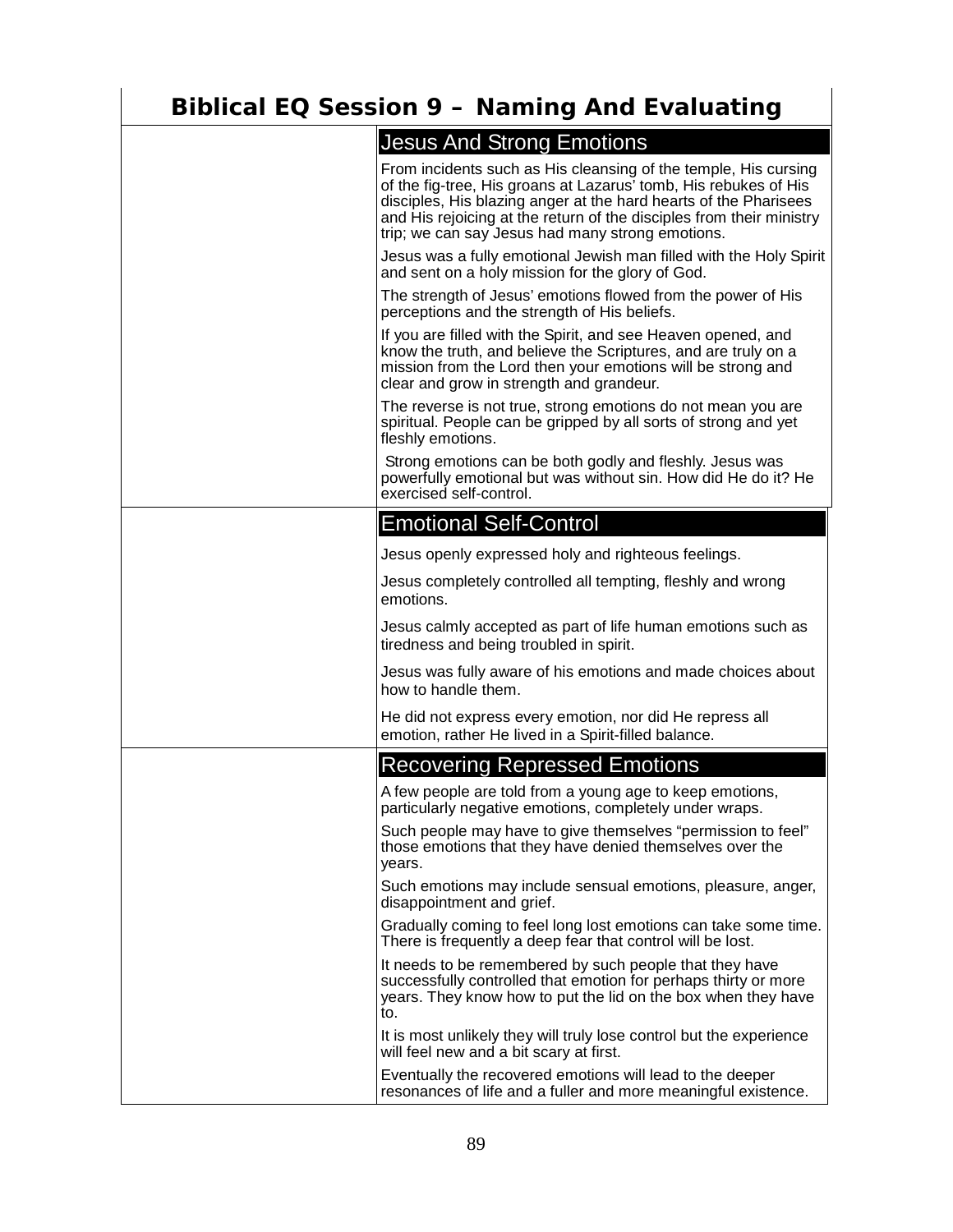| Biblical EQ Session 9 – Naming And Evaluating                                                                                                                                                                                                                                |
|------------------------------------------------------------------------------------------------------------------------------------------------------------------------------------------------------------------------------------------------------------------------------|
| <b>The Holy Spirit And Self-Control</b>                                                                                                                                                                                                                                      |
| Christians need to move from repression and denial of emotion to<br>proper self-control of emotion.                                                                                                                                                                          |
| Thus the Holy Spirit will not <i>quenched</i> by being good emotions being<br>stifled; or <i>grieved</i> by inappropriate emotions such as wrath or<br>bitterness being expressed.                                                                                           |
| This makes the person of the Holy Spirit absolutely central to the<br>Christian's true experience of emotion. It is as He is released in His<br>fullness that we move into the emotional life of our Savior.                                                                 |
| Self-control is a fruit of the Holy Spirit and operates under the leading<br>of the Holy Spirit so that we enter into holy emotions and forsake<br>fleshly passions and ungodly wrath and dissension.                                                                        |
| Through the leading of the Holy Spirit and His infilling we become a<br>joyous, loving, holy and zealous people filled with holy emotions and<br>the fruits of the Spirit. (Ephesians 5:18-21, Colossians 3:16-17,<br>Galatians 5:16-23)                                     |
| <b>Alive In The Spirit</b>                                                                                                                                                                                                                                                   |
| True Holy Spirit led self-control is neither apathetic nor stoical on one<br>hand or irresponsible and indulgent on the other.                                                                                                                                               |
| The Holy Spirit leads us to express emotion wisely and truthfully but<br>also joyously and with depth and intensity. Shallow sentimentality is not<br>found in the Scriptures. People of faith are deep, resonant and have a<br>grounded-ness about them.                    |
| The people of the Living God are most fully alive. That is what makes<br>Christianity attractive.                                                                                                                                                                            |
| Many people say of the time they first met Christians "they had<br>something about them, a joy that I really wanted." The Holy Spirit filled<br>believer is emotionally alive and emotionally substantial.                                                                   |
| <b>Emotions Do Not Define The Truth</b>                                                                                                                                                                                                                                      |
| While the Holy Spirit produces joy and peace, the presence of joy and<br>peace does not necessarily indicate the presence of the Holy Spirit.                                                                                                                                |
| People can feel at peace after a bottle or two of wine! People<br>experience joy and peace when they convert to Buddhism, a New Age<br>group or even to Islam.                                                                                                               |
| People join cults because they feel better there than at church. Cults<br>can feel warm, loving, tranquil and enlightened. Cults often meet the<br>emotional needs that were not met in the local church and someone<br>has said "Cults are the unpaid bills of the Church." |
| Thus good feelings are no guide to good theology. The opposite may<br>also be true, bad feelings are no guide to bad theology. The prophets<br>- who spoke the truth - found many people reacting negatively to<br>them.                                                     |
| Negative emotions are no indication of error and positive emotions are<br>no indication of truth. Thus good emotions are not a guide to good<br>theology neither are difficult emotions an indication of wrong theology.                                                     |
|                                                                                                                                                                                                                                                                              |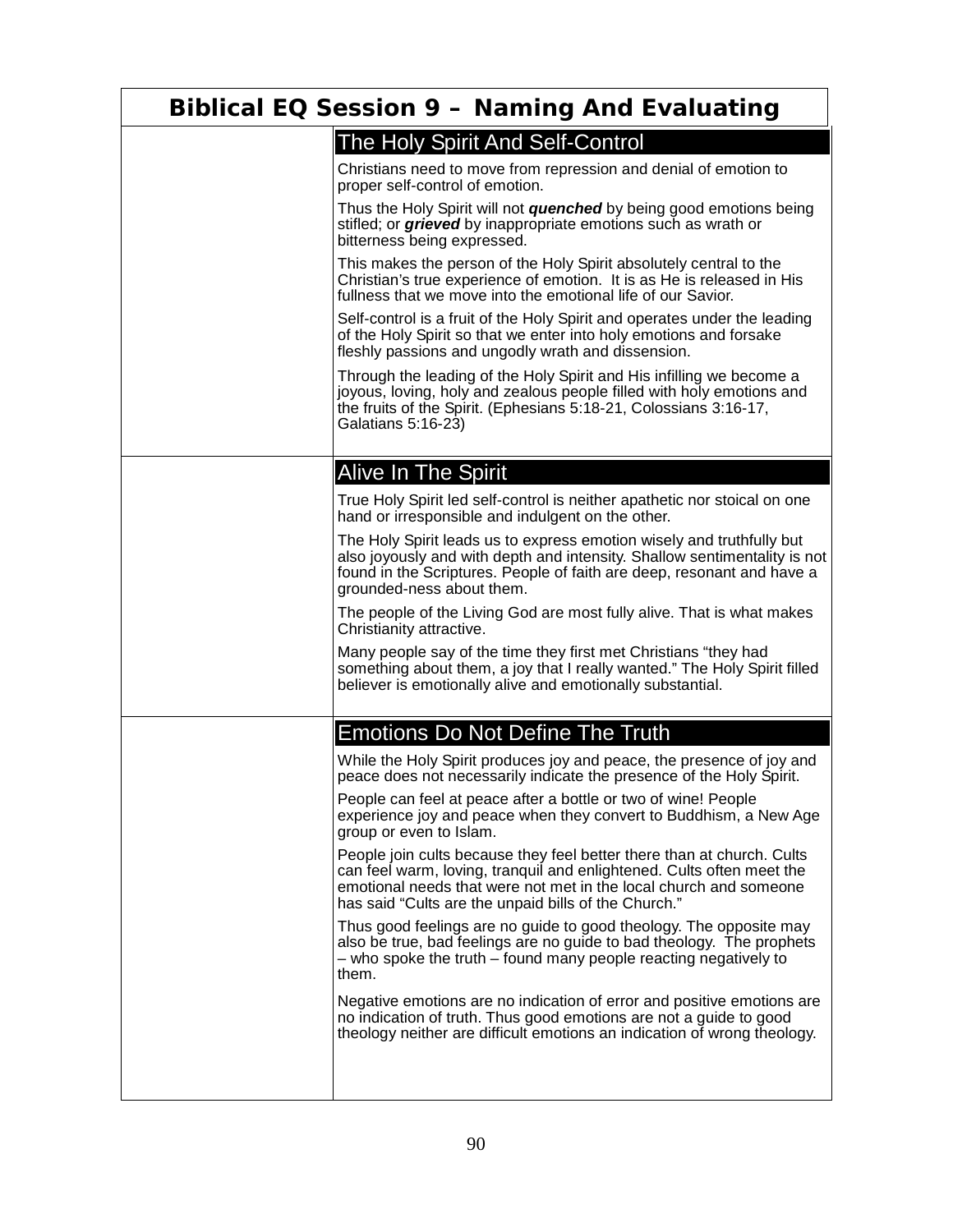| <b>Biblical EQ Session 9 - Naming And Evaluating</b> |                                                                                                                                                                                                                                                                                                             |
|------------------------------------------------------|-------------------------------------------------------------------------------------------------------------------------------------------------------------------------------------------------------------------------------------------------------------------------------------------------------------|
|                                                      | <b>Emotions Express The Truth</b>                                                                                                                                                                                                                                                                           |
|                                                      | Emotions are a valid response to truth but not a valid guide to<br>truth.                                                                                                                                                                                                                                   |
|                                                      | Jesus reacted emotionally as He perceived the truth but Jesus did<br>not arrive at the truth via His emotions. He arrived at the truth via<br>Scripture.                                                                                                                                                    |
|                                                      | Jesus wept when He saw His friends grieving as Lazarus's grave.<br>He was moved by compassion when He saw people sick,<br>harassed and lost. His emotions were a response to His<br>perceptions in a framework filled with God's truth.                                                                     |
|                                                      | However Jesus never said "I feel X therefore I will believe Y". His<br>emotions moved Him to act however His actions were based on<br>truth revealed from the Father.                                                                                                                                       |
|                                                      | His emotions did not show Him what was true or false $-$ they just<br>moved Him to act on what He already knew (from Scripture) was<br>true or false.                                                                                                                                                       |
|                                                      | We do not follow our emotions, rather we need to follow the truth -<br>and express emotion as we do so.                                                                                                                                                                                                     |
|                                                      | Powerful Good Feelings Can Lead Us Astray                                                                                                                                                                                                                                                                   |
|                                                      | Good feelings can be intense, global and very convincing. There<br>is such a thing as very strong temptation.                                                                                                                                                                                               |
|                                                      | There are "wonderful" emotions that can lead us into adultery,<br>drugs and alcohol addiction, gambling, and acts of self-destruction.<br>These emotions feel true, authentic and valid at the time. They<br>may even feel "cosmic" and like a form of self-awareness, self-<br>discovery or enlightenment. |
|                                                      | Affairs can seem totally "right" in their initial phase, the first drink<br>for an alcoholic "feels terrific", the guru makes people feel "at one<br>with the Universe".                                                                                                                                    |
|                                                      | Unless there is a solid examination of the truth and awareness of<br>the consequences these powerful emotions can lead people to<br>shipwreck their lives.                                                                                                                                                  |
|                                                      | <b>Resisting Emotional Entanglement</b>                                                                                                                                                                                                                                                                     |
|                                                      | Rather than repressing our emotions and unmet needs we need<br>to be aware of our heart and discipline it according to the truth.                                                                                                                                                                           |
|                                                      | During a mid-life crisis the best advice is "acknowledge your<br>feelings but follow the truth."                                                                                                                                                                                                            |
|                                                      | It is perfectly Ok to acknowledge to yourself that, "I am strongly<br>tempted to have an affair" as long as you stare that fact in the face<br>and decide to refuse the temptation because you love God.                                                                                                    |
|                                                      | It can also help to look at the consequences and say, "I will not do<br>so because that is wrong and destructive and would make<br>shipwreck of my life."                                                                                                                                                   |
|                                                      | By acknowledging the temptation and refusing it you can grow in<br>emotional and spiritual maturity. Acknowledge how you are feeling<br>- then make a godly decision.                                                                                                                                       |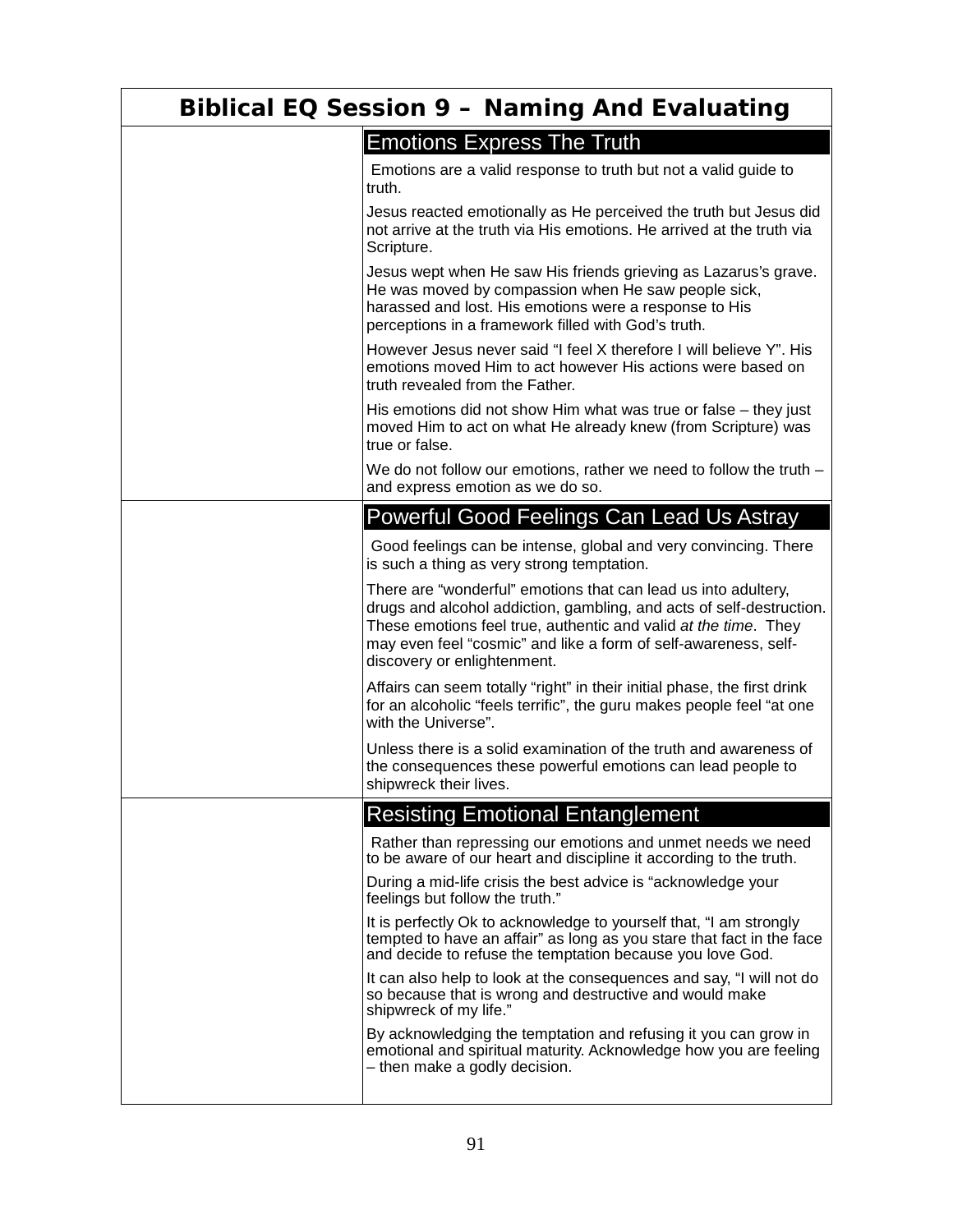| Biblical EQ Session 9 - Naming And Evaluating                                                                                                                                                                                               |
|---------------------------------------------------------------------------------------------------------------------------------------------------------------------------------------------------------------------------------------------|
| <b>Instinctive Reactions</b>                                                                                                                                                                                                                |
| There is a place for hunches, gut feelings, emotional<br>signals and awareness of emotional atmosphere.                                                                                                                                     |
| Emotions are able to reduce a very complex situation<br>down to a certain feeling or impulse and they do this<br>very quickly and efficiently.                                                                                              |
| A young man sees a lady and feels "Wow, she is the<br>one." this judgment may be made in a second or two.                                                                                                                                   |
| That judgment however will need a lot of further<br>examination before it can validly lead to marriage.                                                                                                                                     |
| <b>Emotions And Our Thinking</b>                                                                                                                                                                                                            |
| Emotions can act as swift initial assessments of<br>complex situations - but only as initial assessments.                                                                                                                                   |
| This is useful in that our emotions select the situations<br>that our reason will go to work on and analyze.                                                                                                                                |
| A young man cannot analyze the suitability of every<br>young lady he meets - that would be impractical.<br>Rather he thinks about those he is attracted to. Thus<br>his emotions select first and his thorough evaluation<br>follows later. |
| Emotions can make us attracted, suspicious, repelled,<br>guarded, curious or astonished at a given situation.                                                                                                                               |
| Sometimes this initial impression is validated by further<br>thought at other times it is proved totally wrong.                                                                                                                             |
| <b>Emotional Damage And Mistakes</b>                                                                                                                                                                                                        |
| When emotions are damaged the ability to form<br>accurate impressions of situations also suffers.                                                                                                                                           |
| Emotionally damaged people tend to be prone to<br>mistakes in judgment. They rush into love, they hold<br>back from friendship, they gamble on foolish ventures,<br>and they run from shadows.                                              |
| People who have been emotionally damaged should<br>not enter into a significant relationship or project until<br>they have healed to the point where they have<br>functional and accurate discernment.                                      |
| They should look at their decision-making and be<br>careful - seeking the advice of friends and family and<br>striving to be as objective as possible.                                                                                      |
| Even if their ability to assess situations was good<br>before it will not be as good now.                                                                                                                                                   |
| This loss of judgment can be alarming but it is<br>temporary and will pass in time as emotional healing<br>takes place.                                                                                                                     |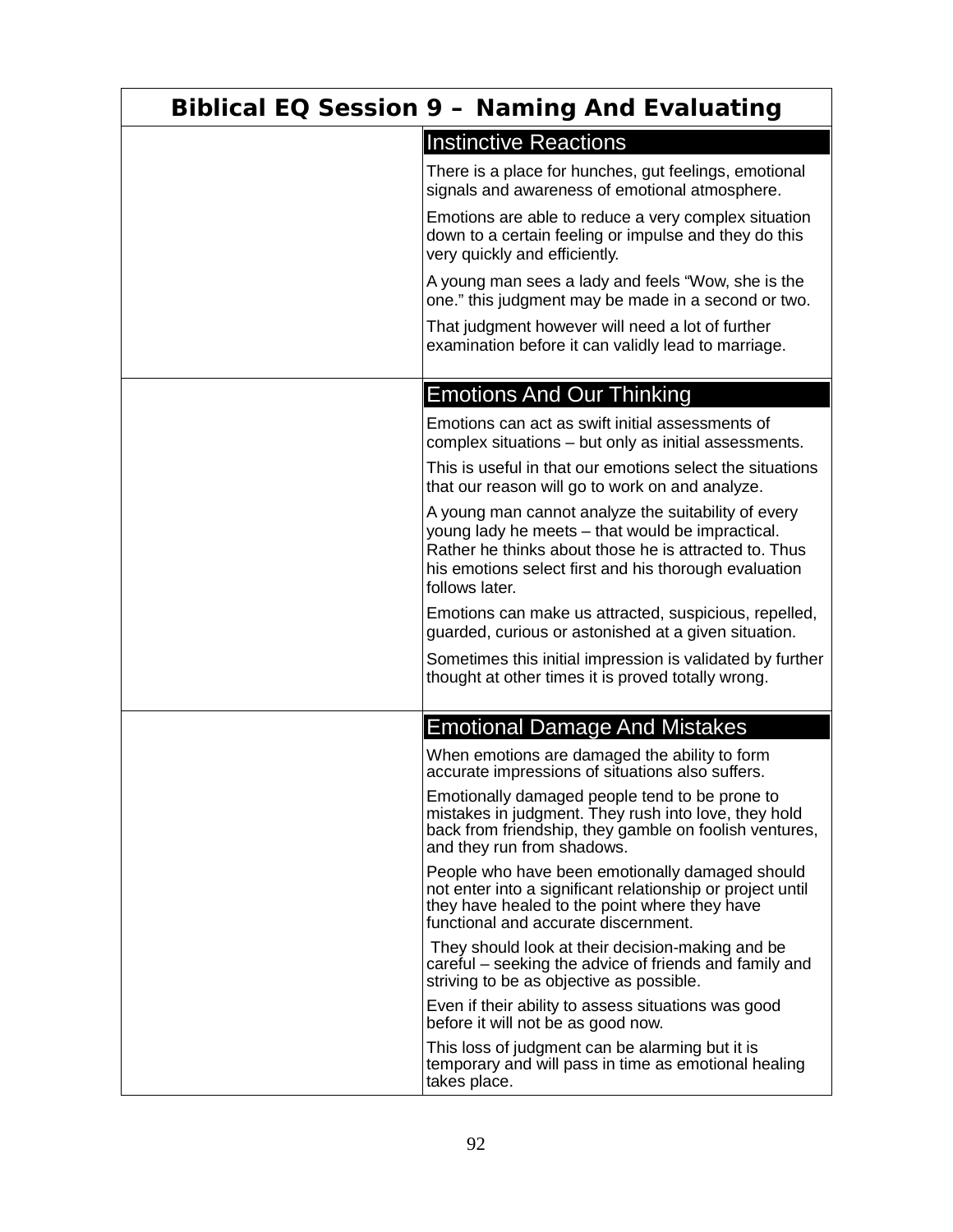| <b>Emotions &amp; Spirituality</b><br>The spiritual life and the emotional life are thus very closely connected<br>and our meaningful spiritual experiences are nearly always highly<br>charged with emotion.<br>Truth, for the believer is real and living and meaningful and the discovery<br>of truth – those great "Aha!" moments are frequently deeply emotional.<br>When Ezra read the Law the Jews wept (Nehemiah 8:1-9). Truth and<br>emotion went hand in hand.<br>The scientific age with its view of truth as clinical and unemotional is<br>rooted in Greek Platonism not in biblical (and especially Hebrew) reality.<br>In the West it has led to false dichotomy between theology and<br>emotionality that is even reflected at the level of denominational<br>differences.<br>Part of the appeal of the New Age is having teaching that is expected to |
|------------------------------------------------------------------------------------------------------------------------------------------------------------------------------------------------------------------------------------------------------------------------------------------------------------------------------------------------------------------------------------------------------------------------------------------------------------------------------------------------------------------------------------------------------------------------------------------------------------------------------------------------------------------------------------------------------------------------------------------------------------------------------------------------------------------------------------------------------------------------|
|                                                                                                                                                                                                                                                                                                                                                                                                                                                                                                                                                                                                                                                                                                                                                                                                                                                                        |
|                                                                                                                                                                                                                                                                                                                                                                                                                                                                                                                                                                                                                                                                                                                                                                                                                                                                        |
|                                                                                                                                                                                                                                                                                                                                                                                                                                                                                                                                                                                                                                                                                                                                                                                                                                                                        |
|                                                                                                                                                                                                                                                                                                                                                                                                                                                                                                                                                                                                                                                                                                                                                                                                                                                                        |
|                                                                                                                                                                                                                                                                                                                                                                                                                                                                                                                                                                                                                                                                                                                                                                                                                                                                        |
|                                                                                                                                                                                                                                                                                                                                                                                                                                                                                                                                                                                                                                                                                                                                                                                                                                                                        |
| be emotionally and existentially meaningful.                                                                                                                                                                                                                                                                                                                                                                                                                                                                                                                                                                                                                                                                                                                                                                                                                           |
| <b>Discernment</b>                                                                                                                                                                                                                                                                                                                                                                                                                                                                                                                                                                                                                                                                                                                                                                                                                                                     |
| God is not concerned with the volume of our emotions as He is with the<br>channel we are listening to: The Spirit or The Flesh.                                                                                                                                                                                                                                                                                                                                                                                                                                                                                                                                                                                                                                                                                                                                        |
| Some people are highly emotional, others are quiet. That is fine. What is<br>important is that we do not quench godly movements of the Spirit or give<br>way to fleshly outbursts.                                                                                                                                                                                                                                                                                                                                                                                                                                                                                                                                                                                                                                                                                     |
| We need to be discerning of our spiritual experiences. Powerful dreams,<br>visions and experiences can be the Holy Spirit. They can also be from<br>deceiving spirits. We need to check them against Scripture.                                                                                                                                                                                                                                                                                                                                                                                                                                                                                                                                                                                                                                                        |
| Demonic counterfeits tend to be either: inflating, accusing, terrifying or<br>seductive.                                                                                                                                                                                                                                                                                                                                                                                                                                                                                                                                                                                                                                                                                                                                                                               |
| Godly dreams and visions tend to be Scriptural, clear, specific, wise,<br>insightful and holy.                                                                                                                                                                                                                                                                                                                                                                                                                                                                                                                                                                                                                                                                                                                                                                         |
| <b>Emotions Are Not The Boss</b>                                                                                                                                                                                                                                                                                                                                                                                                                                                                                                                                                                                                                                                                                                                                                                                                                                       |
| Your emotions are not in charge. Your mind is the decision-maker.                                                                                                                                                                                                                                                                                                                                                                                                                                                                                                                                                                                                                                                                                                                                                                                                      |
| It is never compulsory to follow an emotion - even a very powerful<br>emotion. You do not have to rush after every emotional impulse thinking<br>it is a leading of the Holy Spirit.                                                                                                                                                                                                                                                                                                                                                                                                                                                                                                                                                                                                                                                                                   |
| All such impulses must first be weighed up by the Spirit-filled, Scripture-<br>soaked mind.                                                                                                                                                                                                                                                                                                                                                                                                                                                                                                                                                                                                                                                                                                                                                                            |
| You acknowledge the emotion. You then make a decision about it using<br>your mind – whether to express it, or whether to rein it in.                                                                                                                                                                                                                                                                                                                                                                                                                                                                                                                                                                                                                                                                                                                                   |
| Day by day you will become a stronger person not tossed here and there<br>by every strong emotion that comes your way.                                                                                                                                                                                                                                                                                                                                                                                                                                                                                                                                                                                                                                                                                                                                                 |
| You will hop off the roller-coaster of your own emotions and start to take<br>charge of yourself and your destiny.                                                                                                                                                                                                                                                                                                                                                                                                                                                                                                                                                                                                                                                                                                                                                     |
| Best of all you will learn to be a Spirit-filled Christian and be able to<br>consistently demonstrate the fruits of the Spirit                                                                                                                                                                                                                                                                                                                                                                                                                                                                                                                                                                                                                                                                                                                                         |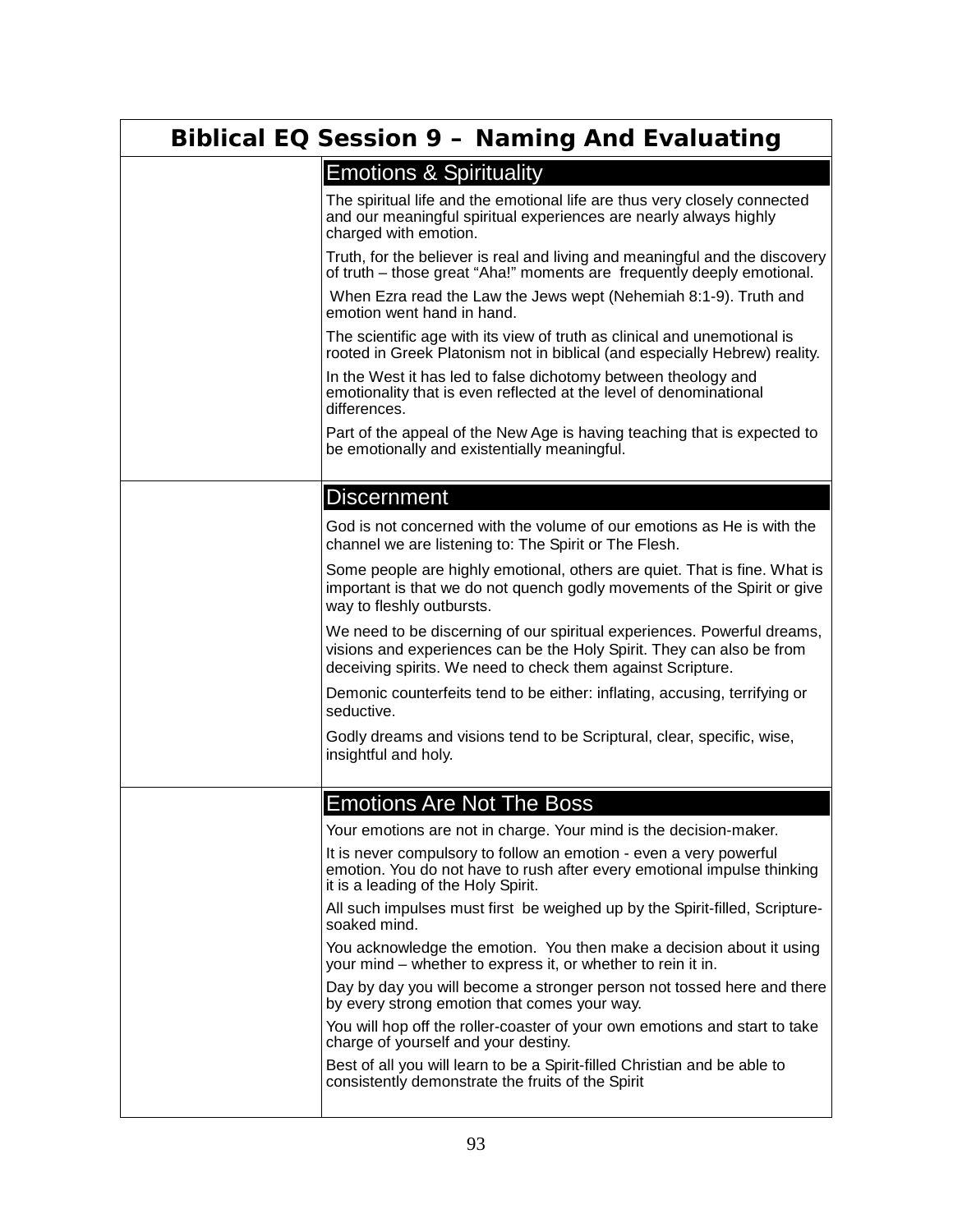| <b>Biblical EQ Session 10 - Social Skills</b> |                                                                                                                                                                                                                                                                                                                |
|-----------------------------------------------|----------------------------------------------------------------------------------------------------------------------------------------------------------------------------------------------------------------------------------------------------------------------------------------------------------------|
|                                               | <b>Social Skills</b>                                                                                                                                                                                                                                                                                           |
|                                               | The first key social skill is to be able to<br>recognize the emotion that the other person is<br>feeling. If this is incorrect, then all social<br>responses flowing from the mistaken emotional<br>identification will also be incorrect.                                                                     |
|                                               | The second key social skill is to respond in an<br>appropriate and in-context manner.                                                                                                                                                                                                                          |
|                                               | The context of all Christian social skills is Spirit-<br>filled AGAPE love                                                                                                                                                                                                                                     |
|                                               | <b>Jesus And Emotional Recognition</b>                                                                                                                                                                                                                                                                         |
|                                               | Jesus was able to accurately read emotions in<br>Himself and in others. This made His ministry<br>very effective.                                                                                                                                                                                              |
|                                               | Jesus judgment of others was not by sense<br>perception alone for Scripture says He did not<br>judge "by the hearing of the ear or as the eye<br>sees" (Isaiah 11:3).                                                                                                                                          |
|                                               | Rather He judged by the Spirit of the Lord. His<br>connection with God gave Him the perception,<br>beliefs, wisdom and understanding with which<br>to make accurate judgments about other<br>people.                                                                                                           |
|                                               | Jesus' advice on the topic of discerning other<br>people was generally simply to look at their<br>actions, not their words and especially to look<br>at the fruit of their lives. (Matthew 7:20)                                                                                                               |
|                                               | Jesus recommended careful and prayerful<br>analysis based on facts taken over time.                                                                                                                                                                                                                            |
|                                               | A Complex Task                                                                                                                                                                                                                                                                                                 |
|                                               | It seems sophisticated neural processing is<br>needed for the recognition of emotions and that<br>it is based in an almond shaped part of the<br>brain called the amygdala. (Damasio et al.<br>found that bilateral damage to the amygdala<br>impaired the recognition of emotion from facial<br>expressions.) |
|                                               | To give you an idea of how complex this task is,<br>"affective computing" or teaching computers to<br>recognize emotions in humans, struggles, even<br>on fast computers, to obtain a 50% success<br>rate on just 8 basic emotions.                                                                            |
|                                               | The complexity of the task of accurate<br>emotional recognition means that it is a task we<br>are learning all life long.                                                                                                                                                                                      |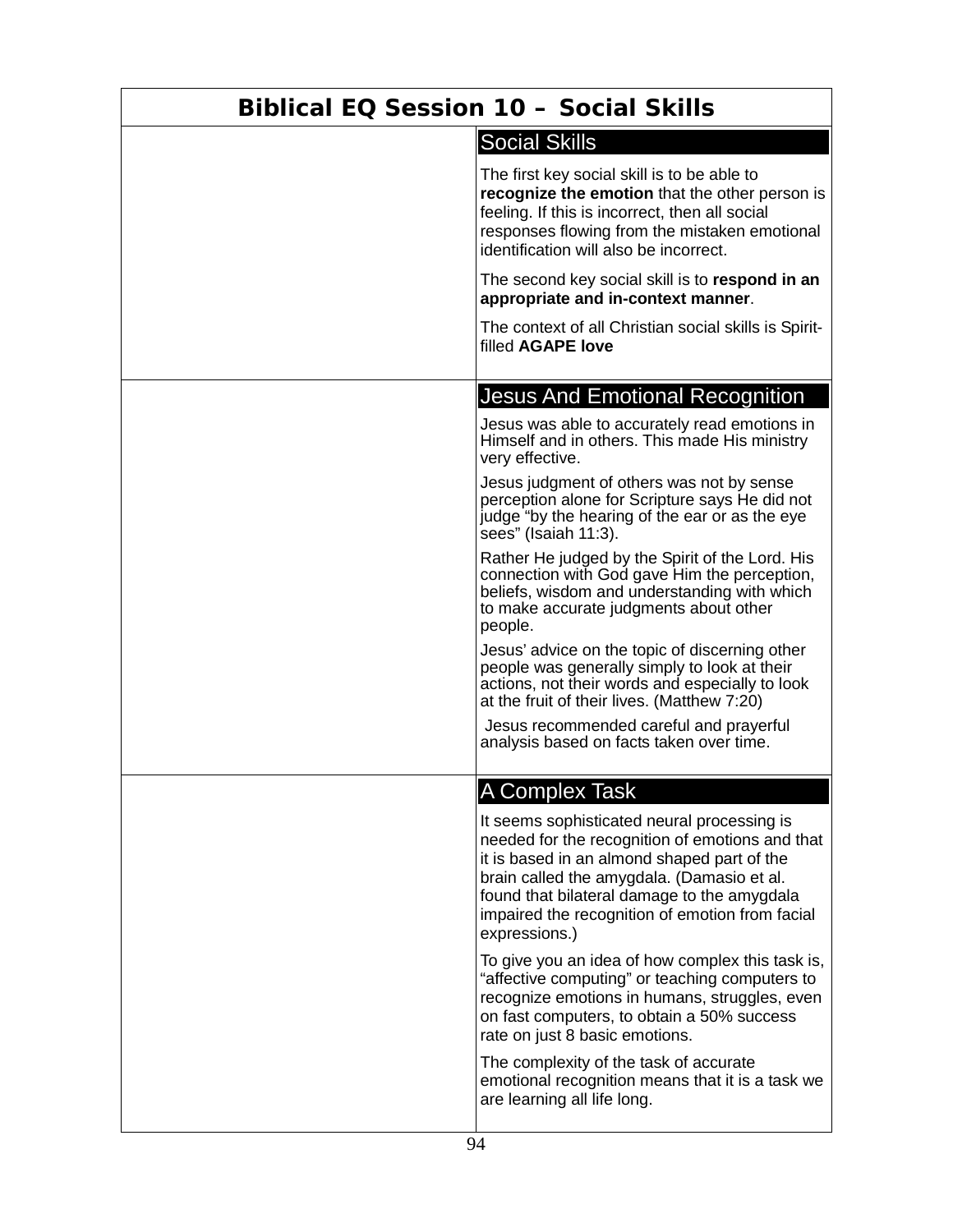| <b>Biblical EQ Session 10 - Social Skills</b>                                                                                                                                                                                                                                                                                                                                                                                                                                                         |
|-------------------------------------------------------------------------------------------------------------------------------------------------------------------------------------------------------------------------------------------------------------------------------------------------------------------------------------------------------------------------------------------------------------------------------------------------------------------------------------------------------|
| In Ministry                                                                                                                                                                                                                                                                                                                                                                                                                                                                                           |
| Sensitive and caring ministry to others depends on being able to<br>accurately recognize and understand the source of emotion in others.<br>Without this skill pastoral care will be clumsy at best and damaging at<br>worst.                                                                                                                                                                                                                                                                         |
| This is becoming increasingly difficult as in our multi-cultural societies<br>ministry means reading emotions of people from different<br>backgrounds, genders, and ethnicities than our own.                                                                                                                                                                                                                                                                                                         |
| Any pastor of a church of any size in the modern world will have to be<br>able to read the feelings of people of half a dozen races and a wide<br>variety of professional and economic backgrounds. We cannot run<br>away from this challenge but must embrace the learning required to be<br>emotionally competent ministers in a complex world.                                                                                                                                                     |
| Interestingly some research done with the Penn Emotional<br>Recognition Test suggests that introverts have better skills at<br>recognizing emotions than extroverts. Thus quiet sensitive counselors<br>and spiritual directors may indeed be the ones to look for when you<br>want your emotions deeply understood.                                                                                                                                                                                  |
| <b>Emotional Discernment Tips - 1</b>                                                                                                                                                                                                                                                                                                                                                                                                                                                                 |
| 1. Start from a neutral position as free as possible from your own<br>baggage. The more emotion you are carrying – and thereby projecting<br>onto others, the more inaccurate you are. A study by Walz showed<br>that aggressive men saw more anger in other people than was really<br>there. The aggressive men were projecting their own anger onto<br>others. This mislabeling led to behaviour problems in life as they<br>reacted in hostile ways to this perceived but non-existent aggression. |
| 2. If you do have a great deal of pain, do not try counselling others<br>until you have dealt with it. This is why I recommend that Christian<br>counselors and ministers who have been recently divorced take two<br>years out from the ministry until their emotions have been worked<br>through. There is generally too much baggage there to be accurate in<br>reading emotions and to be therapeutic in counselling.                                                                             |
| $Tips - 2$                                                                                                                                                                                                                                                                                                                                                                                                                                                                                            |
| 3. Do not take the latest bit of psychology you have read and dump its<br>conclusions and observations on everyone. In general look at the<br>objective facts about the person first then, much later, employ your<br>theories.                                                                                                                                                                                                                                                                       |
| 4. There is no prize for the hastiest judgment. Suspend religious<br>judgments until all the facts are in. Hasty labeling of clients and<br>leaping to spiritual conclusions is unwise and potentially damaging.<br>There is plenty of time to come to conclusions, so use it wisely and<br>well.                                                                                                                                                                                                     |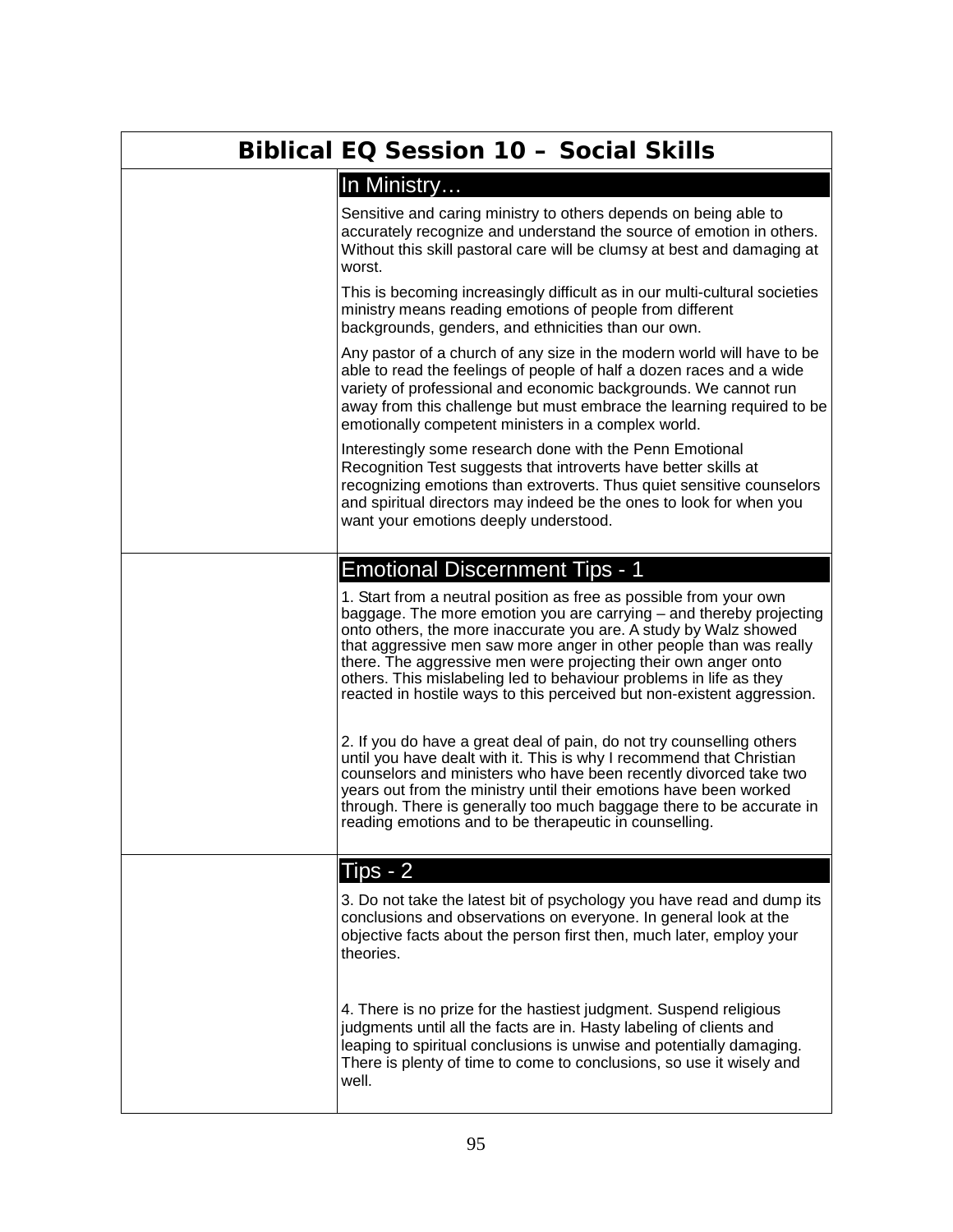| <b>Biblical EQ Session 10 - Social Skills</b>                                                                                                                                                                                                                                                                                                                                                                                                                                                                                                                                                                                                                 |
|---------------------------------------------------------------------------------------------------------------------------------------------------------------------------------------------------------------------------------------------------------------------------------------------------------------------------------------------------------------------------------------------------------------------------------------------------------------------------------------------------------------------------------------------------------------------------------------------------------------------------------------------------------------|
| $Tips - 3$                                                                                                                                                                                                                                                                                                                                                                                                                                                                                                                                                                                                                                                    |
| 5. Listen to understand and not to judge. There is indeed a<br>place for confronting sin – after we have fully understood<br>the situation. If we seek to understand first and listen<br>intently and with intelligence and wisdom our words of<br>admonition will be far fewer, much more on target, and<br>more easily accepted by the parishioner.                                                                                                                                                                                                                                                                                                         |
| 6. Expand your own emotional vocabulary. For instance<br>use words like exhilarated instead of "up" and 'satisfied"<br>instead of "good". By becoming aware of a wide range of<br>emotional terms as they apply to yourself you will be soon<br>able to pick up these finer emotional tones in others as<br>well. Roget's Thesaurus is a good starting point.                                                                                                                                                                                                                                                                                                 |
| Tips - 4                                                                                                                                                                                                                                                                                                                                                                                                                                                                                                                                                                                                                                                      |
| 7. Use the "mirror principle" to work out what the other<br>person is thinking. By the mirror principle I mean the<br>observation that what A thinks of B is generally the mirror<br>opposite of what B thinks of A. For instance if you think<br>someone is very tall then you probably look short to him or<br>her. If you think that certain people are quiet and polite<br>they probably think you are loud and rude. And if you think<br>young people are loud and over the top and energetic they<br>probably think you are staid, quiet and a bit on the slow<br>side.<br>People are often seeing you in an exact mirror image of<br>how you see them. |
| 8. If you can get hold of a "chart of emotions' do so. These<br>charts have dozens of different facial expressions with the<br>emotions labeled underneath. A counselor should be able<br>to help you get hold of one.                                                                                                                                                                                                                                                                                                                                                                                                                                        |
| Tips - 5                                                                                                                                                                                                                                                                                                                                                                                                                                                                                                                                                                                                                                                      |
| 9. Don't just read one aspect of body language e.g. facial<br>expressions, voice, body language or verbal statements.<br>Survey the whole person and watch for patterns as a<br>whole. For instance a person with their arms crossed may<br>be just cold from the air-conditioning – not rejecting what<br>you are saying at all. You need to look at all the other<br>factors as well.                                                                                                                                                                                                                                                                       |
| 10. Try and figure out what they are not saying as well as<br>what they are saying. For instance if a client talks freely<br>about everyone in their family with the exception of their<br>father – about whom they are totally silent, then there may<br>be something worth exploring.                                                                                                                                                                                                                                                                                                                                                                       |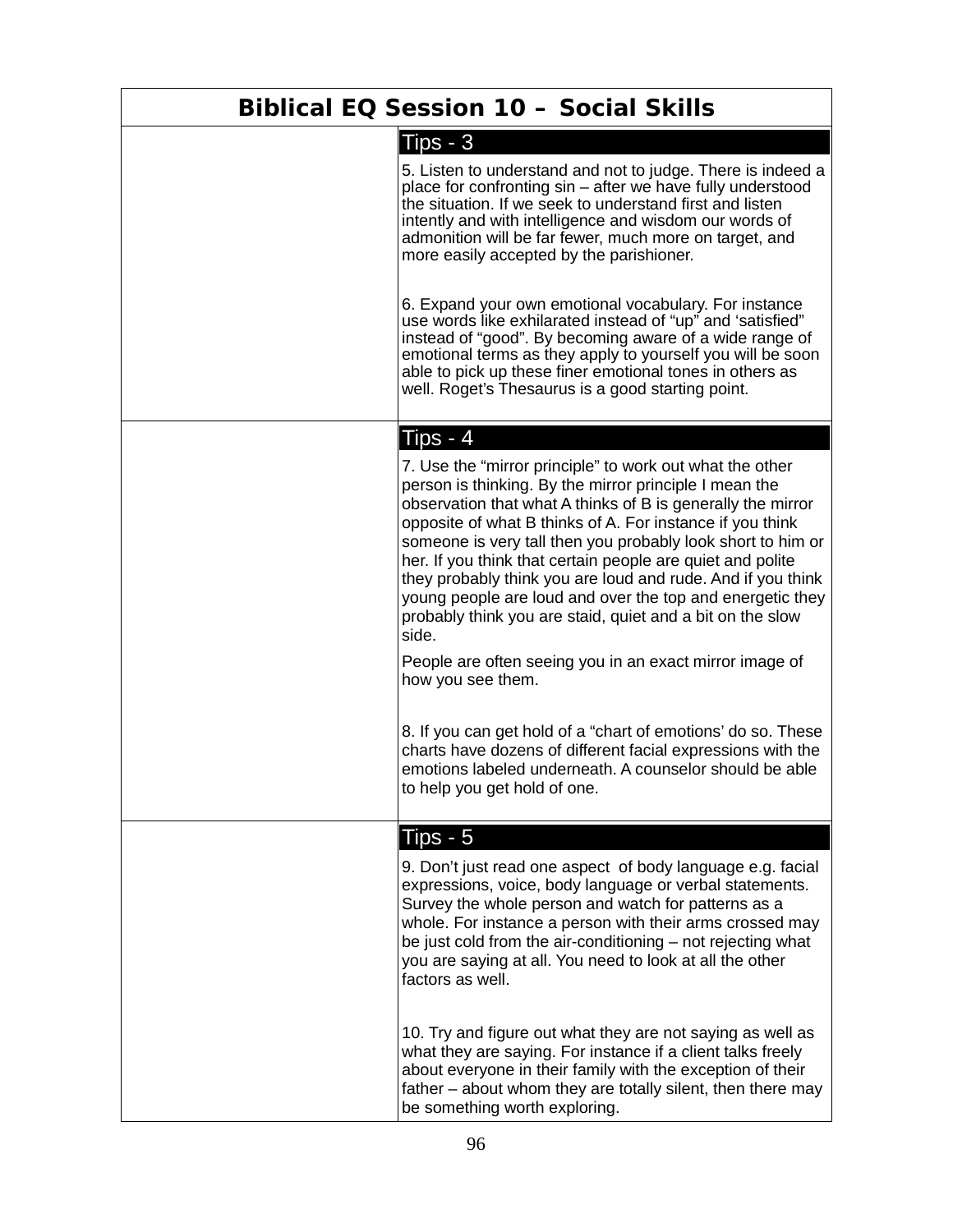| Biblical EQ Session 10 - Social Skills |                                                                                                                                                                                                                                                                                                                                                                                                                                             |  |
|----------------------------------------|---------------------------------------------------------------------------------------------------------------------------------------------------------------------------------------------------------------------------------------------------------------------------------------------------------------------------------------------------------------------------------------------------------------------------------------------|--|
|                                        | $Tips - 6$                                                                                                                                                                                                                                                                                                                                                                                                                                  |  |
|                                        | 11. Study crowds and pick up on social distance, actions<br>and reactions. The location of the person in the room, who<br>they are talking to, how many people they move amongst<br>and the degree of animation they are showing. For<br>instance a person who is feeling timid may be in the corner<br>of the room, the person who is feeling lonely may be on<br>their own, the socially insecure may be glued to just one<br>person etc. |  |
|                                        | 12. Assume that even the most seemingly irrational<br>behavior seems intelligent to the person doing it. Then try<br>and work out what that reason is. What thought is behind<br>it? What need are they trying to meet? What emotion is<br>driving it?                                                                                                                                                                                      |  |
|                                        | <b>Misreading Emotions</b>                                                                                                                                                                                                                                                                                                                                                                                                                  |  |
|                                        | Most of us have an area that we "get wrong" consistently<br>when reading others.                                                                                                                                                                                                                                                                                                                                                            |  |
|                                        | A "false positive" is mistakenly thinking the situation is<br>better than it is. Most men think their marriages are good<br>when their wives think otherwise. Thus the men have a<br>"false positive" when it comes to reading their wives<br>emotional state.                                                                                                                                                                              |  |
|                                        | A false negative is when a person thinks a situation is bad<br>when it is in fact good or OK. For instance a person from a<br>rejecting family may see anger or rejection around them in<br>normal friendly social situations. They have a "false<br>negative" when it comes to reading others emotions. They<br>"fill in the blanks" with rejection and find it difficult to believe<br>they are accepted.                                 |  |
|                                        | The Impact                                                                                                                                                                                                                                                                                                                                                                                                                                  |  |
|                                        | False reading of other people's emotions leads to mistaken<br>actions and reactions on our behalf.                                                                                                                                                                                                                                                                                                                                          |  |
|                                        | People react to "shadows" instead of realities and defend<br>themselves from perceived emotional threats that simply<br>do not exist.                                                                                                                                                                                                                                                                                                       |  |
|                                        | We do not just react to circumstances we react to our<br>interpretation of those circumstances - particularly the<br>emotional perception - whether we are liked or disliked,<br>accepted or rejected, valued or despised.                                                                                                                                                                                                                  |  |
|                                        | Therefore people who habitually see the world as disliking<br>them, rejecting them and despising them are going to find<br>life tough going.                                                                                                                                                                                                                                                                                                |  |
|                                        | This is indeed tragic if their fears are unjustified and their<br>rejection is only in their own mind.                                                                                                                                                                                                                                                                                                                                      |  |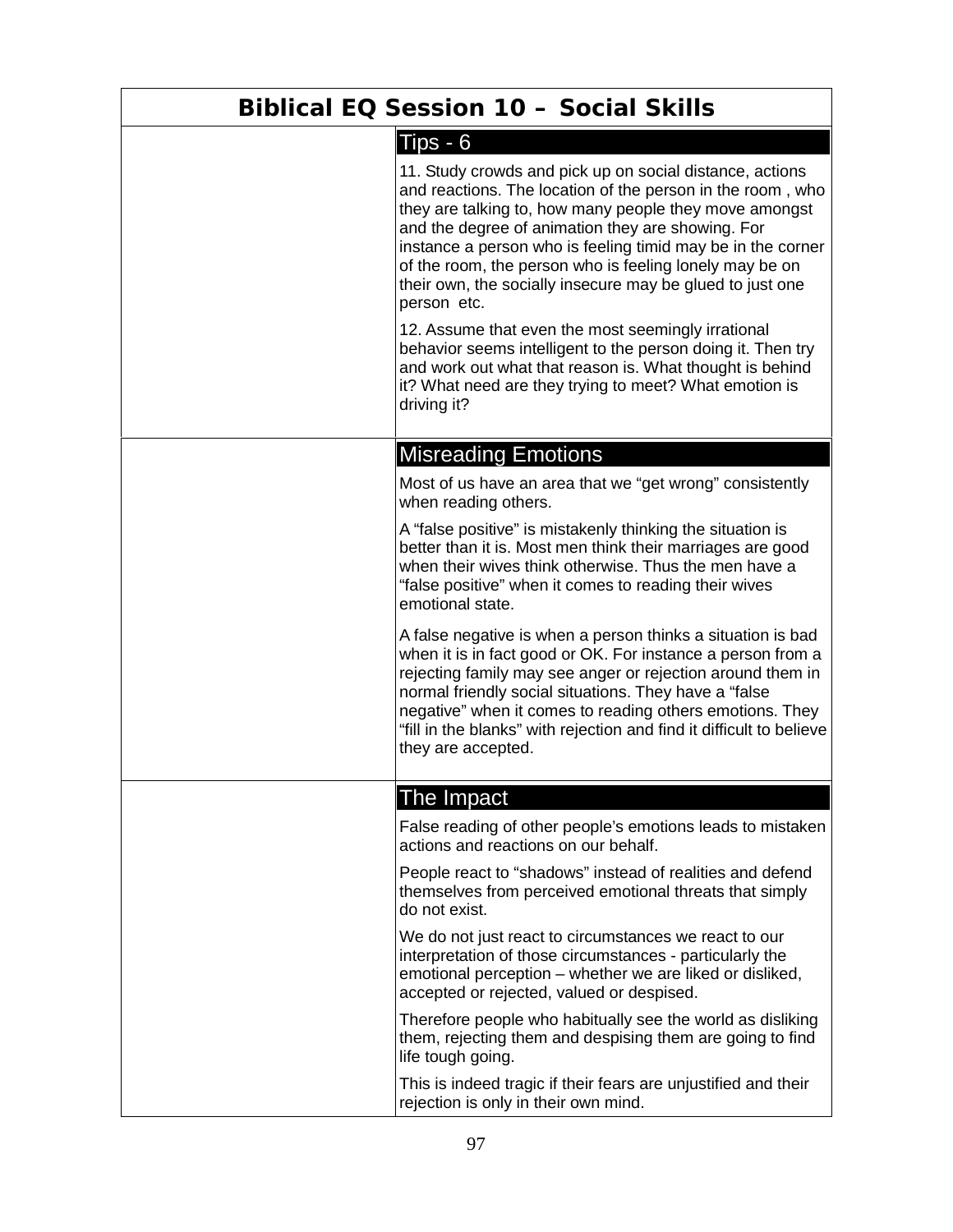| Biblical EQ Session 10 - Social Skills                                                                                                                                                                                                                                                                   |
|----------------------------------------------------------------------------------------------------------------------------------------------------------------------------------------------------------------------------------------------------------------------------------------------------------|
| <b>Sources Of Mistakes</b>                                                                                                                                                                                                                                                                               |
| Errors In The Basic Facts. Reliance on rumor etc.                                                                                                                                                                                                                                                        |
| Filtering The Facts - so that some aspects are emphasized<br>and some heavily discounted.                                                                                                                                                                                                                |
| Becoming Mystically Intuitive - "I sense in my spirit that so<br>and so has a Jezebel spirit". This often lacks an objective<br>basis in fact or is a power play that makes the speaker<br>look spiritual and perceptive and labels their enemy with a<br>stigma that is difficult to contest or remove. |
| False Correlations: "He drives a Mercedes so he must be<br>a good person."                                                                                                                                                                                                                               |
| Lack Of Basic Insight: We may be unable to know the<br>difference between "personality" and "character" and see<br>past the mask the person is projecting.                                                                                                                                               |
| <b>Understanding Strange Reactions</b>                                                                                                                                                                                                                                                                   |
| Remember - to them their reaction makes sense.                                                                                                                                                                                                                                                           |
| Firstly acknowledge the emotion as real. It may seem<br>bizarre but it is never the less being expressed.                                                                                                                                                                                                |
| Next, search for the concept that the person is acting on or<br>reacting to. With the exploding teenager the concept they<br>are reacting to may be "you don't listen and you don't<br>understand".                                                                                                      |
| Try to put that concept in a single phrase or sentence.<br>Once you have boiled down what they are reacting to in<br>one sentence you have probably got the gist of the matter.                                                                                                                          |
| Then ask "why have they come to that conclusion, is it a<br>mistaken conclusion or a correct conclusion, and what can<br>I do to help the matter?"                                                                                                                                                       |
| <b>Facts, Feelings &amp; Identity</b>                                                                                                                                                                                                                                                                    |
| What are the <b>facts</b> of the situation?                                                                                                                                                                                                                                                              |
| How are they interpreting those facts and thus generating<br>certain feelings?                                                                                                                                                                                                                           |
| What are they sensing about their <b>identity</b> $-$ is their core<br>being under threat in some way?                                                                                                                                                                                                   |
|                                                                                                                                                                                                                                                                                                          |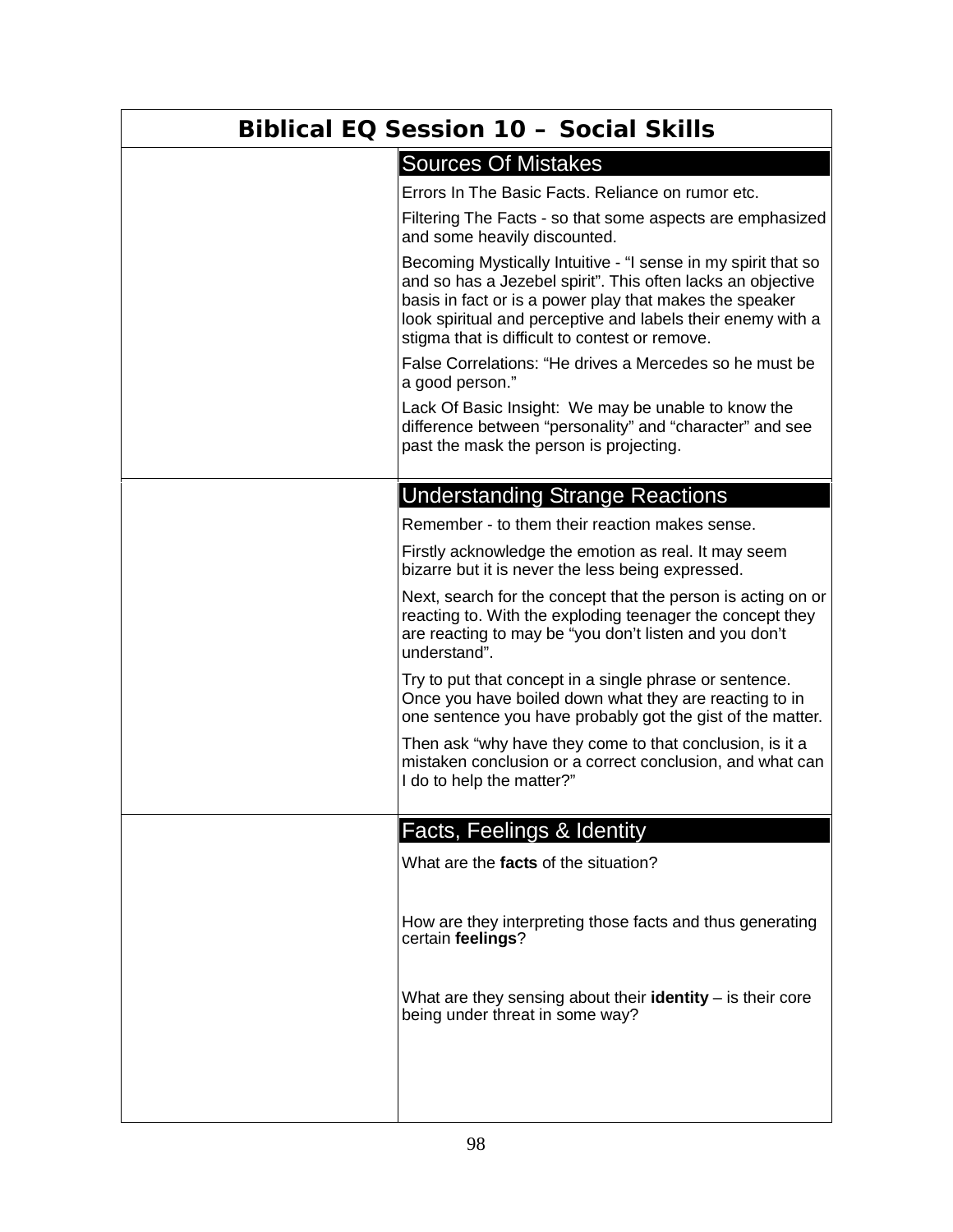| <b>Biblical EQ Session 10 - Social Skills</b> |                                                                                                                                                                                                                                                                                                                                                                                                                                                                                                                                                                                                                                                                                                                                                                                                                                                                                                                 |
|-----------------------------------------------|-----------------------------------------------------------------------------------------------------------------------------------------------------------------------------------------------------------------------------------------------------------------------------------------------------------------------------------------------------------------------------------------------------------------------------------------------------------------------------------------------------------------------------------------------------------------------------------------------------------------------------------------------------------------------------------------------------------------------------------------------------------------------------------------------------------------------------------------------------------------------------------------------------------------|
|                                               | <b>Appropriate Expression</b>                                                                                                                                                                                                                                                                                                                                                                                                                                                                                                                                                                                                                                                                                                                                                                                                                                                                                   |
|                                               | Timing – There Is A Time For Every Matter                                                                                                                                                                                                                                                                                                                                                                                                                                                                                                                                                                                                                                                                                                                                                                                                                                                                       |
|                                               | Place – Private & Public Emotion                                                                                                                                                                                                                                                                                                                                                                                                                                                                                                                                                                                                                                                                                                                                                                                                                                                                                |
|                                               | Intensity – Strong With The Strong, Weak With The<br>Weak                                                                                                                                                                                                                                                                                                                                                                                                                                                                                                                                                                                                                                                                                                                                                                                                                                                       |
|                                               | Balance - Light & Shadow                                                                                                                                                                                                                                                                                                                                                                                                                                                                                                                                                                                                                                                                                                                                                                                                                                                                                        |
|                                               | Emotional Truth & Authenticity - Don't Fake It Till You<br>Make It.                                                                                                                                                                                                                                                                                                                                                                                                                                                                                                                                                                                                                                                                                                                                                                                                                                             |
|                                               | Love – The Perfect Expression                                                                                                                                                                                                                                                                                                                                                                                                                                                                                                                                                                                                                                                                                                                                                                                                                                                                                   |
|                                               | Emotions should be shared in a way that demonstrates<br>true Christian agape love.                                                                                                                                                                                                                                                                                                                                                                                                                                                                                                                                                                                                                                                                                                                                                                                                                              |
|                                               | The Holy Spirit wants to produce agape love in us and<br>will assist us in this process.                                                                                                                                                                                                                                                                                                                                                                                                                                                                                                                                                                                                                                                                                                                                                                                                                        |
|                                               | (Ephesians 3:14-21 NKJV) For this reason I bow my<br>knees to the Father of our Lord Jesus Christ, {15} from<br>whom the whole family in heaven and earth is named,<br>{16} that He would grant you, according to the riches of<br>His glory, to be strengthened with might through His<br>Spirit in the inner man, {17} that Christ may dwell in<br>your hearts through faith; that you, being rooted and<br>grounded in love, {18} may be able to comprehend with<br>all the saints what is the width and length and depth<br>and height; {19} to know the love of Christ which<br>passes knowledge; that you may be filled with all<br>the fullness of God. {20} Now to Him who is able to do<br>exceedingly abundantly above all that we ask or think,<br>according to the power that works in us, $\{21\}$ to Him be<br>glory in the church by Christ Jesus to all generations,<br>forever and ever. Amen. |
|                                               | Love Changes Us                                                                                                                                                                                                                                                                                                                                                                                                                                                                                                                                                                                                                                                                                                                                                                                                                                                                                                 |
|                                               | 1) We are strengthened with might through His Spirit in<br>the inner self.                                                                                                                                                                                                                                                                                                                                                                                                                                                                                                                                                                                                                                                                                                                                                                                                                                      |
|                                               | 2) This leads to Christ dwelling in our hearts by faith.                                                                                                                                                                                                                                                                                                                                                                                                                                                                                                                                                                                                                                                                                                                                                                                                                                                        |
|                                               | 3) We then become rooted and grounded in love                                                                                                                                                                                                                                                                                                                                                                                                                                                                                                                                                                                                                                                                                                                                                                                                                                                                   |
|                                               | 4) We comprehend with all the saints the greatness of<br>the love of Christ                                                                                                                                                                                                                                                                                                                                                                                                                                                                                                                                                                                                                                                                                                                                                                                                                                     |
|                                               | 5) That we may be filled with all the fullness of God.                                                                                                                                                                                                                                                                                                                                                                                                                                                                                                                                                                                                                                                                                                                                                                                                                                                          |
|                                               | In this last section we shall try to explore this process<br>and how it helps us with our Biblical EQ                                                                                                                                                                                                                                                                                                                                                                                                                                                                                                                                                                                                                                                                                                                                                                                                           |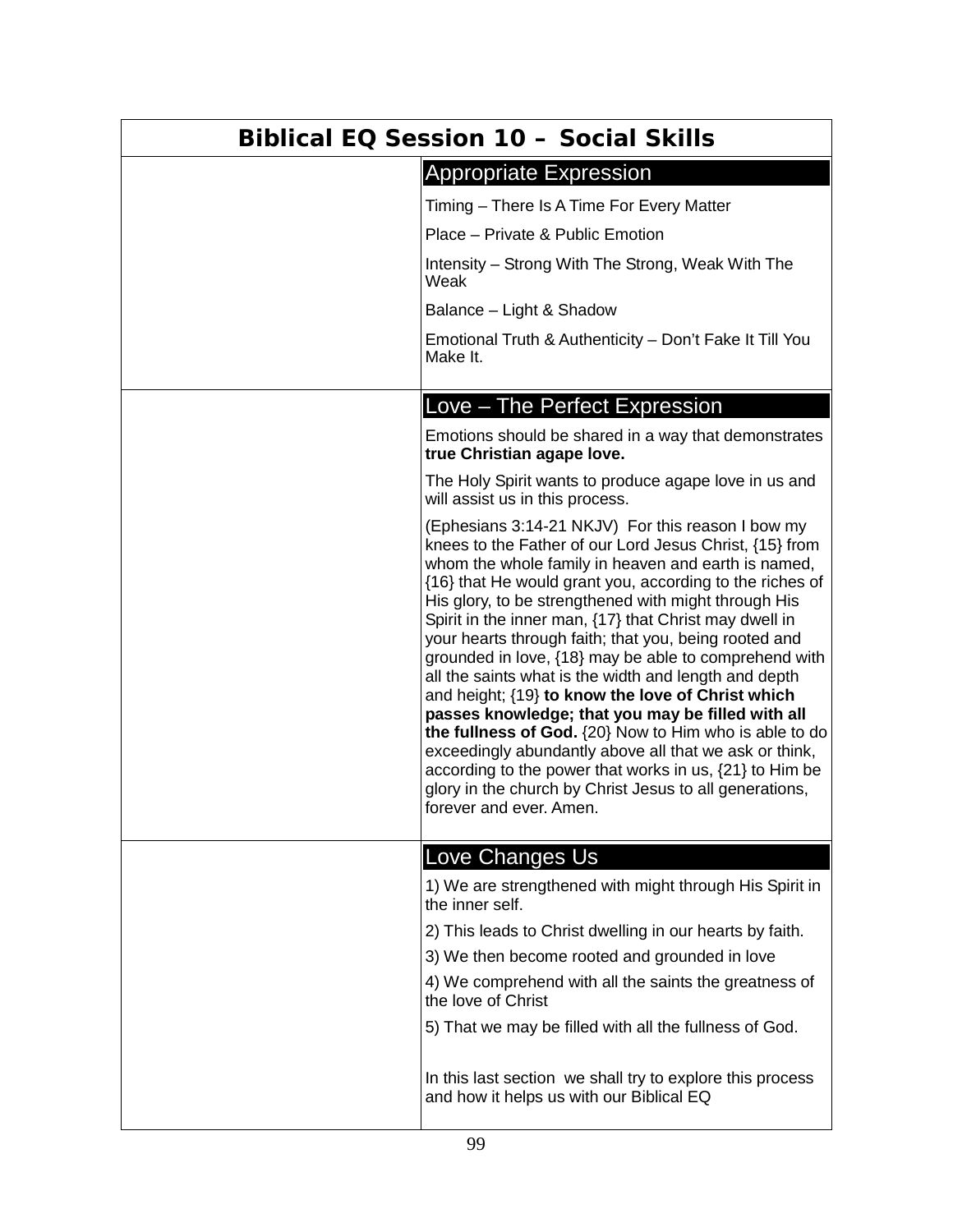| Biblical EQ Session 10 - Social Skills                                                                                                                                                                                                                                                                                                                                                                                                                                                                                                                                                                                                                                                                                                                                                         |
|------------------------------------------------------------------------------------------------------------------------------------------------------------------------------------------------------------------------------------------------------------------------------------------------------------------------------------------------------------------------------------------------------------------------------------------------------------------------------------------------------------------------------------------------------------------------------------------------------------------------------------------------------------------------------------------------------------------------------------------------------------------------------------------------|
| The High Ground                                                                                                                                                                                                                                                                                                                                                                                                                                                                                                                                                                                                                                                                                                                                                                                |
| The high ground of the spiritual life is agape love.                                                                                                                                                                                                                                                                                                                                                                                                                                                                                                                                                                                                                                                                                                                                           |
| The love of Christ transforms us and makes us like God.                                                                                                                                                                                                                                                                                                                                                                                                                                                                                                                                                                                                                                                                                                                                        |
| How we love ourselves, our neighbors, our enemies and<br>the Lord are the big questions concerning our character<br>and Christlikeness.                                                                                                                                                                                                                                                                                                                                                                                                                                                                                                                                                                                                                                                        |
| Love is the ultimate in Biblical EQ                                                                                                                                                                                                                                                                                                                                                                                                                                                                                                                                                                                                                                                                                                                                                            |
| Loving Our Enemies                                                                                                                                                                                                                                                                                                                                                                                                                                                                                                                                                                                                                                                                                                                                                                             |
| (Matthew 5:43-48 NKJV) "You have heard that it was said,<br>'You shall love your neighbor and hate your enemy.' {44}<br>"But I say to you, love your enemies, bless those who<br>curse you, do good to those who hate you, and pray for<br>those who spitefully use you and persecute you, $\{45\}$ "that<br>you may be sons of your Father in heaven; for He makes<br>His sun rise on the evil and on the good, and sends rain<br>on the just and on the unjust. {46} "For if you love those<br>who love you, what reward have you? Do not even the tax<br>collectors do the same? {47} "And if you greet your<br>brethren only, what do you do more than others? Do not<br>even the tax collectors do so? {48} "Therefore you shall<br>be perfect, just as your Father in heaven is perfect. |
| Loving our enemies is a sign of spiritual perfection.                                                                                                                                                                                                                                                                                                                                                                                                                                                                                                                                                                                                                                                                                                                                          |
| The path to spiritual perfection is the path of loving our<br>enemies, overcoming our fight or flight response,<br>exercising our biblical EQ skills and dwelling in a perfect<br>benevolence towards all, free from animosity, hatred,<br>revenge and the spiteful impulses of the flesh.<br>That is high ground indeed.                                                                                                                                                                                                                                                                                                                                                                                                                                                                      |
| A Definition Of Love                                                                                                                                                                                                                                                                                                                                                                                                                                                                                                                                                                                                                                                                                                                                                                           |
| Love is a lawful and practical way of life, which we live out<br>from Christ within us, in a common benevolent connection<br>with God and with others.                                                                                                                                                                                                                                                                                                                                                                                                                                                                                                                                                                                                                                         |
| Love is not lawless, selfish or impractical.                                                                                                                                                                                                                                                                                                                                                                                                                                                                                                                                                                                                                                                                                                                                                   |
| It is a way of life, not just a sentiment.                                                                                                                                                                                                                                                                                                                                                                                                                                                                                                                                                                                                                                                                                                                                                     |
| It flows from Christ within us and from God.                                                                                                                                                                                                                                                                                                                                                                                                                                                                                                                                                                                                                                                                                                                                                   |
| It is benevolent and seeks the good of the other.                                                                                                                                                                                                                                                                                                                                                                                                                                                                                                                                                                                                                                                                                                                                              |
| It involves personal connection to God and to others.                                                                                                                                                                                                                                                                                                                                                                                                                                                                                                                                                                                                                                                                                                                                          |
| This connection supplies the strength to love.                                                                                                                                                                                                                                                                                                                                                                                                                                                                                                                                                                                                                                                                                                                                                 |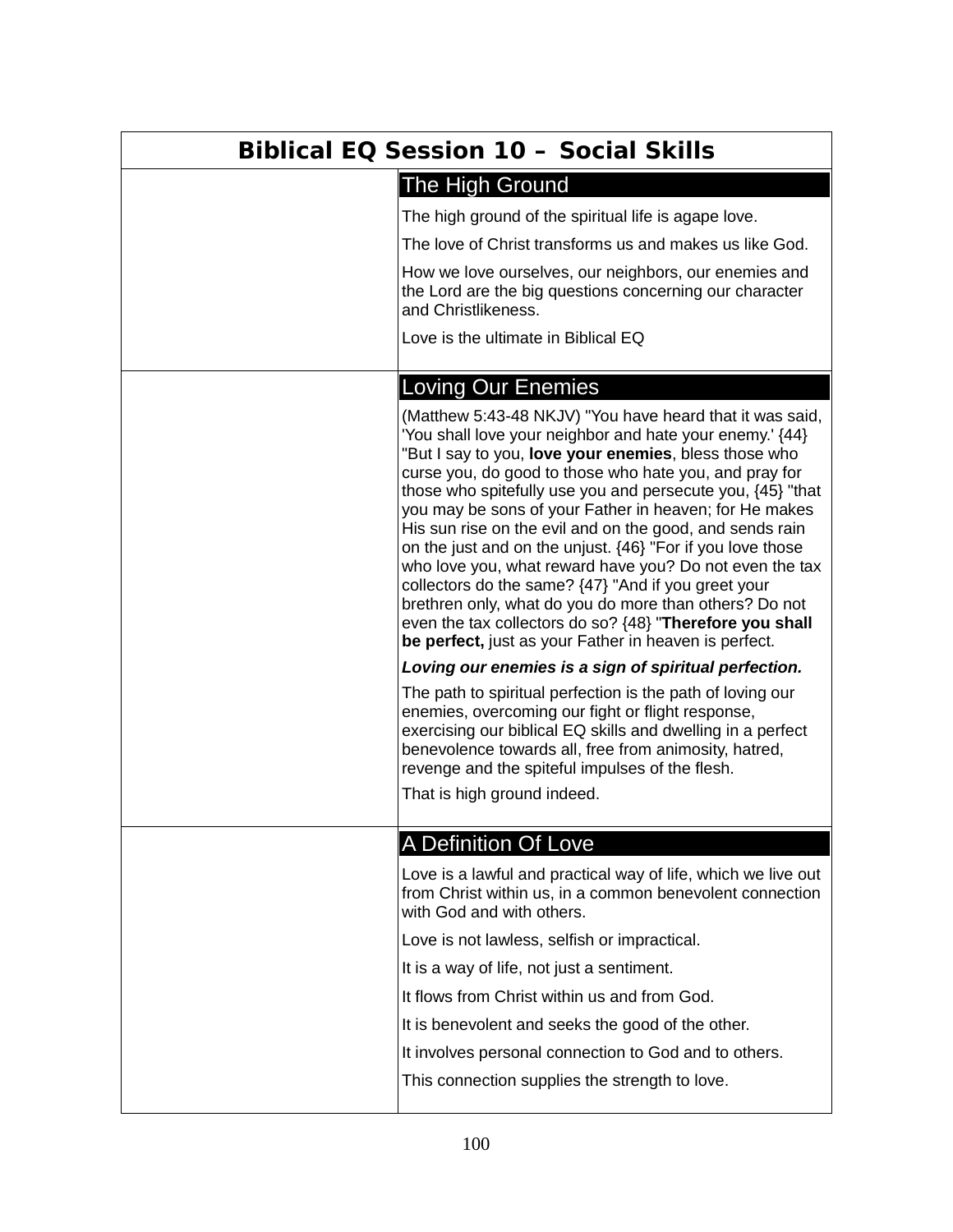| <b>Biblical EQ Session 10 - Social Skills</b> |                                                                                                                                                                                                                                                                                                                                                                                                                                                                                                                                                                                                                                                                                                                                                                                                                                                                                                          |
|-----------------------------------------------|----------------------------------------------------------------------------------------------------------------------------------------------------------------------------------------------------------------------------------------------------------------------------------------------------------------------------------------------------------------------------------------------------------------------------------------------------------------------------------------------------------------------------------------------------------------------------------------------------------------------------------------------------------------------------------------------------------------------------------------------------------------------------------------------------------------------------------------------------------------------------------------------------------|
|                                               | <b>Two Balloons</b>                                                                                                                                                                                                                                                                                                                                                                                                                                                                                                                                                                                                                                                                                                                                                                                                                                                                                      |
|                                               | Imagine two balloons, one large and impressive and highly inflated<br>- but which has a slow leak.                                                                                                                                                                                                                                                                                                                                                                                                                                                                                                                                                                                                                                                                                                                                                                                                       |
|                                               | The other is small at the moment, but is connected to an air pump<br>which constantly fills it.                                                                                                                                                                                                                                                                                                                                                                                                                                                                                                                                                                                                                                                                                                                                                                                                          |
|                                               | Over time, the first balloon will become flat.                                                                                                                                                                                                                                                                                                                                                                                                                                                                                                                                                                                                                                                                                                                                                                                                                                                           |
|                                               | In time the second balloon will become immense.                                                                                                                                                                                                                                                                                                                                                                                                                                                                                                                                                                                                                                                                                                                                                                                                                                                          |
|                                               | A broken, sinner connected to Christ, will, over the ages of eternity<br>become "filled with all the fullness of God" and become a<br>magnificent and splendid, immortal and spiritual being.                                                                                                                                                                                                                                                                                                                                                                                                                                                                                                                                                                                                                                                                                                            |
|                                               | Conversely a king or emperor that is not connected to Christ will be<br>subject to decay and become an object of horror.                                                                                                                                                                                                                                                                                                                                                                                                                                                                                                                                                                                                                                                                                                                                                                                 |
|                                               | Connection to the love of God is our only hope for sanctification<br>and for glorification.                                                                                                                                                                                                                                                                                                                                                                                                                                                                                                                                                                                                                                                                                                                                                                                                              |
|                                               | <b>The Connection With God</b>                                                                                                                                                                                                                                                                                                                                                                                                                                                                                                                                                                                                                                                                                                                                                                                                                                                                           |
|                                               | Through the transforming work this connection works in me I gain<br>mastery over the fight or flight response, over the flesh and all the<br>wrong impulses it contains.                                                                                                                                                                                                                                                                                                                                                                                                                                                                                                                                                                                                                                                                                                                                 |
|                                               | Through this connection I find the power to be obedient and I obey,<br>in the Spirit, not according to the letter.                                                                                                                                                                                                                                                                                                                                                                                                                                                                                                                                                                                                                                                                                                                                                                                       |
|                                               | Over time the Spirit produces His fruit in me and I bear love, joy<br>and peace and become humble, meek, patient, gentle, kind and full<br>of self-control.                                                                                                                                                                                                                                                                                                                                                                                                                                                                                                                                                                                                                                                                                                                                              |
|                                               | I begin to love my enemies and pray for those who persecute me. I<br>have the strength in the inner self not to retaliate.                                                                                                                                                                                                                                                                                                                                                                                                                                                                                                                                                                                                                                                                                                                                                                               |
|                                               | I become rooted and grounded in love and my world moves from<br>being self-centred to God centred and other-serving.                                                                                                                                                                                                                                                                                                                                                                                                                                                                                                                                                                                                                                                                                                                                                                                     |
|                                               | I start communicating with grace and ministering effectively and<br>grasping the height and depth and width and length of the love of<br>God until, many years from now, I am filled up with all the fullness<br>of God.                                                                                                                                                                                                                                                                                                                                                                                                                                                                                                                                                                                                                                                                                 |
|                                               | One Spirit With God                                                                                                                                                                                                                                                                                                                                                                                                                                                                                                                                                                                                                                                                                                                                                                                                                                                                                      |
|                                               | (1 Corinthians 6:17 NKJV) But he who is joined to the Lord is<br>one spirit with Him.                                                                                                                                                                                                                                                                                                                                                                                                                                                                                                                                                                                                                                                                                                                                                                                                                    |
|                                               | (Ephesians 2:13-22 NKJV) But now in Christ Jesus you who once<br>were far off have been brought near by the blood of Christ. {14} For<br>He Himself is our peace, who has made both one, and has broken<br>down the middle wall of separation,  {17} And He came and<br>preached peace to you who were afar off and to those who were<br>near. {18} For through Him we both have access by one Spirit<br>to the Father. {19} Now, therefore, you are no longer strangers<br>and foreigners, but fellow citizens with the saints and members of<br>the household of God, {20} having been built on the foundation of<br>the apostles and prophets, Jesus Christ Himself being the chief<br>corner stone, {21} in whom the whole building, being joined<br>together, grows into a holy temple in the Lord, {22} in whom you<br>also are being built together for a dwelling place of God in the<br>Spirit. |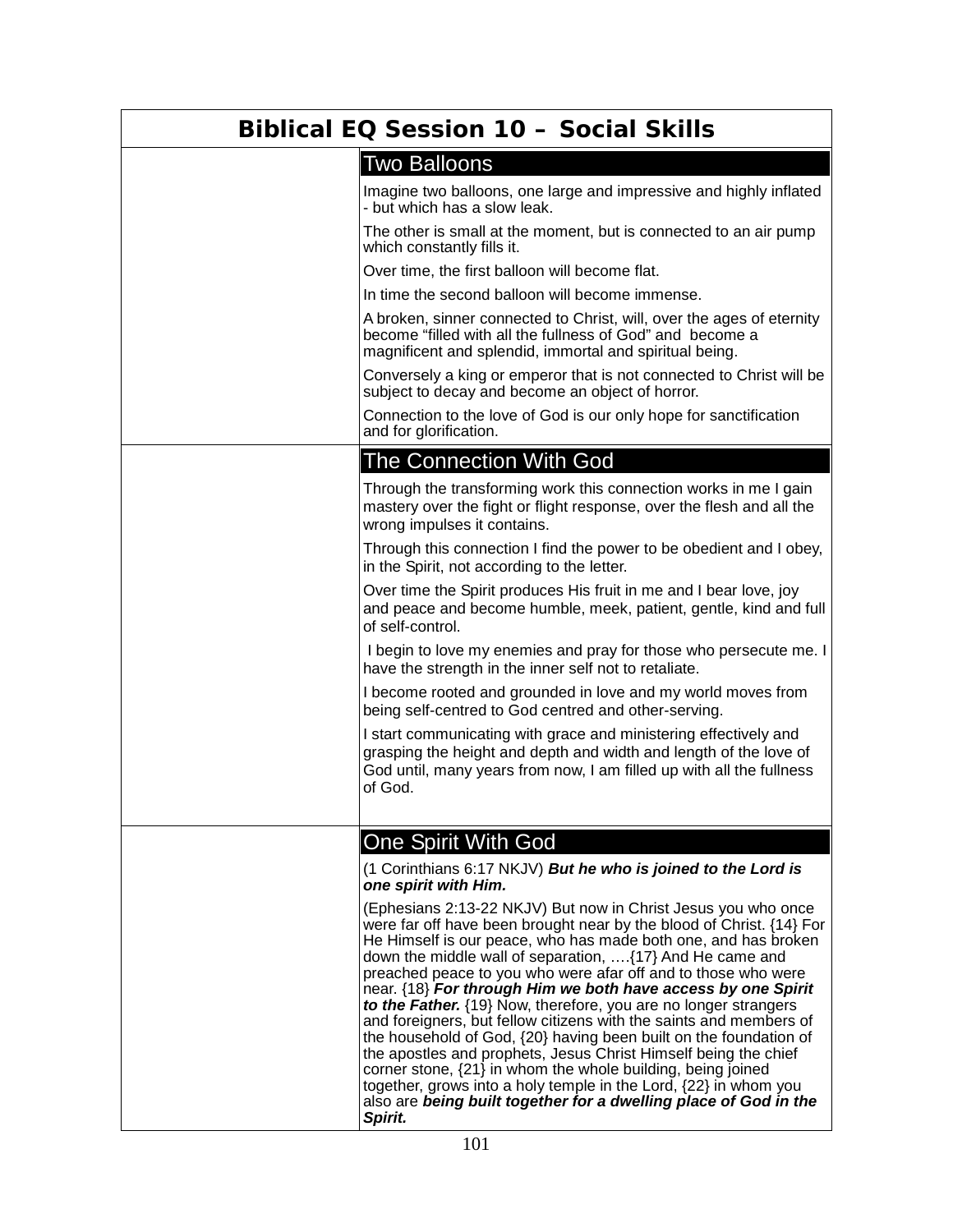| <b>Biblical EQ Session 10 - Social Skills</b>                                                                                                                                                                                                                                                                                                                                                                                                                                        |
|--------------------------------------------------------------------------------------------------------------------------------------------------------------------------------------------------------------------------------------------------------------------------------------------------------------------------------------------------------------------------------------------------------------------------------------------------------------------------------------|
| <b>Maintaining The Connection</b>                                                                                                                                                                                                                                                                                                                                                                                                                                                    |
| God has brought us near by the blood of Christ, which<br>cleanses us from sin and allows us to approach the throne of<br>grace in time of need (Hebrews 4:14-16). We have access to<br>the Father through the Spirit and this access is so intimate<br>that Paul says we are joined to the Lord and one spirit with<br>Him (1 Corinthians 6:17). We are at peace with God<br>(Romans 5:1-5) and the love of God pours into our hearts<br>through the Holy Spirit who is given to us. |
| Yet as we saw earlier we can grieve and quench and resist<br>the Spirit by sinning. Maintaining the connection means<br>maintaining a good relationship with the Holy Spirit who is<br>our access to God (Ephesians 2:18).                                                                                                                                                                                                                                                           |
| <b>Maintaining The Connection - 2</b>                                                                                                                                                                                                                                                                                                                                                                                                                                                |
| To keep that connection wide open and draw near to God we<br>must purify our hearts if we are double-minded and put away<br>sin (James 4:8). We also need to deal with speculative<br>spirituality that can disconnect us from the Head which is<br>Christ (Colossians 2:19).                                                                                                                                                                                                        |
| We have to flee greed and worldliness and the love of<br>money and pursue virtue as Timothy did so that we may lay<br>hold of eternal life (1 Timothy 6:10-12).                                                                                                                                                                                                                                                                                                                      |
| Keeping our connection strong may involve some vigorous<br>effort, in the midst of persecution we may have to hold fast<br>and not deny the faith. (Revelation 2:13).                                                                                                                                                                                                                                                                                                                |
| The Connection Is Safe                                                                                                                                                                                                                                                                                                                                                                                                                                                               |
| The relationship with God is rock solid on His side. We do<br>not have to do anything to please Him. We are justified by<br>faith alone and not by any works of the law. We are safe in<br>grace.                                                                                                                                                                                                                                                                                    |
| Its like a marriage in a country where there is no possibility<br>of divorce. You can sin all your like in that marriage and<br>legally it will never rupture. It is rock solid. But if the husband<br>loves his wife and values their relationship he will not sin<br>against her.                                                                                                                                                                                                  |
| Similarly we are safe with God, and legally speaking the<br>relationship is rock solid, we can sin a great deal and still He<br>will be faithful even though we are faithless (2 Timothy 2:13).                                                                                                                                                                                                                                                                                      |
| But if we did so the transforming relationship of agape love<br>would be in tatters. The Spirit-filled Christian has no desire to<br>grieve Him, and so chooses not to sin, not because they<br>"have to" in order to get into heaven, but because they want<br>to in order to know Him more fully and because they want to<br>be transformed by His love being poured out into their hearts<br>through the Holy Spirit.                                                             |